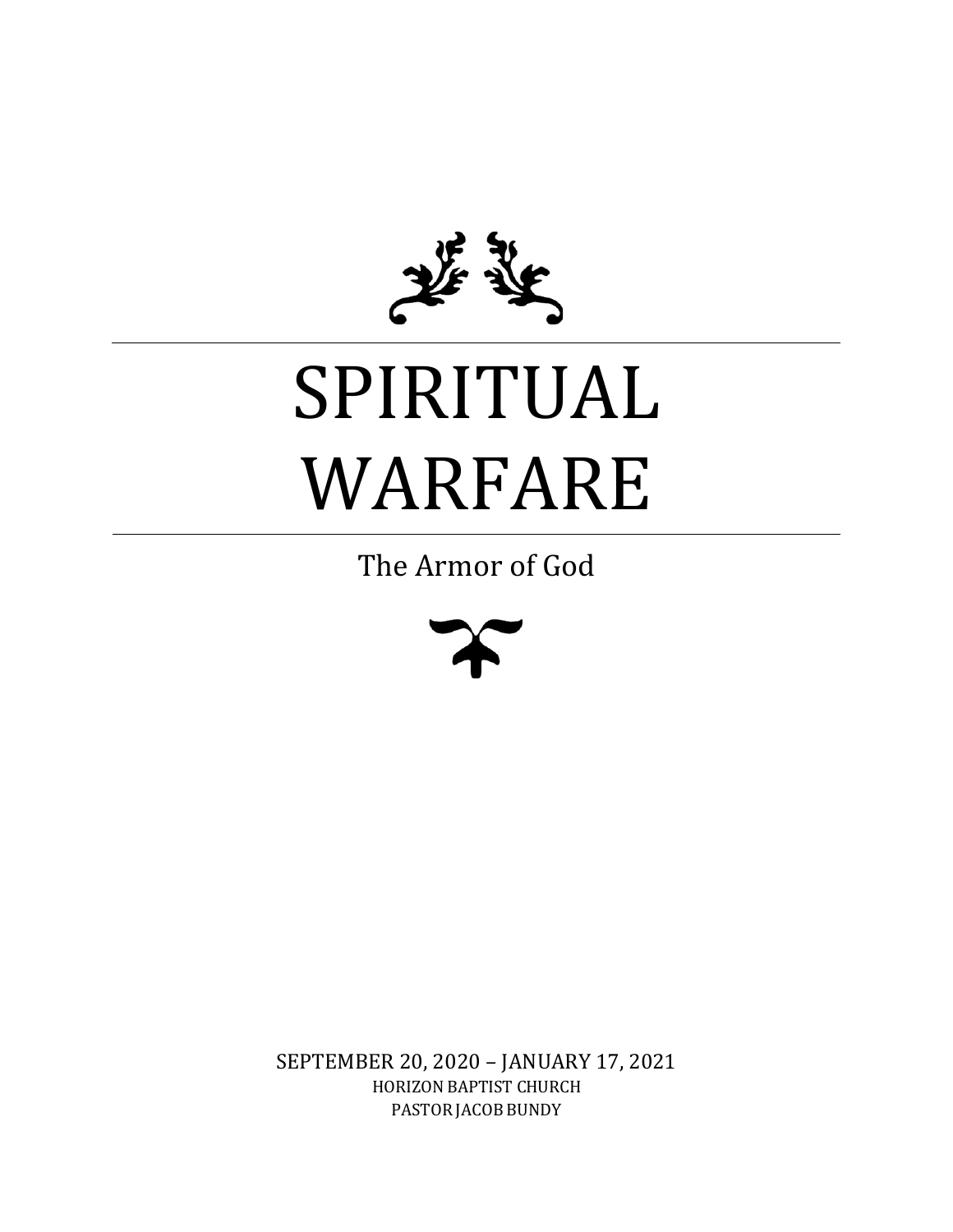## **OUTLINE**

Eph. 6:10-18 – Overview of the Armor of God (Eph. 6:10-18)

Acts 19:8-19 – Demonic Activity in Ephesus (Acts 19:8-19)

- 1. The Purpose of our Armor (6:10-13)
	- a. Stand against the wiles of the devil (6:11)
	- b. Stand against the spiritual wickedness in the world (6:12)
	- c. Stand against sin  $(6.13)$
- 2. The Pieces of our Armor (6:14-18)
	- a. The belt of truth (6:14)
	- b. The breastplate of righteousness (6:14)
	- c. The sandals of the gospel of peace (6:15)
	- d. The shield of faith  $(6:16)$
	- e. The helmet of salvation (6:17)
	- f. The Sword of the Spirit (6:17)
	- g. The power of prayer (6:18)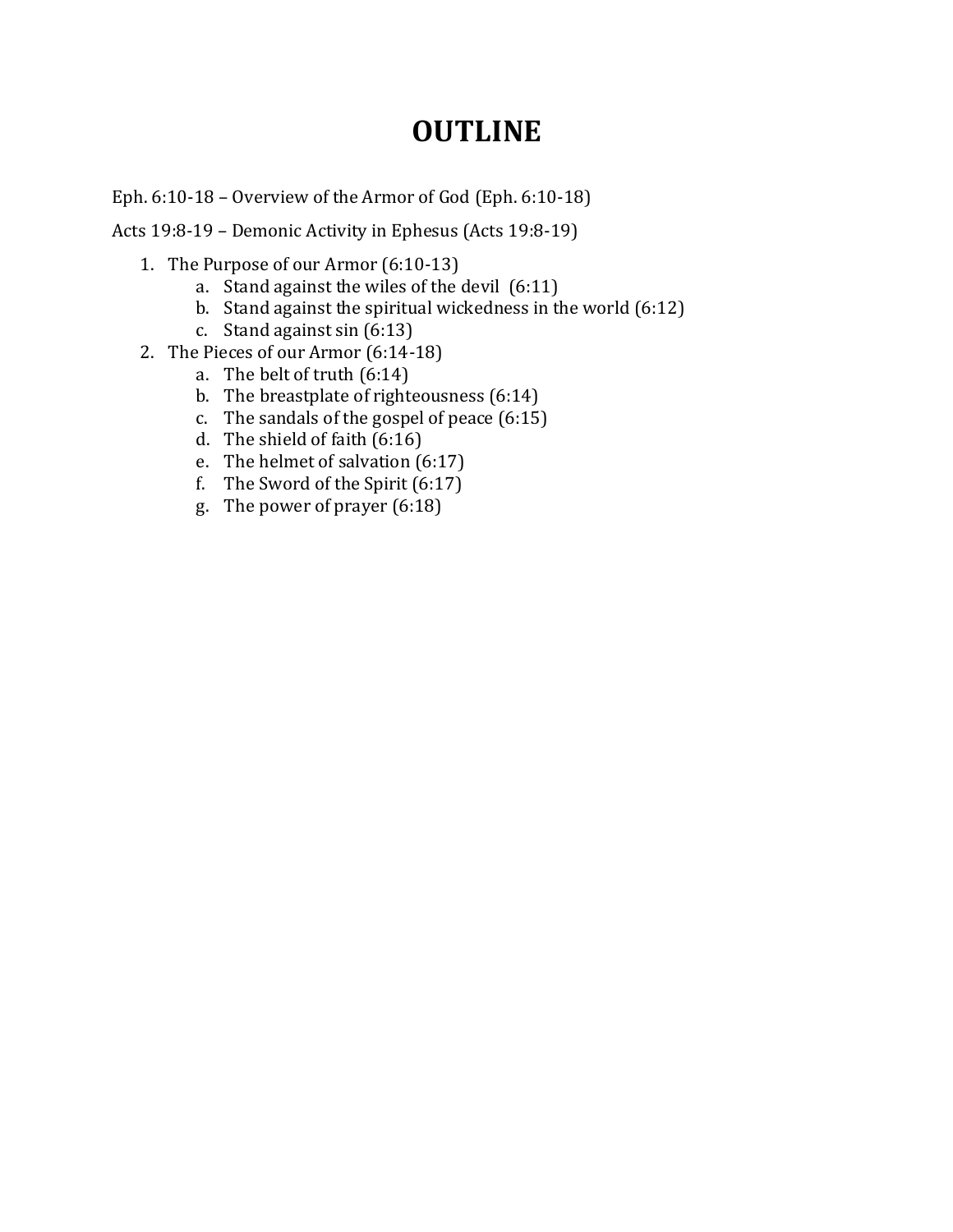## **TABLE OF SERMONS**

- Eph. 6:10-18 Overview of the Armor of God
- Acts 19:8-19 Demonic Activity in Ephesus
- Eph. 6:11; 1 Peter 5:8-9 Standing Against the Wiles of the Devil
- Eph. 6:12; 1 John 2:15-17 Standing Against Spiritual Wickedness in the World
- Eph. 6:13; Romans 6:6-14 Standing Against Sin
- Eph. 6:14; John 8:38-44 The Belt of Truth
- Eph. 6:14; Eph. 4:17-24 The Breastplate of Righteousness
- Eph. 6:15; Romans 10:9-15 The Sandals of the Gospel of Peace
- Eph. 6:16; Psalm 56:1-13 The Shield of Faith
- Eph. 6:17; 1 Thess. 5:1-11 The Helmet of Salvation
- Eph. 6:17; Matthew 4:1-11 The Sword of the Spirit
- Eph. 6:18 The Power of Prayer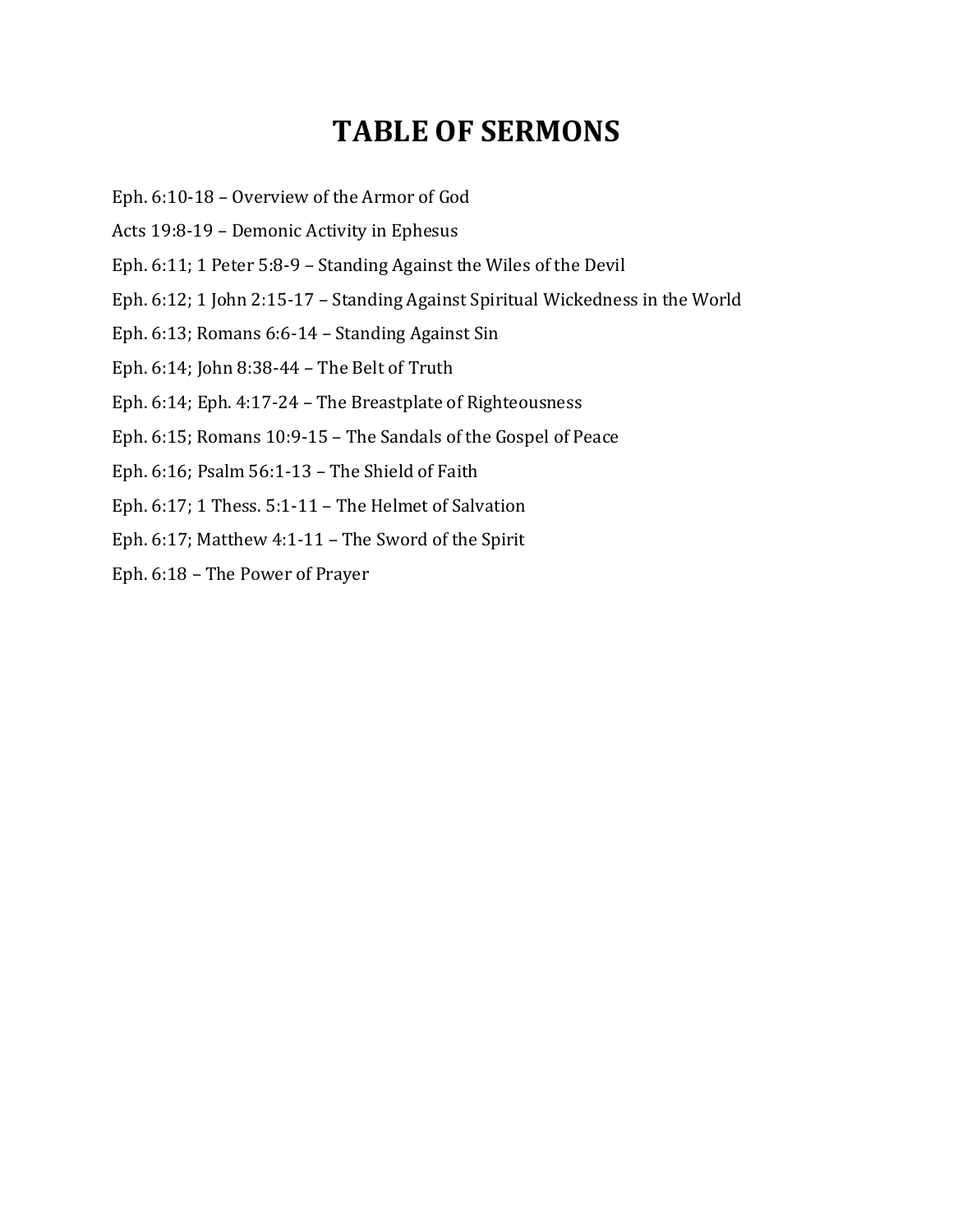# **OVERVIEW OF THE ARMOR OF GOD Ephesians 6:10-18**

#### **Introduction**

In the first century, the whole Mediterranean world was at peace. It was a peace imposed and maintained by Roman armies. And the key to this Roman military achievement was the heavily armored Roman legionnaire. Infantrymen in the Roman legions were equipped with a standard suit of armor. Paul describes this armor in Ephesians 6, and draws an analogy between the pieces of the infantryman's armor and the spiritual armor God provides so that we can stand against demonic enemies that operate in the spiritual realm. The pieces of armor are going to correlate with the attacks of Satan.

Romans 13:12 – The night is far spent, the day is at hand: let us therefore cast off the works of darkness, and let us put on the armour of light.

1 Thessalonians 5:4-5 – 4 But ye, brethren, are not in darkness, that that day should overtake you as a thief. 5 Ye are all the children of light, and the children of the day: we are not of the night, nor of darkness.

Overarching theme –

- We are people of the day living in the night
- We are people of the light living in the darkness
- We are citizens of the kingdom of God living in the kingdom of Satan
- We are in enemy territory and we need to have on our armor

Illustration – capture the flag in enemy territory

Ephesians 1-3 – who we are in Christ

Ephesians 4-6 – how to live in Christ

• When Paul comes to the end of this epistle in which he calls us to walk in a certain way, he reminds us that we have a very, very aggressive and formidable enemy: Satan.

#### Schedule

- 9/20 Overview of the Armor of God
- 9/27 Demonic Activity in Ephesus
- 10/4-10/25 Missions Month
- 11/1 Standing Against the Wiles of the Devil
- 11/8 Standing Against Spiritual Wickedness in the World
- 11/15 Standing Against Satan and Sin
- 11/22 The Belt of Truth
- 11/29 The Breastplate of Righteousness
- 12/6 The Sandals of the Gospel of Peace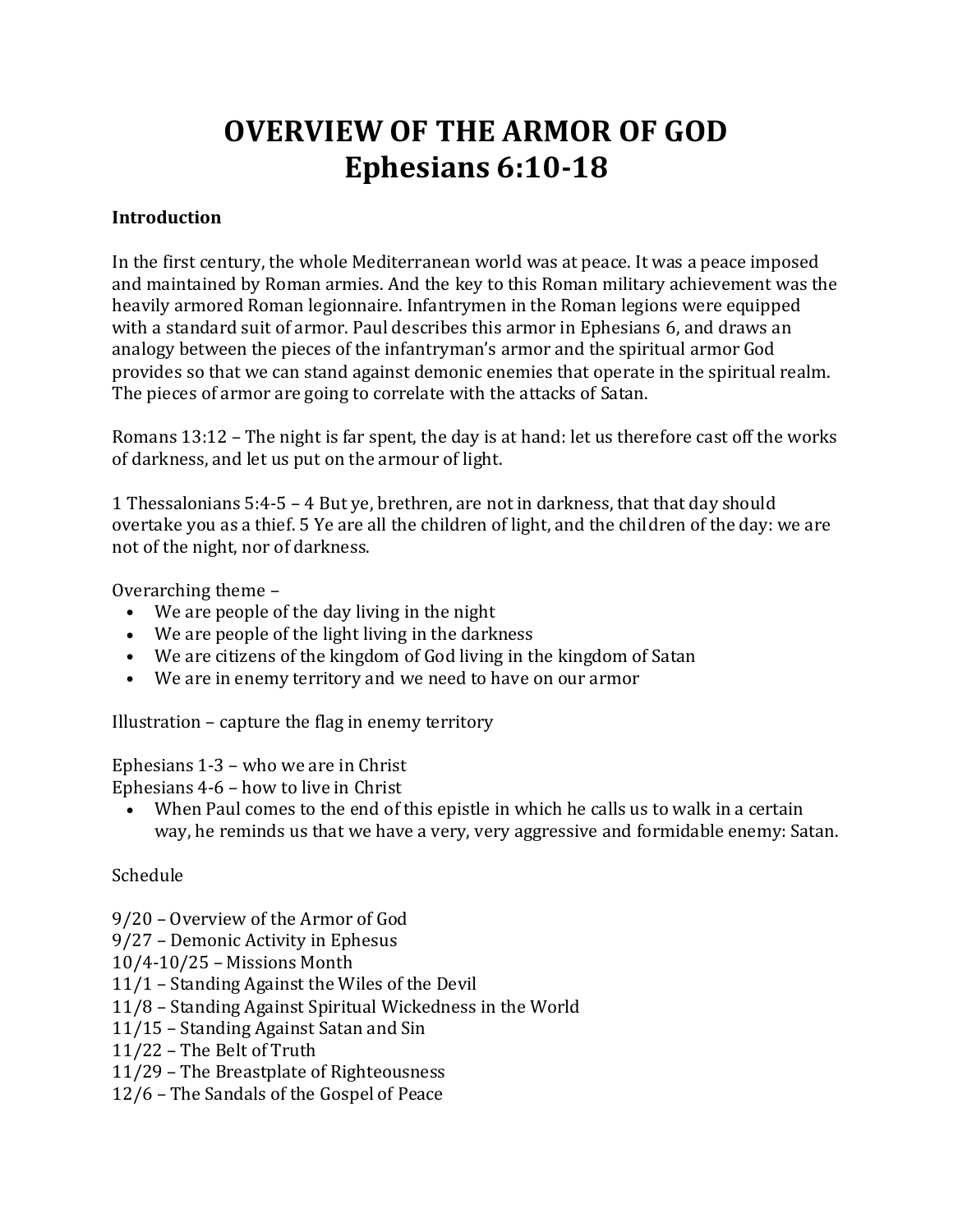12/13-12/20 – Guest Speaker 12/27 – The Shield of Faith 1/3 – The Helmet of Salvation 1/10 – The Sword of the Spirit 1/17 – The Power of Prayer

#### **Sermon**

#### 1.) THE PURPOSE OF OUR ARMOR

10 Finally, my brethren, be strong in the Lord, and in the power of his might.

- Be strong in the Lord the assumption here is that it's not going to be easy. It's going to take strength that you don't have.
	- o This is not the time for weak Christians.
- And in the power of his might We are to be strong in His mighty power, as in Ephesians 1:19 where Paul was referring to the mighty strength that God exhibited when He raised Christ from the dead. God makes that strength available to us.

Eph. 1:19 – And what is the exceeding greatness of his power to us-ward who believe, according to the working of his mighty power,

Eph. 3:16, 20-21 – That he would grant you, according to the riches of his glory, to be strengthened with might by his Spirit in the inner man; 20 Now unto him that is able to do exceeding abundantly above all that we ask or think, according to the power that worketh in us, 21 Unto him be glory in the church by Christ Jesus throughout all ages, world without end. Amen.

If we are going to live in enemy territory If we are going to fight Satan If we are going to live for God …we need to tap into His power

How do you tap into that power? You put on the armor of God.

#### 11 Put on the whole armour of God,

This is a one time action (we can tell from the verb tense). You put it on and keep it on. You never take it off. Why? Because you're always in the battle.

He mentions the armor here in verse 11, and he's going to describe the armor in verses 14-17.

Why do we need the armor? Why do we need to tap into God's strength? Because we are fighting a bloody war against an overpowering foe, and we are living in enemy territory.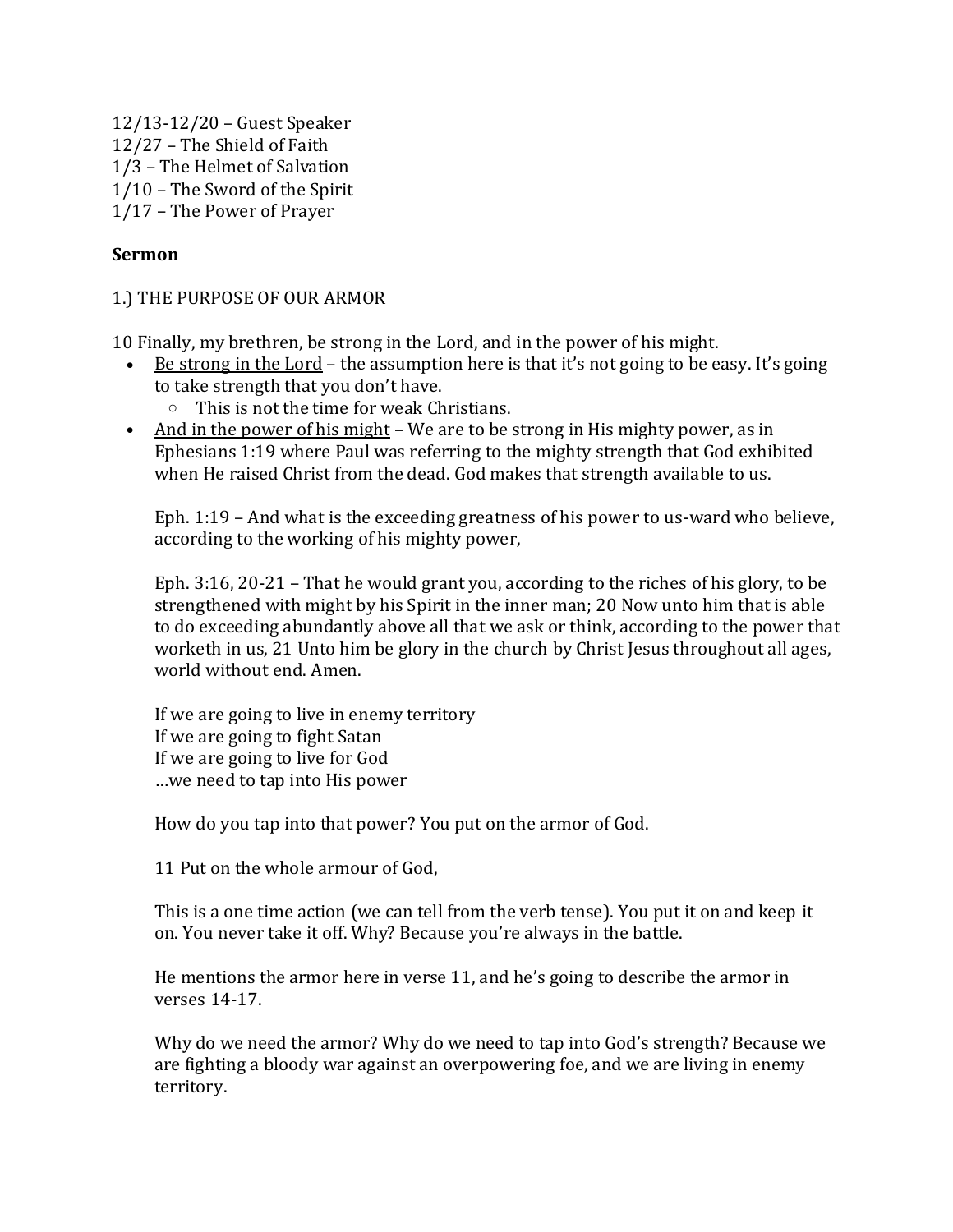A.) Stand Against the Wiles of the Devil

that ye may be able to stand against the wiles of the devil.

- $\circ$  Stand against the wiles of the devil the schemes of the devil
	- Illustration wiley coyote
	- It comes from a verb meaning to stalk.
	- Illustration the devil walks about as a roaring lion seeking whom he may devour
	- Satan is old and wise and has been finetuning his schemes for thousands of years since the creation of man.
		- He speaks the language of our fallen nature, and we are predisposed to listen in our flesh.
		- Illustration Satan tempting Eve; he does so still today

B.) Stand Against Spiritual Wickedness in the World

12 For we wrestle not against flesh and blood, but against principalities, against powers, against the rulers of the darkness of this world, against spiritual wickedness in high places.

- $\circ$  For we wrestle not against flesh and blood our battle is not against people. It's not against atheists, politicians, actors, etc. Those people are far weaker than our actual enemy.
	- We must see beyond people.
	- People are pawns in a greater battle that we face.
- $\circ$  As believers we have a three fold enemy: the flesh, the devil, and the world.
	- The flesh is in us
	- The devil is outside of us
	- **The world system is the means that the devil uses**
- $\circ$  Principalities word arche which literally means beginning and can be translated "chief ruler" or "magistrate"
	- High ranking governing authorities under Satan's control
- $\circ$  Powers the usual word for delegated authority, the liberty and right to exert power.
	- Illustration deputies
	- The human race is being manipulated by vast numbers of Satan's deputies who have great power. They encourage lust, greed, hate, fear, selfishness, and pride.
	- Romans 8:38 neither angels, nor principalities, nor powers can separate us from the love of God
	- Eph. 1:20-21 at the right hand of God, Christ is exalted far above all principalities and powers
	- Col. 2:13-15 following his death and resurrection, Christ spoiled principalities and powers triumphing over them.
- $\circ$  Rulers of the darkness of this world literally means the world rulers of this darkness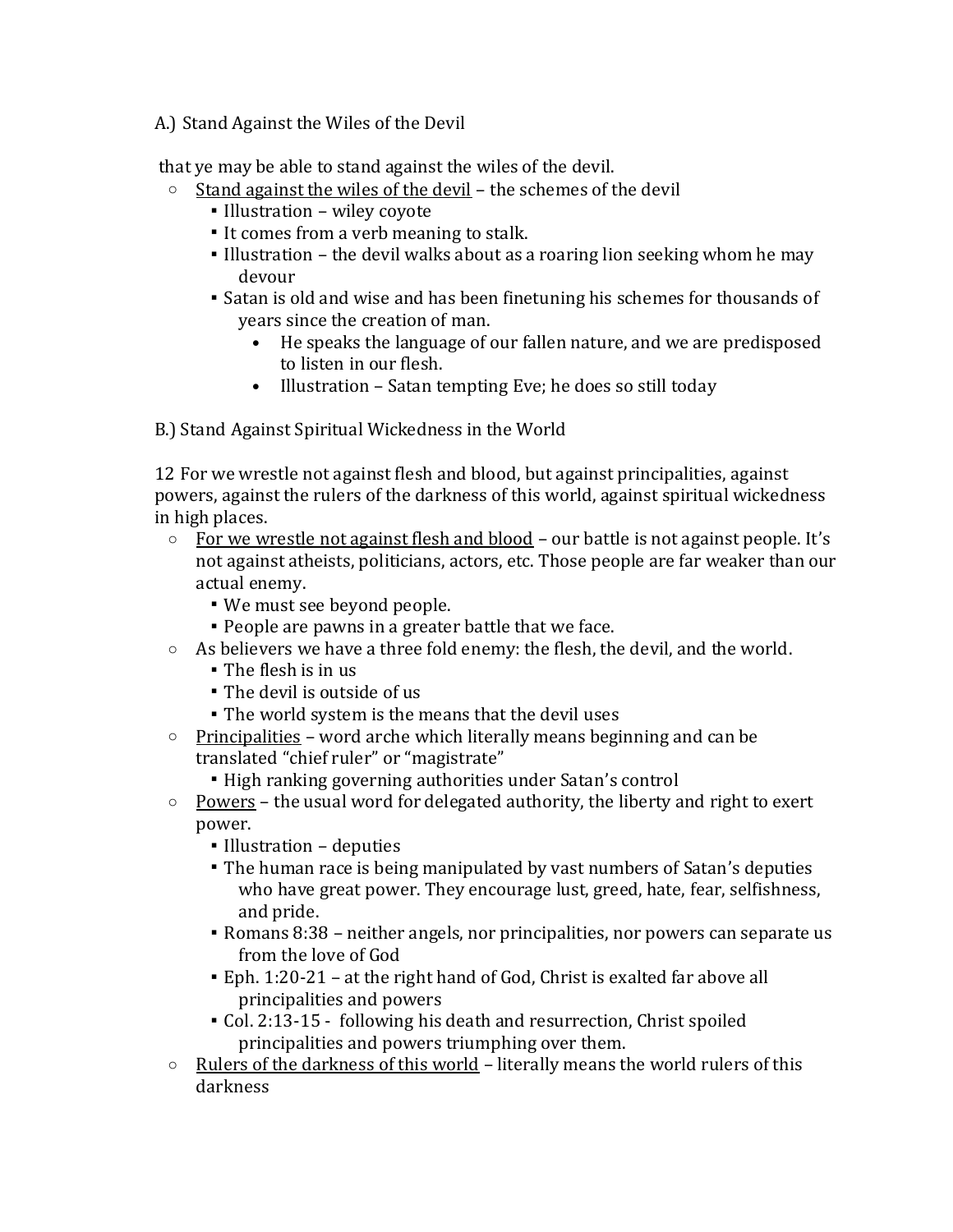- This world system and its darkness is ruled by Satan's forces. Their supreme task is to blind people to the gospel
	- John 12:30-31 Jesus calls Satan the prince of this world
	- John 14:29-30 Jesus calls him the prince of the world again
	- Eph. 2:2 Wherein in time past ye walked according to the course of this world, according to the prince of the power of the air, the spirit that now worketh in the children of disobedience:
	- No wonder ->
	- Illustration evolution, atheism, agnosticism, homosexual agenda, transgender, pedophilia, etc.
	- Illustration Satan has himself arm deep in this world (not big on conspiracy theories)
		- Pedophilia law
		- Cuties
	- Illustration leaving California to go somewhere less wicked
		- This whole world is Satan's
		- You can't escape it
		- God doesn't say "hide". He says "stand".
		- The darker the night, the brighter light
		- We're on the front lines, and I wouldn't have it any other way
- $\circ$  Spiritual wickedness in high places wicked spirits in the heavenlies.
	- The unseen world is swarming with hordes of Satan's forces.
	- You say, "Whoa that sounds serious!"…It is. We are fighting a bloody war against a formidable foe, and we are living in enemy territory.

We must be vigilant. We must be on guard.

C.) Stand Against Satan and Sin

13 Wherefore take unto you the whole armour of God, that ye may be able to withstand in the evil day, and having done all, to stand.

- $\circ$  The evil day We are living in the evil day (eph. 5:16)
	- Ephesians 5:15-16 15 See then that ye walk circumspectly, not as fools, but as wise, 16 Redeeming the time, because the days are evil.
- $\circ$  And having done all to stand We are to stand against the enemy. We are to stand fast against the manipulation of human life and society by principalities, powers, rulers of this world's darkness, and wicked spirits in high places.

Like Daniel in Babylon, and Joseph in Egypt, how can we stand our ground in a foreign, hostile environment? How can we stand against a system that's opposed to everything we believe? We have to be vigilant, and we have to put on and leave on the armor of God.

#### 2.) THE PIECES OF OUR ARMOUR

A.) The Belt of Truth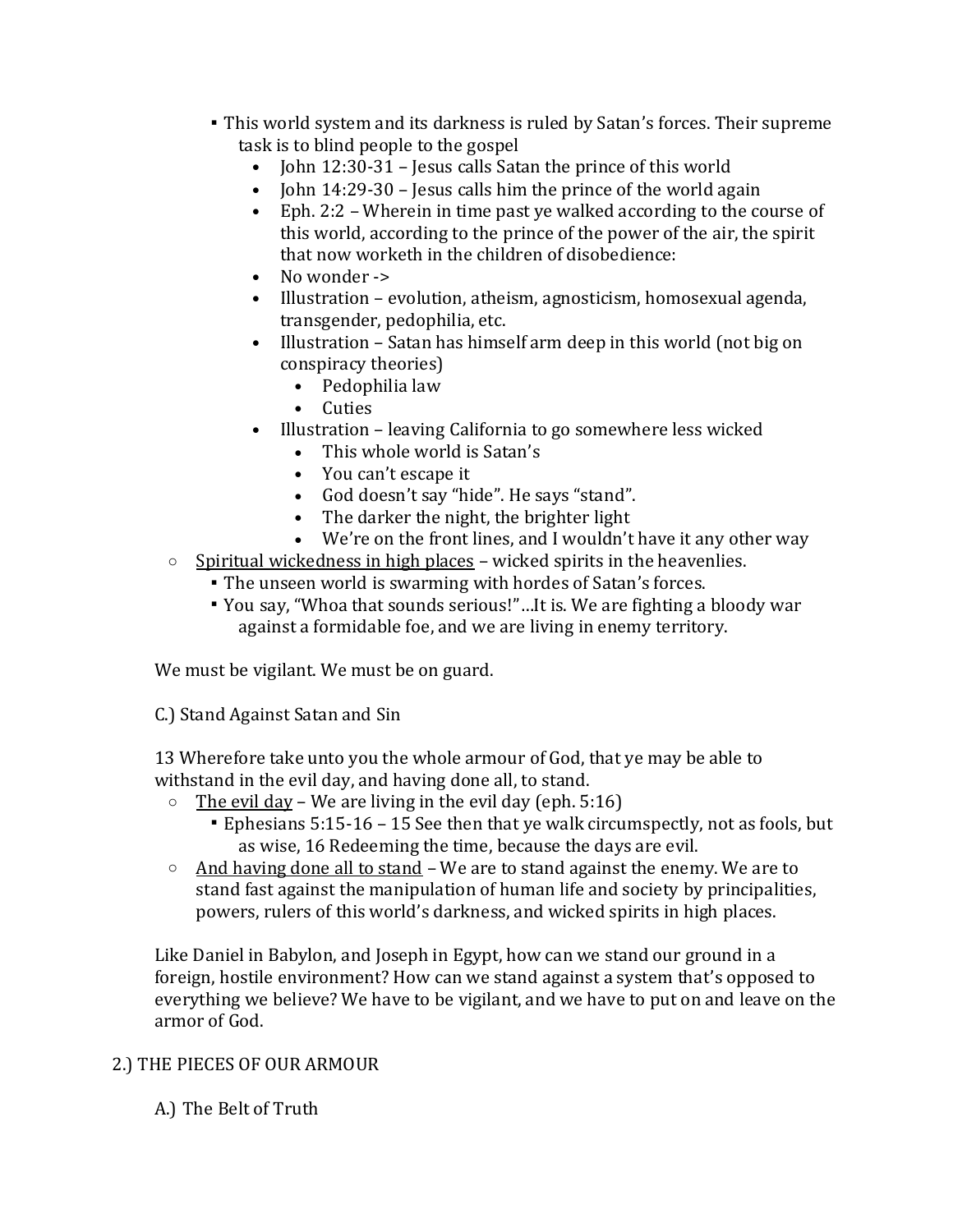14 Stand therefore, having your loins girt about with truth,

Satan will attack us with lies. He's the father or them. It's how he attacked Eve. How do you defend yourself against lies? You know the truth.

Illustration – google maps direction

- o There's a million wrong ways to get somewhere. I don't need to know them.
- $\circ$  I just need to know the one right way to get there.

What the Roman legionnaire girded himself with was a sturdy, tightly wrapped leather girdle that reached from ribs to loins. Clinched tightly, the girdle provided essential support to his core. The Roman legionnaire, standing with fellow soldiers in tight formation against barbarians who threw themselves against the Roman lines, needed all the core support he could get.

The core of our being needs to be supported with truth. Be prepared to fight falsehood with truth.

B.) The Breastplate of Righteousness and having on the breastplate of righteousness;

Satan will also attack by appealing to our old man, the flesh. He'll do anything he can to get us to fall into unrighteous living.

How do you defend yourself against the flesh? Against the old man? You walk by the Spirit. You put on the new man.

Galatians 5:16 – Walk in the Spirit, and ye shall not fulfill the lust of the flesh.

Ephesians 4:22-24 – 22 That ye put off concerning the former conversation the old man, which is corrupt according to the deceitful lusts; 23 And be renewed in the spirit of your mind; 24 And that ye put on the new man, which after God is created in righteousness and true holiness.

Illustration – don't think about the donuts!

The Roman breastplate covered the thorax, a Greek term indicating the chest or trunk. As such the breastplate, the thoraka, protected the legionnaire's vitals. A thrust to the chest might penetrate the heart—a killing blow.

When we put on the breastplate of righteousness (the new man), we're protecting our heart from the temptations of the flesh.

Proverbs 4:24 – Keep thy heart with all diligence for out of it are the issues of life.

C.) The Sandals of the Gospel of Peace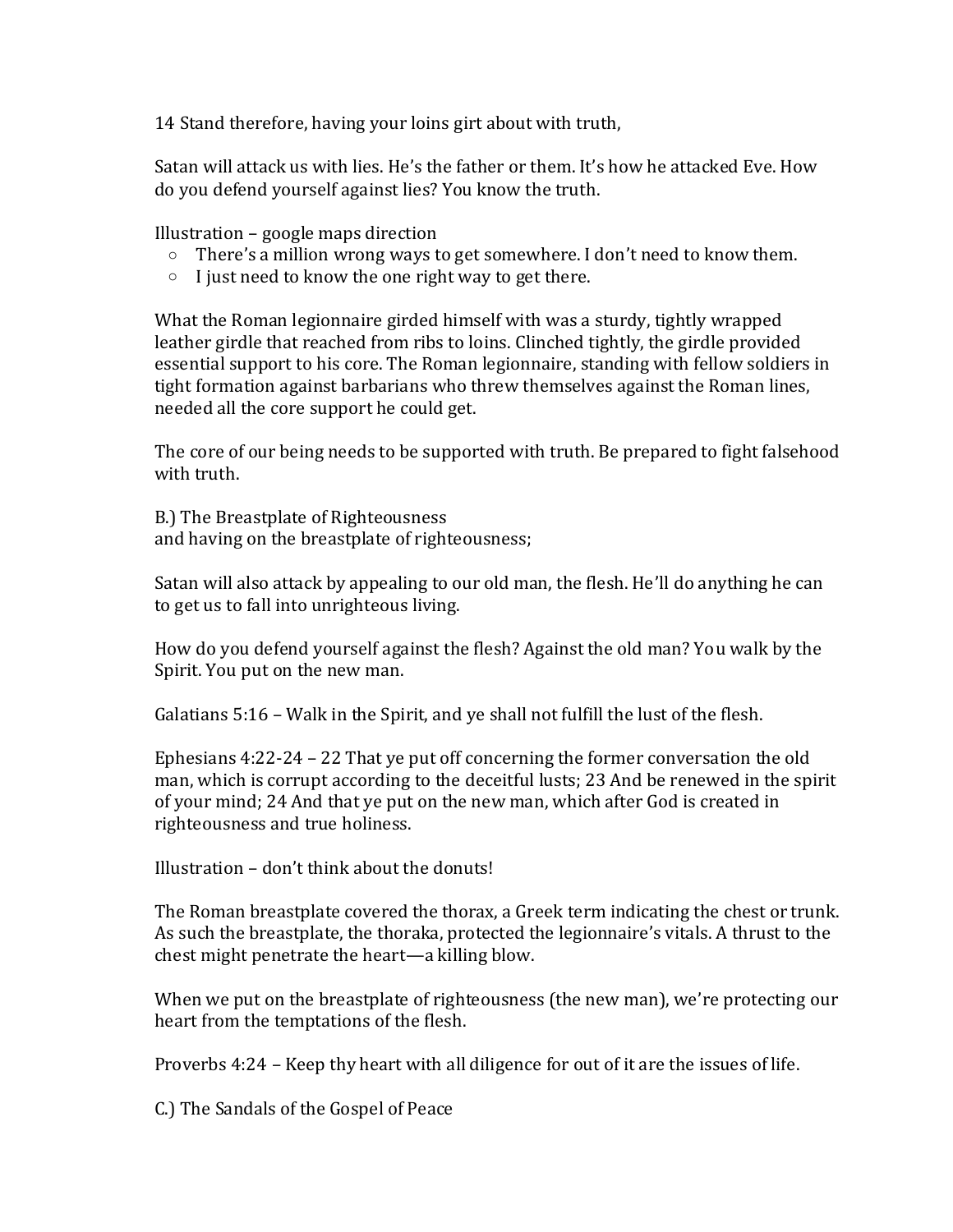15 And your feet shod with the preparation of the gospel of peace;

Satan will attack us by doing anything he can to get us going in the wrong direction.

- o He directs us toward sin
- o He directs us toward things that don't matter

How do you defend yourself against getting veered off track? How do you keep yourself from going in the wrong direction? You keep the good news of the gospel on your mind at all times. You're always read to share it. You've constantly got your shoes tied, ready to go share the gospel.

Isaiah 52:7 – 7 How beautiful upon the mountains are the feet of him that bringeth good tidings, that publisheth peace; that bringeth good tidings of good, that publisheth salvation; that saith unto Zion, Thy God reigneth!

Romans 10:15 – 15 And how shall they preach, except they be sent? As it is written, How beautiful are the feet of them that preach the gospel of peace, and bring glad tidings of good things!

Illustration – if you want to go for a run and not sit on the couch watching tv, what do you do? You put your running shoes on.

If you want to go share the gospel and not go do things you shouldn't, what do you do? You put your gospel shoes on and you keep them on.

Roman soldiers were fitted with special footgear. Civilians wore soft leather shoes called calcei. Indoors, both sexes wore slippers, called soleae. Roman soldiers, however, wore heavy military sandals called caliga, half boot and half sandal. Caliga were tied on with leather thongs wrapped halfway up the shin. The sole was made of several layers of leather three-quarters of an inch thick and studded with hobnails. They were an important element of the legionnaire's equipment. Roman soldiers fought side by side in tight formations. The sturdy, hobnailed boots enabled the legionnaire to dig his feet into the ground and hold his position next to his companions.

When we keep the gospel on the forefront of our minds at all times, it keeps us from getting off-track and going the wrong direction.

D.) The Shield of Faith

16 Above all, taking the shield of faith, wherewith ye shall be able to quench all the fiery darts of the wicked.

Satan attacks us with trouble and persecution. He'll attack us with situations that can create doubt, worry, insecurity, and anxiety.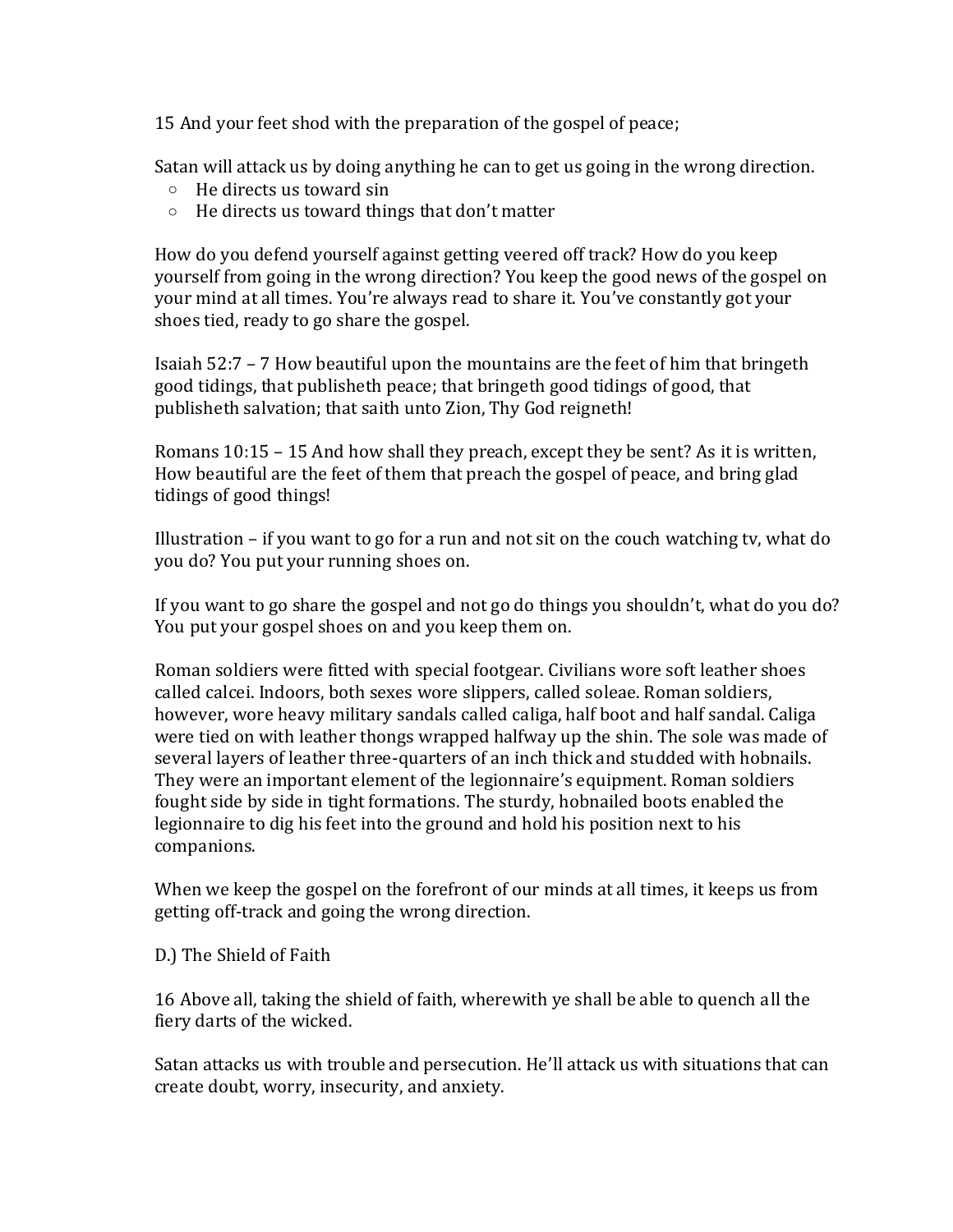How do you defend yourself against these attacks from Satan? Faith. You stop making a present reality out of negative outcomes, and you trust in the promises of God. You allow your faith in God to shield you from those difficult situations destroying you spiritually.

Plumbata (belos) were short, pointed metal weapons that were hurled at an advancing enemy from a distance. The intent was that the hurled plumbata would disable as many legionnaires as possible and, it was hoped, break up the advancing formation.

When we face situations that creates anxiety, doubt or uncertainty, the chances are that Satan is throwing plumbata at us, hoping to incapacitate us.

When trouble and persecution come, we need to understand the wonderful resource that will extinguish those flaming arrows. We need to take hold of—and raise up—the shield of faith.

E.) The Helmet of Salvation 17 And take the helmet of salvation,

Satan attacks our minds with negative thoughts about our identity – who we are. He seeks to discourage us. He seeks to create internal doubt and anxiety.

How do defend your mind against those negative thoughts? You fill your mind with righteous thoughts – specifically pertaining to salvation.

When Satan attacks your identity, you think on who you are in Christ as a saved believer.

When Satan seeks to discourage you, you think on the hope of salvation. You fill your mind with those kinds of thoughts.

The last piece of armor the Roman legionnaire put on was his helmet. The original helmet, called a coolus, was like a metal skull cap made of iron covered with bronze. A decade or so before Paul wrote his letter to the Ephesians, the Roman helmet was redesigned, with a piece added to cover the back of the neck and hinged cheek-pieces added to protect the face. This helmet, called a galea, provided complete protection for the head.

1 Thessalonians 5:7-8 – 7 For they that sleep sleep in the night; and they that be drunken are drunken in the night. 8 But let us, who are of the day, be sober, putting on the breastplate of faith and love; and for an helmet, the hope of salvation.

Isaiah 59:16-17 – 16 And he saw that there was no man, and wondered that there was no intercessor: therefore his arm brought salvation unto him; and his righteousness, it sustained him. 17 For he put on righteousness as a breastplate, and an helmet of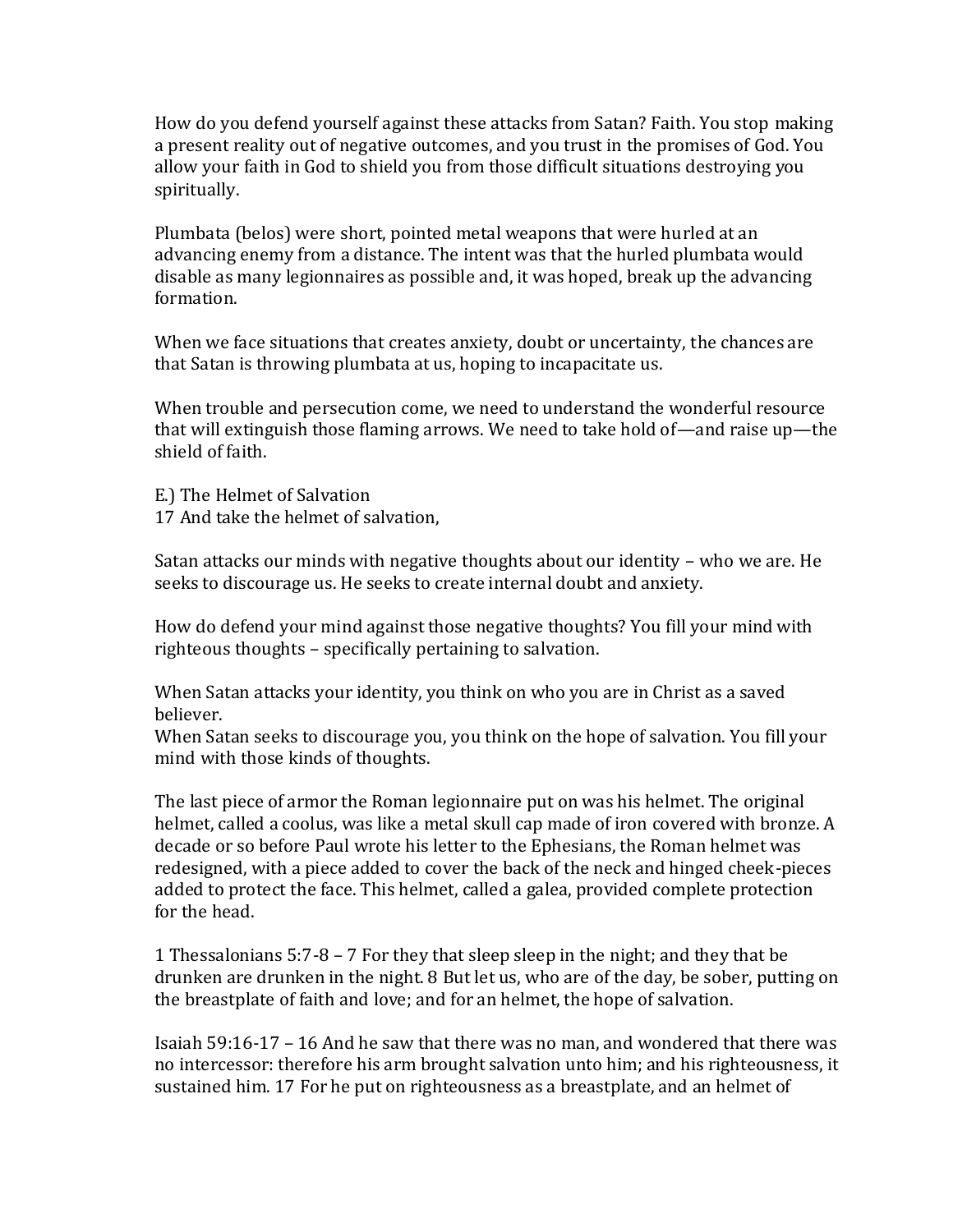salvation upon his head; and he put on the garments of vengeance for clothing, and was clad with zeal as a cloak.

What protects our minds from Satan's schemes is the hope in and an understanding of salvation.

F.) The Sword of the Spirit and the sword of the Spirit, which is the word of God:

This is an offensive weapon. The soldier's sword would be connected to his belt. The Sword of the Spirit is attached to the belt of truth.

On the belt it was common for a Roman soldier to have a strap. It would come down connect to the belt, go over his shoulder and connect in the back. He would attach his sword to it so that later on we'll see the Sword of the Spirit which is the Word of God is attached to the Belt of Truth. In other words, truth is revealed in the Word. You have the truth as it were. You take it out to fight the battle, right, so that the Sword of the Spirit which is the Word of God is attached to the Belt of Truth.

Napoleon – the best form of defense is attack

The Word of God is a weapon powerful beyond comprehension.

Quote it. Pray it. Read it. Memorize it.

Heb. 4:12 – 12 For the word of God is quick, and powerful, and sharper than any twoedged sword, piercing even to the dividing asunder of soul and spirit, and of the joints and marrow, and is a discerner of the thoughts and intents of the heart.

Revelation 1:16 – And he had in his right hand seven stars: and out of his mouth went a sharp twoedged sword: and his countenance was as the sun shineth in his strength.

Revelation 2:16 – Repent; or else I will come unto thee quickly, and will fight against them with the sword of my mouth.

Revelation 19:15 – And out of his mouth goeth a sharp sword, that with it he should smite the nations: and he shall rule them with a rod of iron: and he treadeth the winepress of the fierceness and wrath of Almighty God.

God's Word is powerful beyond comprehension, and you and I have access to it as a weapon.

G.) The Weapon of Prayer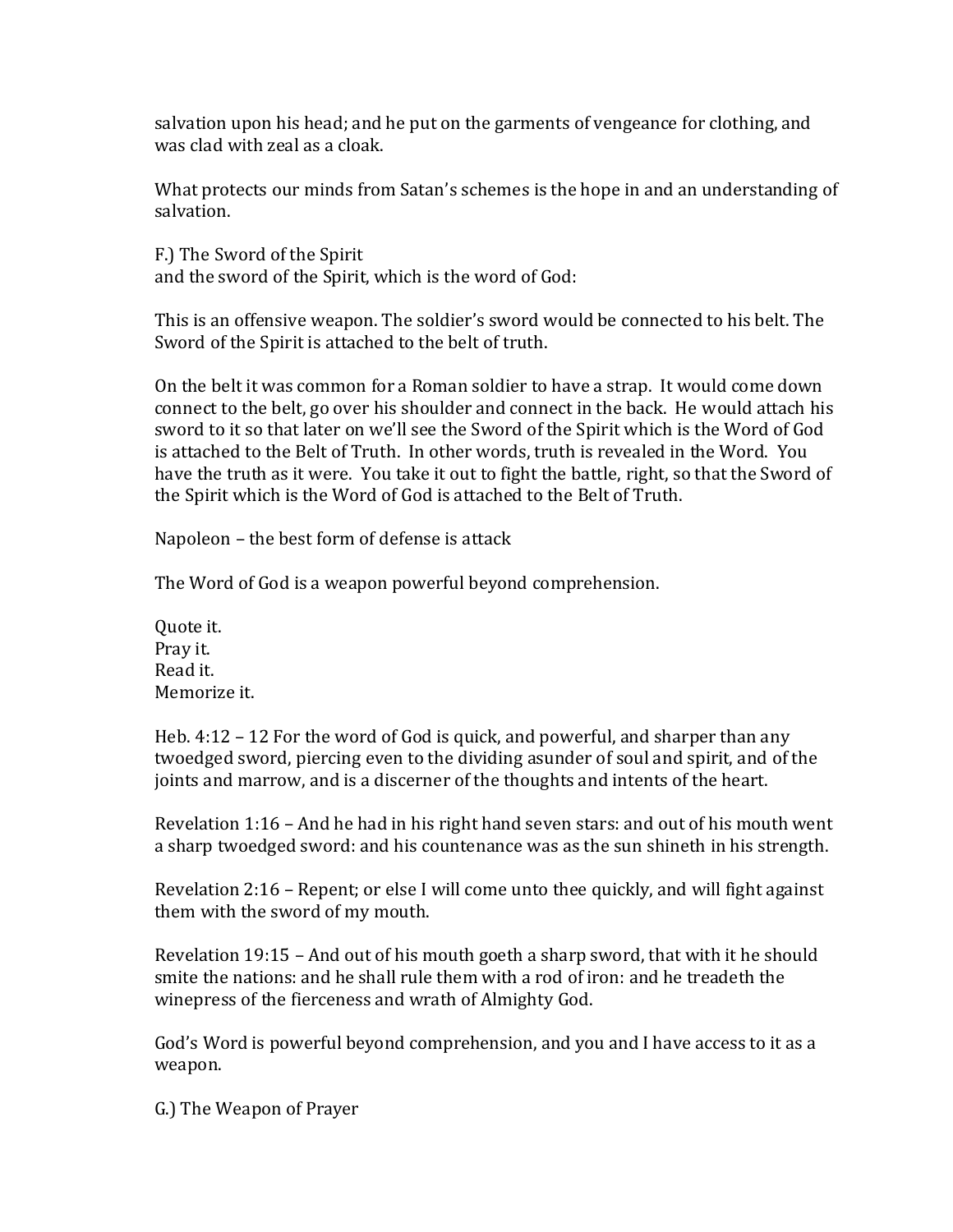18 Praying always with all prayer and supplication in the Spirit, and watching thereunto with all perseverance and supplication for all saints;

You will remember if you've read Pilgrim's Progress, the great classic allegory by John Bunyan, that the last piece of armor that Christian is given in that story is the weapon of all prayer – all prayer. It is given because it will stand him in good stead when all else fails. And with this weapon of all prayer, Christian is instructed that he will be able to prevail against all who come against him in the valley of the shadow. When he pours out his soul in prayer, he is most formidable.

When do we pray?

o Praying always – We're talking about a consciousness of God's presence at all times that leaves my heart open fully to Him. That's what this is all about. To be so God-conscious that you see and experience everything with reference to Him. You see all events in life as related to God.

What do we pray?

 $\circ$  With all prayer and supplications – with all prayer and petition. What does that mean? We pray all kinds of prayers – public, private, verbal, silent, loud, soft, deliberate, planned, unplanned, spontaneous, requests, thanks, confession, humiliation, praise, standing, kneeling, lying down, lifting up your hands, putting your hands down – you name it.

How do we pray?

- $\circ$  Watching thereunto with all perseverance and supplication lying sleepless
- o We pray intensely, fervently, soberly. Constantly on guard.
- o Watching sights the enemy. Praying fights the enemy.

Who do we pray for?

 $\circ$  For all saints – we don't just pray for ourselves. We pray for our brothers and sisters in Christ.

#### **Invitation**

Are you living like you're in a warzone, or are you kind of just moseying through life? Do you know the truth?

Are you putting on the new man?

Are you gospel focused?

Are you trusting in God's promises?

Are you resting in the hope of your salvation?

Are you in the Word of God?

Are you praying always, with all prayers, with all fervency, for all people?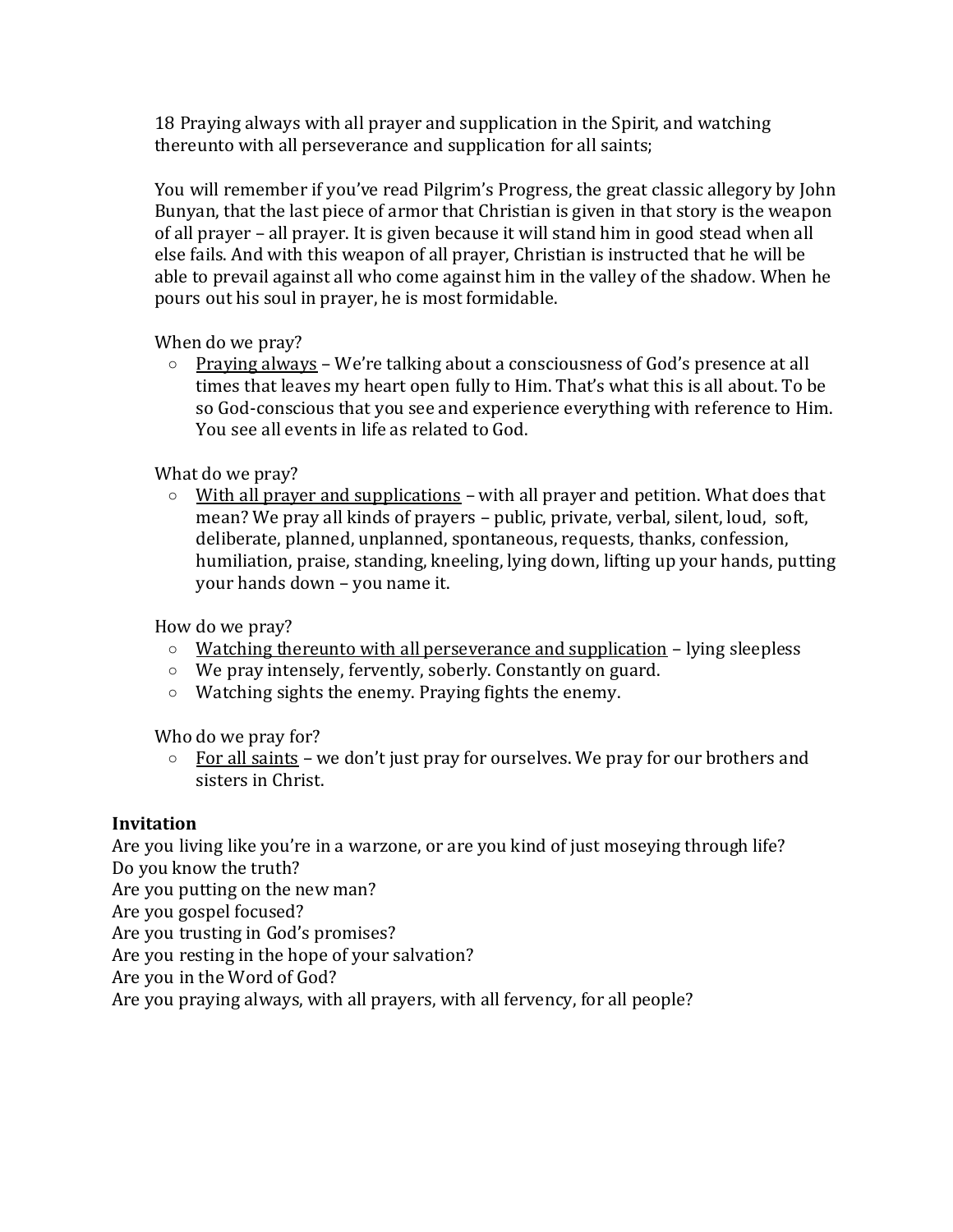## **DEMONIC ACTIVITY IN EPHESUS Acts 19:8-19**

#### **Sermon**

The city of Ephesus had a population of some 350,000 people. Above all, Ephesus was famous for its temple of Diana (Artemis). It was one of the original seven wonders of the world. Ephesus was a large commercial port city in Asia Minor.

Paul journeys to Ephesus on his third missionary journey. He's there from AD 53-56 (roughly 3 years). He writes 1 Corinthians in the spring of AD 56, and then leaves Ephesus for Macedonia where he writes 2 Corinthians in Autumn.

1 Cor. 15:32 - "after the manner of man, I fought with beasts at Ephesus"

1 Corinthians 16:5-9 - 5 Now I will come unto you, when I shall pass through Macedonia: for I do pass through Macedonia. 6 And it may be that I will abide, yea, and winter with you, that ye may bring me on my journey whithersoever I go. 7 For I will not see you now by the way; but I trust to tarry a while with you, if the Lord permit. 8 But I will tarry at Ephesus until Pentecost. 9 **For a great door and effectual is opened unto me, and there are many adversaries**.

His time in Ephesus is marked by incredible opportunities and fruit, but also by incredible opposition. The darker the night -> the brighter the light.

Events in Ephesus

- Paul converts and baptizes disciples of John
- Paul preaches in the synagogue and later in the school of Tyrannus
- Paul does miracles
- The seven sons of Sceva fail an exorcism
- Many turn to Christ and repent of their evil deeds
- There is a riot in the city caused by Demetrius and the craftsmen in the city over the worship of Diana and the shrines pertaining to her
- Paul leaves Ephesus.

Later on in his third missionary journey, Paul is in a city called Miletus. He calls for the Ephesian elders to come to him to say goodbye, encourage them, and pray with them.

After Paul's third missionary journey, Paul is arrested in Jerusalem but appeals to Ceasar. Eventually, he reaches Rome and is under house arrest at Rome while awaiting his trial in the early AD 60s. He writes Ephesians while in house arrest at Rome, and he would also write Colossians, Philippians, and Philemon during this point in time.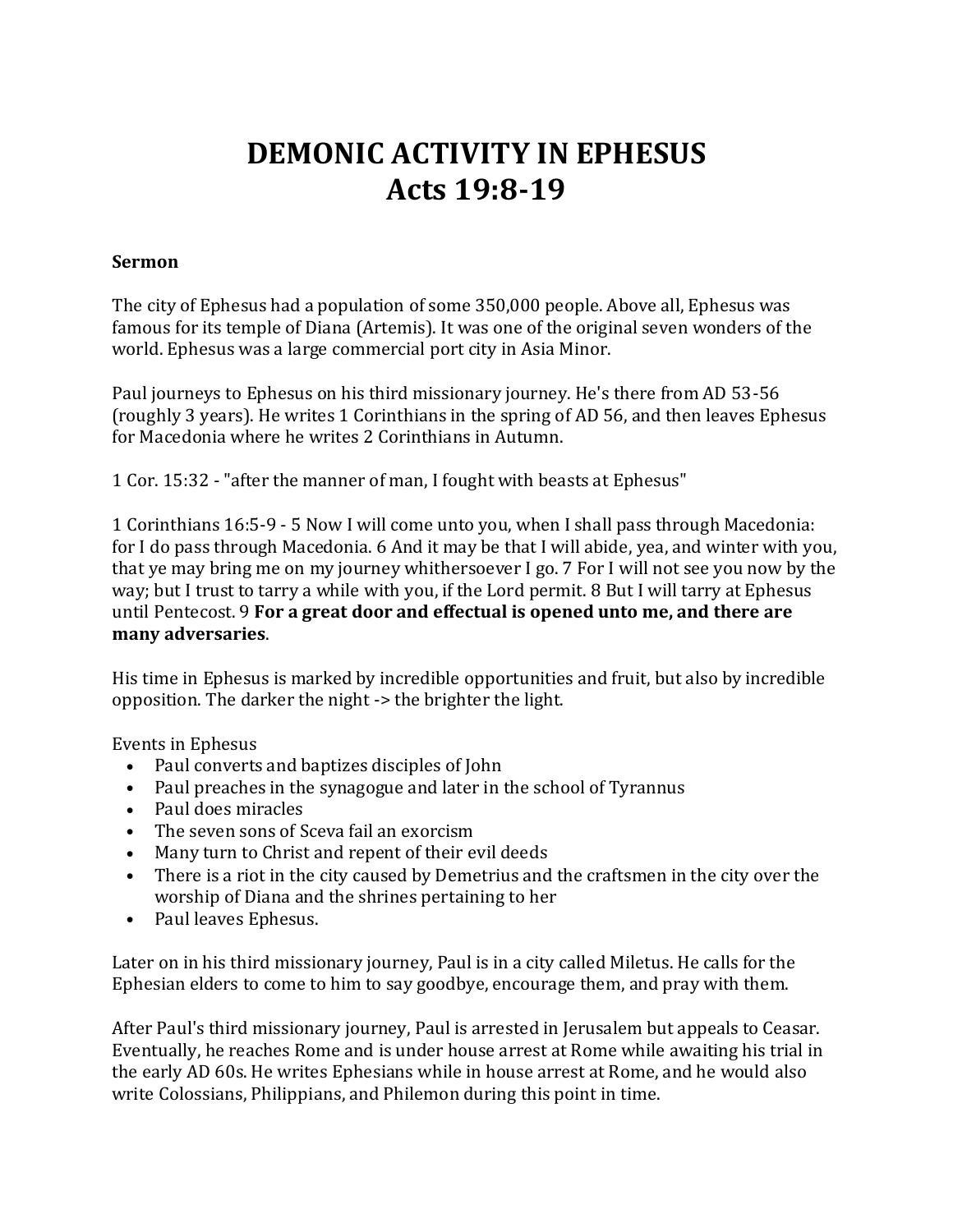In order to have a better understanding of Paul's prescription for spiritual warfare for the church at Ephesus, we need to understand who the church at Ephesus was, and what the city of Ephesus was like.

For that, let's turn in our Bibles to Acts 19:8-19. This passage is going to give us some very important context for understanding Ephesians 6.

1.) PAUL PREACHED THE GOSPEL

### Acts 19:8-10 -

8 And he went into the synagogue, and spake boldly for the space of three months, disputing and persuading the things concerning the kingdom of God.

9 But when divers were hardened, and believed not, but spake evil of that way before the multitude, he departed from them, and separated the disciples, disputing daily in the school of one Tyrannus.

10 And this continued by the space of two years; so that all they which dwelt in Asia heard the word of the Lord Jesus, both Jews and Greeks.

8 And he went into the synagogue, and spake boldly for the space of three months, disputing and persuading the things concerning the kingdom of God.

- He went into the synagogue Paul would go into the synagogues on the Sabbath and preach the kingdom of God from the Old Testament Scriptures.
	- $\circ$  Acts 17:2 And Paul, as his manner was, went in unto them, and three sabbath days reasoned with them out of the scriptures, (Thessalonica)
	- $\circ$  Acts 18:4 And he reasoned in the synagogue every sabbath, and persuaded the Jews and the Greeks. (Corinth)
- Spake boldly for the space of three months speaking freely and confidently for roughly 12 sabbaths
- Disputing carries the idea of dialogue. He wouldn't just preach, but answer questions and have conversations.
- Persuading things concerning the kingdom of God what does it mean that he persuaded things concerning the kingdom of God?
	- $\circ$  Acts 28:23 And when they had appointed him a day, there came many to him into his lodging; to whom he expounded and testified the kingdom of God, persuading them concerning Jesus, both out of the law of Moses, and out of the prophets, from morning till evening.
	- o His conversations probably looked a lot like the book of Hebrews.

9 But when divers were hardened, and believed not, but spake evil of that way before the multitude, he departed from them, and separated the disciples, disputing daily in the school of one Tyrannus.

• Divers - some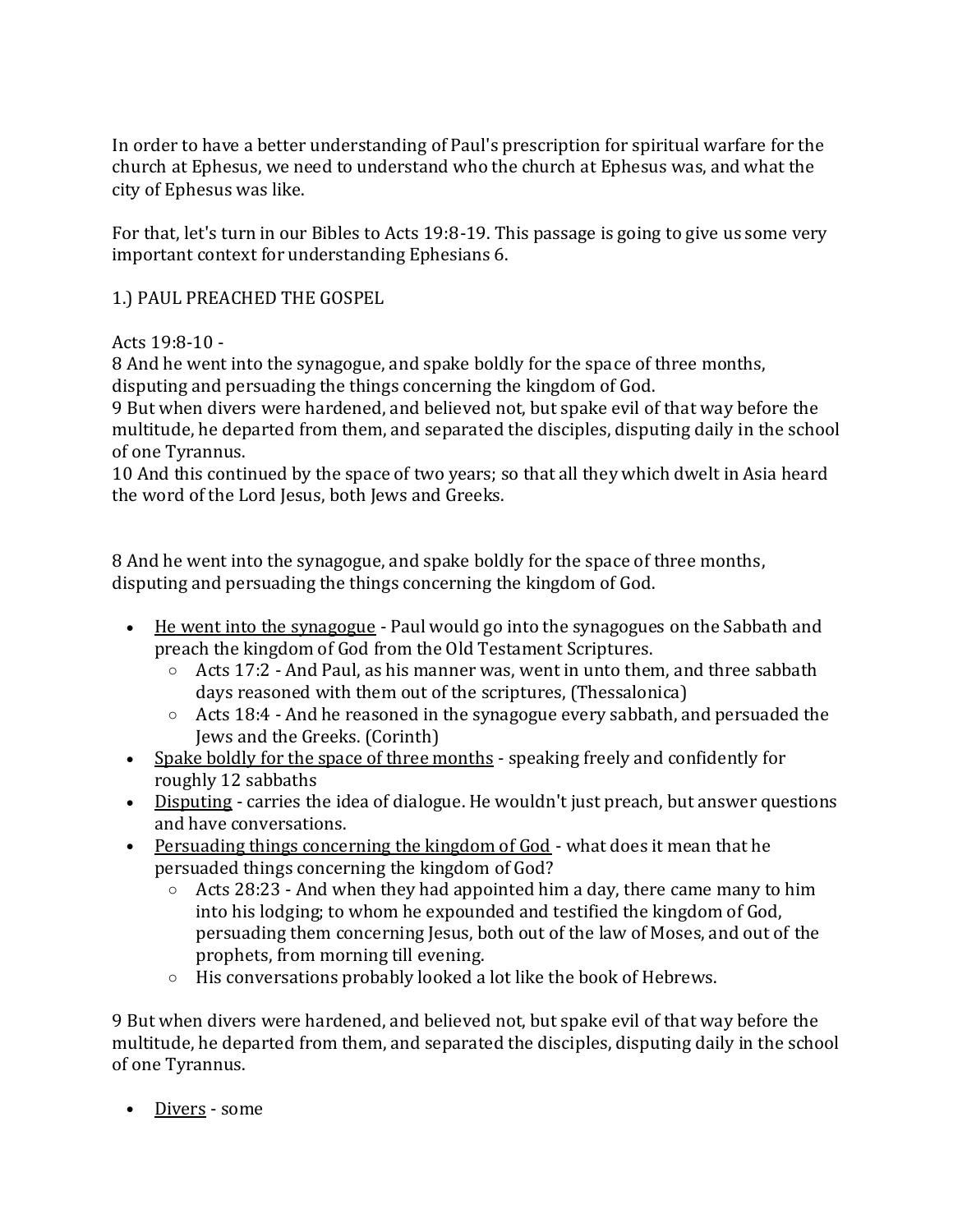- Were hardened hardened by the Word; the gospel is divisive; over the course of 3 months, some hearts were hardened
- Believed not they disbelieved; they rebelled against the gospel
- spake evil cursed and reviled
- That way The Way was an early title for Christianity (Acts 9:2; 19:23; 24:14, 22)
	- $\circ$  Acts 9:2 And desired of him letters to Damascus to the synagogues, that if he found any of this way, whether they were men or women, he might bring them bound unto Jerusalem.
	- $\circ$  Acts 22:4 And I persecuted this way unto the death, binding and delivering into prisons both men and women.
	- $\circ$  Acts 24:14 But this I confess unto thee, that after the way which they call heresy, so worship I the God of my fathers, believing all things which are written in the law and in the prophets:
- Before the multitude Those who were hardened and didn't believe began a public, negative campaign against Paul and his teaching
- He departed from them and separated the disciples disputing daily in the school of Tyrannus - understanding that there was nothing more to gain from preaching in the synagogue, Paul took his coverts away separately to the school (lecture hall) of Tyrannus where he would preach and teach every day.
	- o Tyrannus might have owned the lecture hall, or he may have been a teacher there. Either way, the Ephesian man allowed Paul to use the lecture hall for his public preaching and teaching.

10 And this continued by the space of two years; so that all they which dwelt in Asia heard the word of the Lord Jesus, both Jews and Greeks.

- And this continued by the space of two years Paul would work as a tentmaker. Paul would teach and preach in the lecture hall. Paul would spend the evenings doing more ministry. In Acts 20:31 we read that Paul worked day and night preaching the gospel.
- So that all they which dwelt in Asia heard the word of the Lord Jesus, both Jews and Greeks - through his converts and disciples, Paul spread the gospel to all of Asia without ever leaving Ephesus
	- o Paul preached the word, established converts, let them spread the gospel.

## 2.) GOD CONFIRMED PAUL'S MESSAGE

## Acts 19:11-12 -

11 And God wrought special miracles by the hands of Paul:

12 So that from his body were brought unto the sick handkerchiefs or aprons, and the diseases departed from them, and the evil spirits went out of them.

11 And God wrought special miracles by the hands of Paul:

God wrought special miracles by the hands of Paul - God was performing not ordinary miracles through Paul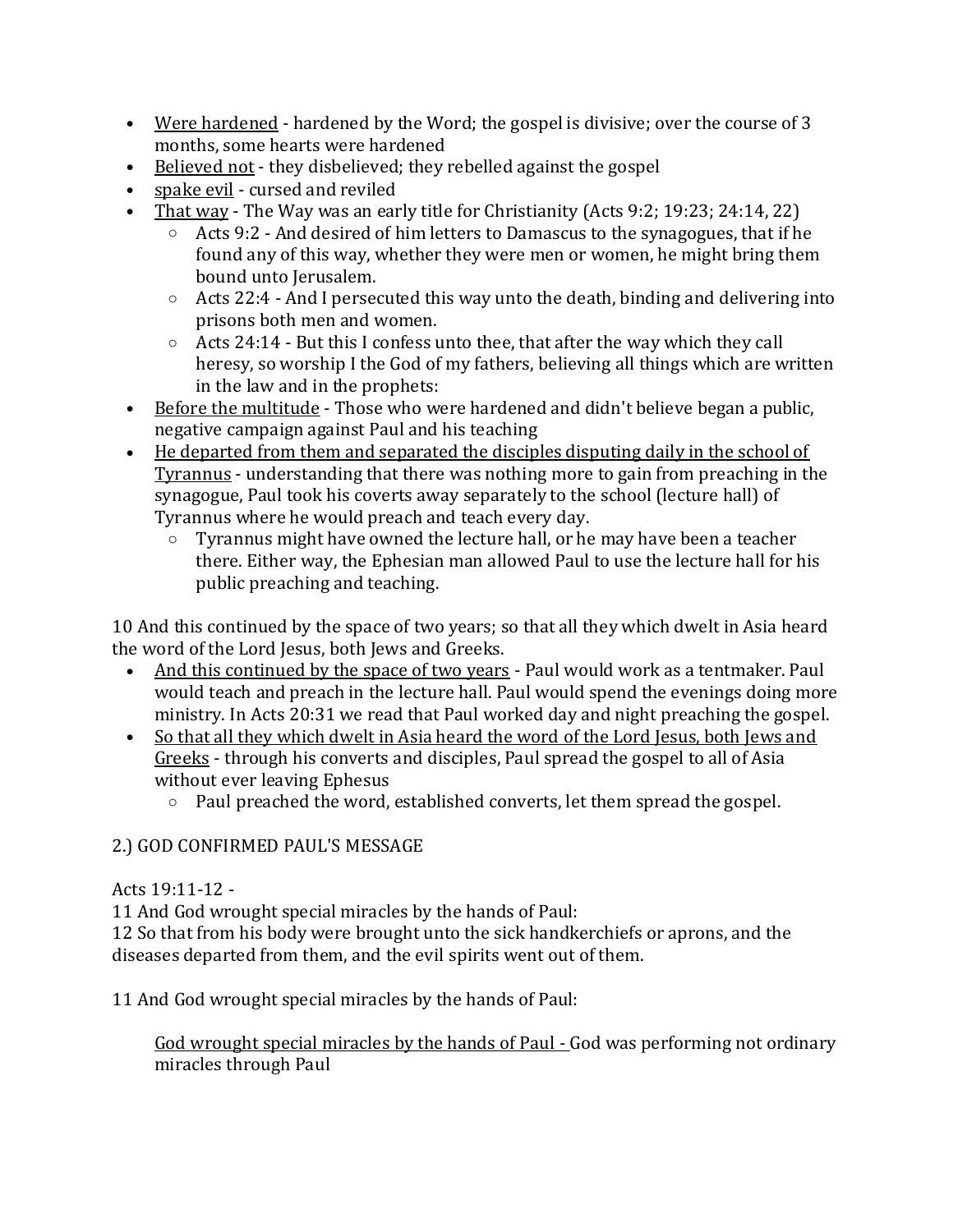Why do we see such an outpouring of miracles in the early church? As the New Testament was not yet completed, God used signs and wonders to confirm and authenticate the teaching of Paul and the apostles.

- $\circ$  2 Cor. 12:12 miracles are called the signs of the apostles
- $\circ$  Acts 2:22 God verified Jesus' message by the signs and miracles that He did
- $\circ$  Acts 14:3 God granted the apostles signs and wonders to be done by their hands to verify the message they preached
- $\circ$  Hebrews 2:3-4 3 How shall we escape, if we neglect so great salvation; which at the first began to be spoken by the Lord, and was confirmed unto us by them that heard him; 4 God also bearing them witness, both with signs and wonders, and with divers miracles, and gifts of the Holy Ghost, according to his own will?
- $\circ$  The purpose of the outpouring of miracles was to confirm the apostle's message. The question is, "Has this purpose been completed?"
	- Yes. The New Testament has been completed. God confirmed the message (past tense).
		- Hebrews 2:3-4 God confirmed (past tense) the message with signs and wonders.
	- Does that mean that God doesn't do miracles today? No. of course He does. What it means is that the miraculous gifts that God gave to the apostles are not operational in the church today.
		- Faith healing
		- Raising the dead
		- Speaking in tongues
- $\circ$  Yet in this passage, God does for Paul exactly what He had done for the other apostles in the early church. He confirms his message with miracles.

12 So that from his body were brought unto the sick handkerchiefs or aprons, and the diseases departed from them, and the evil spirits went out of them.

So that from his body were brought unto the sick handkerchiefs or aprons - the handkerchiefs (sweatbands) and aprons would have been part of Paul's attire that he wore during his tentmaking endeavors

#### And the diseases departed from them,

and the evil spirits went out of them - unbelievers that were possessed by demons were freed

God confirmed Paul's message with miracles.

Jesus had complete power over demons, and He delegated some of His power over demons to some of His followers.

- Luke 10:17 Jesus sends out 70 disciples to proclaim the gospel of the Kingdom and they return exclaiming that even the devils are subject to them in Jesus name.
- Matt. 10:8 the 12 were given power over demons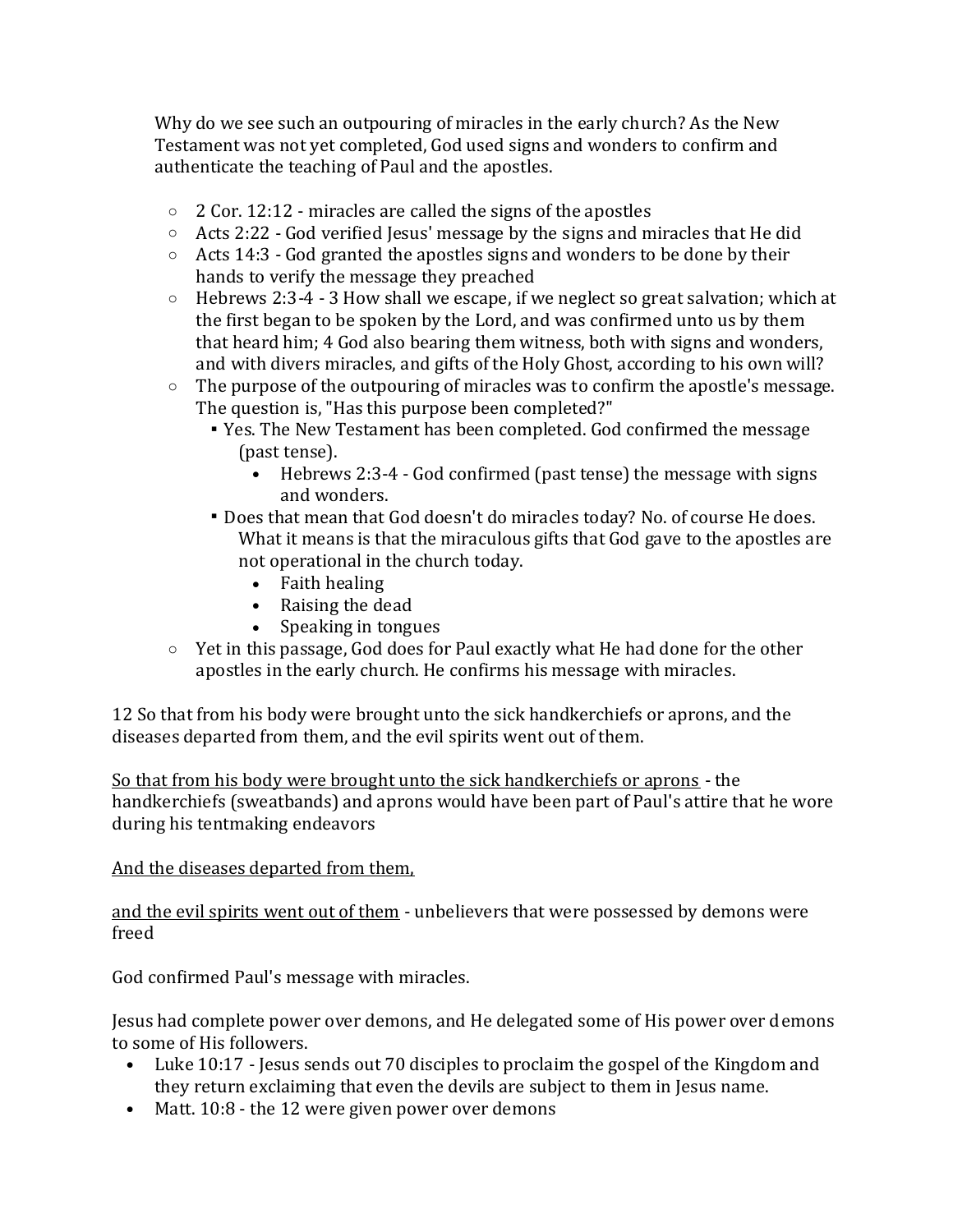- Acts 5:16 apostles healed those who were sick with or afflicted by unclean spirits
- Acts 8:7 with regards to Philip says, "For unclean spirits, crying with loud voice, came out of many that were possessed with them: and many taken with palsies, and that were lame, were healed."
- Acts 16:18 Paul cast an evil spirit out of a girl in Philippi
- Such miraculous powers over demons was unique to a few individuals during the apostolic age, being one of the "signs and wonders and miracles" that constituted the "signs of a true apostle" (2 Cor. 12:12)
	- o By the time Hebrews was written, its author spoke of such miraculous signs in the past tense.
- Nowhere in the epistles is there any promise to Christians that they can deliver the unsaved from demons. Nor is there any command for believers to exorcise demons out of each other. Nowhere in Scripture are demons ever cast out of believers.

#### 3.) SEVEN SONS ATTEMPTED AN EXORCISM

#### Acts 19:13-16 -

13 Then certain of the vagabond Jews, exorcists, took upon them to call over them which had evil spirits the name of the Lord Jesus, saying, We adjure you by Jesus whom Paul preacheth.

14 And there were seven sons of one Sceva, a Jew, and chief of the priests, which did so. 15 And the evil spirit answered and said, Jesus I know, and Paul I know; but who are ye? 16 And the man in whom the evil spirit was leaped on them, and overcame them, and prevailed against them, so that they fled out of that house naked and wounded.

13 Then certain of the vagabond Jews, exorcists, took upon them to call over them which had evil spirits the name of the Lord Jesus, saying, We adjure you by Jesus whom Paul preacheth.

Then certain of the vagabond Jews, exorcists - wandering or traveling Jews that would cast out demons (Exorcist - one who binds by an oath) (they would say particular incantations in an attempt to bind demons and cast them out of people)

Took upon them to call over them which evil spirits the name of the Lord Jesus, saying, We Adjure you by Jesus whom Paul preacheth - these were not Christian Jews. This is evident from the fact that they only know Jesus as the one who Paul preaches. They did not know Jesus personally.

"Ancient magicians were syncretists and would borrow terms from any religion that sounded sufficiently strange to be deemed effective. These Jewish exorcists of Ephesus were only plying their trade. Paul's "spell" in Jesus' name seemed effective for him, so they gave it a try. (The New American Commentary: Acts [Nashville: Broadman, 1992], 403)"

They tried to use the name of Jesus as a magical charm, as an incantation that they could add to their repertoire. And it blew up in their face.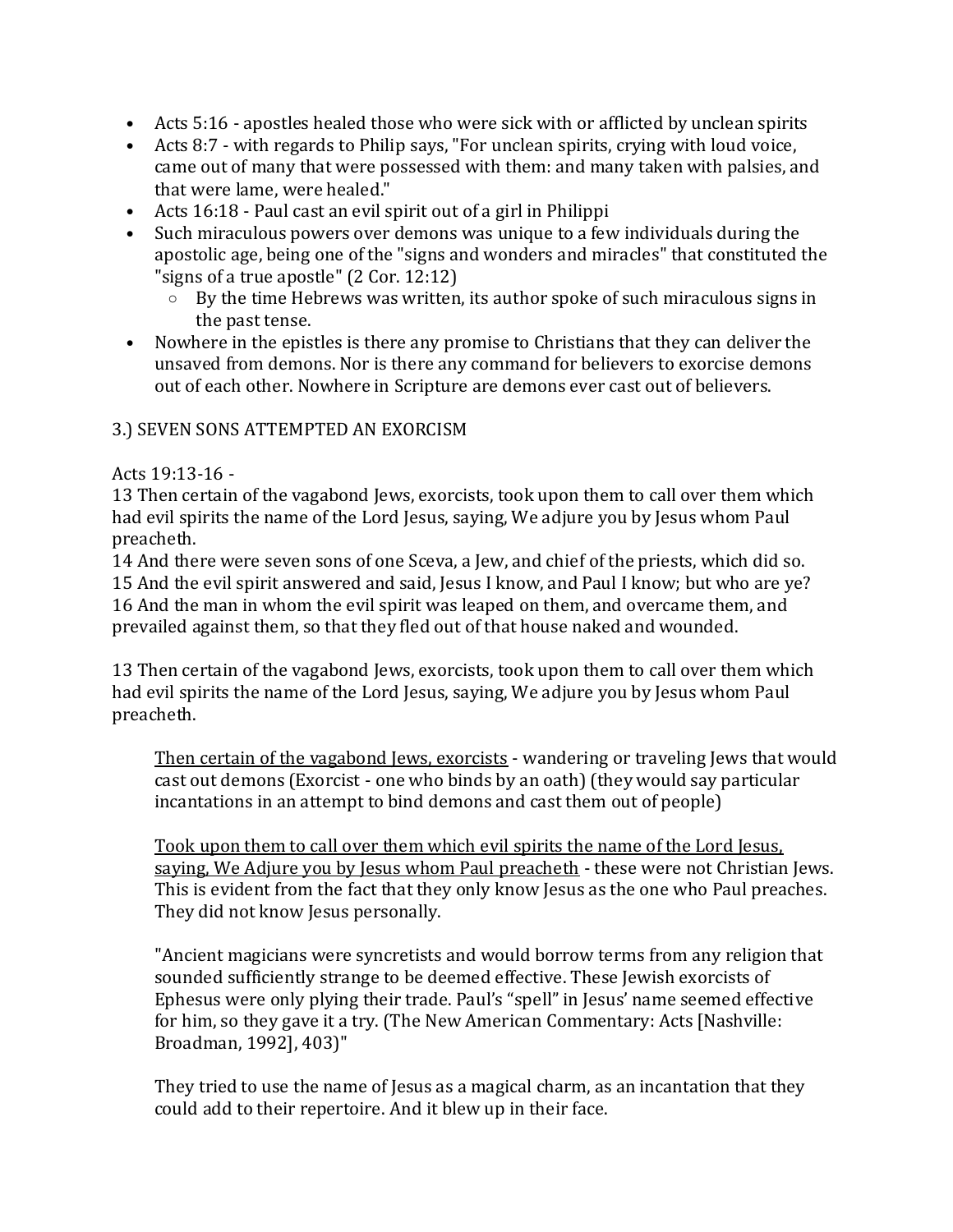14 And there were seven sons of one Sceva, a Jew, and chief of the priests, which did so.

And there were seven sons of one Sceva, a Jew, and chief of the priest - We don't know anything about this guy, and there is no record of a Jewish high priest named Sceva. He may have been the head of one of the twenty four courses that the priests were divided into.

These seven sons of Sceva attempt an exorcism using Jesus' name in an incantation.

15 And the evil spirit answered and said, Jesus I know, and Paul I know; but who are ye?

The evil spirit answered and said - through the man he had possessed Jesus I know - ginosko -> to know through personal experience; I know Jesus personally

Paul I know - epistamai -> to know as an acquaintance; I know of Paul

But who are ye - These exorcists had neither the right to use the name of Jesus nor the power to commands the demon. Look at what happened.

16 And the man in whom the evil spirit was leaped on them, and overcame them, and prevailed against them, so that they fled out of that house naked and wounded.

With the supernatural strength that sometimes accompanied demon possession (c.f. Mark 5:3-4), the man in whom the evil spirit was leaped on them and overcame them, and prevailed against them. They ran from the house naked and wounded.

This story vividly illustrates the danger for any who assume messianic or apostolic power over demons and Satan and thus carelessly meddle in the supernatural realm.

#### 4.) MANY TURNED FROM WITCHCRAFT TO JESUS

Acts 19:17-19 -

17 And this was known to all the Jews and Greeks also dwelling at Ephesus; and fear fell on them all, and the name of the Lord Jesus was magnified.

18 And many that believed came, and confessed, and shewed their deeds.

19 Many of them also which used curious arts brought their books together, and burned them before all men: and they counted the price of them, and found it fifty thousand pieces of silver.

17 And this was known to all the Jews and Greeks also dwelling at Ephesus; and fear fell on them all, and the name of the Lord Jesus was magnified.

This was known to all the Jews and Greeks also dwelling at Ephesus - The story of the exorcists fate soon became widespread.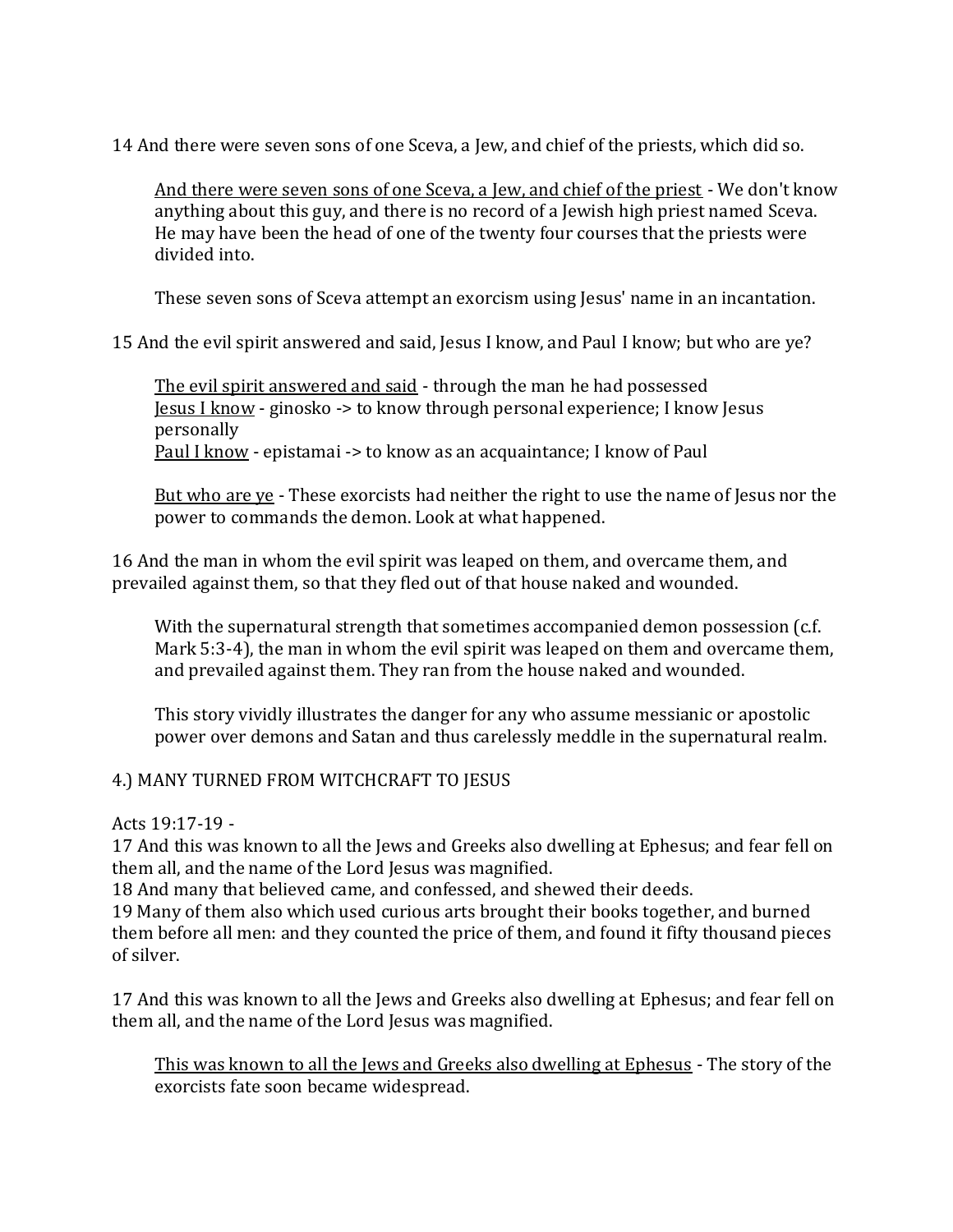And fear fell on them all, and the name of the Lord Jesus was magnified - the power of the name of Jesus became known. "Jesus I know". Jesus was not one to be trifled with, but to worship in reverence and respect. Jesus was seen as superior and more powerful than the failed pagan magic of those Jewish exorcists.

18 And many that believed came, and confessed, and shewed their deeds.

- Many that believed they turned to Jesus in faith, and what accompanied that faith? What was the fruit of that faith?
- Confessed and shewed their deeds admitted and announced their practices.
	- $\circ$  The city of Ephesus was inundated with magic, witchcraft, incantations, spells.
	- $\circ$  Shewed their practices probably refers to their secret magic spells, which were genuinely believed to be rendered useless if they were divulged.
	- $\circ$  They turned from their magic just as the Thessalonians had turned from their idols (1 Thess. 1:9).

19 Many of them also which used curious arts brought their books together, and burned them before all men: and they counted the price of them, and found it fifty thousand pieces of silver.

- Many of them also which used curious arts brought their books together and burned them before all men - They destroyed all their magic paraphernalia publicly
- And they counted the price of them and found it fifty thousand pieces of silver The value of the magic books they destroyed was equivalent to 50,000 days' wages for an average laborer. This shows you how widespread the occult and the magic arts were in Ephesus.
	- o Illustration someone who makes 100k a year, makes \$400 a day
		- 50,000 days labor would be \$19,000,000
- When they got saved, what did they do? They burned their books. They didn't dabble in that stuff anymore. They severed all ties.
	- o This convicted me this last week.
	- o Illustration
		- Growing up my parents wouldn't let us watch stuff with magic and spells
		- Growing older ah it's not that big a deal
		- Studying this passage they burned the books; they severed all ties; they didn't dabble in that stuff anymore
		- Satan has sold withcraft and magic to the masses today
			- We don't burn books. We buy them.
			- We don't separate. We dabble.
			- We think it's not a big deal. That's exactly what Satan does.

What's your point? 2 Things.

Imagine being saved in the church at Ephesus, and getting this letter from Paul and him ending it talking about spiritual warfare.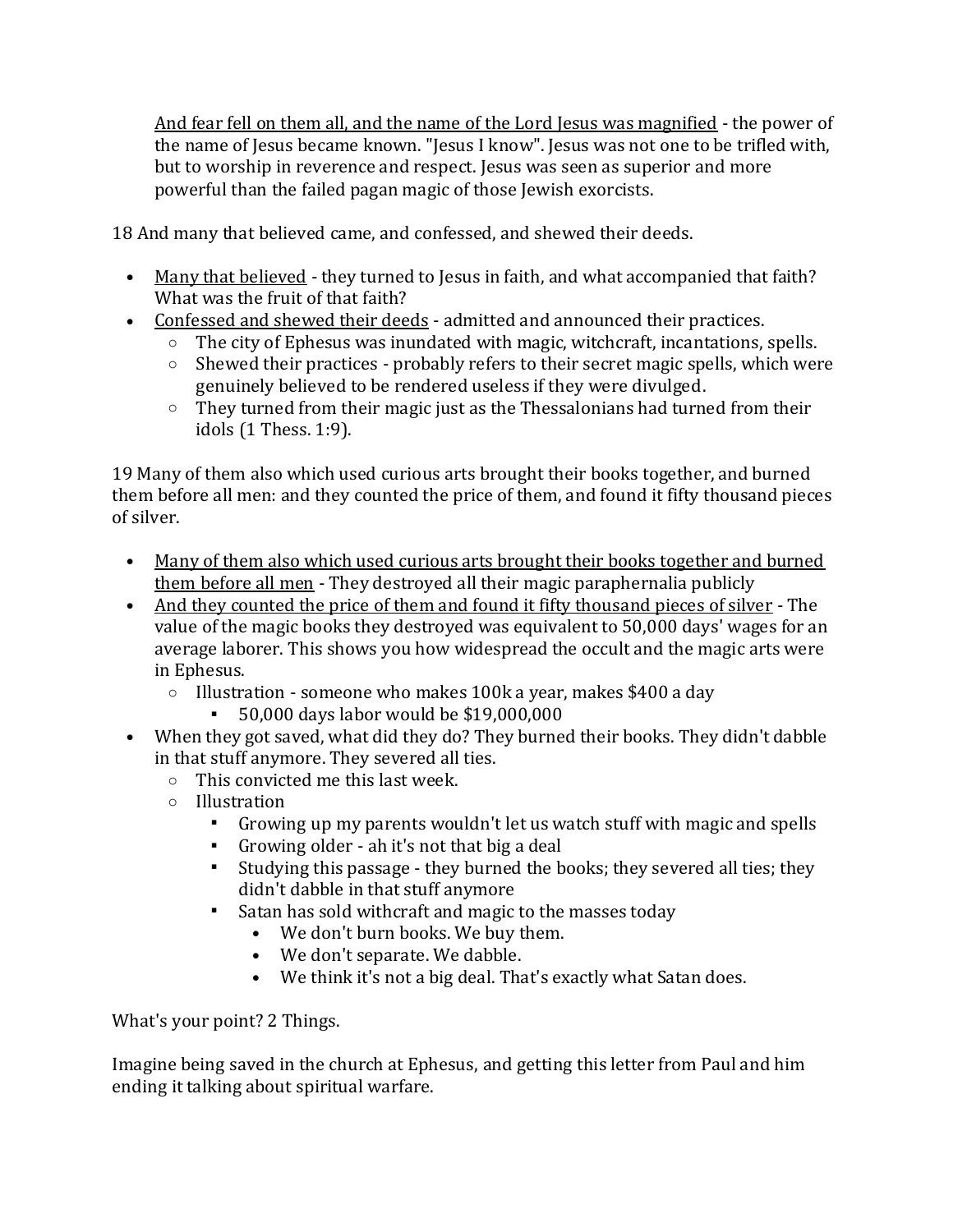1.) When Paul wrote to the church at Ephesus about spiritual warfare, we must take note of what he did and did not tell them to do.

No - exorcism, dabbling, study the occult Yes - righteousness, truth, faith, prayer, the Word

2.) This story of the seven sons of Sceva is an incredible example of what can happen when we step outside of God's authority and power in fighting Satan.

We can defeat Satan through the power of God when we fight Satan the way God tells us to.

But when we step outside of God's power for fighting Satan…

…when we dabble in the demonic, when we fill our minds with the occult, when we try to cast out demons, we are stepping outside of God's protection into an area we have no business being in.

Illustration - reading this book on spiritual warfare that is fixated on casting out demons

#### **Invitation**

Lord, help me to fight Satan the way you have called me to. Help me to put on the armor of God.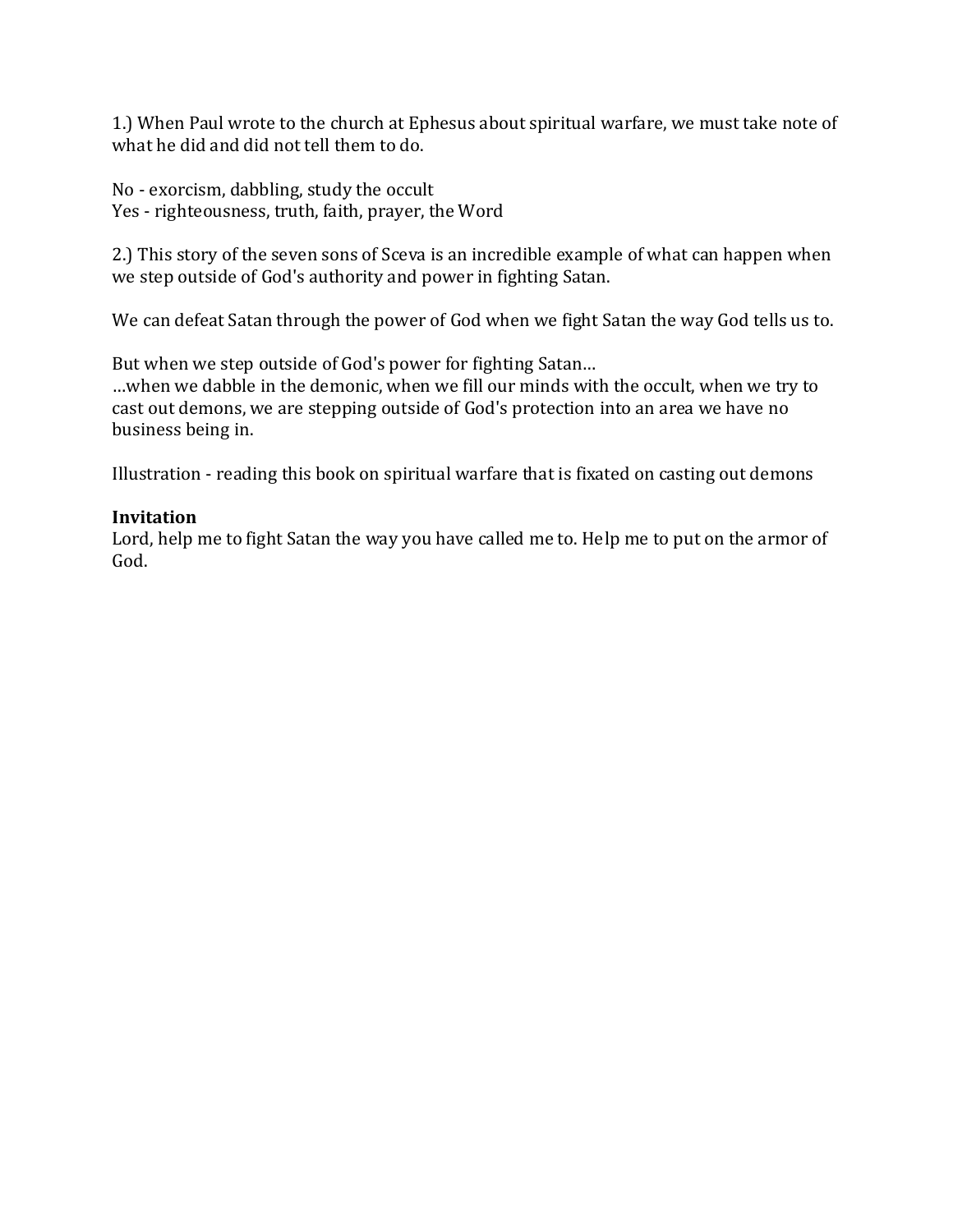# **STANDING AGAINST THE WILES OF THE DEVIL Eph. 6:11; 1 Peter 5:8-9**

#### **Review**

Ephesians 6:10-18 -

10 Finally, my brethren, be strong in the Lord, and in the power of his might.

11 Put on the whole armour of God, that ye may be able to stand against the wiles of the devil.

12 For we wrestle not against flesh and blood, but against principalities, against powers, against the rulers of the darkness of this world, against spiritual wickedness in high places. 13 Wherefore take unto you the whole armour of God, that ye may be able to withstand in the evil day, and having done all, to stand.

14 Stand therefore, having your loins girt about with truth, and having on the breastplate of righteousness;

15 And your feet shod with the preparation of the gospel of peace;

16 Above all, taking the shield of faith, wherewith ye shall be able to quench all the fiery darts of the wicked.

17 And take the helmet of salvation, and the sword of the Spirit, which is the word of God: 18 Praying always with all prayer and supplication in the Spirit, and watching thereunto with all perseverance and supplication for all saints;

We gave an overview on this passage of Scripture and spiritual warfare.

We gave an overview on the city of Ephesus and the church at Ephesus.

- Paul preached
- God confirmed the message (miracles, cast out demons)
- Failed exorcism by the seven sons of Sceva
	- Didn't know Jesus
	- Didn't have authority from Jesus
- Many turned from witchcraft to Jesus
	- Repented
	- Burned their magic paraphernalia publicly

The next three weeks we're going to take some time to see what we're really up against.

11 Put on the whole armour of God, that ye may be able to stand against the wiles of the devil.

• Wiles: tactics

1 Peter 5:8-9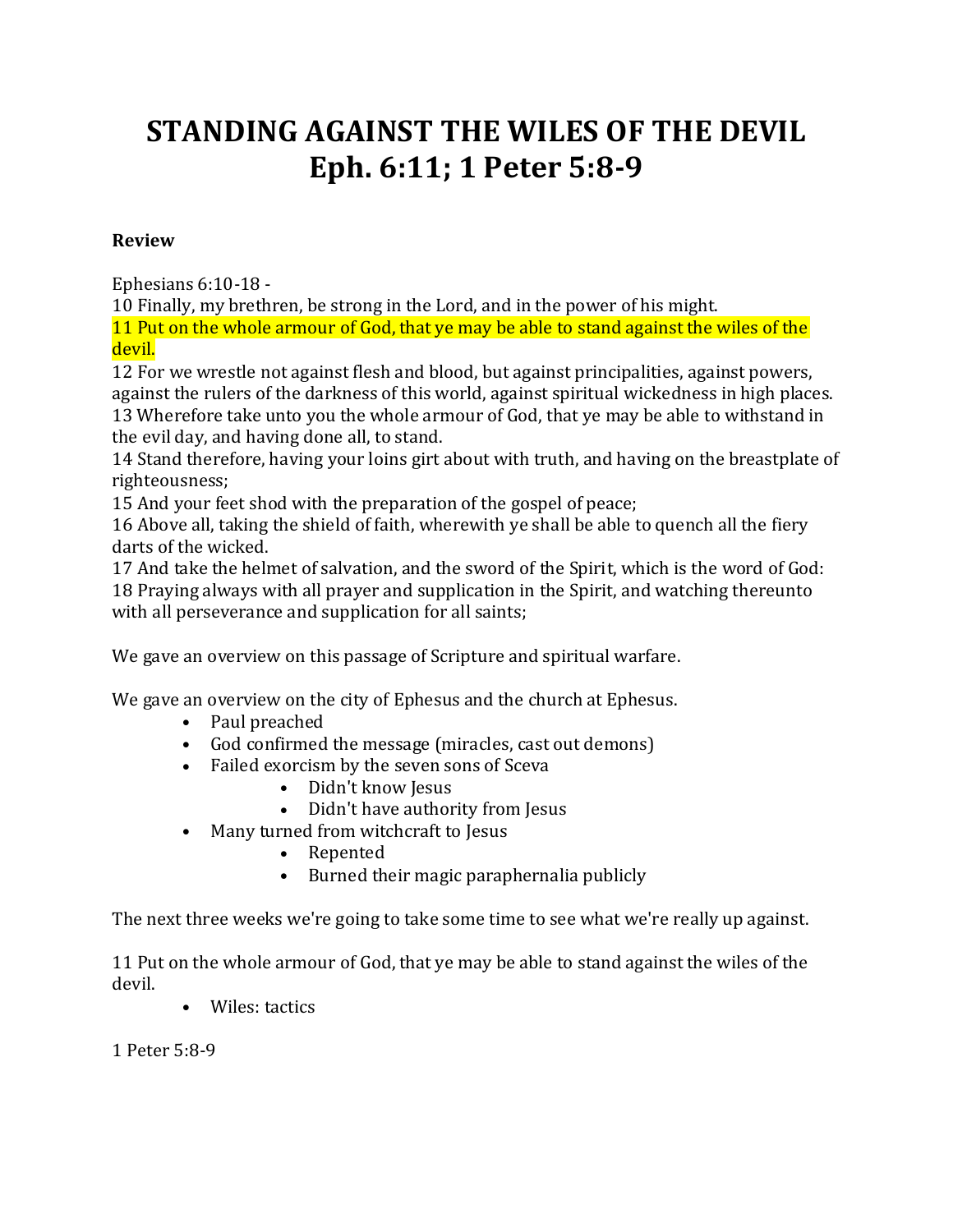8 Be sober, be vigilant; because your adversary the devil, as a roaring lion, walketh about, seeking whom he may devour:

9 Whom resist stedfast in the faith, knowing that the same afflictions are accomplished in your brethren that are in the world.

1.) The Wiles of the Devil Examined

8 Be sober, be vigilant; because your adversary the devil, as a roaring lion, walketh about, seeking whom he may devour:

Be sober - have a presence of mind (this presence of mind leads to self control)

- This is opposition to absence of mind (that leads to someone being out of control)
- Illustration physical sobriety as opposed to drunkenness and drugs
- 1 Peter 1:13 Wherefore gird up the loins of your mind, be sober, and hope to the end for the grace that is to be brought unto you at the revelation of Jesus Christ;
	- That word literally means to tie up your robe in a belt, to pull in all the loose ends in your thinking, get your mind focused and under control.
- 1 Peter 4:7 But the end of all things is at hand: be ye therefore sober, and watch unto prayer.
- 1 Thessalonians 5:5-6 5 Ye are all the children of light, and the children of the day: we are not of the night, nor of darkness. 6 Therefore let us not sleep, as do others; but let us watch and be sober.

Be vigilant - stay awake, be alert, be watchful (these concepts are connected)

- This is the opposite of mindlessness.
	- **•** Ancient Shamans
	- Eastern Religions
		- Eastern meditation
		- Christian meditation
	- Roman Catholicism
		- Feelings based
		- Spiritual
		- Losing one's self
		- Revelation from God
	- Charismatic
		- Speaking in tongues
	- New Age Movemnet
		- Lose myself in music and feel and experience God
		- Receive words of revelation from God
		- Sitting still and listening for God to talk to me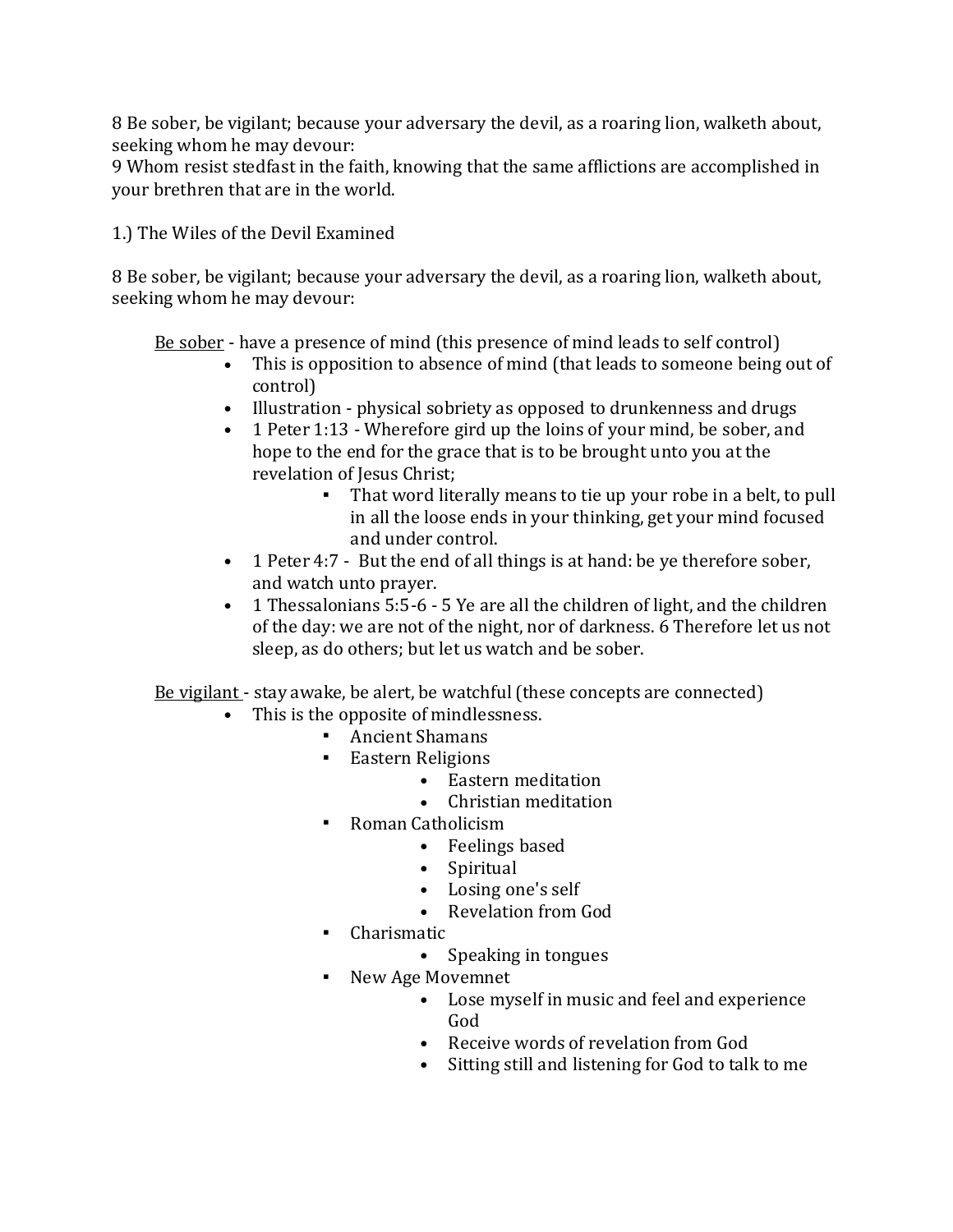- This type of mindlessness is like walking through a spiritual battlefield with a blindfold on and your hands tied behind your back. You're asking for trouble.
- God never intended that His people would somehow connect up with Him or worship Him without the use of their minds and without basing that relationship upon a very clear and precise understanding of truth.
	- Psalm 32:8-9 8 I will instruct thee and teach thee in the way which thou shalt go: I will guide thee with mine eye. 9 Be ye not as the horse, or as the mule, which have no understanding: whose mouth must be held in with bit and bridle, lest they come near unto thee.
	- Isaiah 1:18 Come now, and let us reason together, saith the Lord…
	- God has never put a premium on mindlessness, just the opposite.
	- He calls us to be sober, vigilant, mindful, watchful
- Why?

Because your adversary the devil - He's not just God's adversary. He's your adversary. He's your enemy.

- Devil: a malicious enemy who slanders
- Prince of this world called three times in John's gospel
- Prince of the power of the air Ephesians 2

As a roaring lion - what does a lion do?

- It prowls and eats. It rips its prey to shreds. It's malicious and destructive.
- Lions do two things: they eat and the sleep.
	- Guess what? Satan doesn't sleep.
- Psalm 104:21 the young lions roar after their prey
- Psalm 22:13 they gaped upon me with their mouths as a ravening and roaring lion

Walketh about, seeking who he may devour - The object of his devastation is not unbelievers for obvious reasons. He already has them. He seeks to devour and destroy believers.

- He has thousands of years of practice.
- Illustration imagine how wise and smart someone would be living through 60 lifetimes

Examples of the Wiles of the Devil

- Adam
- Job
- Peter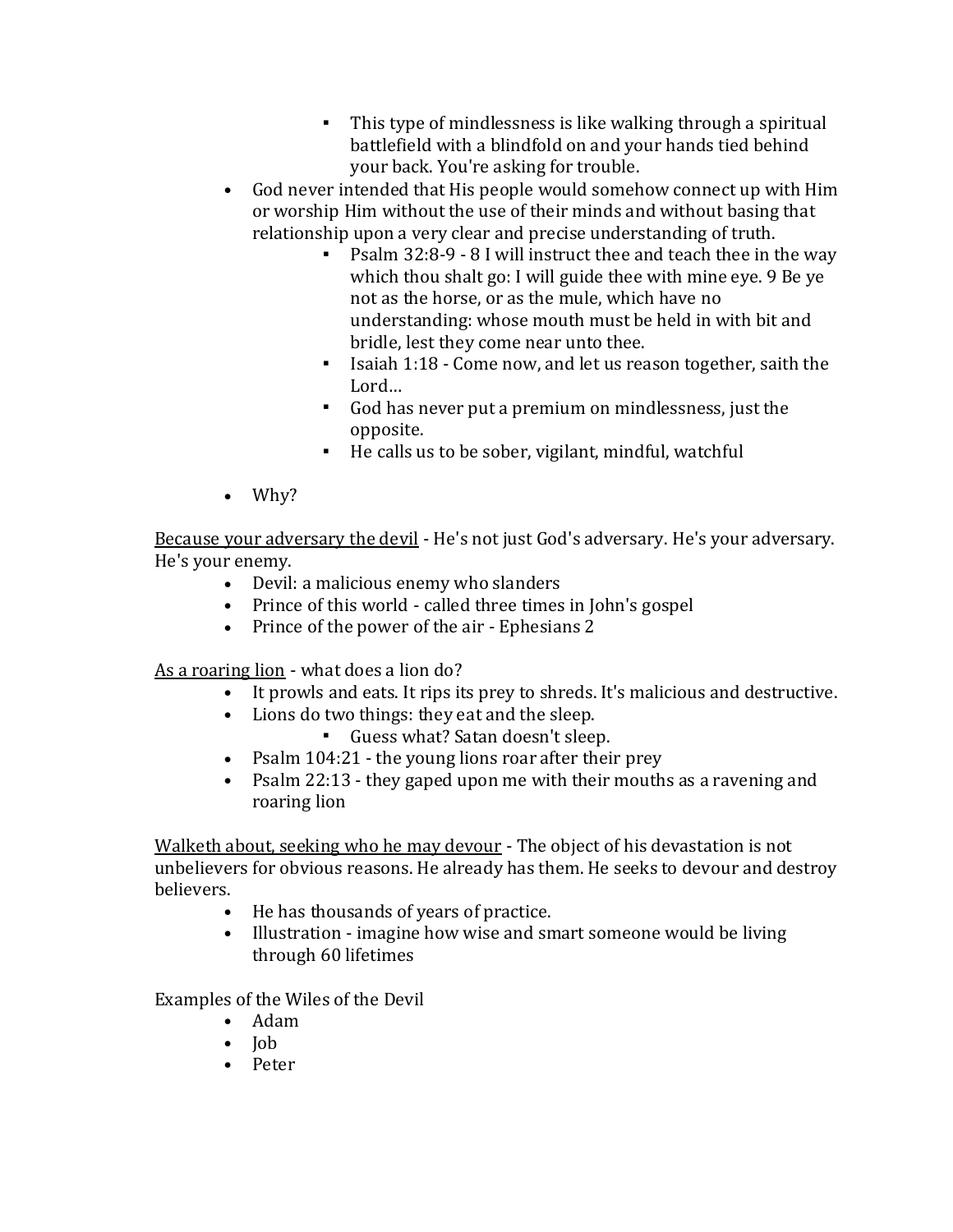Genesis 3:1-8 - 1 Now the serpent was more subtil than any beast of the field which the Lord God had made. And he said unto the woman, Yea, hath God said, Ye shall not eat of every tree of the garden? 2 And the woman said unto the serpent, We may eat of the fruit of the trees of the garden: 3 But of the fruit of the tree which is in the midst of the garden, God hath said, Ye shall not eat of it, neither shall ye touch it, lest ye die. 4 And the serpent said unto the woman, Ye shall not surely die: 5 For God doth know that in the day ye eat thereof, then your eyes shall be opened, and ye shall be as gods, knowing good and evil. 6 And when the woman saw that the tree was good for food, and that it was pleasant to the eyes, and a tree to be desired to make one wise, she took of the fruit thereof, and did eat, and gave also unto her husband with her; and he did eat. 7 And the eyes of them both were opened, and they knew that they were naked; and they sewed fig leaves together, and made themselves aprons. 8 And they heard the voice of the Lord God walking in the garden in the cool of the day: and Adam and his wife hid themselves from the presence of the Lord God amongst the trees of the garden.

- He questions God's Word (Vs. 1)
	- Did he really say that?
		- Illustration attacks on the reliability of the Bible, inerrancy, inspiration
		- Application You can't answer that question if you don't know the Word.
	- Did he really mean it that way?
		- Illustration subjective interpretation of Scripture as opposed to a literal interpretation of Scripture
		- Application We don't adjust our interpretation of Scripture to fit our lifestyle. We adjust our lifestyle to fit our interpretation of Scripture.
- He contradicts God's Word (vs. 2-4)
	- He's wrong.
		- Illustration homosexuality, the value of a human life in the womb, transgenderism (you're a bigot if you disagree)
		- Application If I find myself disagreeing with the Bible, the Bible is not the one that's wrong.
			- We cannot pick and choose the portions of Scripture that we like. It's all or nothing.
- He plants doubt about the goodness of God (vs. 5)
	- God doesn't really have your best interests in mind.
		- Illustration drunkenness, drugs, partying, profanity, promiscuity (your God is just a kill joy)
		- Application Sin takes you further than you want to go, keeps you longer than you want to stay, and costs you more than you want to pay.
- He appeals to our self (vs. 5)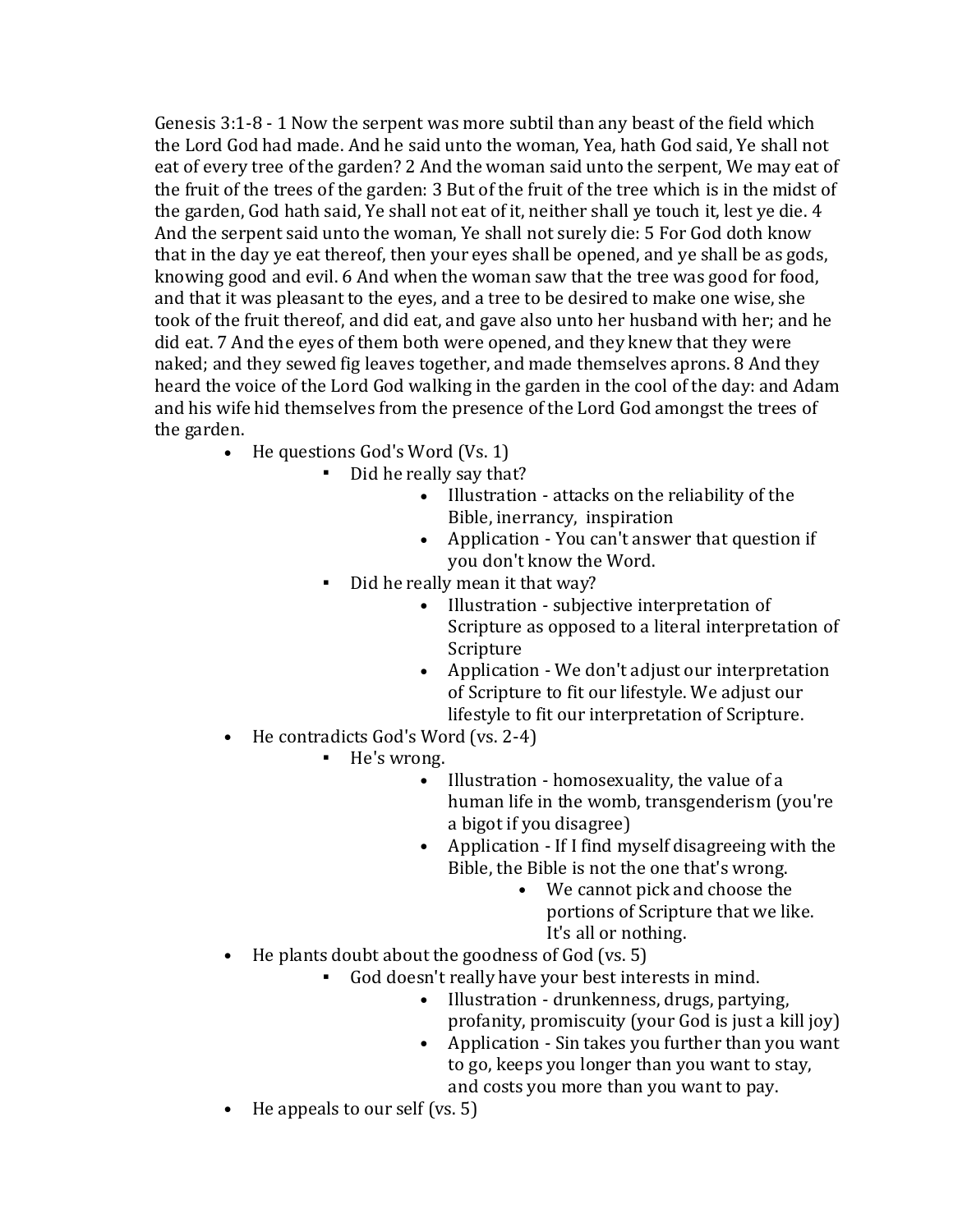- Isn't what you want what's most important?
	- Illustration who cares what God says? You deserve this.
	- Application my life's purpose is His glory.
- They failed (vs. 6-8)
	- Satan was just getting started.

Job 1:7 - And the Lord said unto Satan, Whence comest thou? Then Satan answered the Lord, and said, From going to and fro in the earth, and from walking up and down in it.

• What was he doing? Walking about as a roaring lion seeking whom he may devour.

Job 1:6-21 - 6 Now there was a day when the sons of God came to present themselves before the Lord, and Satan came also among them.

7 And the Lord said unto Satan, Whence comest thou? Then Satan answered the Lord, and said, From going to and fro in the earth, and from walking up and down in it. 8 And the Lord said unto Satan, Hast thou considered my servant Job, that there is none like him in the earth, a perfect and an upright man, one that feareth God, and escheweth evil?

9 Then Satan answered the Lord, and said, Doth Job fear God for nought? 10 Hast not thou made an hedge about him, and about his house, and about all that he hath on every side? thou hast blessed the work of his hands, and his substance is

increased in the land.

11 But put forth thine hand now, and touch all that he hath, and he will curse thee to thy face.

12 And the Lord said unto Satan, Behold, all that he hath is in thy power; only upon himself put not forth thine hand. So Satan went forth from the presence of the Lord. 13 And there was a day when his sons and his daughters were eating and drinking wine in their eldest brother's house:

14 And there came a messenger unto Job, and said, The oxen were plowing, and the asses feeding beside them:

15 And the Sabeans fell upon them, and took them away; yea, they have slain the servants with the edge of the sword; and I only am escaped alone to tell thee. 16 While he was yet speaking, there came also another, and said, The fire of God is fallen from heaven, and hath burned up the sheep, and the servants, and consumed them; and I only am escaped alone to tell thee.

17 While he was yet speaking, there came also another, and said, The Chaldeans made out three bands, and fell upon the camels, and have carried them away, yea, and slain the servants with the edge of the sword; and I only am escaped alone to tell thee. 18 While he was yet speaking, there came also another, and said, Thy sons and thy daughters were eating and drinking wine in their eldest brother's house:

19 And, behold, there came a great wind from the wilderness, and smote the four corners of the house, and it fell upon the young men, and they are dead; and I only am escaped alone to tell thee.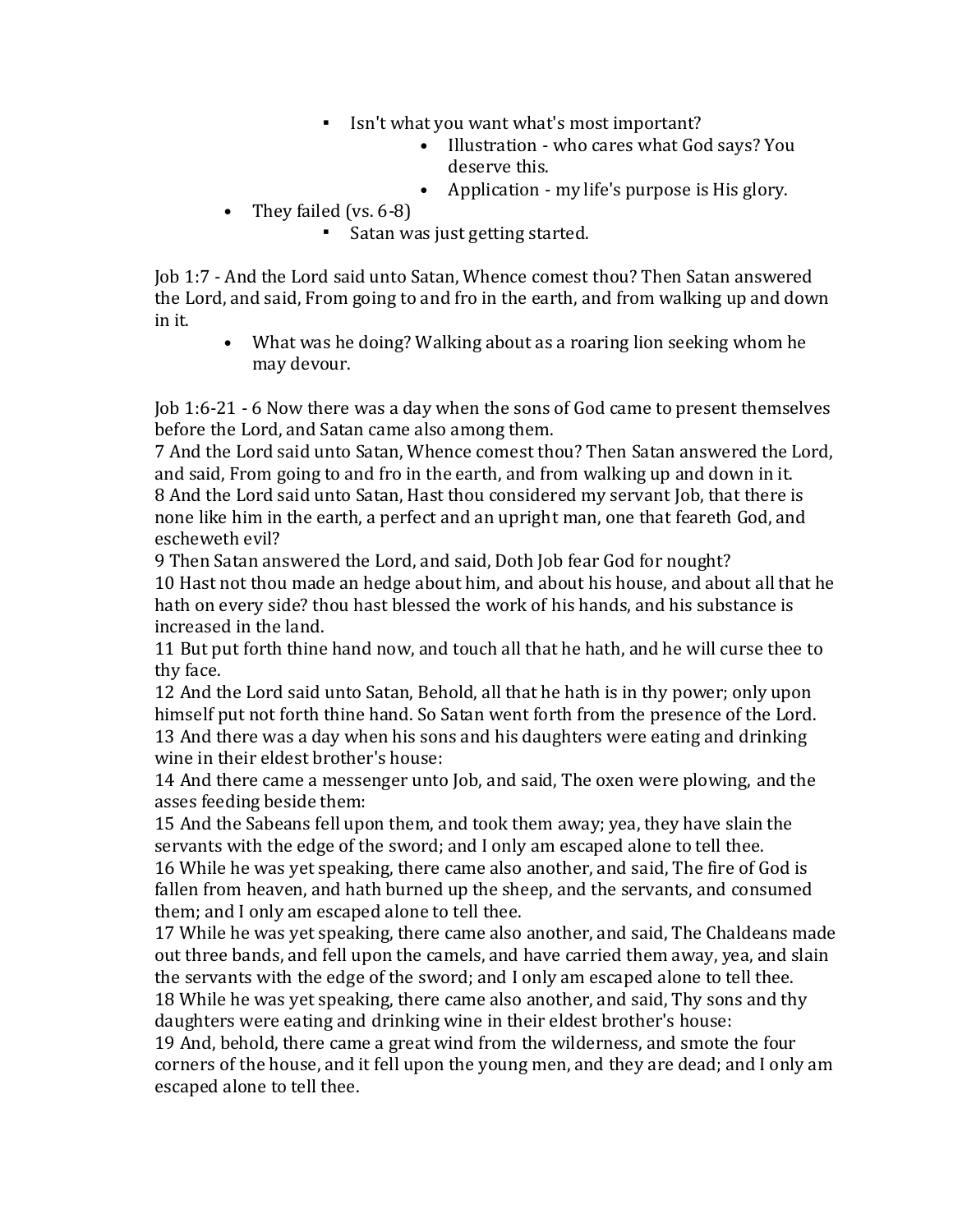20 Then Job arose, and rent his mantle, and shaved his head, and fell down upon the ground, and worshipped,

21 And said, Naked came I out of my mother's womb, and naked shall I return thither: the Lord gave, and the Lord hath taken away; blessed be the name of the Lord. 22 In all this Job sinned not, nor charged God foolishly.

- With God's permission
	- He takes away the things we care about.
		- His money
			- Oxen
			- Donkeys
			- Sheep
			- Camels
		- The people he cared about the most
			- Family
			- Servants
		- Application too many Christians believe in this health and wealth prosperity gospel
			- If all I had was Jesus, it would be far more than I ever deserved
			- This life is just a vapor with eternity on the horizon
		- In all this Job sinned not, nor charged God foolishly

Job 2:1-10 - 1 Again there was a day when the sons of God came to present themselves before the Lord, and Satan came also among them to present himself before the Lord. 2 And the Lord said unto Satan, From whence comest thou? And Satan answered the Lord, and said, From going to and fro in the earth, and from walking up and down in it. 3 And the Lord said unto Satan, Hast thou considered my servant Job, that there is none like him in the earth, a perfect and an upright man, one that feareth God, and escheweth evil? and still he holdeth fast his integrity, although thou movedst me against him, to destroy him without cause.

4 And Satan answered the Lord, and said, Skin for skin, yea, all that a man hath will he give for his life.

5 But put forth thine hand now, and touch his bone and his flesh, and he will curse thee to thy face.

6 And the Lord said unto Satan, Behold, he is in thine hand; but save his life.

7 So went Satan forth from the presence of the Lord, and smote Job with sore boils from the sole of his foot unto his crown.

8 And he took him a potsherd to scrape himself withal; and he sat down among the ashes.

9 Then said his wife unto him, Dost thou still retain thine integrity? curse God, and die. 10 But he said unto her, Thou speakest as one of the foolish women speaketh. What? shall we receive good at the hand of God, and shall we not receive evil? In all this did not Job sin with his lips.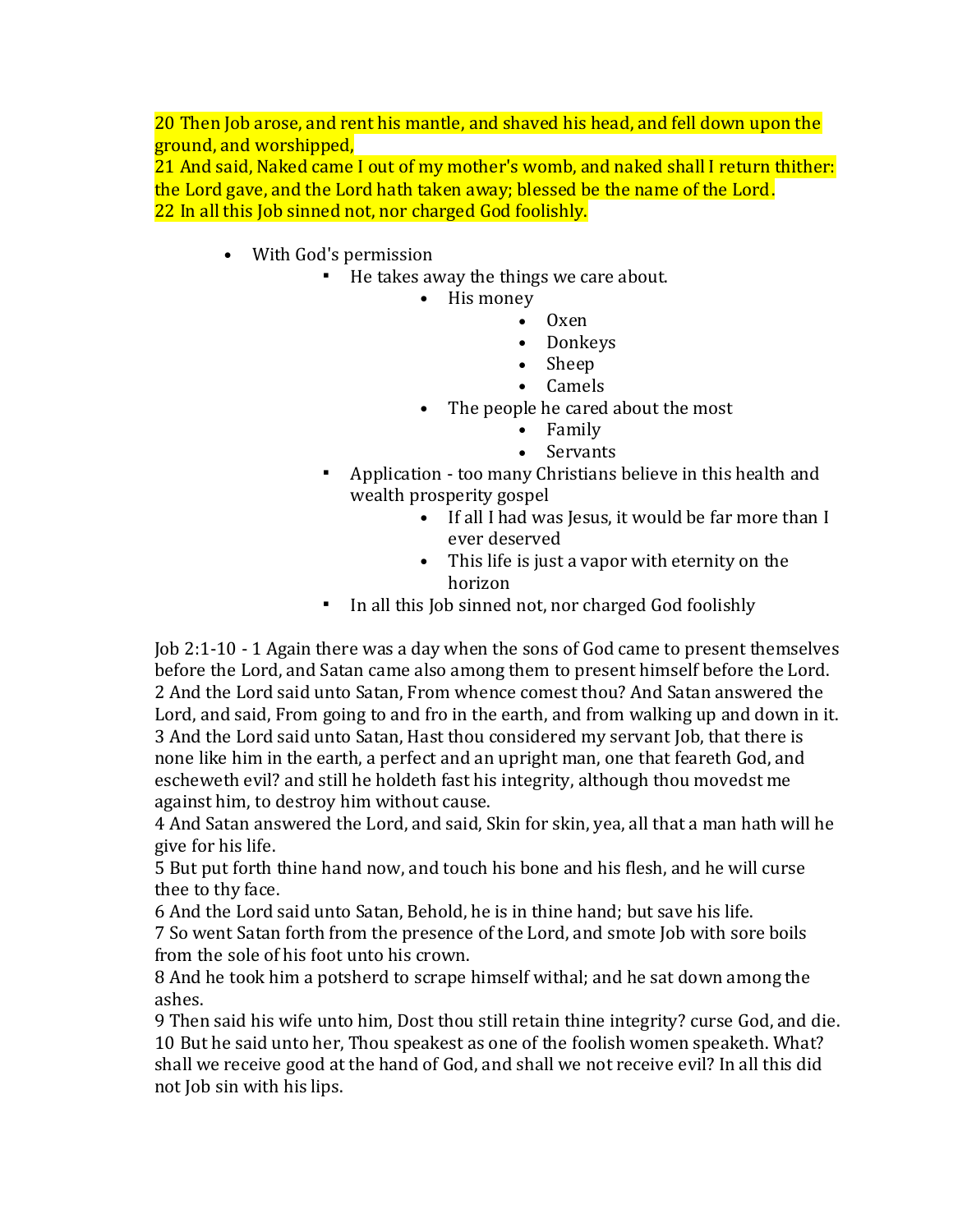- With God's permission
	- He brings pain into our lives
		- Sores from head to toe
			- Constant immense pain
			- No sleep, no work, no rest, no pleasure (just pain)
				- Pain will either drive you to God or from Him.
	- Illustration when the going gets tough, does this really matter to you?
		- Football workouts
		- First day with syllabi
	- Application Jesus is not a part of my life. He's my life. He's my everything.

Luke 22:31-34 - 31 And the Lord said, Simon, Simon, behold, Satan hath desired to have you, that he may sift you as wheat: 32 But I have prayed for thee, that thy faith fail not: and when thou art converted, strengthen thy brethren. 33 And he said unto him, Lord, I am ready to go with thee, both into prison, and to death. 34 And he said, I tell thee, Peter, the cock shall not crow this day, before that thou shalt thrice deny that thou knowest me.

- Sift you as wheat
	- Winnowing fan would filter out the chaff and only the wheat would remain
	- Panning for gold filter out the dirt to see if there's any gold
	- Shake you up and see if you're the real deal
	- You plural referring to all of the disciples
- He plays on our fear
- Illustration
	- Will God really provide your needs?
	- How will that person respond if you try to share the gospel?
	- What if your faith costs you friendships, family, your job?
	- If I don't give into this peer pressure, what will people think of me?
- Application
	- Proverbs 29:25 The fear of man bringeth a snare: but whoso putteth his trust in the LORD shall be safe.
	- 2 Timothy 1:7 For God hath not given us the spirit of fear; but of power, and of love, and of a sound mind.

#### 2.) The Wiles of the Devil Defeated

What do we do?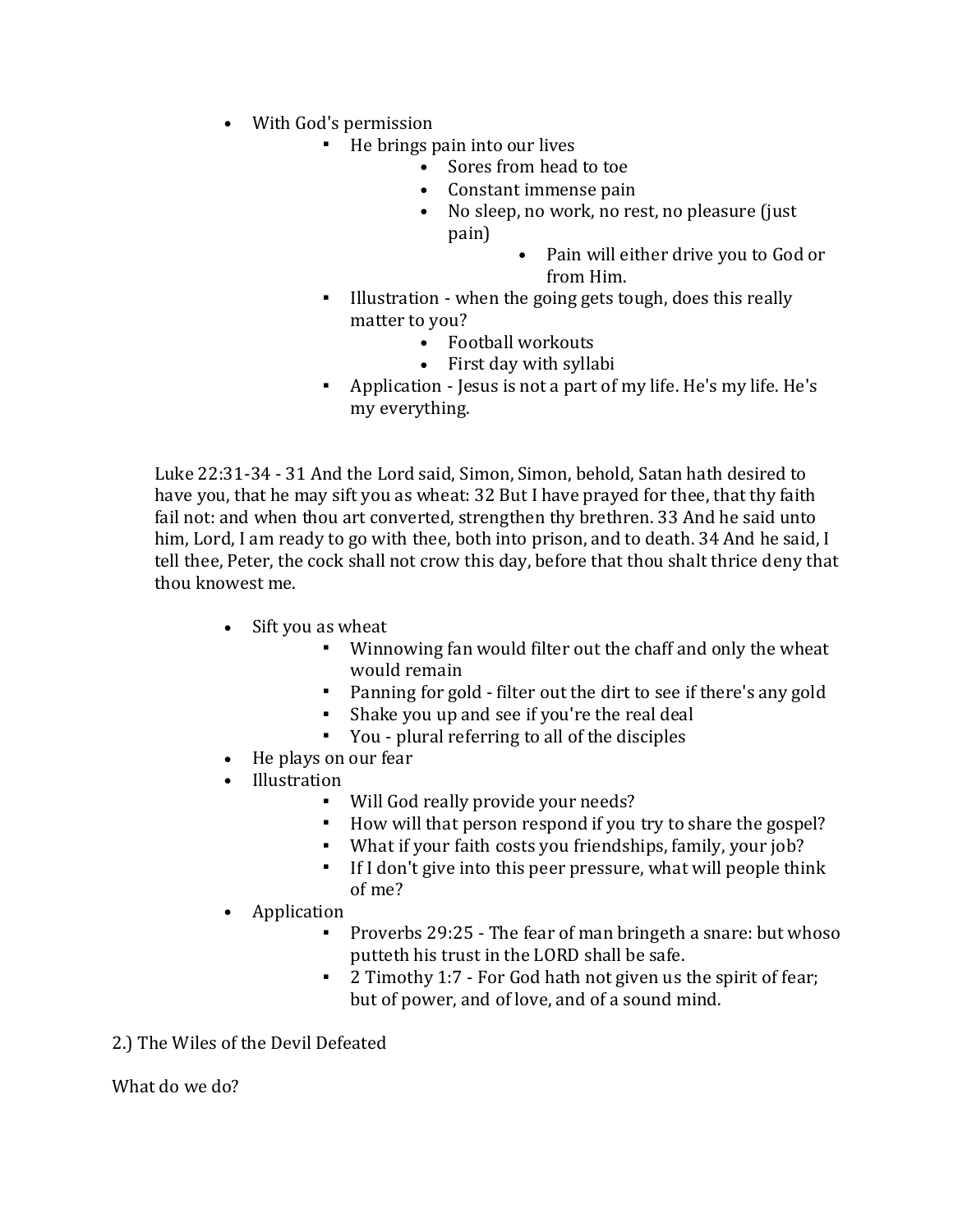- Do we bind him with a certain phrase?
- Do we need to cast out demons?
- Do we need to study demonism?
- First off, we need to be sober and vigilant. Be mindful of potential temptation.
	- When?
	- Where?
	- How?
	- Why?
- Secondly, we need to resist him.

9 Whom resist stedfast in the faith, knowing that the same afflictions are accomplished in your brethren that are in the world.

Whom resist - stand up against

- Ephesians 6:11, 13 Put on the whole armour of God, that ye may be able to stand against the wiles of the devil. Wherefore take unto you the whole armour of God, that ye may be able to withstand in the evil day, and having done all, to stand.
- James 4:7 Submit yourselves therefore to God. Resist the devil, and he will flee from you.
- How do we do resist?

Stedfast in the faith - The faith is the Christian faith. It's the collection of Christian doctrine and teaching revealed in the Word of God.

- How do you resist the devil? You take this book and you read it and obey it.
- When you read the Word and obey it and live it out, you know what Satan does? He flees.
- We're not supposed to attack Satan. We're just supposed to stand firm.

Knowing that the same afflictions are accomplished in your brethren in the world - Know that in the middle of this you're not alone. All of Christianity is going through this. We're all in the battle together.

Tonight we have seen the wiles of the devil explained and the wiles of the devil resisted.

Are you being sober and vigilant against the attacks of Satan?

Or are you just walking through life like a little kid wandering into the middle of the street? Are you resisting Satan stedfast in the faith? Are you reading, applying, and obeying the Word of God?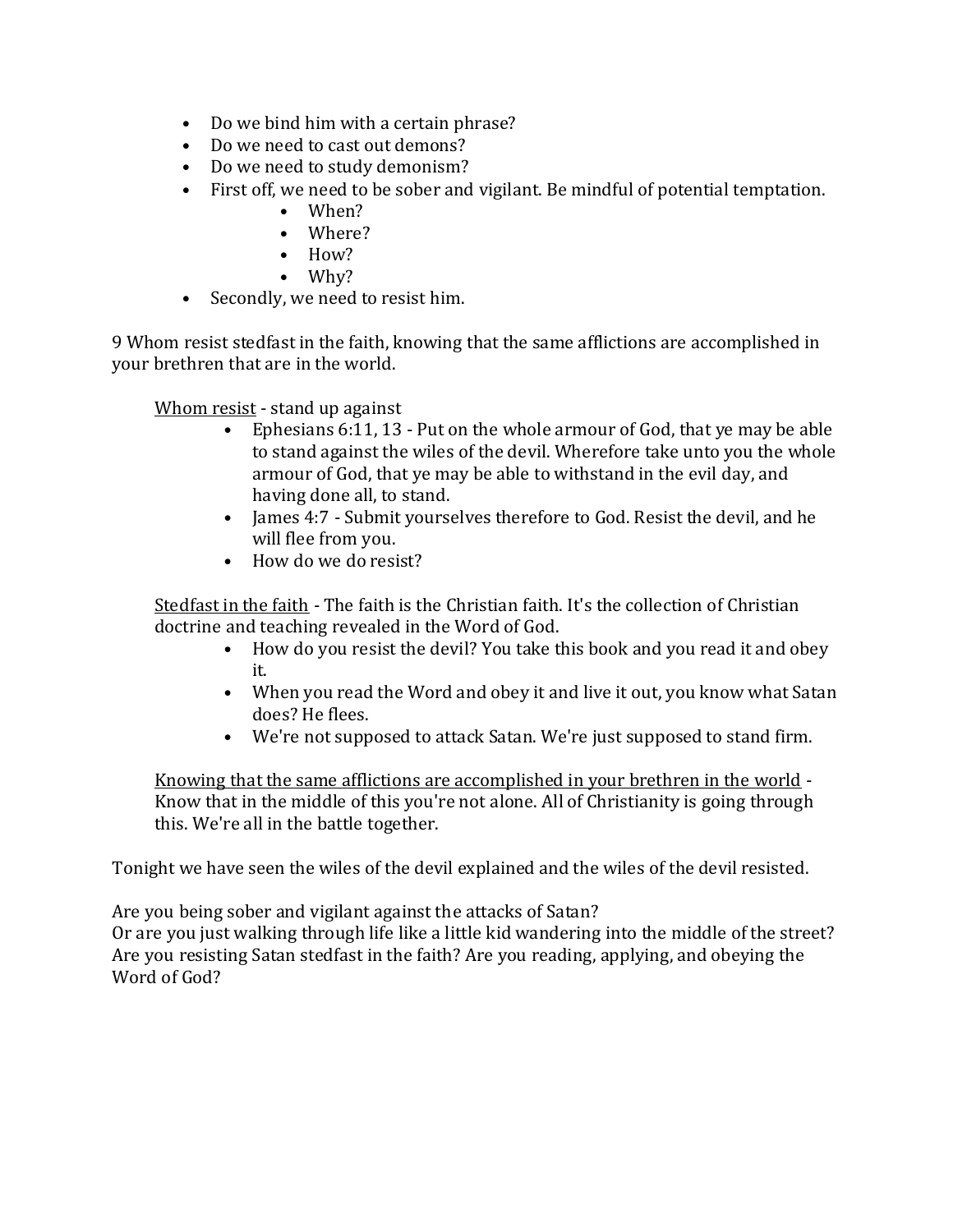# **STANDING AGAINST SPIRITUAL WICKEDNESS IN THE WORLD Eph. 6:12; 1 John 2:15-17**

#### **Sermon**

Three Week Expose on the enemy

Last week we talked about standing against the wiles of the devil.

Ephesians 6:11-12

11 Put on the whole armour of God, that ye may be able to stand against the wiles of the devil.

The wiles of the devil -Satan's tactics that he uses against the believers; he walks about as a roaring lion (1 Peter 5:8-9)

Adam

- o Questions God's word
- o Contradicts God's word
- o Questions the goodness of God
- o Directs attention to self

Job

- o Takes away the things we care about
- o Brings pain into our lives

Peter

- o Preys on our fear
- $\circ$  Proverbs 29:25 the fear of man brings a snare (trap)

How do we respond?

Be sober (mindful) & vigilant (watchful) Resist the devil stedfast in the faith (take the Word and read it, apply it, and obey it)

In the next verse, we see his armies who no doubt use similar type tactics.

12 For we wrestle not against flesh and blood, but against principalities, against powers, against the rulers of the darkness of this world, against spiritual wickedness in high places.

This verse suggest a definite army of demonic creatures that assist Satan in his attacks against believers.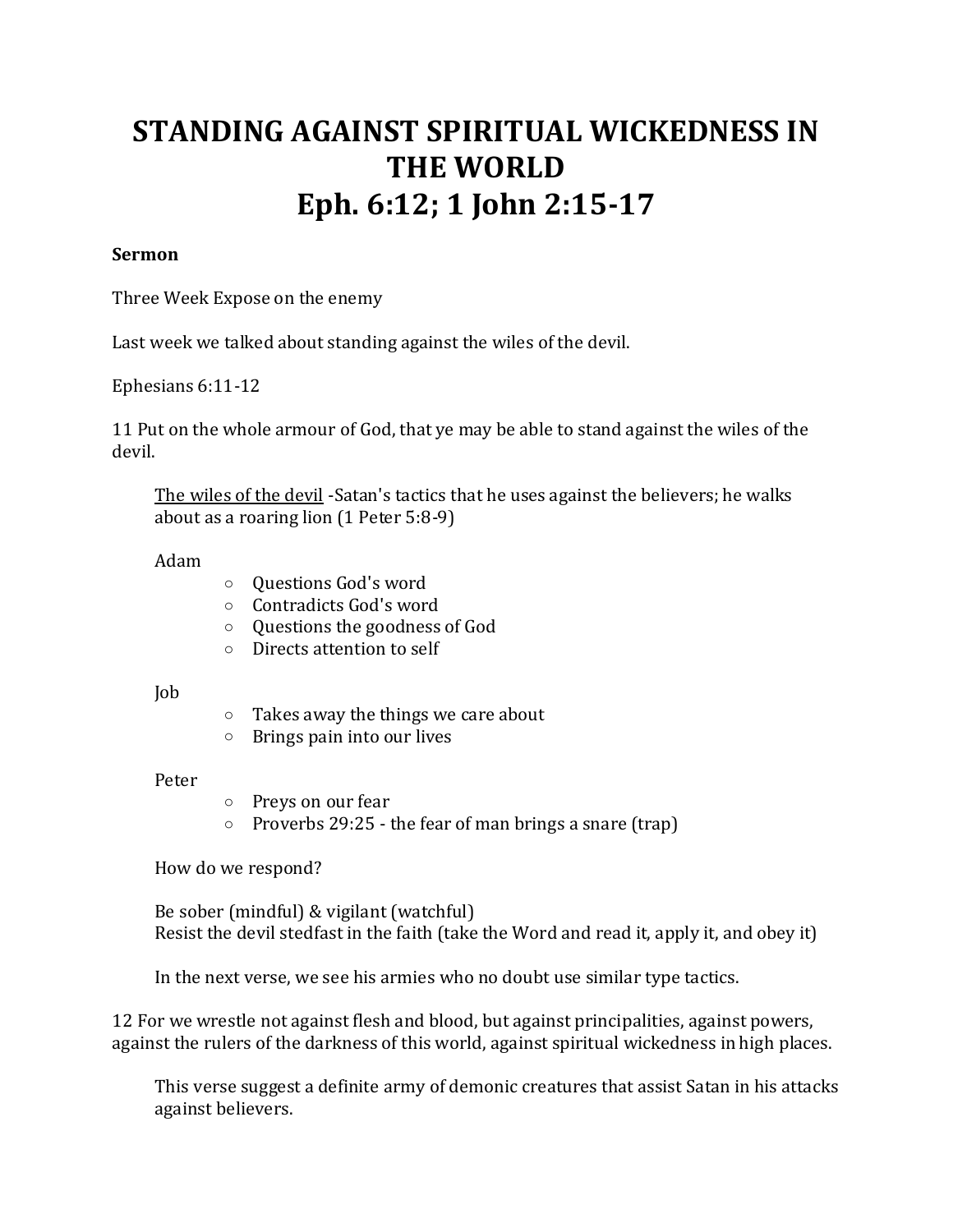For we wrestle not against flesh and blood - our main fight is not against people

Principalities - chief rulers in Satan's army

Powers - those with delegated power; deputies in Satan's army

Rulers of the darkness of this world - the world rulers of this darkness in Satan's army

John 12:30-31; 14:29-30 - Jesus calls Satan the prince of this world

Eph. 2:2 - calls Satan the prince of the power of the air

Colossians 1:12-13 - tells us that Christ hath delivered us from the power of darkness, and hath translated us into the kingdom of his dear Son:

This world system and its darkness is ruled by Satan's forces. There is an undeniable influence here that we must be aware and cautious of. This world and its dogma and doctrines and ethics are not our friends.

Spiritual wickedness in high places - wicked spirits in the air

This passage depicts an army whose capital is here in this world. As such it is important that we stand not only against the wiles of the devil but against the spiritual wickedness in this world, against the system that Satan has built on this earth that is diametrically opposed to God.

As we study standing against the spiritual wickedness in the world, we're going to turn in our Bibles to 1 John 2.

1 John 2:15-17

15 Love not the world, neither the things that are in the world. If any man love the world, the love of the Father is not in him.

16 For all that is in the world, the lust of the flesh, and the lust of the eyes, and the pride of life, is not of the Father, but is of the world.

17 And the world passeth away, and the lust thereof: but he that doeth the will of God abideth for ever.

Tonight we're going to answer three questions regarding standing against the spiritual wickedness in the world?

1.) How should we respond to the world?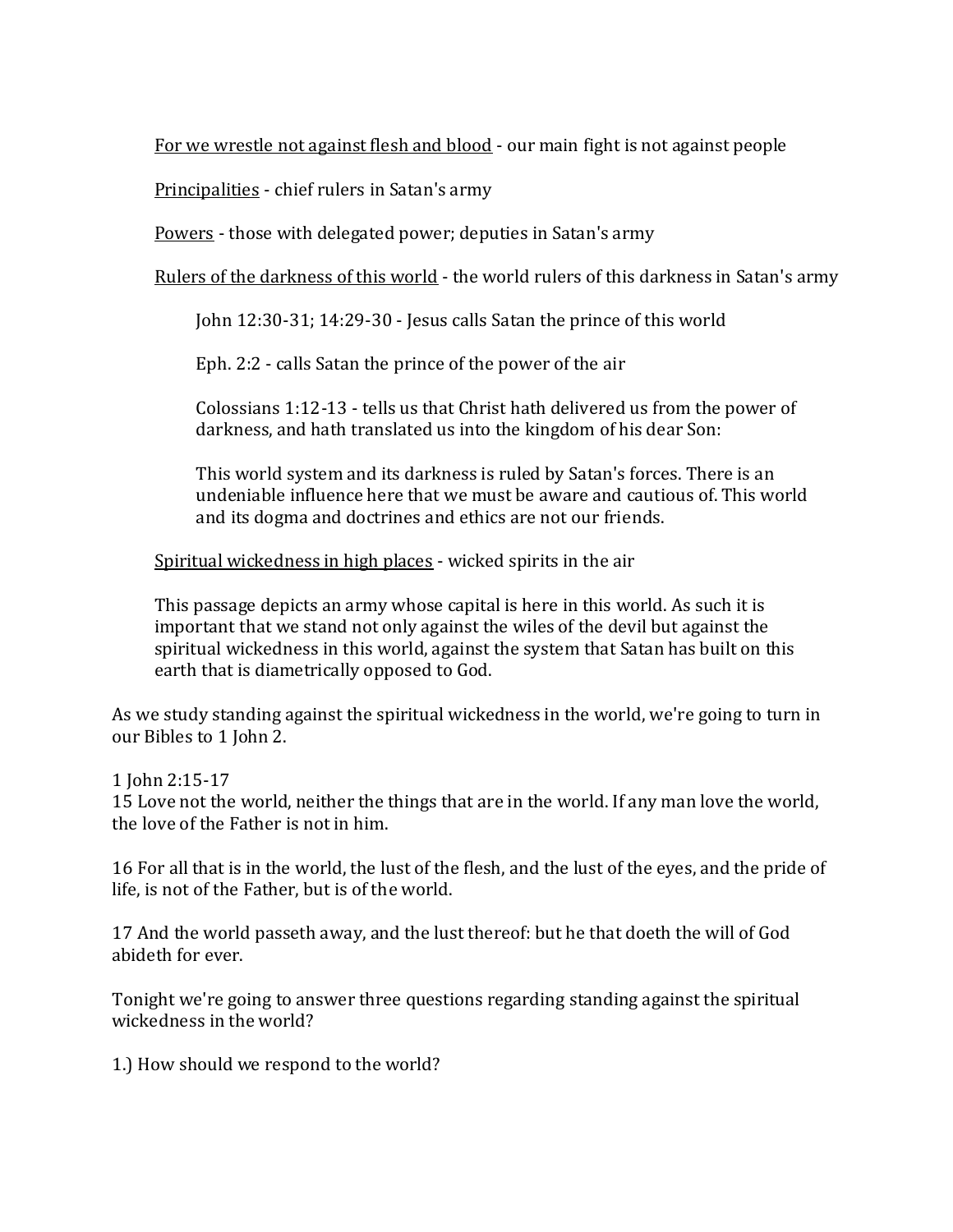15 Love not the world, neither the things that are in the world. If any man love the world, the love of the Father is not in him.

Love not the world, neither the things that are in the world - Don't love the world!

## 1 John 5:18-19

18 We know that whosoever is born of God sinneth not; but he that is begotten of God keepeth himself, and that wicked one toucheth him not. 19 And we know that we are of God, and the whole world lieth in wickedness.

o The world is a system of evil, a system of lies and deceptions and falsehoods and the evil conduct that goes with it. It lies in wickedness and is thus opposed to God in every way.

Galatians 1:4

4 Who (Jesus) gave himself for our sins, that he might deliver us from this present evil world, according to the will of God and our Father:

Why shouldn't I love the world?

If any man love the world, the love of the Father is not in him - You cannot love the world and the Father at the same time.

o The world is a system of rebellion toward God, run by Satan, set up on earth as the enemy of the gospel of salvation. We can give no supreme affection to that and at the same time say we love God and love Jesus Christ. The two are mutually exclusive.

James 4:4 - Ye adulterers and adulteresses, know ye not that the friendship of the world is enmity with God? whosoever therefore will be a friend of the world is the enemy of God.

## Illustration

- o Your father (whom you love)
- o Someone who hates your father, opposes your father, and is actively trying to murder your father
- o Can you love your father and be best buddies with the person who is trying to murder your father? No.
- $\circ$  This world hates your Father. It wants nothing to do with Him. It wants him dead and gone.
	- If any man love the world, the love of the Father is not in him.

It does not mean that the world doesn't still allure us because it can. It is seductive. We reject its philosophy. We reject its religions. We reject all of the ideologies of the world and yet we're lured and seduced by some of its behavior. "What are you talking about?" Well, I'm talking about flirting with the world. You don't love it, you're not married to it, you've been separated from it, you've come into the family of God and yet it is alluring to you because of your fallenness.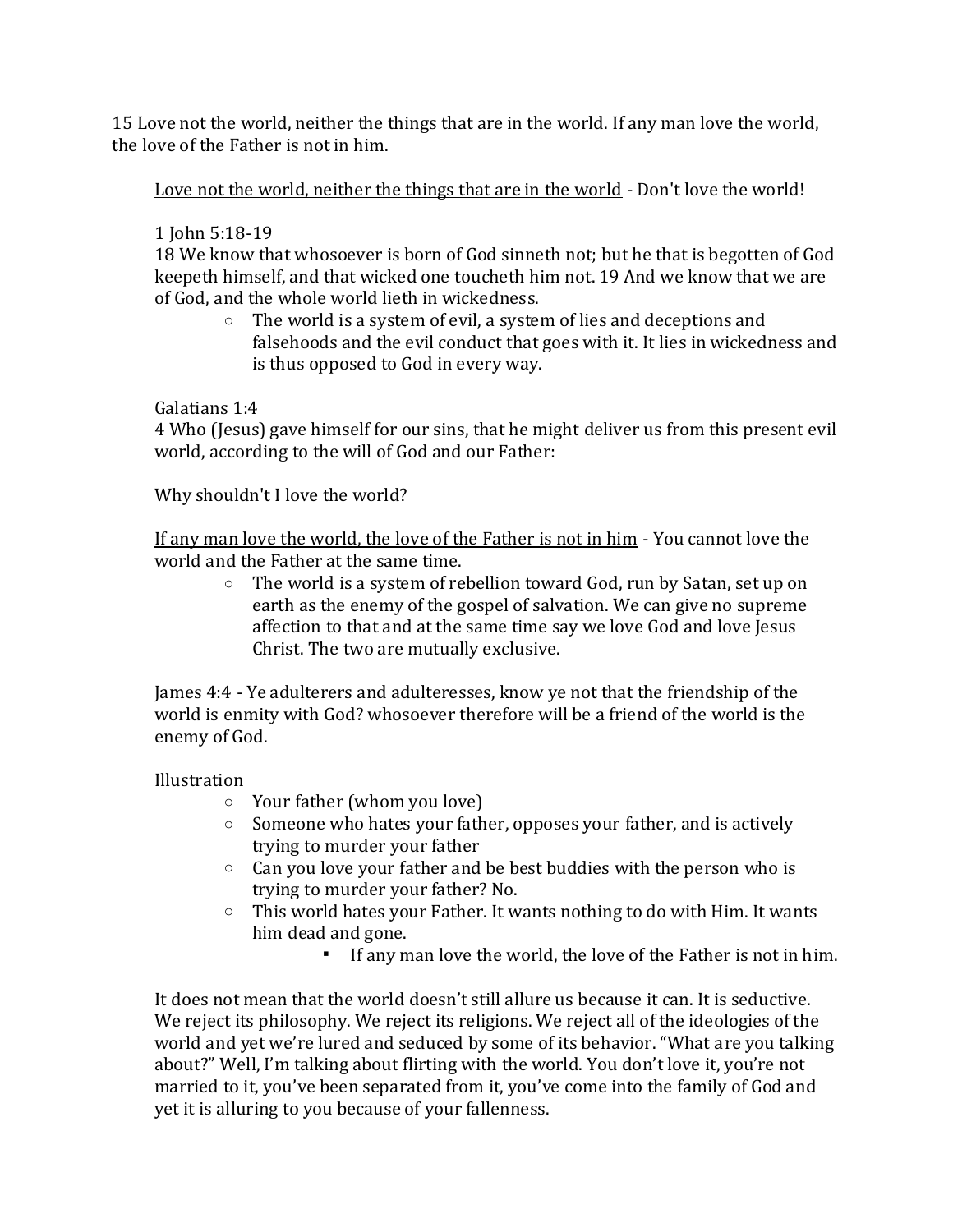That's what we have to be on guard against.

2.) What does the world consist of?

16 For all that is in the world, the lust of the flesh, and the lust of the eyes, and the pride of life, is not of the Father, but is of the world.

The world is an external embodiment of sin (the lust of the flesh, the lust of the eyes, and the pride of life). It seeks to draw us away from God appealing to us through sin (the lust of the flesh, the lust of the eyes, the pride of life). It is a system opposed to God.

For all that is in the world…is not of the Father, but is of the world - all that is in this anti God system is not from God, but worldly (it is opposed to God as His polar opposite)

What does the world do? It seduces people to sin. It lures them through the gateways to sin. What are those? The lust of the flesh, the lust of the eyes, and the pride of life.

The lust of the flesh - man's sinful nature; the craving of the sinful heart; depravity in man's being; desire for any thought or action in opposition to God's law

Mark 7:18-23 - 18 And he saith unto them, Are ye so without understanding also? Do ye not perceive, that whatsoever thing from without entereth into the man, it cannot defile him; 19 Because it entereth not into his heart, but into the belly, and goeth out into the draught, purging all meats? 20 And he said, That which cometh out of the man, that defileth the man. 21 For from within, out of the heart of men, proceed evil thoughts, adulteries, fornications, murders, 22 Thefts, covetousness, wickedness, deceit, lasciviousness, an evil eye, blasphemy, pride, foolishness: 23 All these evil things come from within, and defile the man.

- o Sin starts in the heart of man.
- o We are drawn to sin because of the sinful flesh inside of us.

Illustration - you can't escape the flesh. living in a cave like a monk, you'd still be in the grip of sin (it's not outside; it's inside)

The world system is simply an external projection of the heart of man. That external system appeals to us by advertising to our flesh (the sinful desires of self).

We must be careful to guard our heart from that, and to kill those desires in the power of the Spirit.

The second that he mentions is the lust of the eyes. It's not just what you feel, it's not just those impulses and compulsions that you feel down inside toward self-fulfillment against the will of God, it's also what you see.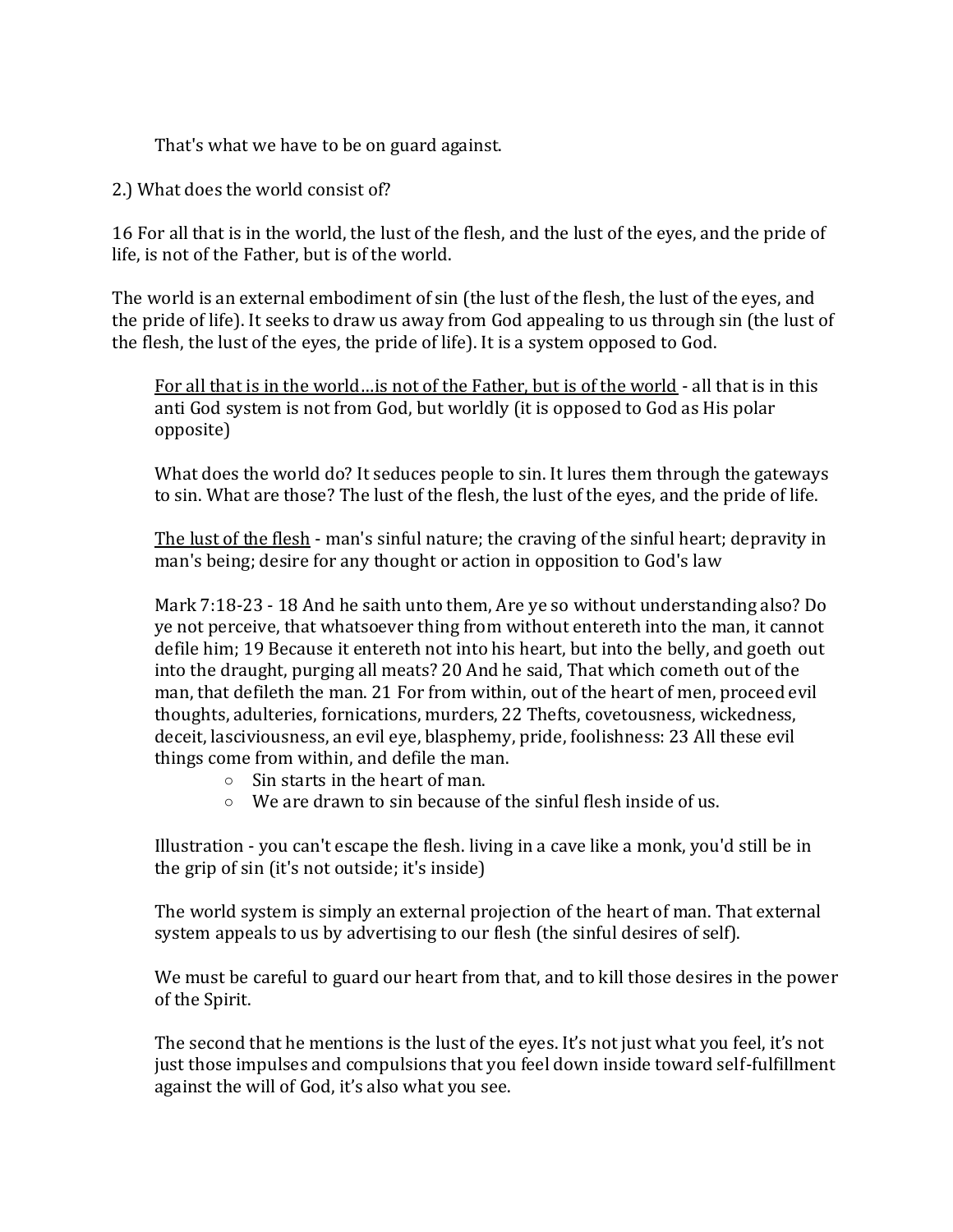The lust of the eyes - This is that seductive vision that man sees something and because he sees it, it allures him and he want it, and it leads to covetousness and it leads to all kinds of other sins

The lust of flesh - sinful draw from the internal heart The lust of the eyes - sinful draw of the outward (coveting what I don't have)

What God gave us to appreciate His beauty can become a point of terrible sinful pursuit.

Eve - saw the fruit of the tree that it was pleasant to the eyes (coveted it) Achan - saw gold, silver, and a garment (coveted it) David - saw Bathsheba (coveted it)

The lust of the eyes led each of them into sin.

The world advertises not only to our flesh, but to our eyes.

We need to guard our hearts and slay evil desires, but we also need to guard our eyes.

Psalm 119:37 - Turn away mine eyes from beholding vanity Job 31:1 - I made a covenant with mine eyes; why then should I think upon a maid? Colossians 3:5 - tells us to put to death covetousness

Application

- o Guard your eyes against the television screen
- o Billboards
- o Phone
- o Minds eye (thought life)

Folks we need to guard our heart, and we need to guard our eyes.

The pride of life - the self centered, me first mentality that underlies so much of society

It essentially says, ""I'm the most important person on the planet and I'm going to get what I want, when I want it, how I want it."

The boastful pride of life is the desire to be better than everybody else. It seeks to exalt itself and its wants and desires above God's.

The world embodies this, and it advertises to our pride.

Illustration - Temptation of Eve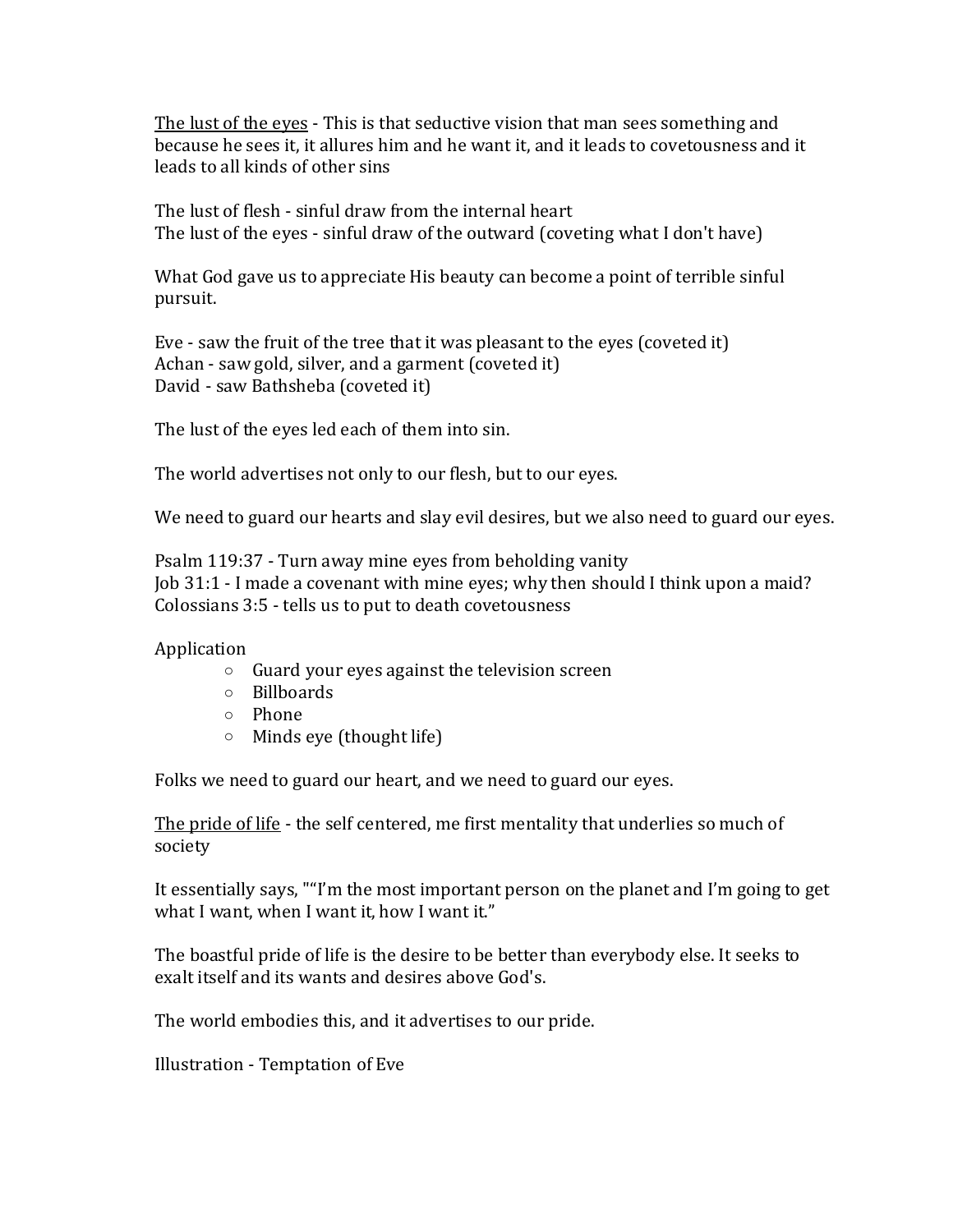Genesis 3:6 - And when the woman saw that the tree was good for food, and that it was pleasant to the eyes, and a tree to be desired to make one wise, she took of the fruit thereof, and did eat, and gave also unto her husband with her; and he did eat.

- o Last week we saw the tactics of Satan in verses 1-5
- o This week we see the appeal to Eve
	- "The tree was good for food" lust of the flesh; she had plenty of food. It was idea that there was some sort of satisfaction being held back from her
	- "pleasant to the eyes" it excited her; it's beauty allured her
	- "tree to be desired to make one wise" pride of life; to be like God

She fell into sin.

Illustration - Temptation of Jesus

- o Jesus had been fasting 40 days; he's hungry
- o Bodily Desires
	- Take these stones and turn them into bread
	- "Man shall not live by bread alone, but by every Word that proceeds out of the mouth of God.
- o Eyes
- I'll give you all the kingdoms of the world if you just worship me
- "Worship the Lord your God and serve Him only"
- o Pride
- Temple dive of this 400 foot precipice and angels will gather around you and you'll float down like a feather and they'll all bow down and be preeminent
- "Don't tempt the Lord your God"

What does the world consist of?

The world is an external system opposed against God. It is the embodiment of the lust of the flesh, the lust of the eyes, and the pride of life. It seeks to draw us away from God by appealing to us through these venues.

3.) What happens to the world?

17 And the world passeth away, and the lust thereof: but he that doeth the will of God abideth for ever.

It ends.

The world system is passing away and we are not.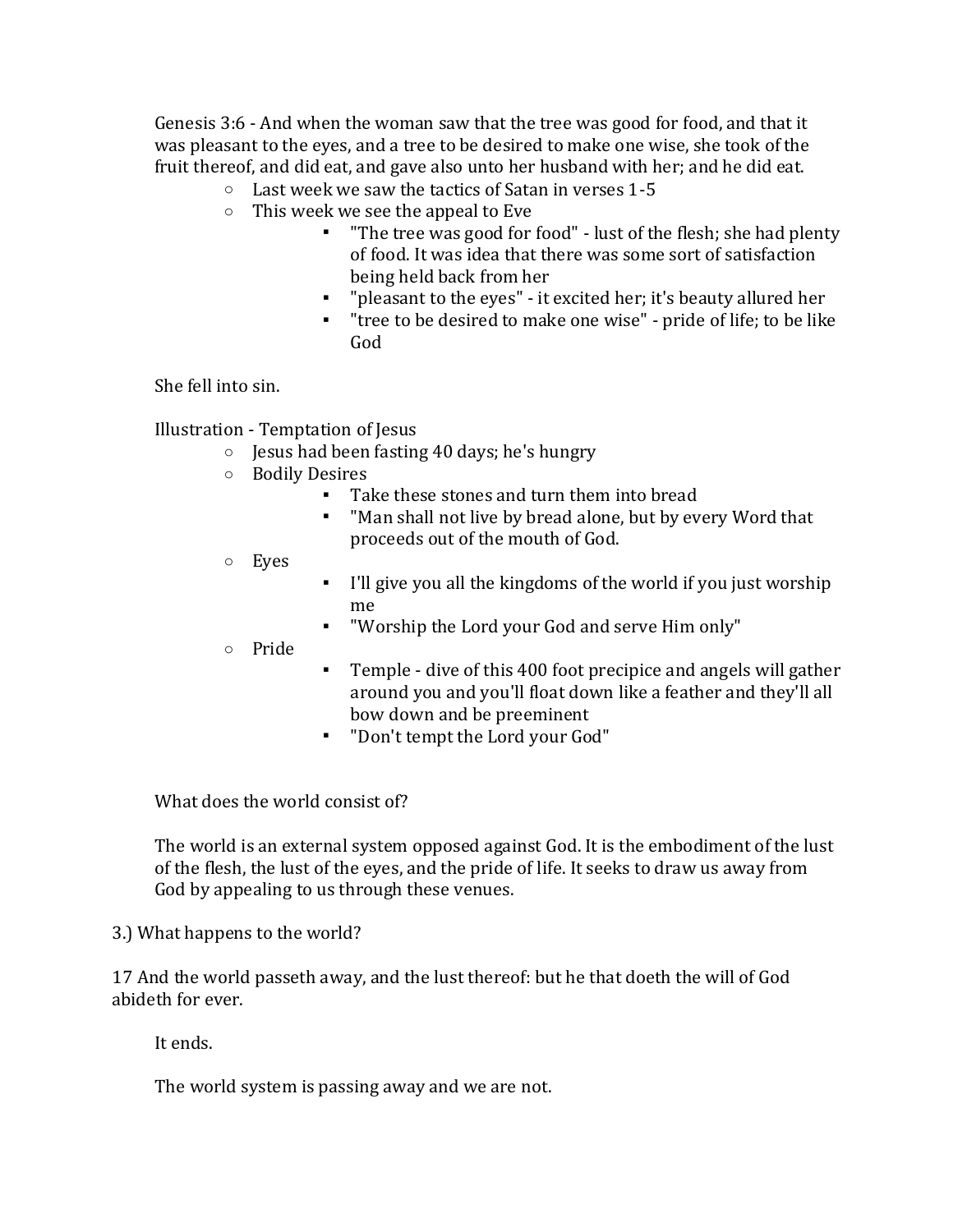#### And the world passeth away and the lust thereof - present tense

- o The world is in a state of decay
- o It's in self destruction mode

The world we're talking about is the systems of man. And what we're looking at here is the destruction of Satan, his casting into the lake of fire, the destruction of demons as they, too, are put into the place prepared for the devil and his angels where they'll burn forever in torment.

We're talking about all the human beings who have followed the world's system, all the people in false religion from all of human history, all of the anti-Christ, anti-God people, all those who live their lives within the framework of the world, under the power of Satan. They are all in a death spiral and they are catapulting at a rapid rate into eternal hell. That's what the Bible says in terms that are quite clear.

2 Thessalonians 1:8-9 - 8 In flaming fire taking vengeance on them that know not God, and that obey not the gospel of our Lord Jesus Christ: 9 Who shall be punished with everlasting destruction from the presence of the Lord, and from the glory of his power;

But he that doeth the will of God abideth forever -

- o Who is the one that does the will of God? Believers
- o How long do believers live? Forever
- $\circ$  We're not going where the system is going. The system is going into death and we're going into life. The system is going into hell and we are going into heaven.

God has called us to stand against the spiritual wickedness in the world.

How do I do that?

- Guard your heart
- Guard your eyes
- Die to self (slay those evil desires)
- Fight temptation with Scripture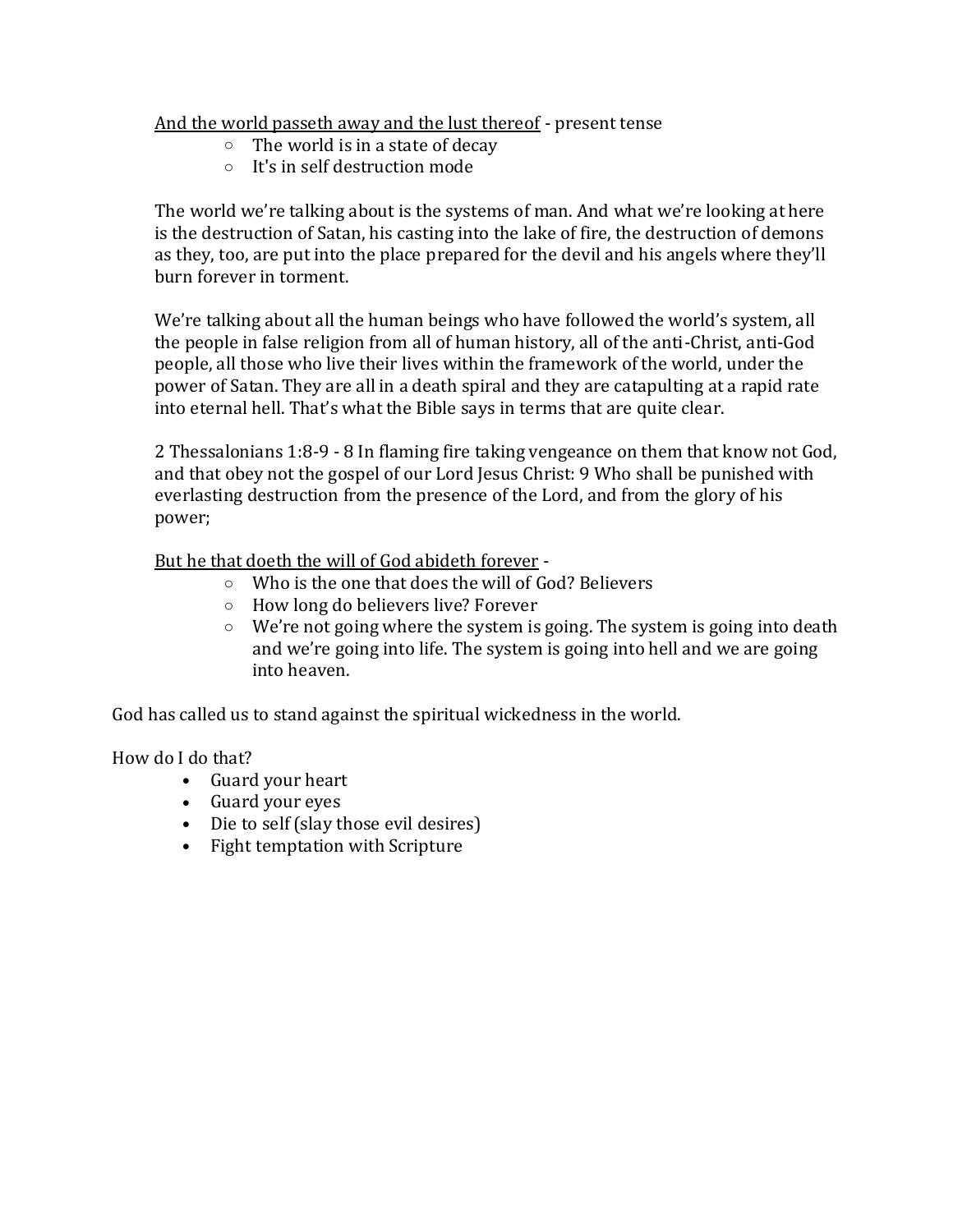# **STANDING AGAINST SIN Eph. 6:13; Romans 6:6-14**

Our enemy

- Satan and his forces
- The world
- The flesh

Ephesians 6:11-13 -

11 Put on the whole armour of God, that ye may be able to stand against the wiles of the devil.

12 For we wrestle not against flesh and blood, but against principalities, against powers, against the rulers of the darkness of this world, against spiritual wickedness in high places.

13 Wherefore take unto you the whole armour of God, that ye may be able to withstand in the evil day, and having done all, to stand.

*Ephesians 5:11-16 11 And have no fellowship with the unfruitful works of darkness, but rather reprove them. 12 For it is a shame even to speak of those things which are done of them in secret. 13 But all things that are reproved are made manifest by the light: for whatsoever doth make manifest is light. 14 Wherefore he saith, Awake thou that sleepest, and arise from the dead, and Christ shall give thee light. 15 See then that ye walk circumspectly, not as fools, but as wise, 16 Redeeming the time, because the days are evil.*

Standing in the evil day - living righteously in the midst of an evil world; living like people of the day in the midst of the night; living like citizens of heaven while residing in the kingdom of darkness

Standing against the influence of the world Standing against your own fleshly desires

Romans 6:6-14

Should those of us who are saved continue in sin because grace covers our sin?

God forbid. We are dead to sin. We are no longer under the dominion of sin. It is no longer our master. Christ is our master. We are in Christ now.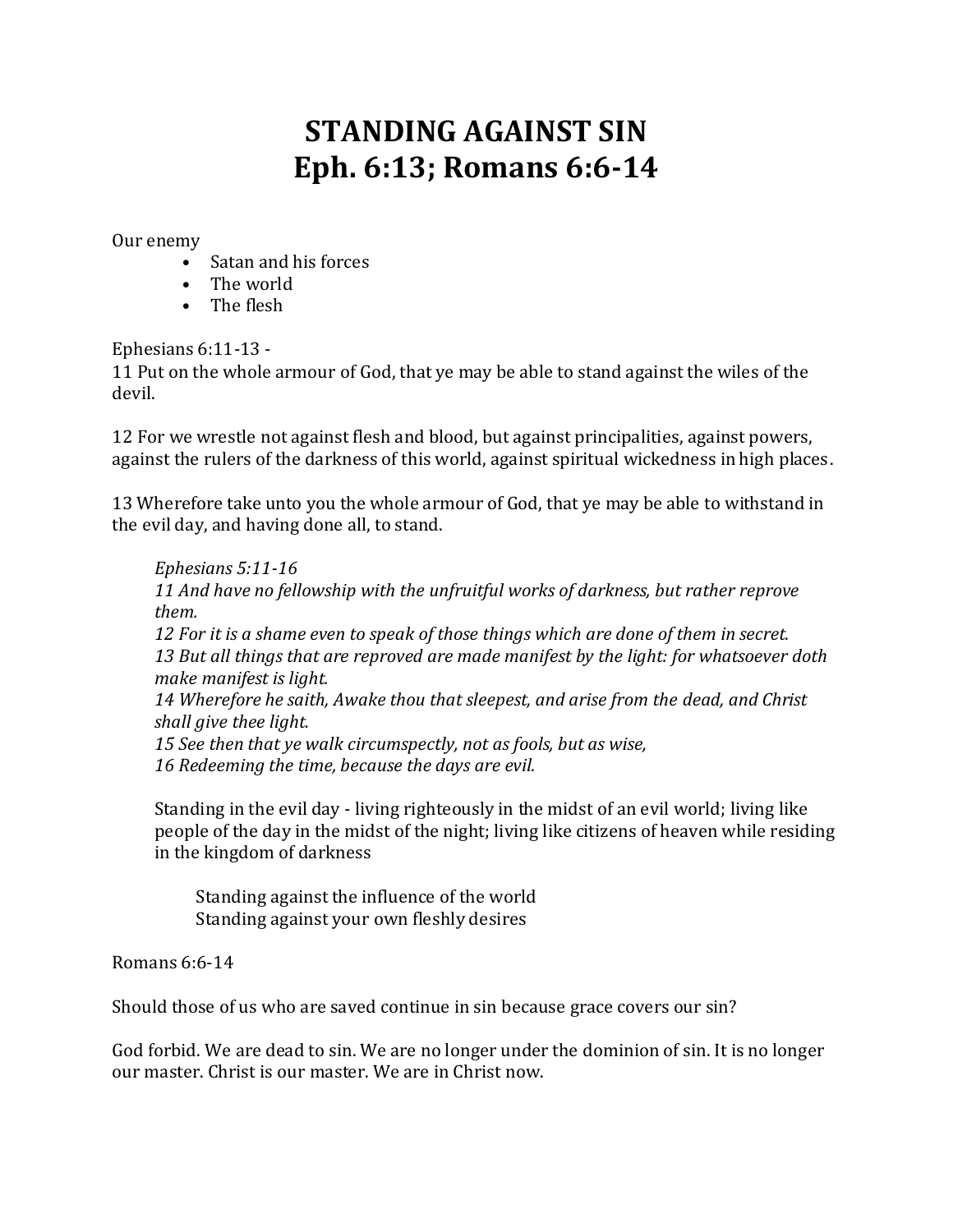The moment we believe in the Lord Jesus Christ, by a divine miracle, we are crucified with Him. We are buried with Him. We die in His death, and then we rise in newness of life. We're transformed, and that is Paul's developing theme in Romans 6, 7, and 8.

In Romans 6, Paul gives us a three step formula for standing against sin.

1.) Know

6 Knowing this, that our old man is crucified with him, that the body of sin might be destroyed, that henceforth we should not serve sin.

Knowing this, that our old man is crucified with him - our old self died on that cross with Jesus. Who I was is dead.

- Colossians 3:9-10 9 Lie not one to another, seeing that ye have put off the old man with his deeds; 10 And have put on the new man, which is renewed in knowledge after the image of him that created him:
- Galatians 2:20 I am crucified with Christ: nevertheless I live; yet not I, but Christ liveth in me: and the life which I now live in the flesh I live by the faith of the Son of God, who loved me, and gave himself for me.
- My old man is dead and gone.
- Christ's death on the cross did not just provide deliverance from the penalty for sin in the future. It also provided deliverance from the power of sin in our lives in the present.

That the body of sin might be destroyed (of none effect, no longer in control), that henceforth we should not serve sin - Sin was our master. In our fallen humanity, we were chained to it with no hope of deliverance from its eternal penalty or its power in our lives. But death provides freedom from contracts and obligations and servitude. When we died to sin, the chains of bondage that bound us to sin were broken, and we no longer were enslaved to sin. We no longer had to serve it.

▪ We've been delivered from the power of sin, although we have not yet been delivered from the presence of sin

7 For he that is dead is freed from sin.

For he that is dead is freed from sin - Because we died to sin, we are free from the enslavement of sin. That doesn't mean that we won't still make mistakes and sin, but it means that we don't have to listen to what sin tells us to do.

Illustration - The person who after salvation returns again and again to sin is like the slave of a cruel master who after he has been freed, returns time and time again to the cruelty of his former master. Through Christ we can have newness of life here and now.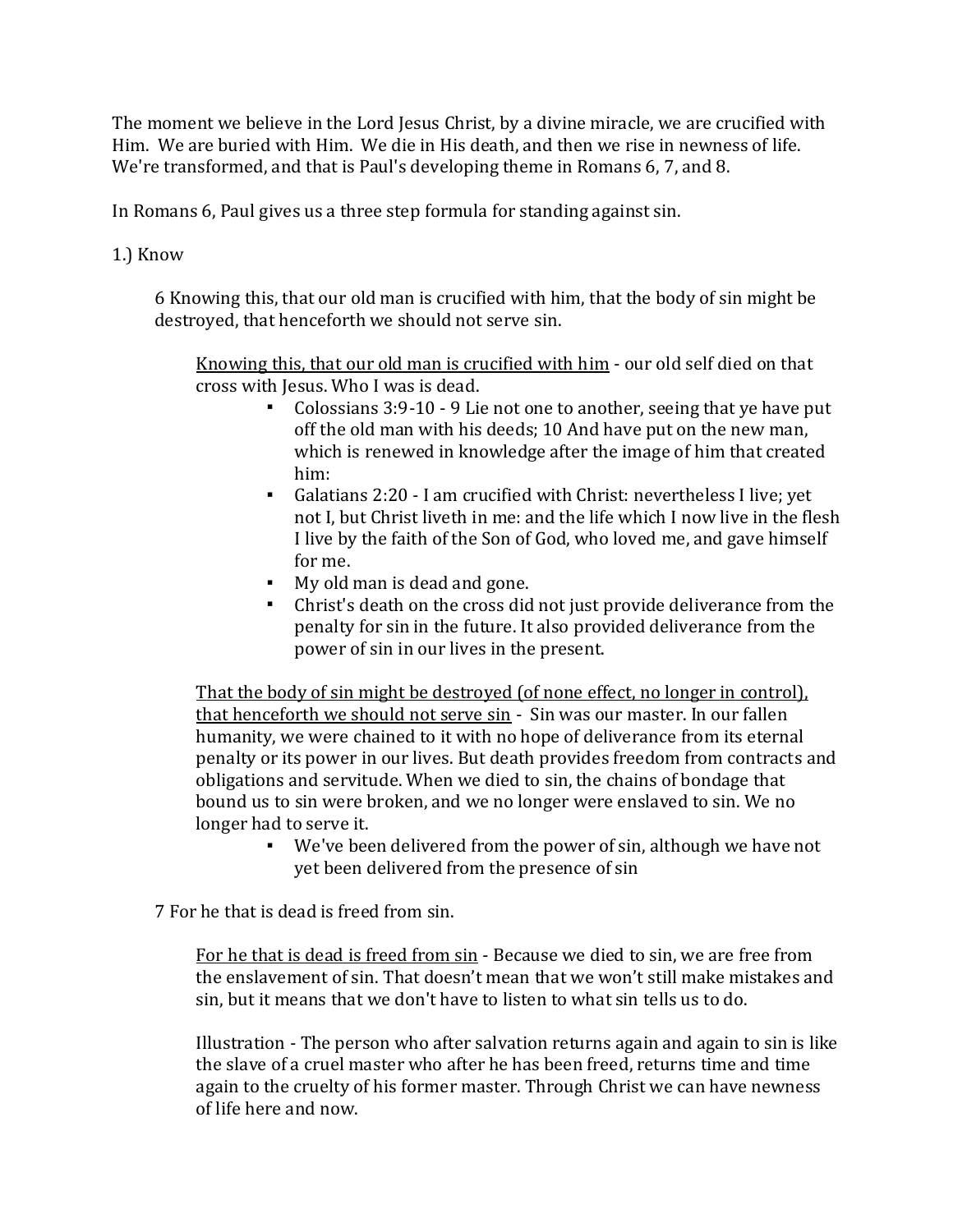Illustration - people trying to fake their own death when they're in major debt or trouble. Why? Because no matter how powerful you are, you can't find or hurt or kill a dead man.

*1 Peter 4:1 - Forasmuch then as Christ hath suffered for us in the flesh, arm yourselves likewise with the same mind: for he that hath suffered in the flesh hath ceased from sin;*

8 Now if we be dead with Christ, we believe that we shall also live with him:

If we be dead with Christ, we believe that we shall also live with Him - if we are a Christian, then we are in Christ. We are identified with Christ. And just as Christ died to sin and rose from the dead victorious over sin, we to should be dead to sin and live victoriously in newness of life. The believer has died to his old life, and through Christ has been given the power to enjoy a new life victorious over sin.

9 Knowing that Christ being raised from the dead dieth no more; death hath no more dominion over him.

Knowing that Christ being raised from the dead dieth no more; death hath no more dominion over him - When Jesus rose from the dead, he conquered death and will never die again. He holds the keys of hell and death.

*Revelation 1:18 - I am he that liveth, and was dead; and, behold, I am alive for evermore, Amen; and have the keys of hell and of death.*

10 For in that he died, he died unto sin once: but in that he liveth, he liveth unto God.

For in that he died, he died unto sin once: but in that he liveth, he liveth unto God - He died once to sin, and now lives and reigns forever, and we too, if we are saved, died to sin once, and will live and reign with Christ forever and ever.

"I am not what I ought to be. I am not what I wish to be. I am not even what I hope to be. But by the cross of Christ, I am not what I was." - John Newton

*Hebrews 9:27-28 - And as it is appointed unto men once to die, but after this the judgment: So Christ was once offered to bear the sins of many; and unto them that look for him shall he appear the second time without sin unto salvation.*

*Luke 20:38 - For he is not a God of the dead, but of the living: for all live unto him.*

Illustration - The tomb is really open, and we have really come out of the grave, and we can get off the grave clothes and get on with the victory.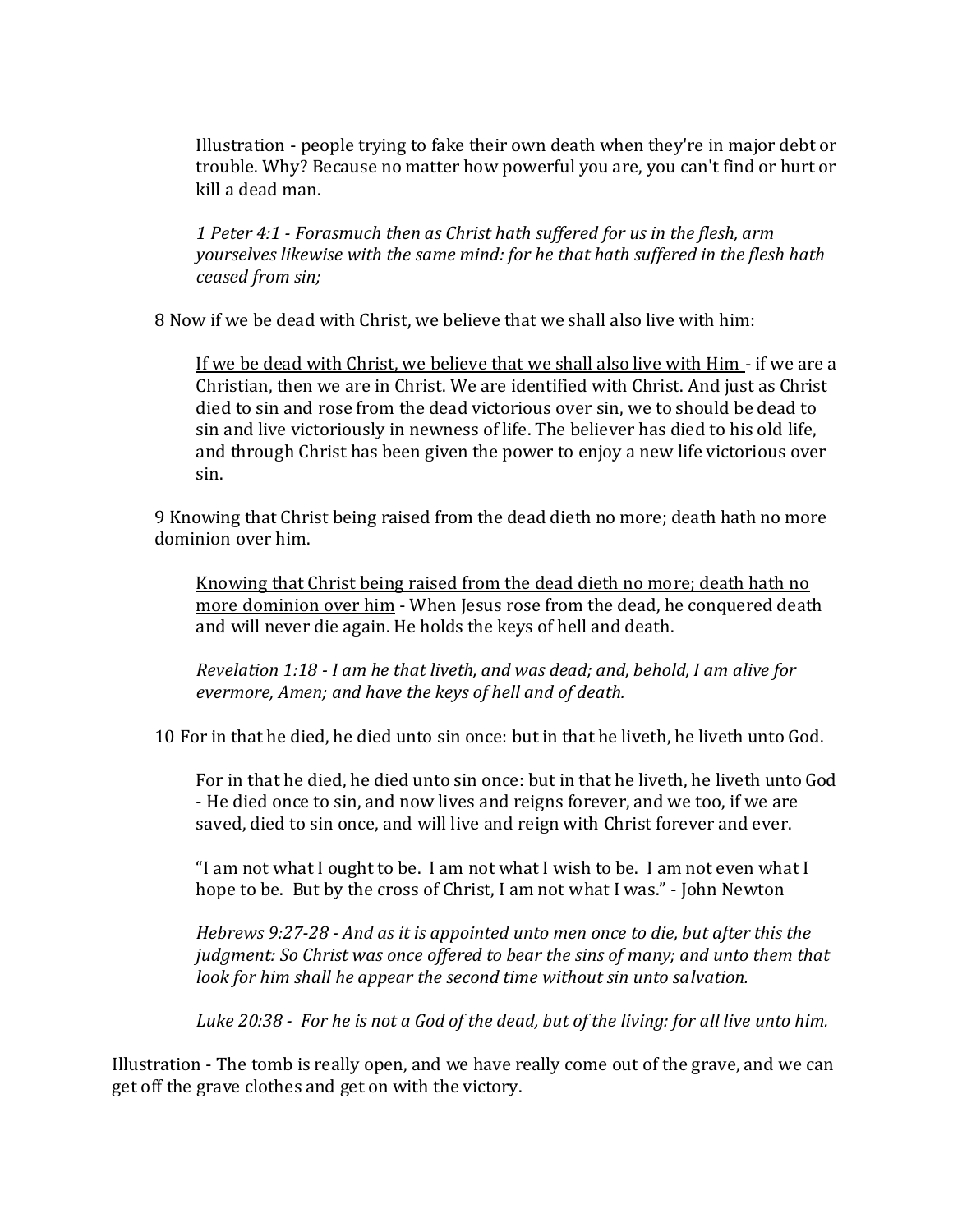Duty is founded on doctrine. Because this is true, this is how you are to behave.

- What do I need to know?
	- I am dead to sin (sin is not my master & who I was is dead and gone)
	- I am alive to God (Jesus is my master, and I am new creature in Him)

## 2.) Reckon

Illustration - when the Bible uses the word reckon here, it is not being used to mean I reckon or suppose.

- Southern words
	- Reckon
	- Yall
	- Catawampus
	- Doohickey
	- Mudding
	- Grits
	- Sugar
	- Sweet Tea
	- Biscuits and Gravy

Reckon - to take into one's account, to calculate, to estimate; to affirm

Know - deals with the mind, deals with knowledge Reckon - deals with the heart, deals with faith (applying truth personally)

11 Likewise reckon ye also yourselves to be dead indeed unto sin, but alive unto God through Jesus Christ our Lord.

Likewise reckon ye also yourselves to be dead indeed unto sin, but alive unto God through Jesus Christ our Lord - We need to believe that what God says about being dead to sin and alive to Him is really true in our own lives. I know in my mind that the believer is dead to sin, but I must also reckon or believe in my own heart that I am dead to sin.

What does that mean?

Believe personally

- I am dead to sin
	- Sin is not my master
	- I am not a slave to sin
	- My old man is dead and gone
- I am alive unto God
	- God is my master
	- I am a servant of God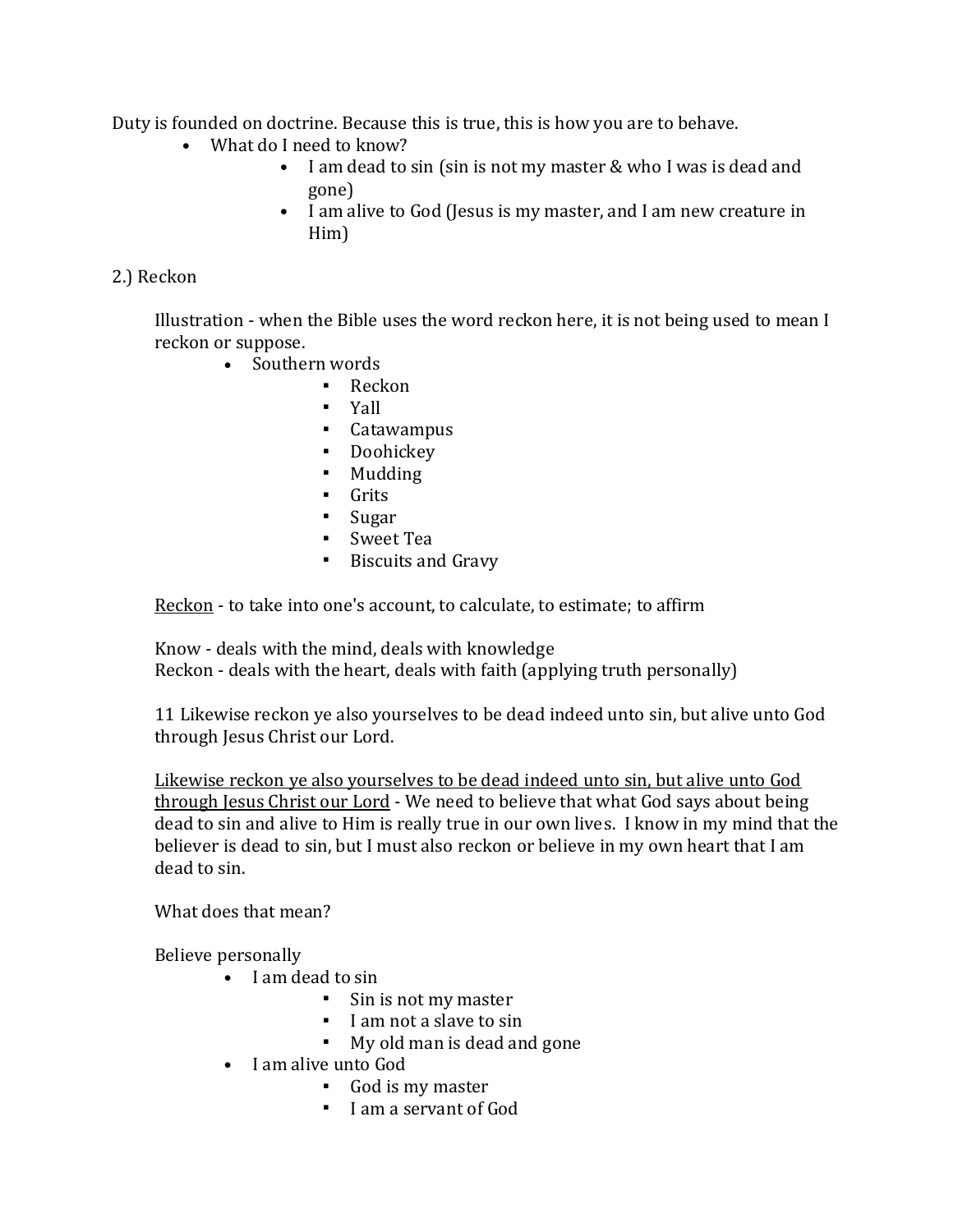▪ I am a new man

#### Ramification:

- We can be confident in the midst of temptation
	- 1 Cor. 10:13 There hath no temptation taken you but such as is common to man: but God is faithful, who will not suffer you to be tempted above that ye are able; but will with the temptation also make a way to escape, that ye may be able to bear it.
	- In the midst of temptation, I am not a slave to circumstances. I am not a slave to sin. I don't have to sin. I am not powerless. There is always a way of escape.

3.) Yield

Know - mind Reckon - heart Yield - will

> 12 Let not sin therefore reign in your mortal body, that ye should obey it in the lusts thereof.

Therefore - based on what we know generically and believe personally (dead to sin & alive to God)

Let not sin therefore reign in your mortal body, that ye should obey it in the lusts thereof - Sin is no longer your master (don't let it reign!), but it's still around, and it's barking orders. We don't have to obey them, but sometimes we do.

- What he's saying is don't allow your former master to continue to rule over your life
- Illustration sin's a bully that has no right to rule over you, but it talks a big game and acts as if it still is master
- Sin has no dominion. So don't let it act like it does.

Where does sin want to reign?

In your mortal body - I am a new creation in Christ, but I'm still living in this mortal, human, physical body.

- Where does sin want to reign? In my mortal body through my flesh.
	- Romans 7:22-24 22 For I delight in the law of God after the inward man: 23 But I see another law in my members, warring against the law of my mind, and bringing me into captivity to the law of sin which is in my members. 24 O wretched man that I am! who shall deliver me from the body of this death?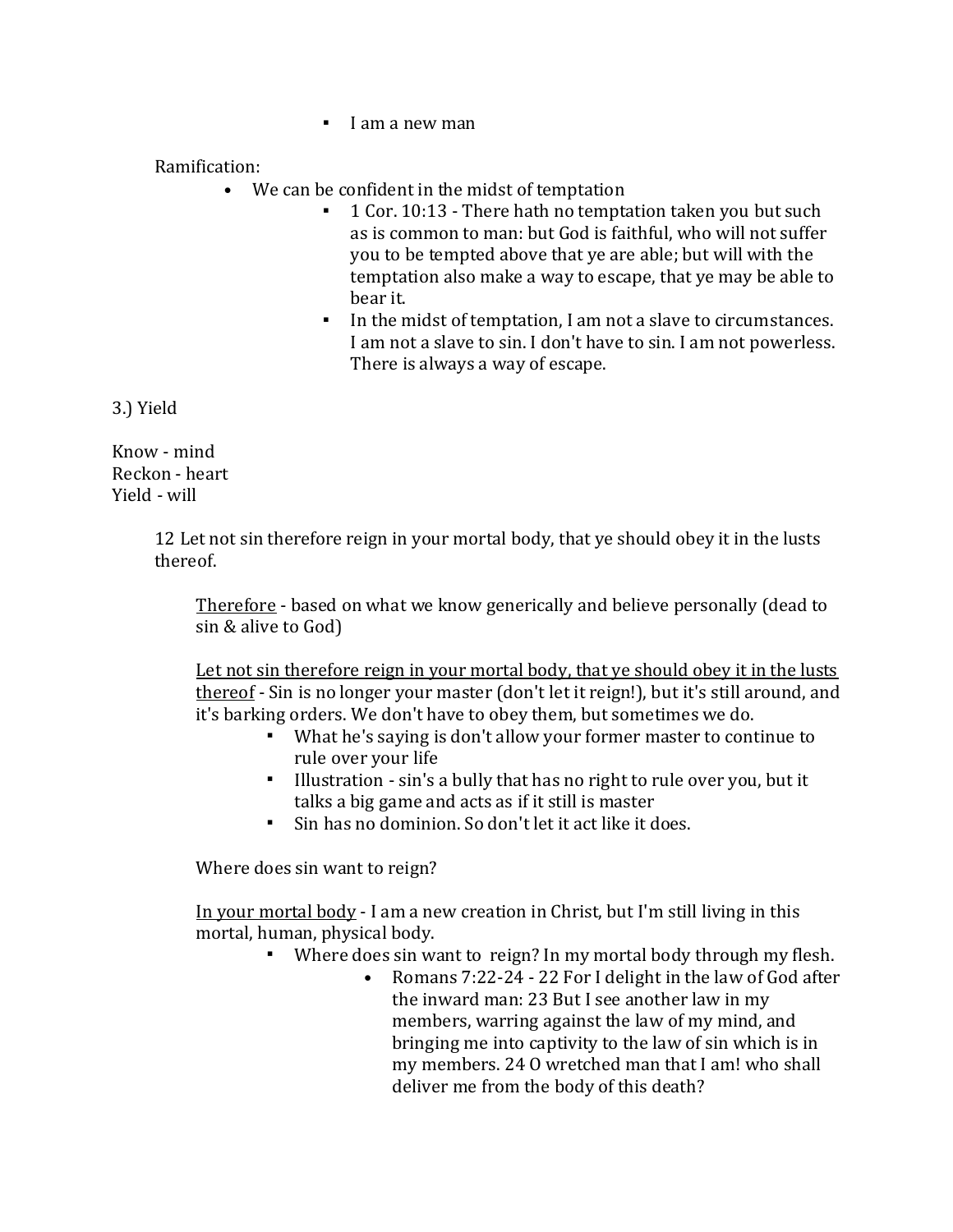That ye should obey it in the lusts thereof - Sin speaks the language of our flesh, and it wants to rule our bodies through the flesh… and Paul says "Don't obey it and give in to the fleshly lusts that it appeals to."

- There's a day coming when we will leave this mortal body behind and receive a new glorified body. At that point of time, we will not only be delivered from the penalty of sin and the power of sin, but also the presence of sin.
	- Romans 8:20-23 20 For the creature was made subject to vanity, not willingly, but by reason of him who hath subjected the same in hope, 21 Because the creature itself also shall be delivered from the bondage of corruption into the glorious liberty of the children of God. 22 For we know that the whole creation groaneth and travaileth in pain together until now. 23 And not only they, but ourselves also, which have the firstfruits of the Spirit, even we ourselves groan within ourselves, waiting for the adoption, to wit, the redemption of our body.
	- 1 Cor 15:50-54 50 Now this I say, brethren, that flesh and blood cannot inherit the kingdom of God; neither doth corruption inherit incorruption. 51 Behold, I shew you a mystery; We shall not all sleep, but we shall all be changed, 52 In a moment, in the twinkling of an eye, at the last trump: for the trumpet shall sound, and the dead shall be raised incorruptible, and we shall be changed. 53 For this corruptible must put on incorruption, and this mortal must put on immortality. 54 So when this corruptible shall have put on incorruption, and this mortal shall have put on immortality, then shall be brought to pass the saying that is written, Death is swallowed up in victory.

There's coming a day when there will be no more sin, but we're not there yet. We are a new creature, but we still have a flesh that sin tries to rule us by appealing to. Don't let it. It has no jurisdiction.

*Psalm 19:13 - Keep back thy servant also from presumptuous sins; let them not have dominion over me: then shall I be upright, and I shall be innocent from the great transgression.*

*Psalm 119:133 - Order my steps in thy word: and let not any iniquity have dominion over me.*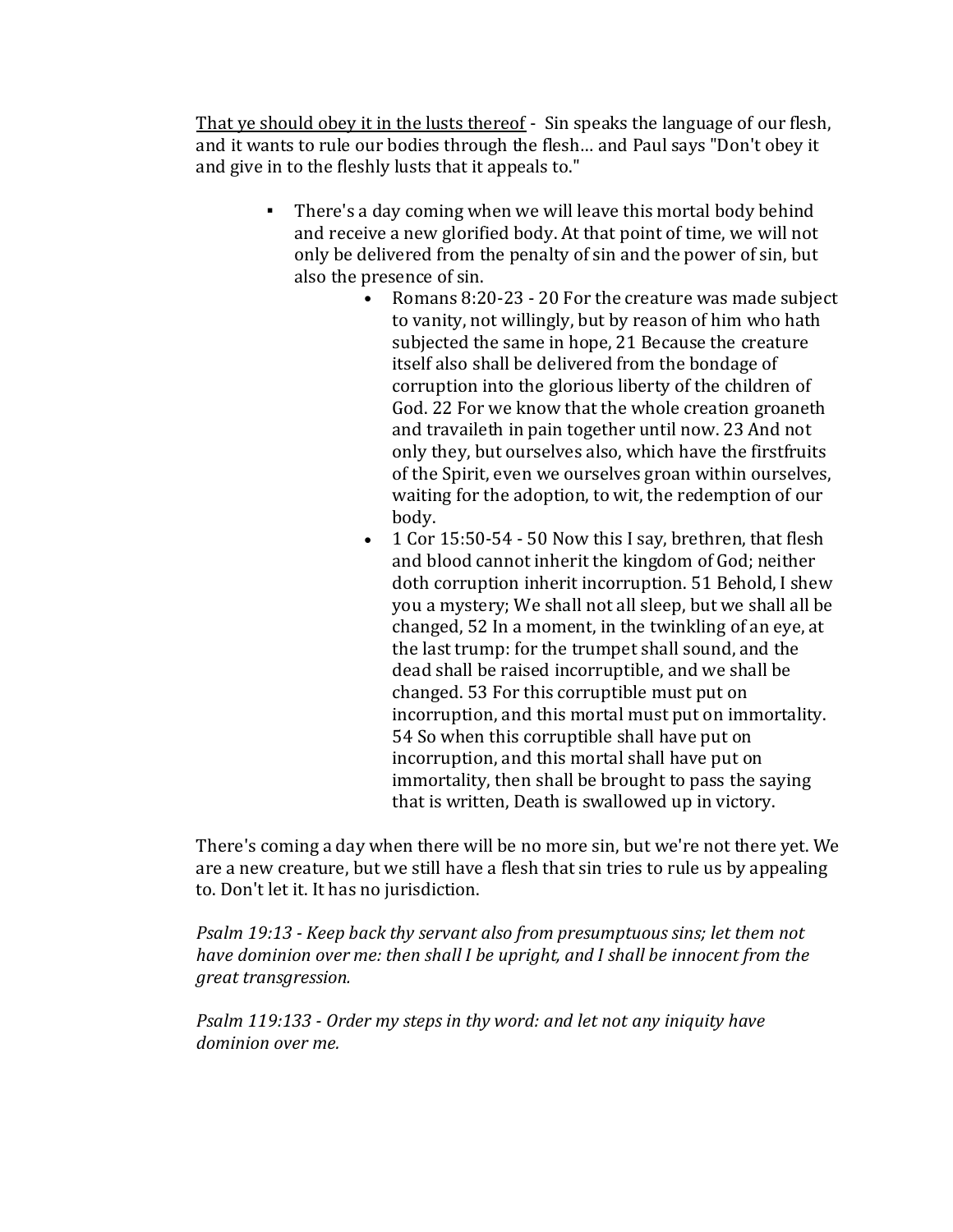13 Neither yield ye your members as instruments of unrighteousness unto sin: but yield yourselves unto God, as those that are alive from the dead, and your members as instruments of righteousness unto God.

Neither yield ye your members - your body, your mortality, your humanness

as instruments of unrighteousness unto sin: - don't let sin use your body as a weapon (tool) of unrighteousness unto sin

Illustration - sin is a king that wants to use you as a tool/weapon to promote and further its purposes in the world

But yield yourselves unto God…and your members as instruments of righteousness unto God - allow God to use your self, your body as a tool/weapon to promote and further his purposes in the world

Illustration - you're either going to be used for the will of God or the will of sin. Let God use you for His purposes!

As those that are alive from the dead - Remember who you are and live accordingly.

> ▪ You are a servant of God. You are a new creation. Allow God to use you for his purposes, not sin to use you for its purposes.

*Romans 7:5 - For when we were in the flesh, the motions of sins, which were by the law, did work in our members to bring forth fruit unto death.*

*Colossians 3:5 - 5 Mortify therefore your members which are upon the earth; fornication, uncleanness, inordinate affection, evil concupiscence, and covetousness, which is idolatry:*

*James 4:1 - From whence come wars and fightings among you? come they not hence, even of your lusts that war in your members?*

*Romans 12:1 - I beseech you therefore, brethren, by the mercies of God, that ye present your bodies a living sacrifice, holy, acceptable unto God, which is your reasonable service.*

*1 Peter 2:24 - Who his own self bare our sins in his own body on the tree, that we, being dead to sins, should live unto righteousness: by whose stripes ye were healed.*

*1 Peter 4:2 - That he no longer should live the rest of his time in the flesh to the lusts of men, but to the will of God.*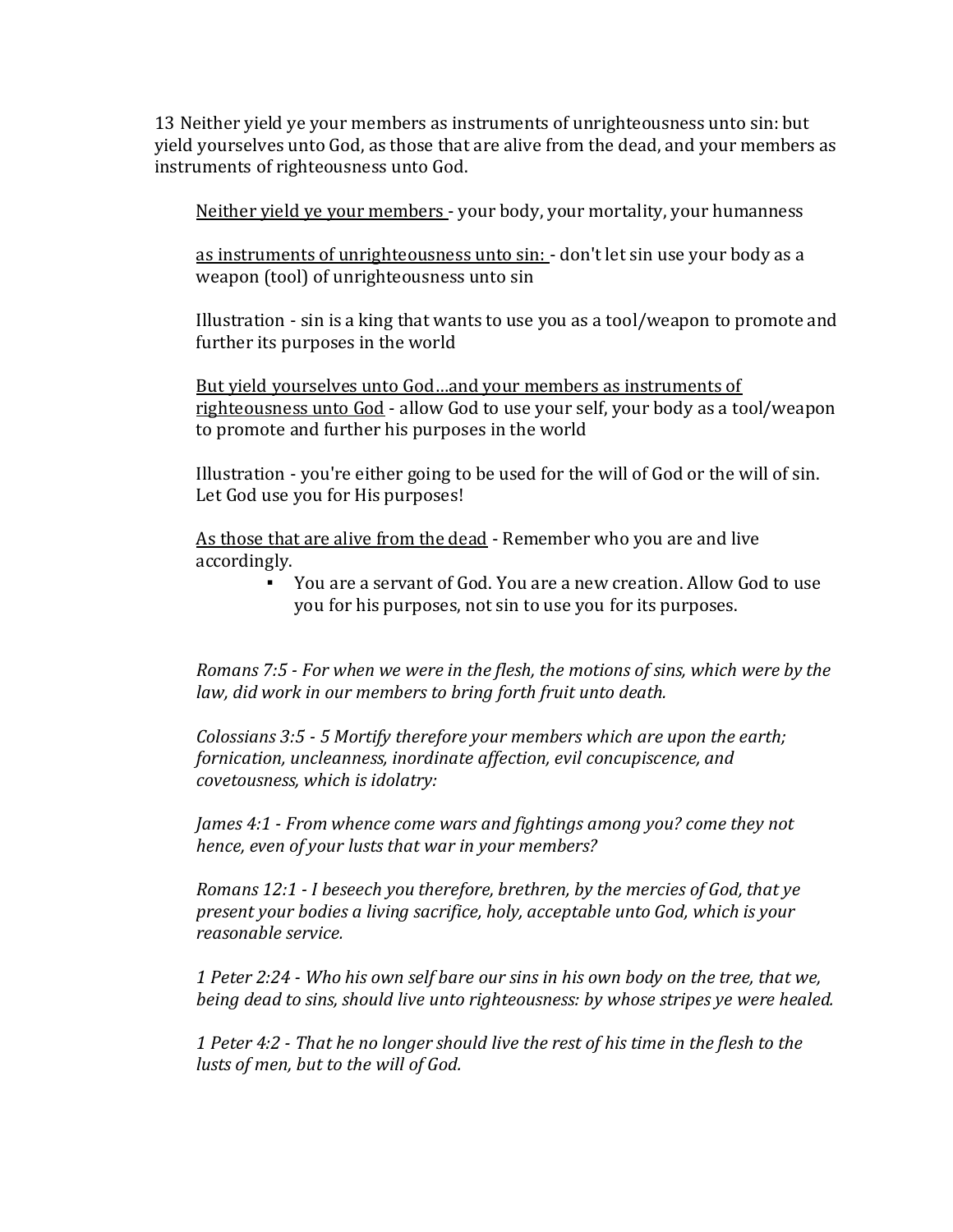14 For sin shall not have dominion over you: for ye are not under the law, but under grace.

For sin shall not have dominion over you; - sin's tyranny over me is broken

Illustration

- Old master
- New master
- Both are pointing me in different directions
- Both have a purpose for my life
- One's leading to death. The other died in my place so I could have life.
- One is a cruel master. One is a good master.
- One was my master. One is my master.

For ye are not under the law - the law condemned me because of my sin. When I was a slave to sin, I was also constantly under the condemnation of bondage of the law.

But Now I am under grace

▪ God's grace has freed me from the penalty of sin and it has freed me from the power of sin, and one day when we are resurrected and receive our glorified bodies it will free us from the presence of sin as well.

*Romans 7:4-6 - 4 Wherefore, my brethren, ye also are become dead to the law by the body of Christ; that ye should be married to another, even to him who is raised from the dead, that we should bring forth fruit unto God. 5 For when we were in the flesh, the motions of sins, which were by the law, did work in our members to bring forth fruit unto death. 6 But now we are delivered from the law, that being dead wherein we were held; that we should serve in newness of spirit, and not in the oldness of the letter.*

*Romans 8:2 - For the law of the Spirit of life in Christ Jesus hath made me free from the law of sin and death.*

*Galatians 5:18 - But if ye be led of the Spirit, ye are not under the law.*

3 Step Process to Standing against Sin: Know Reckon Yield

How do I yield myself to God on a daily basis?

▪ Confess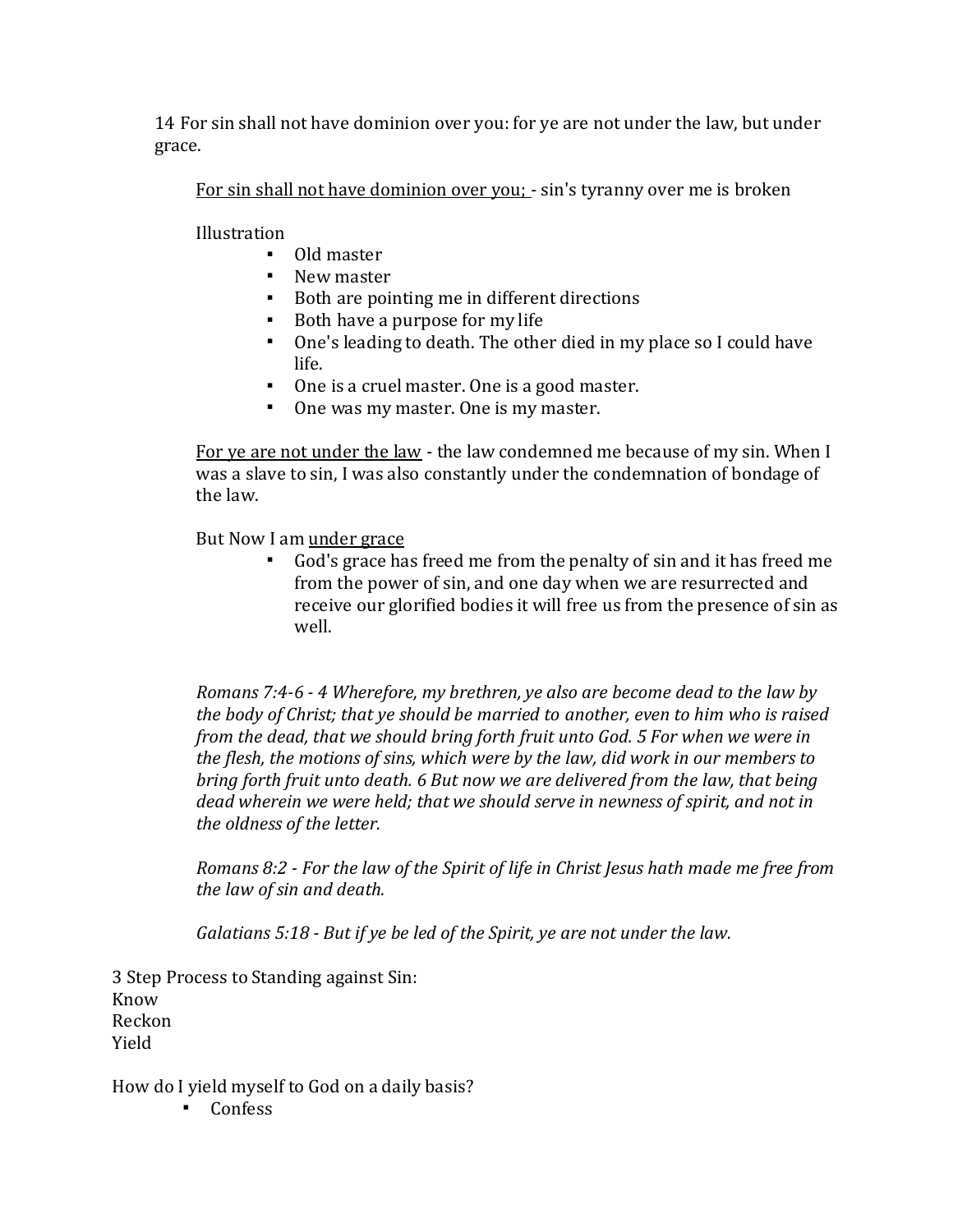▪ Be filled with the Spirit.

How do I keep from yielding myself to sin?

- Vigilance (1 pet 5:8)
	- About Satan
	- About your weaknesses
- Imagine the consequences (gal 6:7-9; eccl 8:11-13)
- Cry out to the Lord (ps  $34:6$ )
	- This poor man cried, and the Lord heard him, and saved him out of all his troubles.
- Take thoughts into captivity (2 cor 10:3-5)
	- Thoughts » desires » actions » habits » character » destiny
		- The easiest to battle is thoughts
		- In the first 4 seconds, test your thoughts by Philippians 4:8, and if it doesn't measure up, then cast out the thought and refuse to entertain it. If you don't, it will turn into lust.
- Omnipresence of God (gen 39:7-9)
	- Youd live a different life if God went with you everywhere.
- Run from temptation (2 tim 2:22)
	- Run from temptation.
	- Run to the scripture. (thy word have I hid in mine heart)
- Yield to the Spirit (rom 8:13)
	- For if ye live after the flesh, ye shall die: but if ye through the Spirit do mortify the deeds of the body, ye shall live.
	- We need his power

Know -> Reckon -> Yield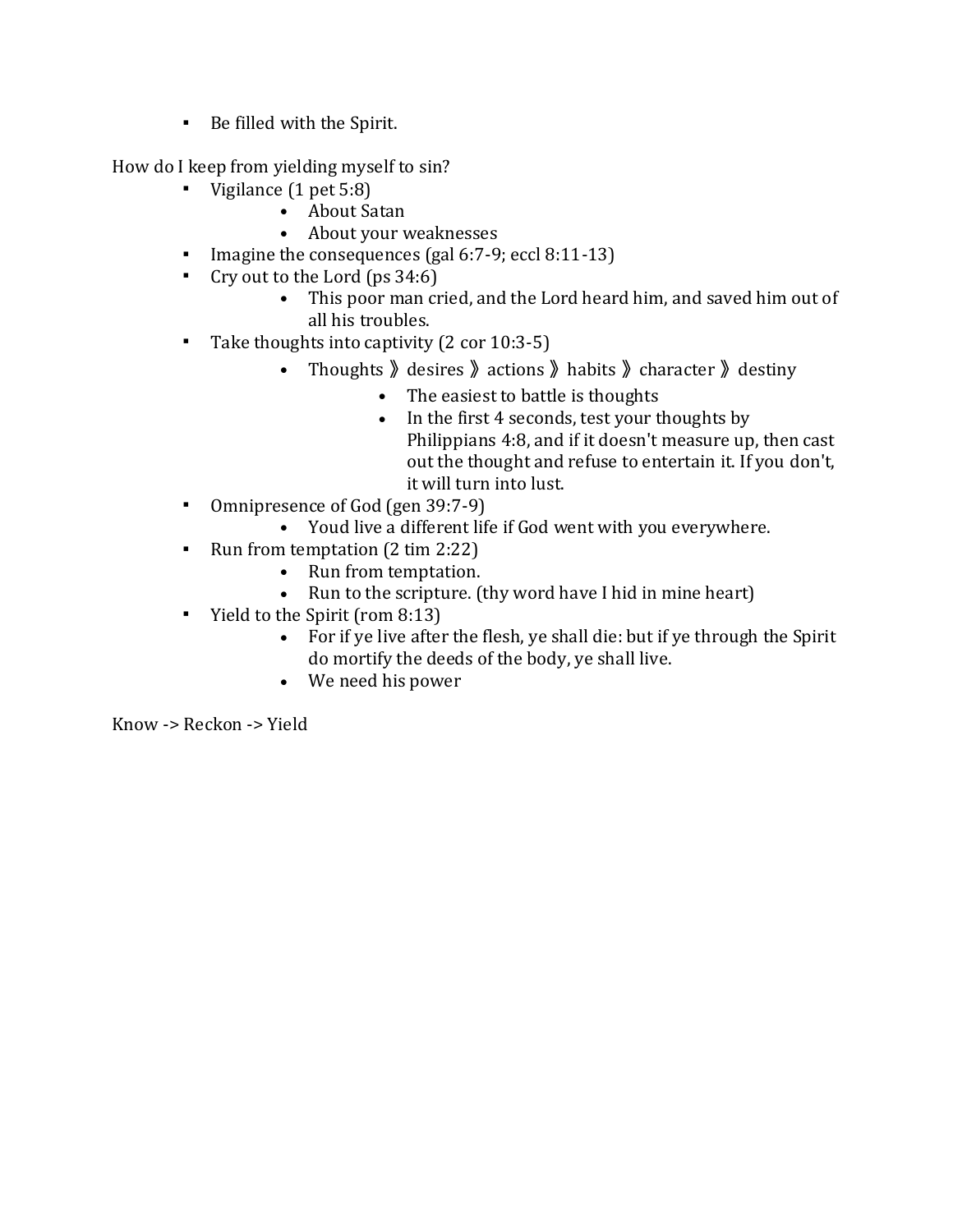# **THE BELT OF TRUTH Eph. 6:14; John 8:38-44**

Ephesians 6:11-14a - 11 Put on the whole armour of God, that ye may be able to stand against the wiles of the devil. 12 For we wrestle not against flesh and blood, but against principalities, against powers, against the rulers of the darkness of this world, against spiritual wickedness in high places. 13 Wherefore take unto you the whole armour of God, that ye may be able to withstand in the evil day, and having done all, to stand. 14 Stand therefore, having your loins girt about with truth,

The Problem (the enemies)

- o Satan & his forces
- o The world
- o The flesh

## The Solution

- $\circ$  Put on the whole armor of God (vs 11)
- $\circ$  Take unto you the whole armour of God (vs 13)

#### The Questions

- o What does "the armor of God" mean?
- o What does "the armor of God" consist of?

## **What does "the armor of God" mean?**

The armor of God is God's armor.

• Hmmm. I hadn't really thought about it that way, but what does that mean?

Psalm 109:17-19 - 17 As he loved cursing, so let it come unto him: as he delighted not in blessing, so let it be far from him.18 As he clothed himself with cursing like as with his garment, so let it come into his bowels like water, and like oil into his bones. 19 Let it be unto him as the garment which covereth him, and for a girdle wherewith he is girded continually.

- David here is talking about the wicked.
- He uses clothing as a metaphor for his character.
	- o One who has clothed himself with cursing is one who constantly curses.
	- o Clothing is a metaphor for character.

Where are you going with this? Well turn over to Isaiah 11:5.

Isaiah 11:5 - 1 And there shall come forth a rod out of the stem of Jesse, and a Branch shall grow out of his roots: 2 And the spirit of the Lord shall rest upon him, the spirit of wisdom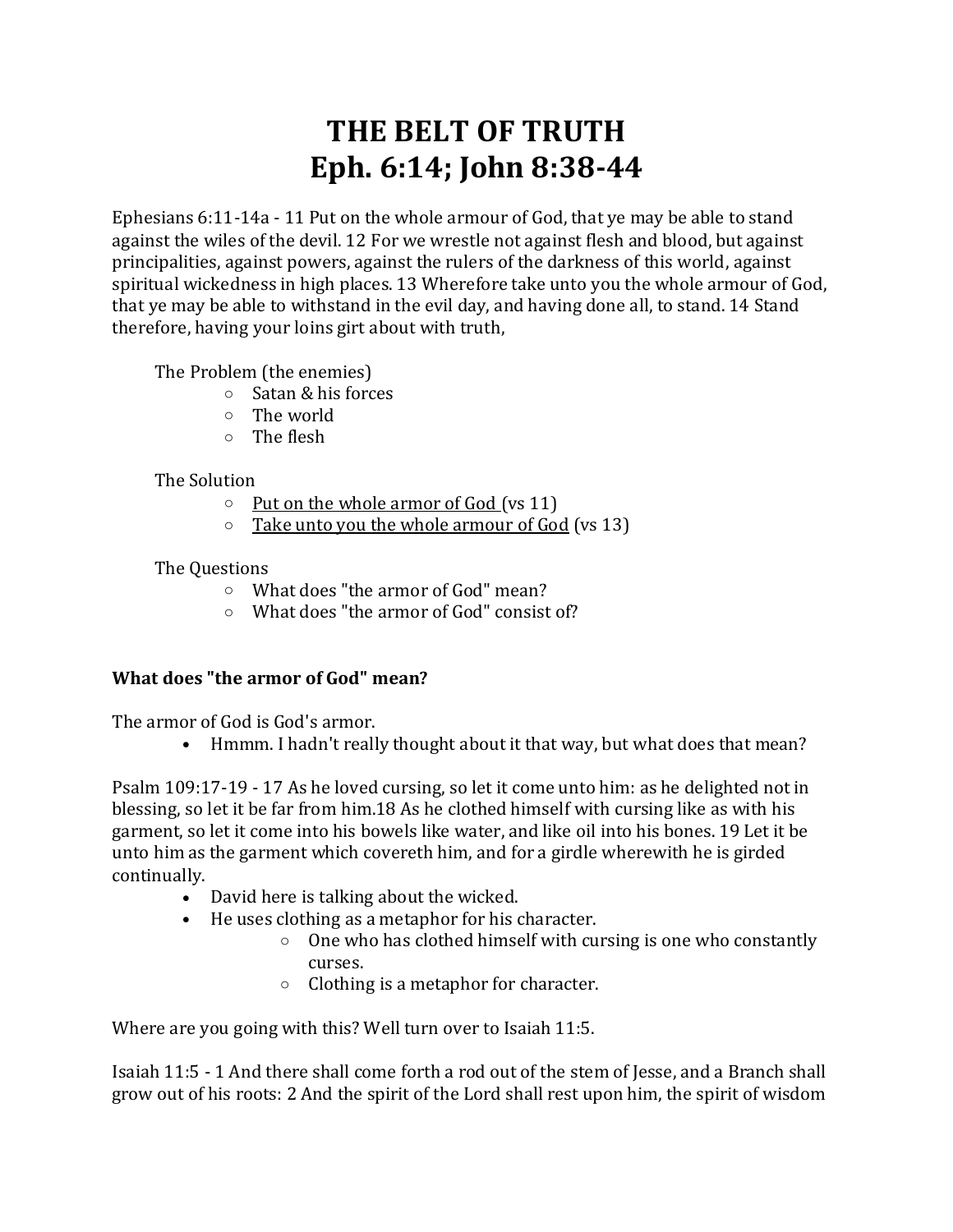and understanding, the spirit of counsel and might, the spirit of knowledge and of the fear of the Lord; 3 And shall make him of quick understanding in the fear of the Lord: and he shall not judge after the sight of his eyes, neither reprove after the hearing of his ears: 4 But with righteousness shall he judge the poor, and reprove with equity for the meek of the earth: and he shall smite the earth: with the rod of his mouth, and with the breath of his lips shall he slay the wicked. 5 And righteousness shall be the girdle of his loins, and faithfulness the girdle of his reins.

- Talking about Jesus, it is said that righteousness and faithfulness would be the girdle/belt that he would wear.
- Jesus' clothing is used as a symbol of His character.
	- $\circ$  Just as the clothing of cursing symbolizes someone who curses, the belt of righteousness and faithfulness symbolize someone who is righteous and faithful.

Isaiah 59:14-17 - 14 And judgment is turned away backward, and justice standeth afar off: for truth is fallen in the street, and equity cannot enter. 15 Yea, truth faileth; and he that departeth from evil maketh himself a prey: and the Lord saw it, and it displeased him that there was no judgment. 16 And he saw that there was no man, and wondered that there was no intercessor: therefore his arm brought salvation unto him; and his righteousness, it sustained him. 17 For he put on righteousness as a breastplate, and an helmet of salvation upon his head; and he put on the garments of vengeance for clothing, and was clad with zeal as a cloak.

Here we see a definitive Old Testament reference to the armor of God/ God's armor.

- God's armor is used as a symbol of His character.
	- o Breastplate of righteousness -> God is righteous
	- o Helmet of salvation -> God brings salvation
	- $\circ$  Garment of vengeance  $\sim$  God is vengeful
	- $\circ$  Cloak of zeal -> God is zealous
- The armor of God is God's armor. It's his attributes.
- When the Scripture tells us to put on the armor of God, it's telling us to live in accordance with certain aspects of the character of God.

How do I fight Satan, and his demons, and the world and my flesh? Live like Jesus. Act like Christ. Live righteously. You don't concentrate on what Satan's doing. You focus on what God's called you to do.

What is the armor of God? It's God's armor. It's a symbol of His moral character.

## **What does the armor of God consist of?**

What specifics attributes of the character of God should we seek to emulate?

- God is vengeful, but I shouldn't be.
- God is all powerful. I can't be that.
- God is all knowing. I can't know everything.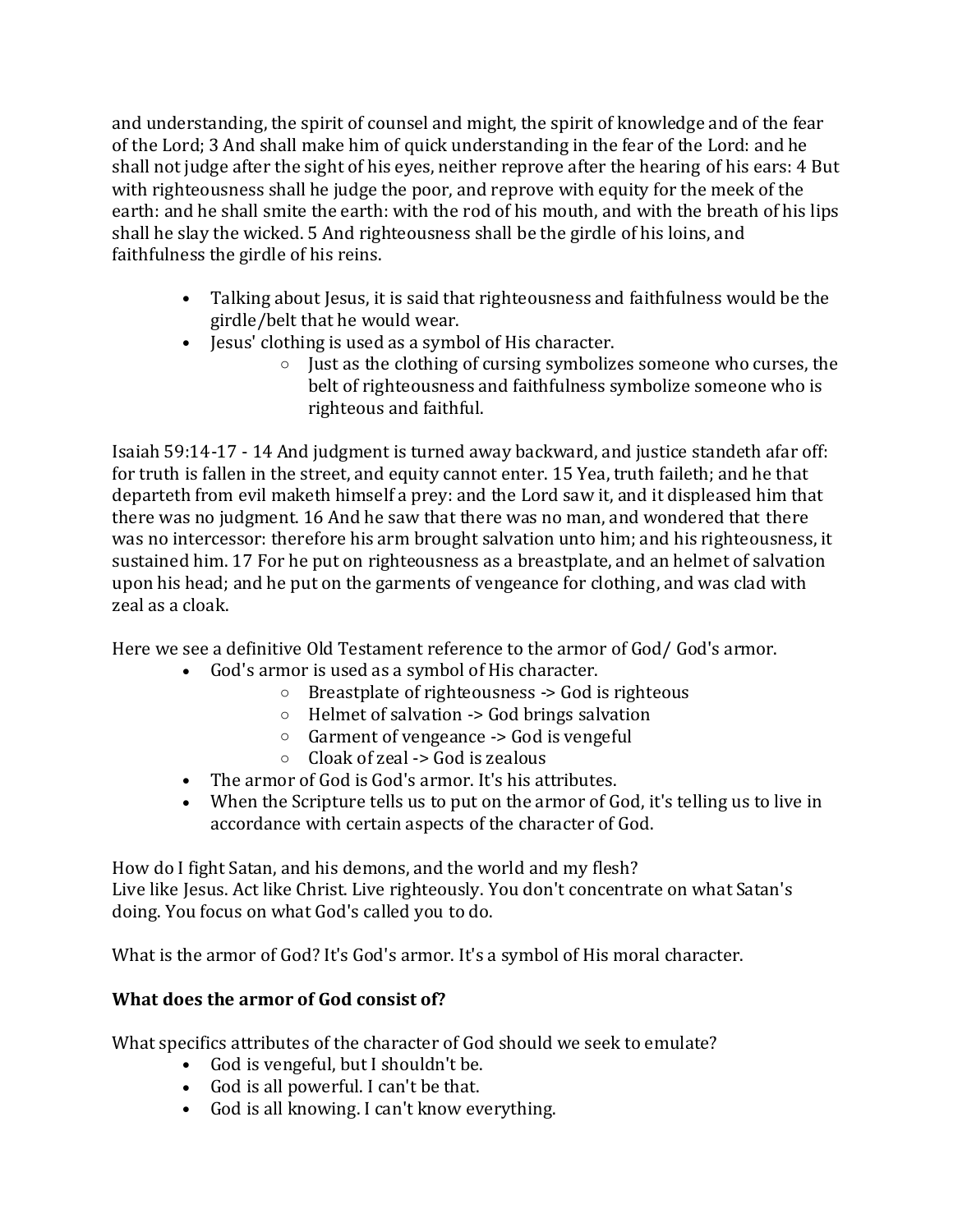Which attributes of the character of God should I seek to emulate? Ephesians 6 gives us a good summary (though not an exhaustive one).

Ephesians 6:14a - 14 Stand therefore, having your loins girt about with truth,

1 Thessalonians 5:5-8 - 5 Ye are all the children of light, and the children of the day: we are not of the night, nor of darkness. 6 Therefore let us not sleep, as do others; but let us watch and be sober. 7 For they that sleep sleep in the night; and they that be drunken are drunken in the night. 8 But let us, who are of the day, be sober, putting on the breastplate of faith and love; and for an helmet, the hope of salvation.

• The armor of God is protective gear that we wear on enemy territory for protection (as people of the day living in the night)

2 Corinthians 6:4-7 - 4 But in all things approving ourselves as the ministers of God, in much patience, in afflictions, in necessities, in distresses, 5 In stripes, in imprisonments, in tumults, in labours, in watchings, in fastings; 6 By pureness, by knowledge, by long suffering, by kindness, by the Holy Ghost, by love unfeigned, 7 By the word of truth, by the power of God, by the armour of righteousness on the right hand and on the left,

- Armour weapons
- The simple idea is, that they were completely armed. To be armed on the right hand and on the left is to be well armed, or entirely equipped.
- We demonstrate ourselves as God's servants by being armed with the weapons of righteousness.

2 Corinthians 10:3-5 - 3 For though we walk in the flesh, we do not war after the flesh: 4 (For the weapons of our warfare are not carnal, but mighty through God to the pulling down of strong holds;) 5 Casting down imaginations, and every high thing that exalteth itself against the knowledge of God, and bringing into captivity every thought to the obedience of Christ;

- The weapons of spiritual warfare are not physical. They are spiritual.
- Through the power of God, they enable us to pull down spiritual strongholds in our lives, destroy arguments, cast down pride and systems and thoughts that exalt themselves against God, and capturing every thought and bringing it into the obedience of Christ.

## **Belt of Truth**

Paul is going to use the typical armor of a Roman soldier to talk about the different character traits of God that we should emulate. He starts off with the girdle or belt of truth.

We can imagine the Roman legionnaire, strapping on a wide belt. We can almost see the sword and perhaps a knife hanging from it.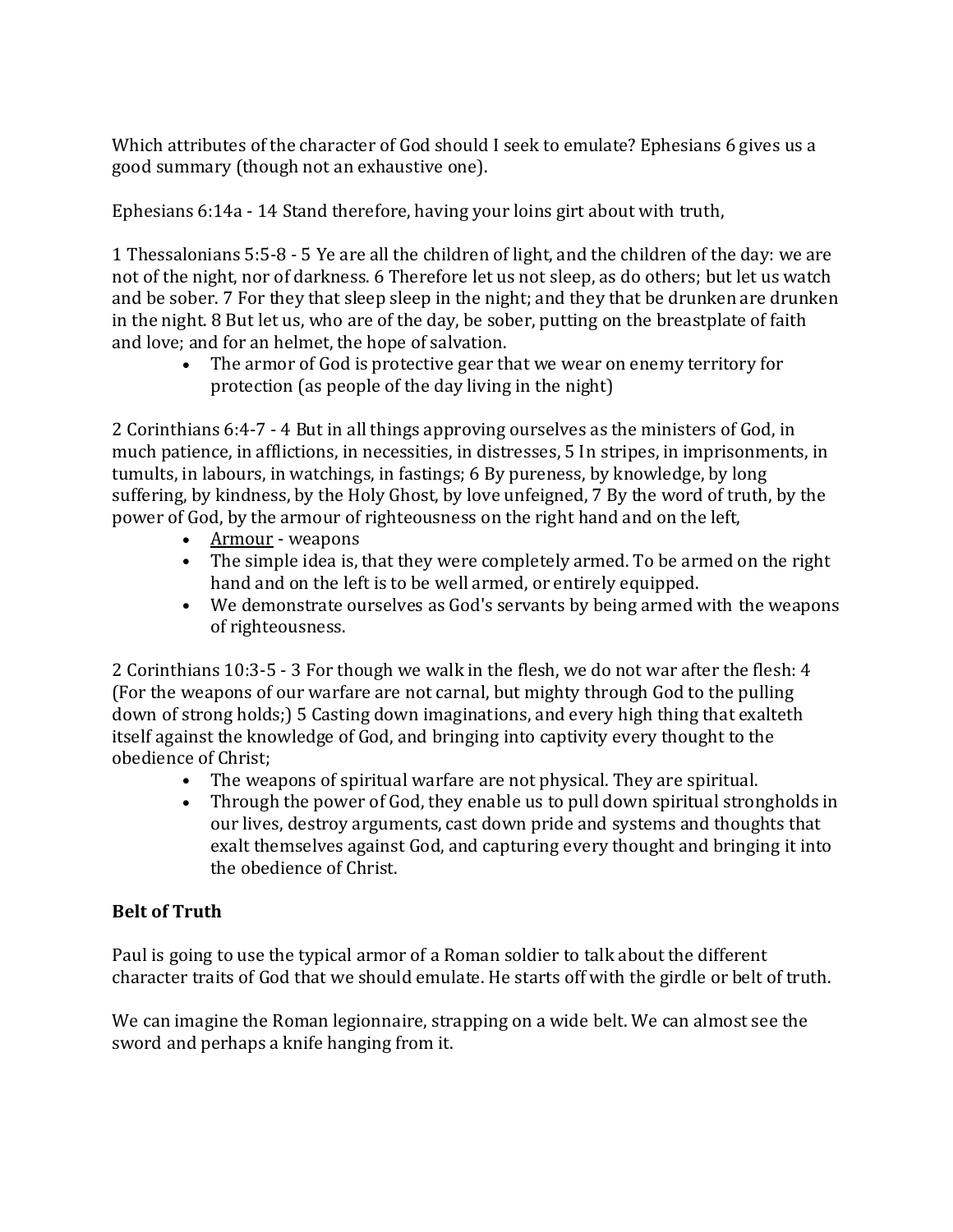While "girding one's loins" is a common expression in Scripture, it generally describes a Jewish man pulling his long garment through his legs and tucking it around his waist for greater freedom of motion as he worked.

What the Roman legionnaire girded himself with was a sturdy, tightly wrapped leather girdle. Clinched tightly, the girdle provided essential support to his core. The Roman legionnaire, standing with fellow soldiers in tight formation against barbarians who threw themselves against the Roman lines, needed all the core support he could get.

We need all the core support we can get if we are to stand firm against the spiritual forces of evil.

Now further on that same belt it was common for a Roman soldier to have a strap. It would come down connect to the belt, go over his shoulder and connect in the back. He would attach his sword to it so that later on we'll see the Sword of the Spirit which is the Word of God is attached to the Belt of Truth. In other words, truth is revealed in the Word. You have the truth as it were. You take it out to fight the battle, right, so that the Sword of the Spirit which is the Word of God is attached to the Belt of Truth.

The question arises: what does the belt of truth refer to? Is it referring to being armed with truth, or is it referring to being truthful?

I believe that the answer is yes. We'll talk more about being armed with truth when we get to the Sword of the Spirit (the Word of God), but for this evening I want to focus on being truthful.

## **Truthfulness**

Turn to John 8:38-44.

In this passage we're going to see that lies and falsehood are a distinct character trait of Satan and his followers. And by extension, we can establish that truthfulness and a commitment to truth are a distinct character trait of God and his followers.

#### John 8:38-44

38 I speak that which I have seen with my Father: and ye do that which ye have seen with your father.

• Here Jesus is talking to this crowd of Jews. He says that things He says are from His Father, but you have no interest in the things that come from my Father, who is God. You have an interest in the things that come from your father.

39 They answered and said unto him, Abraham is our father. Jesus saith unto them, If ye were Abraham's children, ye would do the works of Abraham.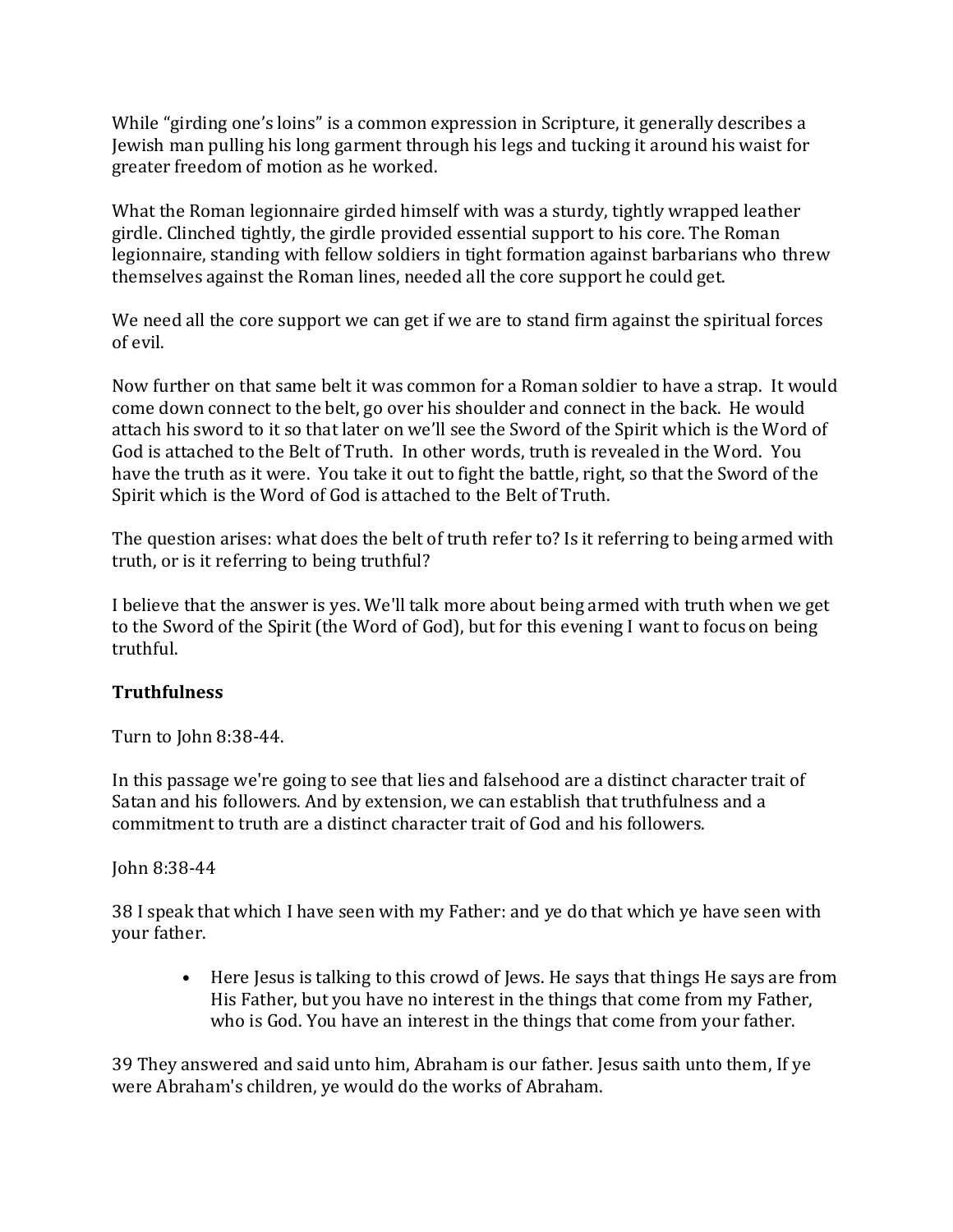- They say, "Abraham is our father."
- Jesus says, "If you were Abraham's children, you would do what Abraham did."
	- o Rejoice to see my day! (vs. 56)
	- o Receive me. Believe in me.
- What he's implying here is that although may be physical descendants of Abraham, they are not spiritual descendants of Abraham.

40 But now ye seek to kill me, a man that hath told you the truth, which I have heard of God: this did not Abraham.

• Jesus says, "You want to kill me for telling you the truth from God. That's not what Abraham did. He received the truth that God revealed to Him by faith."

41 Ye do the deeds of your father. Then said they to him, We be not born of fornication; we have one Father, even God.

- Jesus says, "You do the deeds of your father, and you're father is not Abraham or God."
- They say, "We are not idolaters or pagans. We worship the one true God. He is our Father."

42 Jesus said unto them, If God were your Father, ye would love me: for I proceeded forth and came from God; neither came I of myself, but he sent me.

• Jesus says, "If God were your Father, you would love me and embrace me because He sent me."

43 Why do ye not understand my speech? even because ye cannot hear my word.

• He continues, "Why don't you understand my speech? Because you can't bear to receive it."

44 Ye are of your father the devil, and the lusts of your father ye will do. He was a murderer from the beginning, and abode not in the truth, because there is no truth in him. When he speaketh a lie, he speaketh of his own: for he is a liar, and the father of it.

- You know what Satan does? He lies and he embraces lies.
- Two options
	- o Saved or Lost
	- o Heaven or Hell
	- o Child of God or child of Satan
		- Both the wiccan and the well meaning unbeliever are children of the devil
- The outcome
	- o What do kids do? They follow in the footsteps of their fathers.
	- o You do what your father does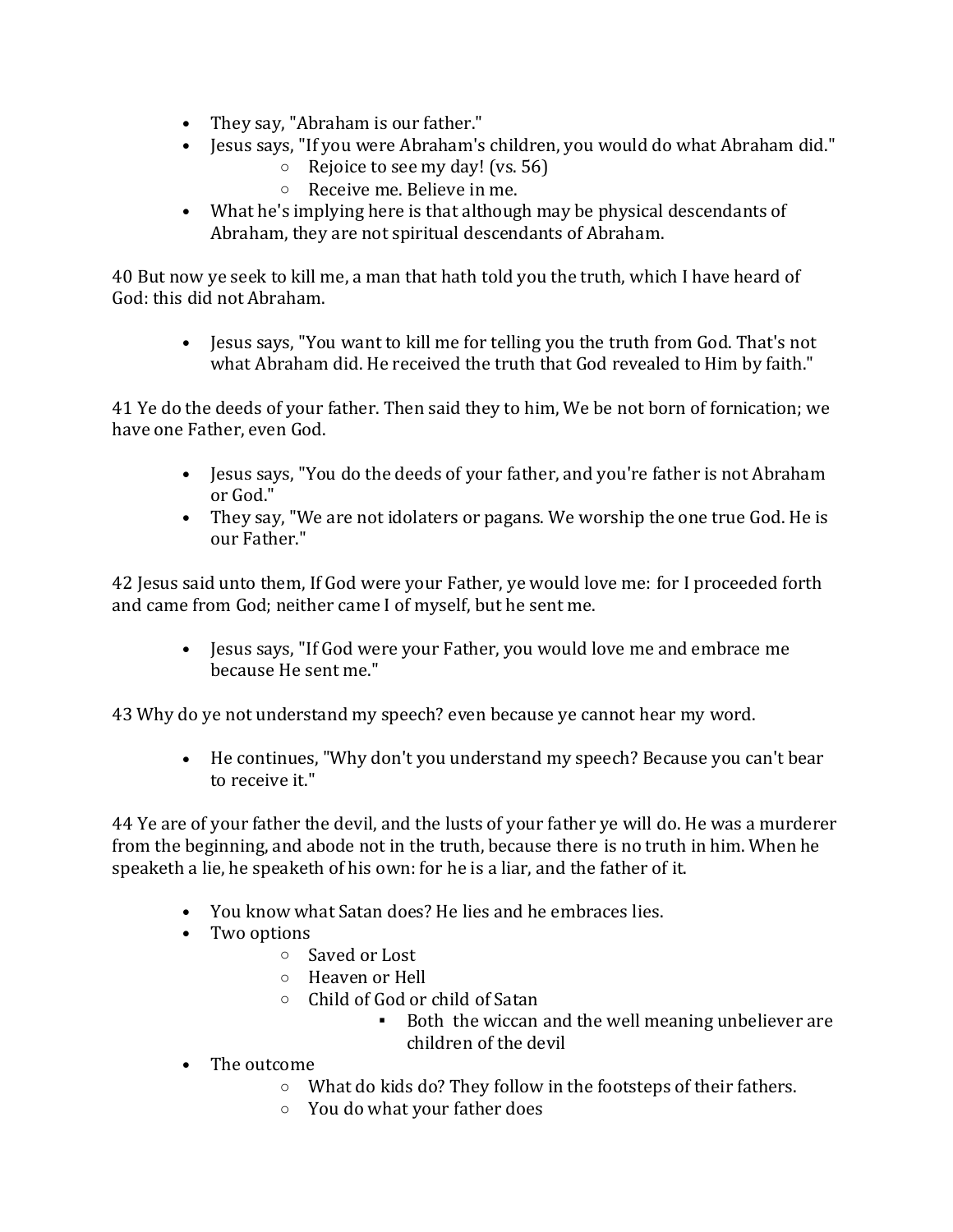- o What is Satan? He's a murderer and a liar.
- o Lying is a defining character trait of Satan.
	- …And abode not in the truth, because there is no truth in him. When he speaketh a lie, he speaketh of his own: for he is a liar, and the father of it.

Satan and his forces and his world system are liars, living in a system of lies, and they are committed to falsehood.

How do we defend ourselves against that? How we safeguard ourselves against the lies of the devil and the world?

Ephesians 6:14 - Put on the belt of truth.

You arm yourself with truth.

- You get in the Word.
- You learn and know the truth.

You arm yourself with truthfulness.

- You're honest
- You're straight up
- You're not hypocritical
- You're not manipulative
- You tell the truth even when it's not convenient or easy
- You're careful to spread information if you're not sure if it's true or not

There is a connection between truth and truthfulness. People who love the truth are truthful. People who hate the truth are liars.

## **Application**

Do you love the truth? Are you a truthful person?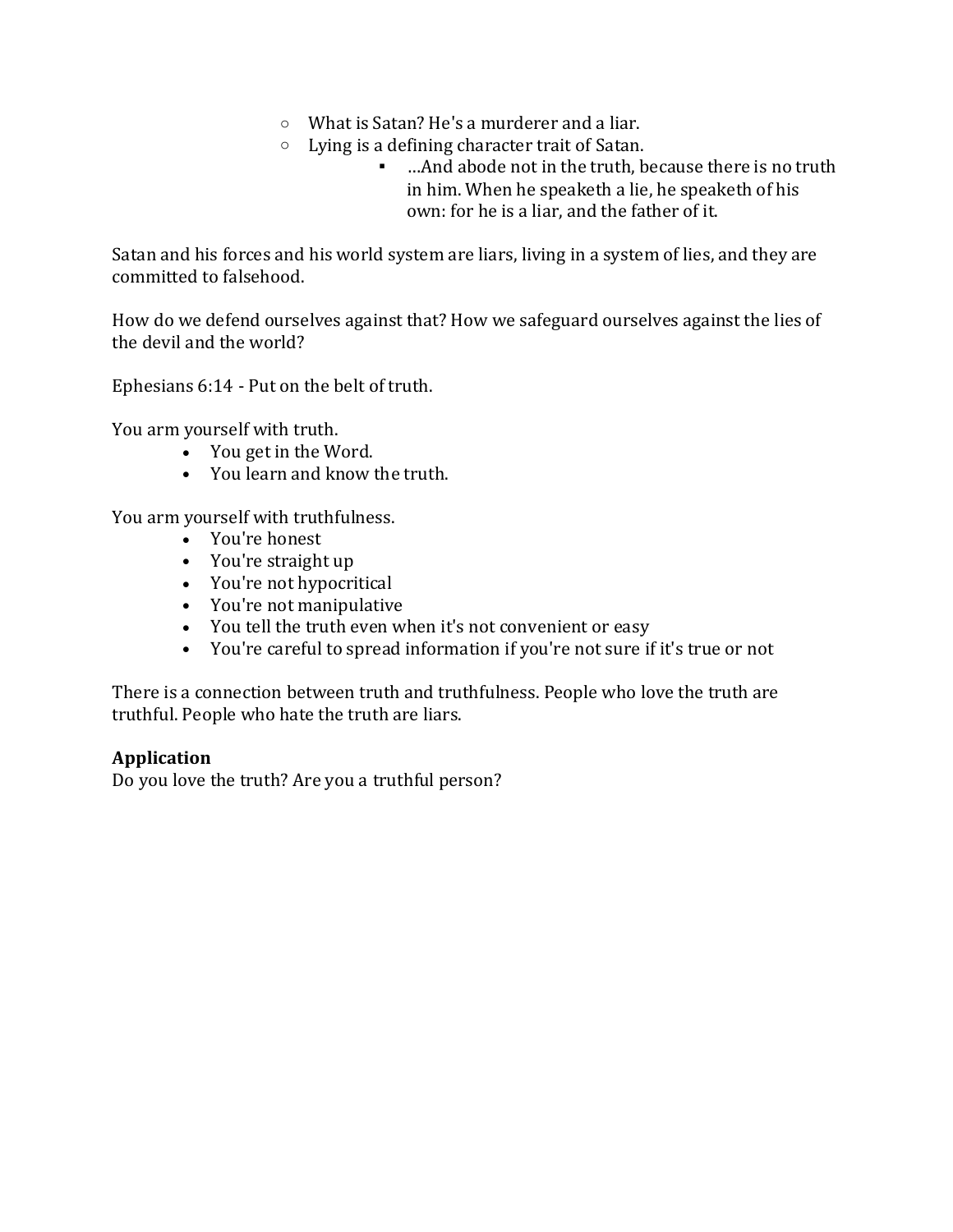# **THE BREASTPLATE OF RIGHTEOUSNESS Eph. 6:14; Eph. 4:17-24**

Ephesians 6:11-14

11 Put on the whole armour of God, that ye may be able to stand against the wiles of the devil.

12 For we wrestle not against flesh and blood, but against principalities, against powers, against the rulers of the darkness of this world, against spiritual wickedness in high places. 13 Wherefore take unto you the whole armour of God, that ye may be able to withstand in the evil day, and having done all, to stand.

14 Stand therefore, having your loins girt about with truth, and having on the breastplate of righteousness;

Review

- Last week we began discussing the armor of God
- Question 1 what does the armor of God mean?
	- o The armor of God is God's armor.
	- o It's a symbol of His moral character.
- Question 2 what does the armor of God consist of?
	- o The belt of truth
		- We need to be armed with truth (the Word)
		- We need to be armed with truthfulness
	- o This week the breastplate of righteousness

Isaiah 59:16-17 - 16 And he saw that there was no man, and wondered that there was no intercessor: therefore his arm brought salvation unto him; and his righteousness, it sustained him. 17 For he put on righteousness as a breastplate, and an helmet of salvation upon his head; and he put on the garments of vengeance for clothing, and was clad with zeal as a cloak.

#### **The Breastplate of Righteousness**

The Roman breastplate covered the soldier's chest. As such the breastplate protected the legionnaire's vitals. A thrust to the chest might penetrate the heart—a killing blow.

In Paul's time, the typical Roman soldier's breastplate was a metal plate worn over a leather garment. Soldiers who could afford it might strap the breastplate on over a coat of mail that protected both the front and the back.

Paul's instruction regarding the breastplate in Ephesians 6 makes two things clear:

- 1.) The spiritual breastplate of the Christian is righteousness
- 2.) The breastplate of righteousness is something that I am personally responsible to put on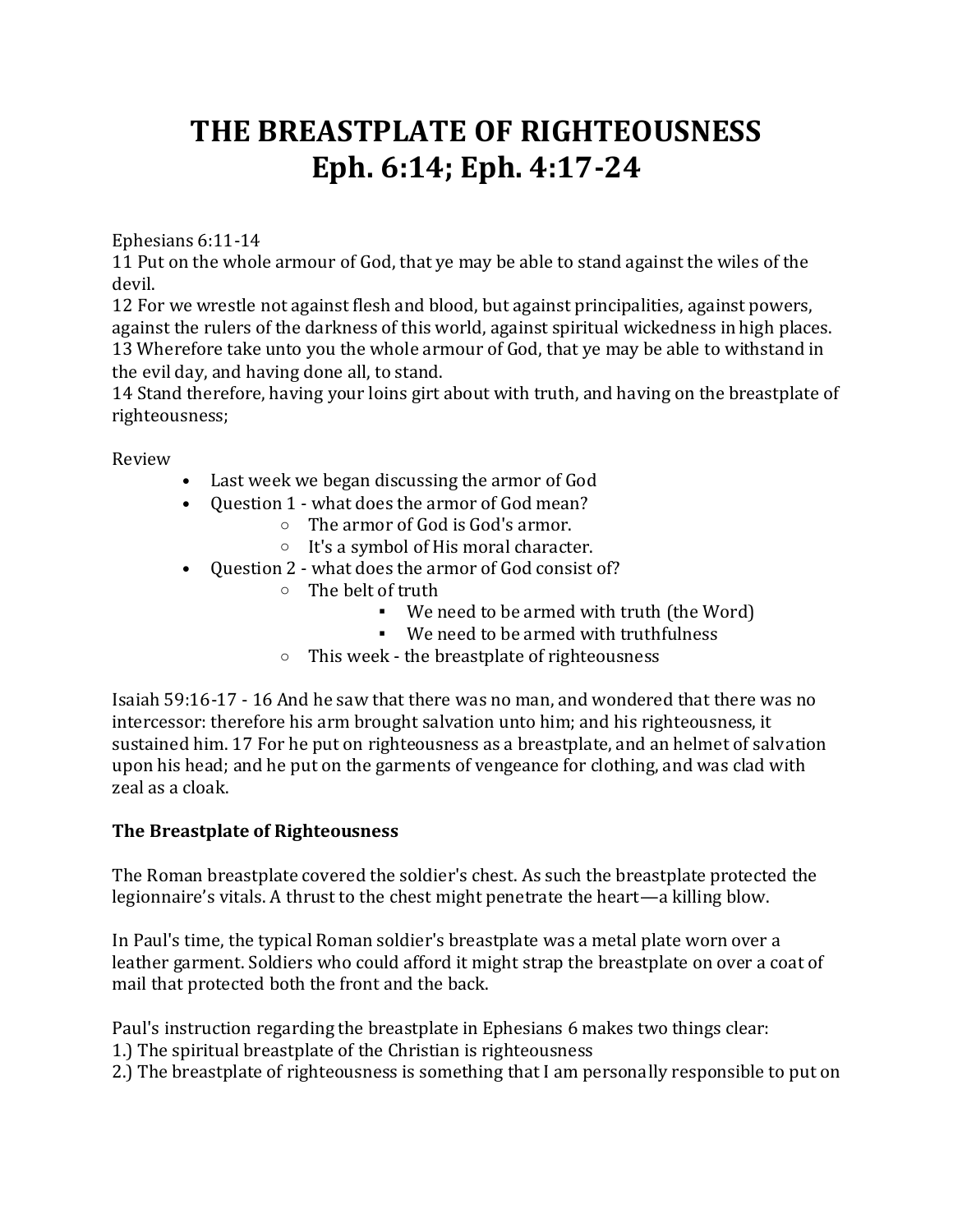What does that mean?

- This is not in reference to imputed righteousness (saving righteousness)
	- o Romans 4:1-5 1 What shall we say then that Abraham our father, as pertaining to the flesh, hath found? 2 For if Abraham were justified by works, he hath whereof to glory; but not before God. 3 For what saith the scripture? Abraham believed God, and it was counted unto him for righteousness. 4 Now to him that worketh is the reward not reckoned of grace, but of debt. 5 But to him that worketh not, but believeth on him that justifieth the ungodly, his faith is counted for righteousness.
	- o God has declared me righteous based on my faith in Christ. I can't do something that already has been done for me.
- This is in reference to righteous living
	- $\circ$  Ephesians 4:22-24 22 That ye put off concerning the former conversation the old man, which is corrupt according to the deceitful lusts; 23 And be renewed in the spirit of your mind; 24 And that ye put on the new man, which after God is created in righteousness and true holiness.

To put on the breastplate of righteousness is to arm ourselves with righteous living.

How does the breastplate of righteous living protect us from Satan's temptations and schemes?

## **Satan's Scheme**

We've already seen that part of Satan's plan of attack against believers is appealing to our flesh isn't it? He plays on our sinful desires and passions, seeking to lead us into unrighteous living.

The key to resisting unrighteous living is replacing it. You can't just put off the old. You have to put on the new. We can't just stop living unrighteously. We have to start living righteously.

Illustration - filling myself up with good food is the best defense I can have against filling myself up with bad food

Living righteously, living in accordance with my new nature, is the best defense I can have against Satan's attempts to lead me into unrighteous living.

We must act in identity with who we are, not who we were.

Paul actually develops this concept in the chapters preceding Ephesians 6. Turn in your Bible to Ephesians 4.

#### **Sermon**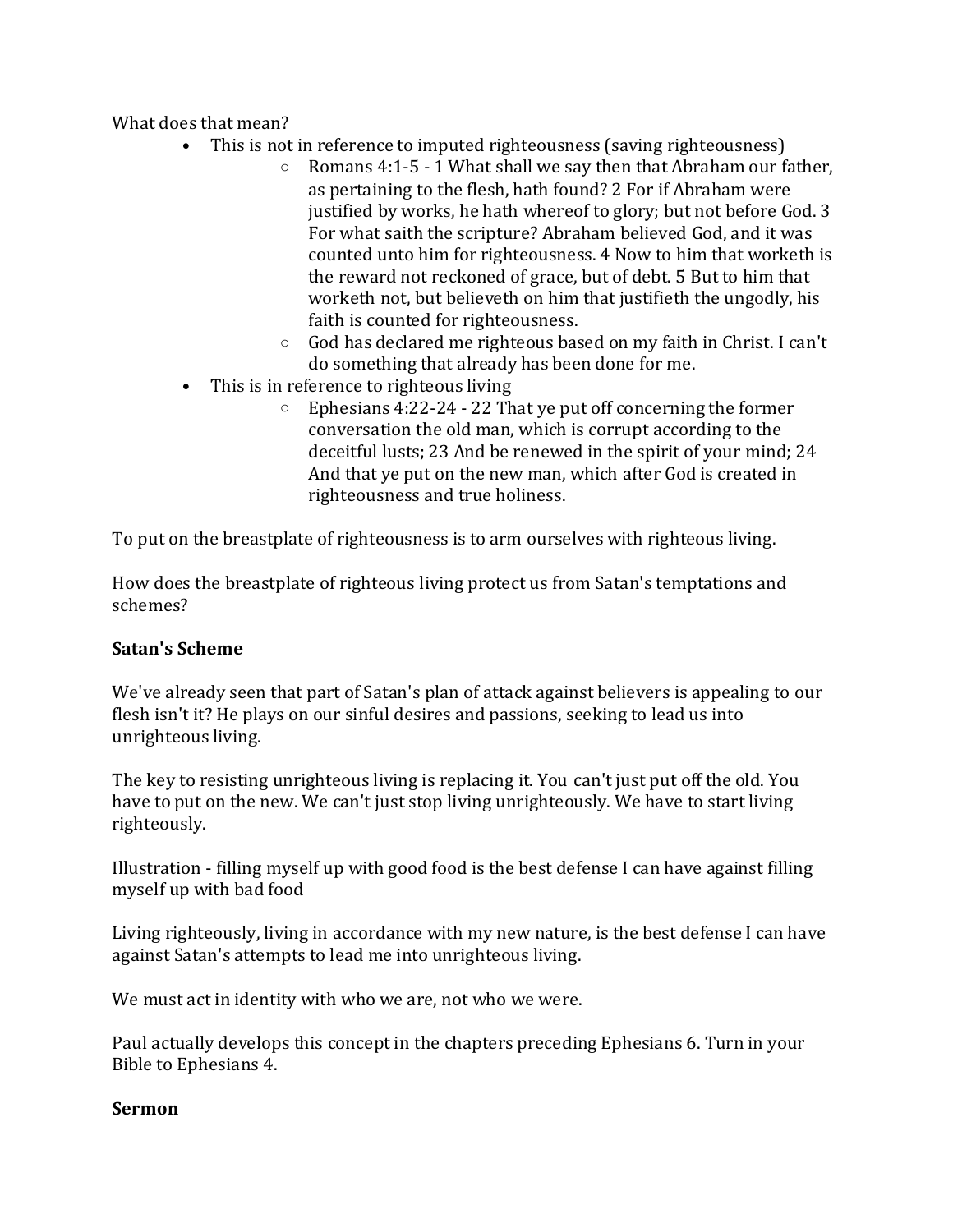Ephesians 4:17-24 talks about this concept of living in accordance with our new nature, our new identity as a Christian.

If I'm a new person on the inside, I need to start acting like it on the outside.

Illustration - freshening up a homeless man, but keeping him in his old clothes (get him some new clothes)

1.) Put off the Old

17 This I say therefore, and testify in the Lord, that ye henceforth walk not as other Gentiles walk, in the vanity of their mind,

Testify in the Lord - this is coming from God

Other Gentiles - unbelievers (can refer to an ethnic group, but can also be used as a religious term for unbelievers)

Walk not as other Gentiles walk - do not behave like the pagans around you

- $\circ$  There ought to be a discernible difference in the way that we carry ourselves as believers
- o The church and those within it ought not to blend in to the world
	- Our problem isn't getting the world to live like Christians. It's getting Christians to not live like the world.
- o Illustration baking pumpkin muffins for neighbors

In the vanity of their mind - wrong behavior starts with wrong thinking; sinful actions start with sinful thoughts (Proverbs 4:23)

*Eph. 2:1-3 - And you hath he quickened, who were dead in trespasses and sins; 2 Wherein in time past ye walked according to the course of this world, according to the prince of the power of the air, the spirit that now worketh in the children of disobedience: 3 Among whom also we all had our conversation in times past in the lusts of our flesh, fulfilling the desires of the flesh and of the mind; and were by nature the children of wrath, even as others.*

*1 Peter 4:3 - For the time past of our life may suffice us to have wrought the will of the Gentiles, when we walked in lasciviousness, lusts, excess of wine, revellings, banquetings, and abominable idolatries:*

*Romans 1:21 - Because that, when they knew God, they glorified him not as God, neither were thankful; but became vain in their imaginations, and their foolish heart was darkened.*

18 Having the understanding darkened, being alienated from the life of God through the ignorance that is in them, because of the blindness of their heart: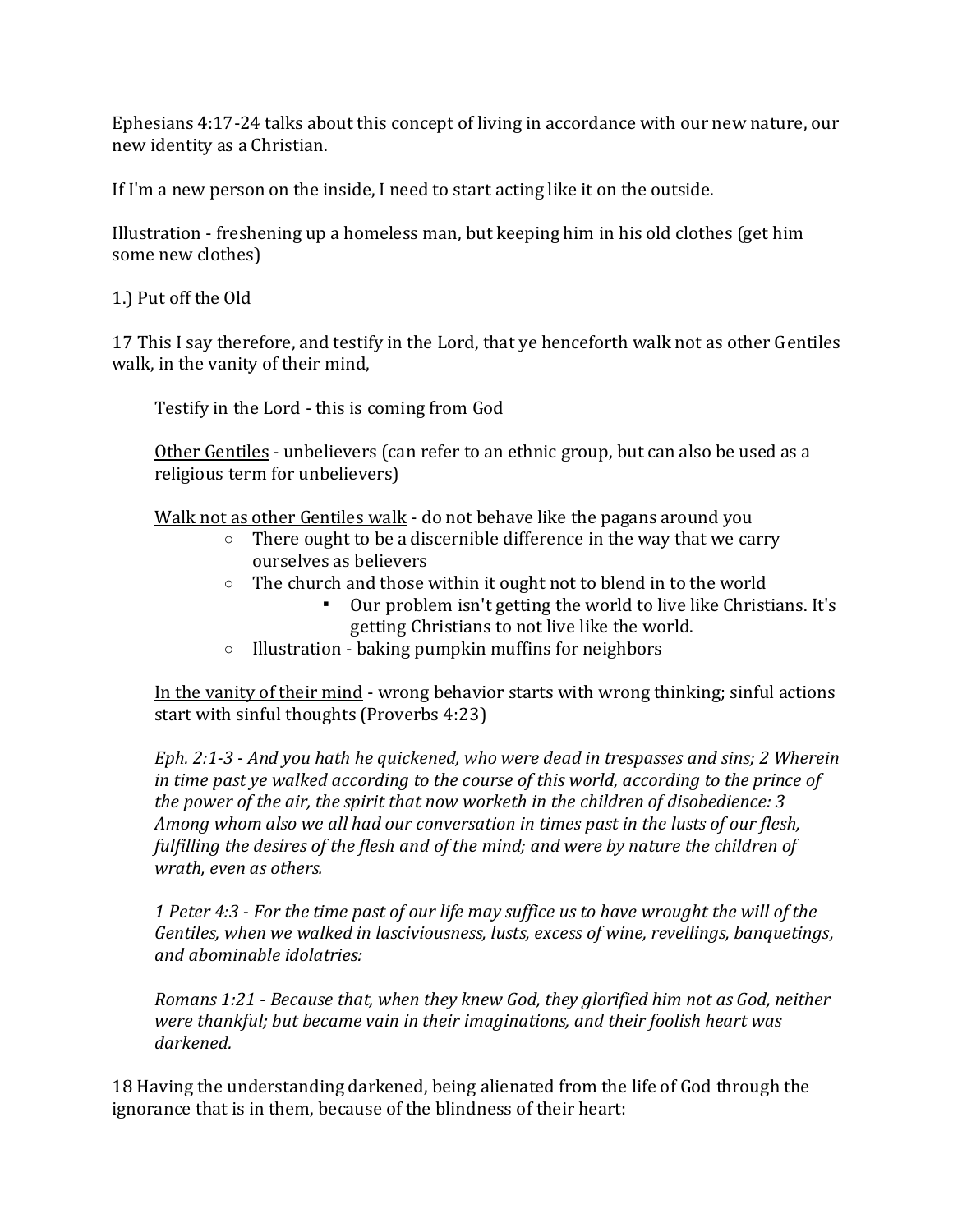Having the understanding darkened - the lost just don't understand spiritual things

- o Our society is so educated, and yet misses out on understanding the most important truths of the universe
- o "Ever learning and never able to come to the knowledge of the truth"
- o Illustration the elites of society that mock Christianity and religion

Being alienated from the life of God - they're spiritually dead. They're separated from the life that is in God. The believer has newness of life. The lost have the oldness of death. Why are they alienated?

Through the ignorance that is in them - because they're spiritually ignorant. You cannot experience the newness of life from God if you don't know God personally.

Because of the blindness of their heart - the word blindness was used in medical terms for a kind of callus that formed around a broken bone, a callus that is even harder than the bone itself.

> $\circ$  The lost are alienated from God because of an ignorant mind and a hard heart. And being in such a state they walk and live in a way that is diametrically opposed to God.

*Acts 26:18 - To open their eyes, and to turn them from darkness to light, and from the power of Satan unto God, that they may receive forgiveness of sins, and inheritance among them which are sanctified by faith that is in me.*

*Ephesians 2:12 - That at that time ye were without Christ, being aliens from the commonwealth of Israel, and strangers from the covenants of promise, having no hope, and without God in the world:*

*Galatians 4:8 - Howbeit then, when ye knew not God, ye did service unto them which by nature are no gods.*

*Romans 1:21 - Because that, when they knew God, they glorified him not as God, neither were thankful; but became vain in their imaginations, and their foolish heart was darkened.*

19 Who being past feeling have given themselves over unto lasciviousness, to work all uncleanness with greediness.

Who being past feeling - their conscience is seared

*1 Timothy 4:2 - Speaking lies in hypocrisy; having their conscience seared with a hot iron;*

Illustration - dead spot on my knee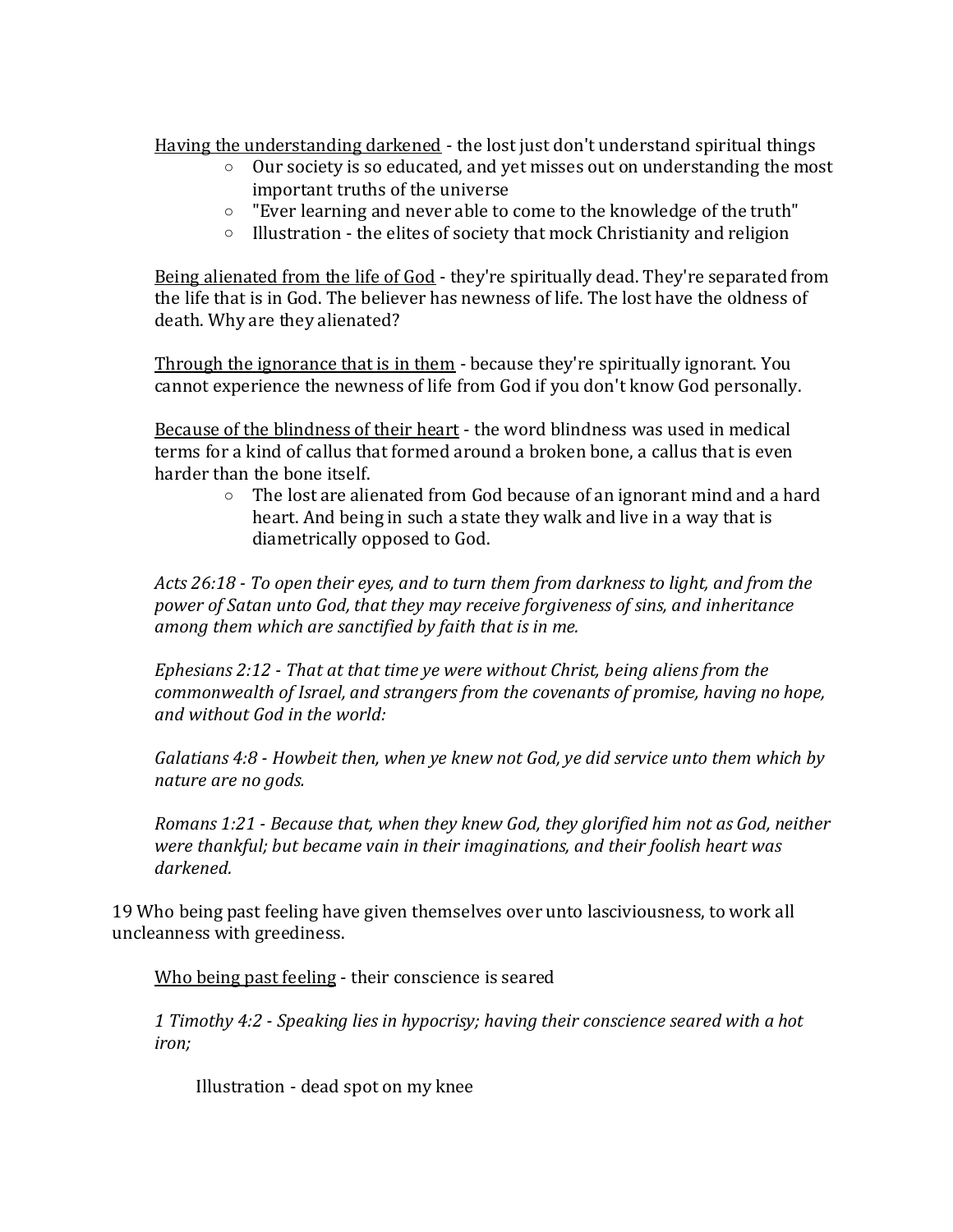Have given themselves over unto lasciviousness, to work all uncleanness with greediness - sinful thoughts and sinful hearts lead to sinful actions

- o Lasciviousness shameful obscenity
- o Work business
	- The lost make a business out of uncleanness, and they run that business with all greediness
	- Illustration Rated R Films (sell nudity, physical intimacy, profanity, obscenity)

*Romans 1:24, 26 - Wherefore God also gave them up to uncleanness through the lusts of their own hearts, to dishonour their own bodies between themselves:… For this cause God gave them up unto vile affections: for even their women did change the natural use into that which is against nature:*

Why would you live like that? Don't live like that. That's not who you are.

## 2.) Put on the New

20 But ye have not so learned Christ;

But ye have not so learned Christ - you know better. You have learned Christ and the way of life prescribed by Him, and you know better.

21 If so be that ye have heard him, and have been taught by him, as the truth is in Jesus:

If so be that ye have heard him - seeing that you have heard him

And have been taught by him - taught by Christ through the Word of God and the Holy Spirit

As the truth is in Jesus - in accordance with the truth that is in Jesus Christ (the truth that Jesus taught and lived and was)

These lost people live lives separated from God consumed by the flesh because their mind is darkened and their heart is hardened… but you know better. You have heard Christ and been taught Christ and have learned Christ. You know the right thing to do…and what is that?

22 That ye put off concerning the former conversation the old man, which is corrupt according to the deceitful lusts;

That ye put off concerning the former conversation the old man - stop living in accordance with who you were. Our old self is crucified with Christ. Stop engaging in the sinful activities that characterized who you were.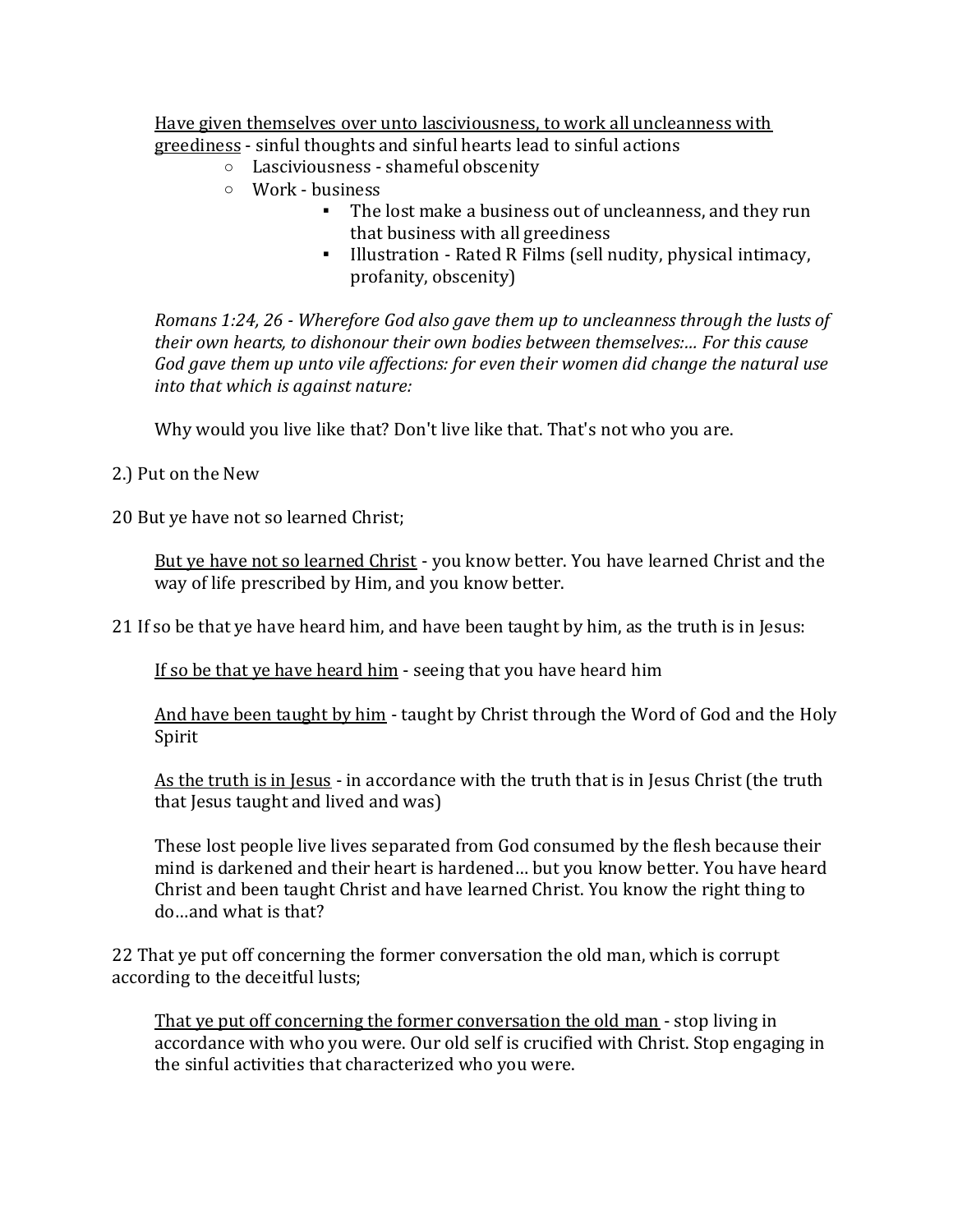Which is corrupt according to the deceitful lusts - that old man is deteriorating as a result of deceitful desires

- $\circ$  Desires that promise happiness and fulfillment and just bring death and destruction
- o Illustration eating a massive ice cream sundae and then just feeling terrible afterwards

*Colossians 2:11 - In whom also ye are circumcised with the circumcision made without hands, in putting off the body of the sins of the flesh by the circumcision of Christ:*

*Colossians 3:8-9 - 8 But now ye also put off all these; anger, wrath, malice, blasphemy, filthy communication out of your mouth. 9 Lie not one to another, seeing that ye have put off the old man with his deeds;*

*Hebrews 12:1 - Wherefore seeing we also are compassed about with so great a cloud of witnesses, let us lay aside every weight, and the sin which doth so easily beset us, and let us run with patience the race that is set before us,*

*1 Peter 2:1 - Wherefore laying aside all malice, and all guile, and hypocrisies, and envies, and all evil speakings,*

*Ephesians 2:2-3 - 2 Wherein in time past ye walked according to the course of this world, according to the prince of the power of the air, the spirit that now worketh in the children of disobedience: 3 Among whom also we all had our conversation in times past in the lusts of our flesh, fulfilling the desires of the flesh and of the mind; and were by nature the children of wrath, even as others.*

*Romans 6:6 - Knowing this, that our old man is crucified with him, that the body of sin might be destroyed, that henceforth we should not serve sin.*

23 And be renewed in the spirit of your mind;

Stop engaging in activities that characterize who you were, and…

Be renewed in the spirit of your mind - as the mind understands the truths of God's Word (John 17:17), it is gradually transformed by the Holy Spirit, and this renewal leads to a changed life.

- o Changed minds lead to changed actions
- o Stop filling your mind with garbage and fill it with God's Word.

*Romans 12:2 - And be not conformed to this world: but be ye transformed by the renewing of your mind, that ye may prove what is that good, and acceptable, and perfect, will of God.*

*Colossians 3:10 - And have put on the new man, which is renewed in knowledge after the image of him that created him:*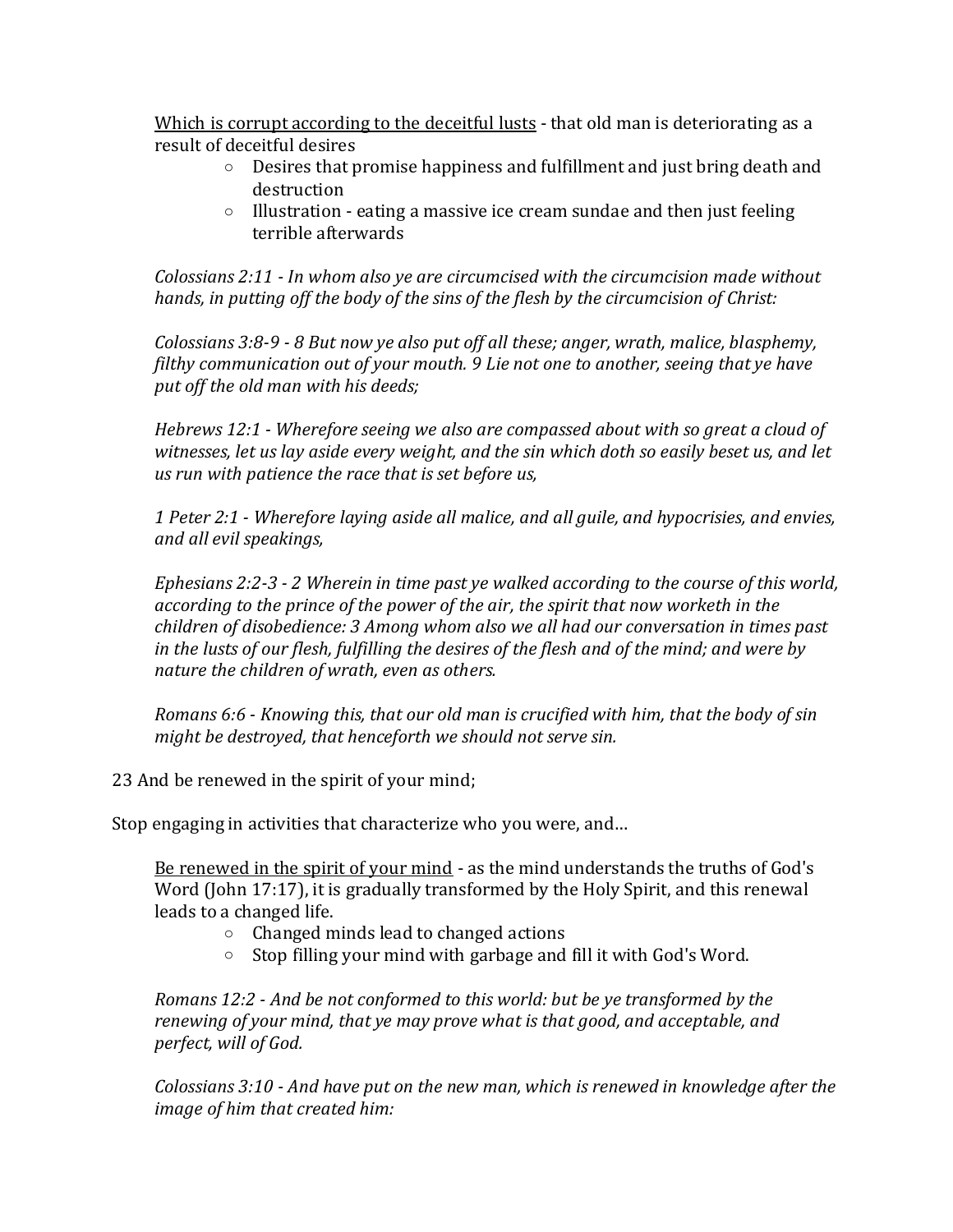24 And that ye put on the new man, which after God is created in righteousness and true holiness.

When you fill your mind with truth, it will change the way you think. And when you change the way you think, you'll change the way you live.

And that ye put on the new man - live in accordance with the new creation that you are in Christ

We are a new creation!

*2 Cor. 5:17 - Therefore if any man be in Christ, he is a new creature: old things are passed away; behold, all things are become new.*

*Galatians 6:15 - For in Christ Jesus neither circumcision availeth any thing, nor uncircumcision, but a new creature.*

Act accordingly!

*Romans 6:4 - Therefore we are buried with him by baptism into death: that like as Christ was raised up from the dead by the glory of the Father, even so we also should walk in newness of life.*

*Colossians 3:10 - And have put on the new man, which is renewed in knowledge after the image of him that created him:*

*Ephesians 6:11 - Put on the whole armour of God, that ye may be able to stand against the wiles of the devil.*

*Ephesians 6:14 - Stand therefore, having your loins girt about with truth, and having on the breastplate of righteousness;*

Which after God is created in righteousness and true holiness - the new creation that I am as a Christian is made to resemble God in righteousness and holiness.

To put on the breastplate of righteousness is to put on the new man. It's to live righteously. We protect ourselves from Satan's temptations to our flesh by living righteously, by doing what is right. What does that look like practically?

Ephesians 4:25-5:9 Truth vs Lying (vs. 25) Righteous Anger vs Sinful Anger (vs. 26) Working vs Stealing (vs. 28) Encouraging Speech vs Filthy Speech (vs. 29)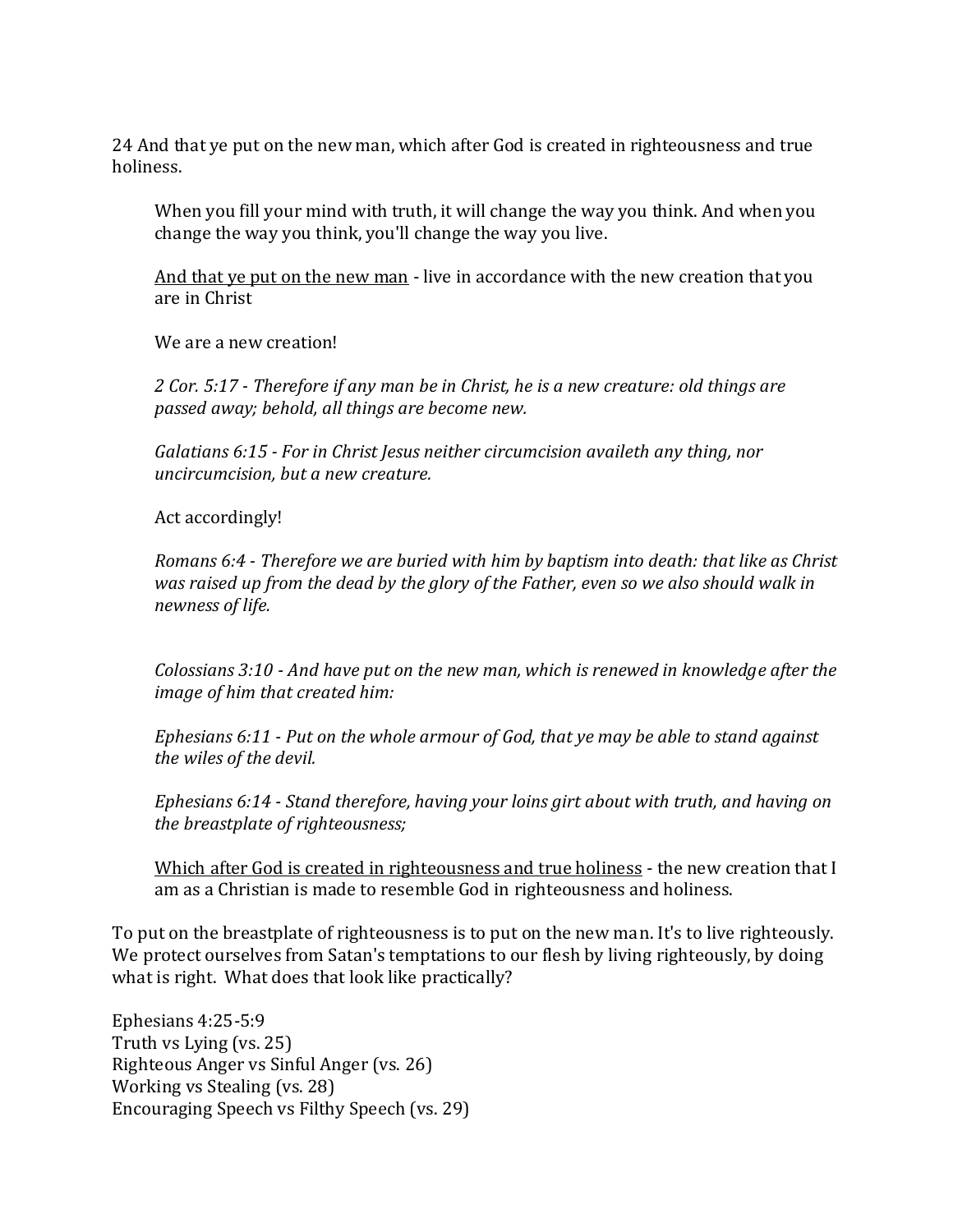Forgiving vs Remaining Bitter (vs. 31-32) Kindness vs Wrath (vs. 31-32) Compassion vs Anger (vs. 31-32) Selfless Love vs Selfish Love (vs. 2-3) Spirituality vs Sensuality (vs. 4-5)

## **Invitation**

Are you living righteously? Are you living in accordance with who you were or who you are? Are you being renewed in the Spirit of your mind, or are you filling your mind with garbage?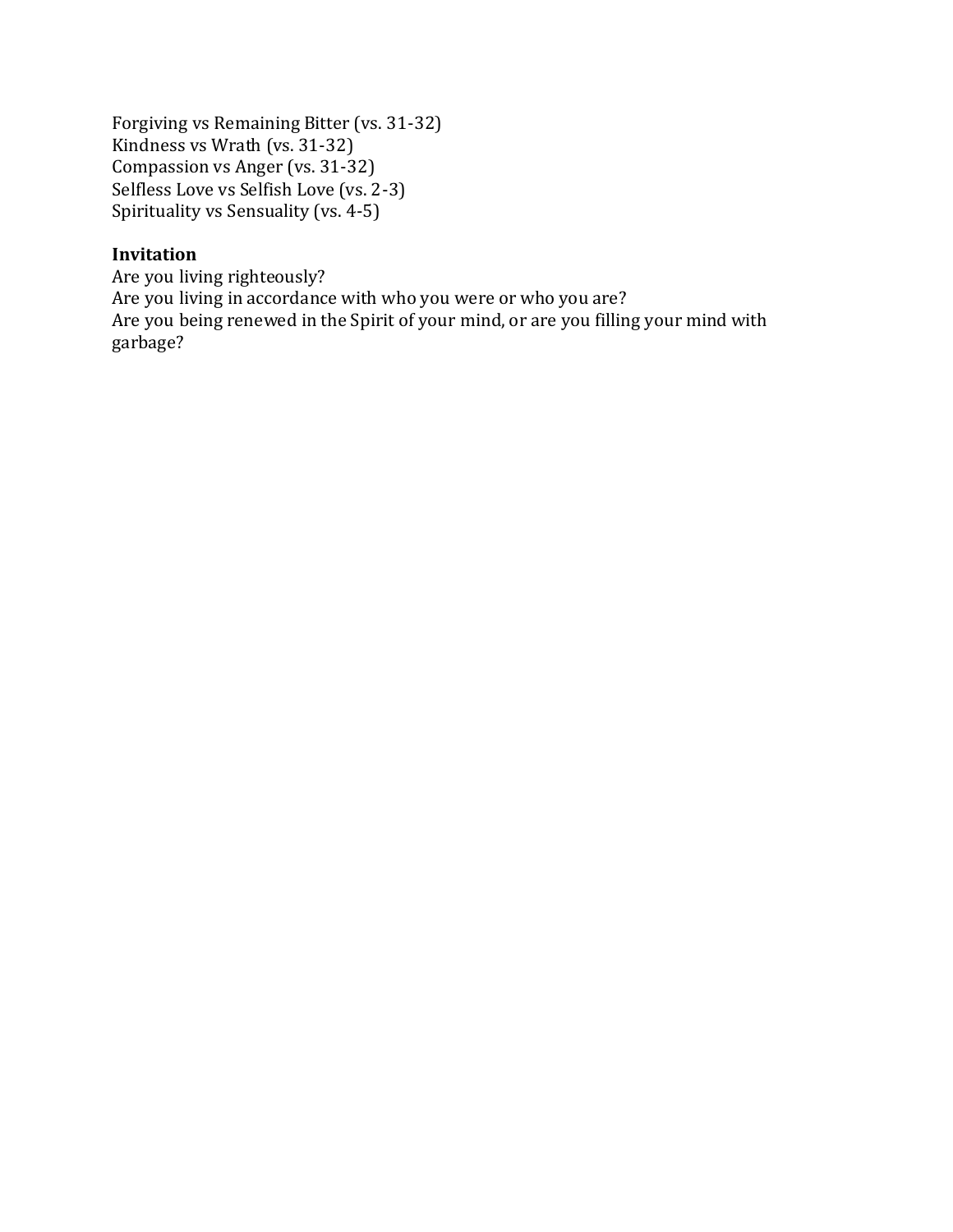# **THE SANDALS OF THE GOSPEL Eph. 6:15; Romans 10:9-15**

Ephesians 6:11-15

11 Put on the whole armour of God, that ye may be able to stand against the wiles of the devil.

12 For we wrestle not against flesh and blood, but against principalities, against powers, against the rulers of the darkness of this world, against spiritual wickedness in high places. 13 Wherefore take unto you the whole armour of God, that ye may be able to withstand in the evil day, and having done all, to stand.

14 Stand therefore, having your loins girt about with truth, and having on the breastplate of righteousness;

15 And your feet shod with the preparation of the gospel of peace;

## **The Sandals of the Gospel of Peace**

In the Bible, peace is not just absence of strife. The Hebrew word for peace, shalom, suggests far more than a truce between warring factions. Shalom indicates the harmony, health, and wholeness that are to mark a believer's relationship with God and with others. The richness of shalom infuses the New Testament concept of peace.

The gospel is closely connected with the concept of peace because the gospel brings peace. It brings peace with God, and it should lead to peace with man.

The sandals of the gospel of peace is in reference to a pair of the military sandals worn by Roman legionnaires. Paul reminds us that we are to advance "with our feet fitted with the readiness to share the gospel of peace" (6:15). Roman soldiers were fitted with special footgear. Civilians wore soft leather shoes. Indoors, both sexes wore slippers. Roman soldiers, however, wore heavy military sandals called caligae, half boot and half sandal. Caligea were tied on with leather thongs wrapped halfway up the shin. The sole was made of several layers of leather three-quarters of an inch thick and studded with hobnails. They were an important element of the legionnaire's equipment. Roman soldiers fought side by side in tight formations. The sturdy, hobnailed boots enabled the legionnaire to dig his feet into the ground and hold his position next to his companions.

Illustration - trying to play football without cleats

These sandals provided stability and sure footing for the task at hand.

For the Christian, to put on the sandals of the preparation of the gospel of peace is to live in a state of readiness to share the good news of the gospel. It's to live with a gospel consciousness.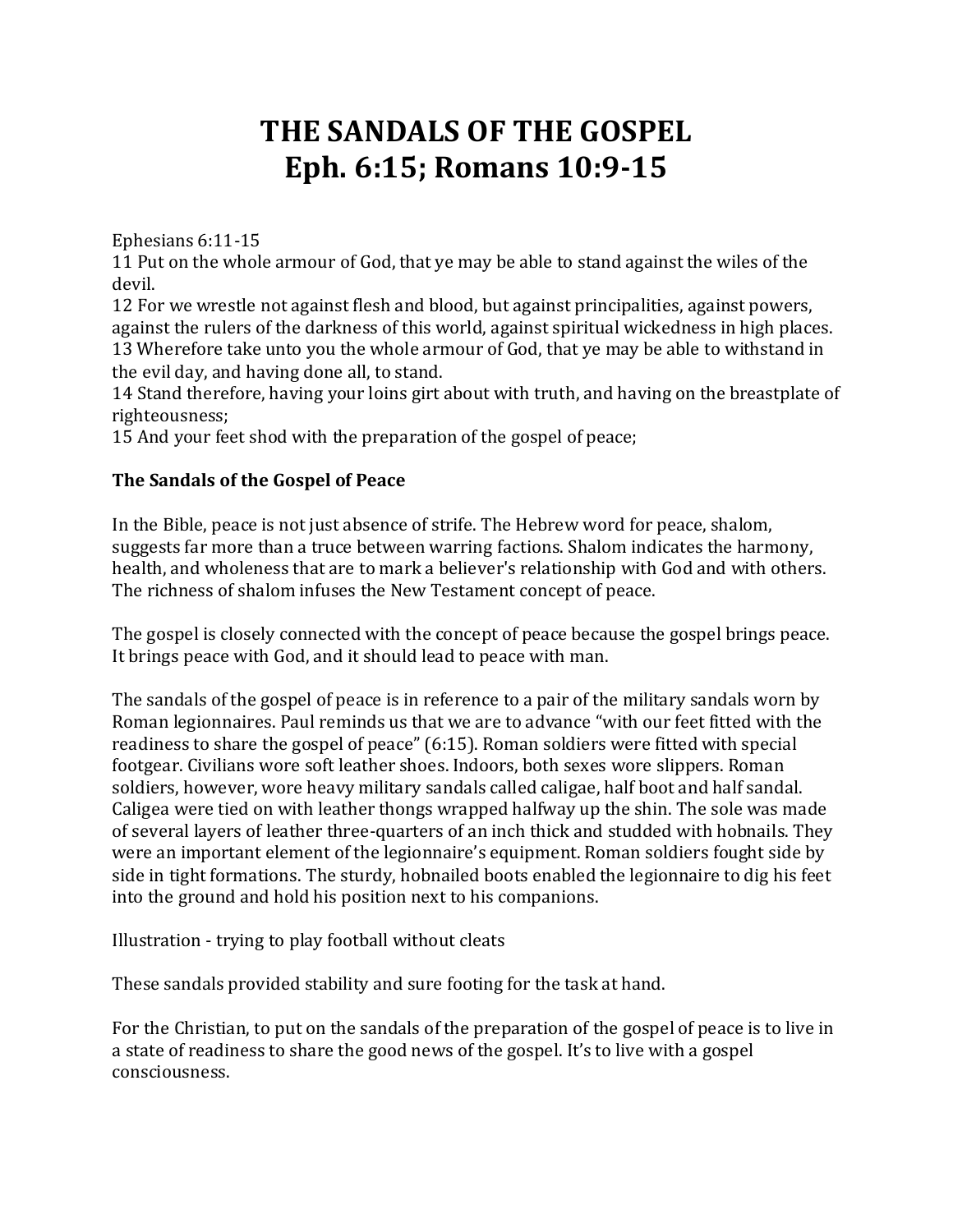#### **Satan's Attacks**

Satan seeks to divide us. He seeks to bring about disharmony and chaos. He seeks to destroy influence that we have with the lost around us.

Satan wants us to respond with bitterness and anger when we are wounded. Satan wants us to live on edge. Satan wants us to be in turmoil, suspicious of others' motives and quick to take offense. Satan wants us to remember and to nurse every hurt. How do we protect ourselves from Satan's temptations to divisiveness, disharmony, and chaos?

You put on the sandals of the gospel of peace. You live and walk and breathe ready to share the gospel, looking for opportunities to share the gospel. When you live that way, all the little things that people do that could bring disharmony, you know how you respond? You just shrug them off. Because that stuff doesn't matter the least bit in comparison to the gospel.

## **Primary Text**

Isaiah 11:5 - loins girt about with truth Isaiah 59:17 - breastplate of righteousness Isaiah 52:7 - sandals of the gospel of peace

Isaiah 52:7 - How beautiful upon the mountains are the feet of him that bringeth good tidings, that publisheth peace; that bringeth good tidings of good, that publisheth salvation; that saith unto Zion, Thy God reigneth!

Romans 10:9-15

9 That if thou shalt confess with thy mouth the Lord Jesus, and shalt believe in thine heart that God hath raised him from the dead, thou shalt be saved.

That if thou shalt confess with thy mouth the Lord Jesus – here in reference to confessing or professing Jesus Christ as Lord, Master, God (Barnes, 1834).

- "The word translated as Lord to the Hellenistic Jewish mind conveyed the idea of Deity. What Paul is addressing is not so much the Lordship of Christ as the Deity of Christ." (Sorenson, 2007)

And shalt believe in thine heart that God hath raised him from the dead – salvation for the believer is rooted in faith in the death, burial, and resurrection of Jesus Christ.

- Head knowledge is not sufficient. The tense of the word believe indicates a one time occurrence. (Sorenson, 2007)

Thou shalt be saved – saved from sin and hell.

*Matthew 10:32-33*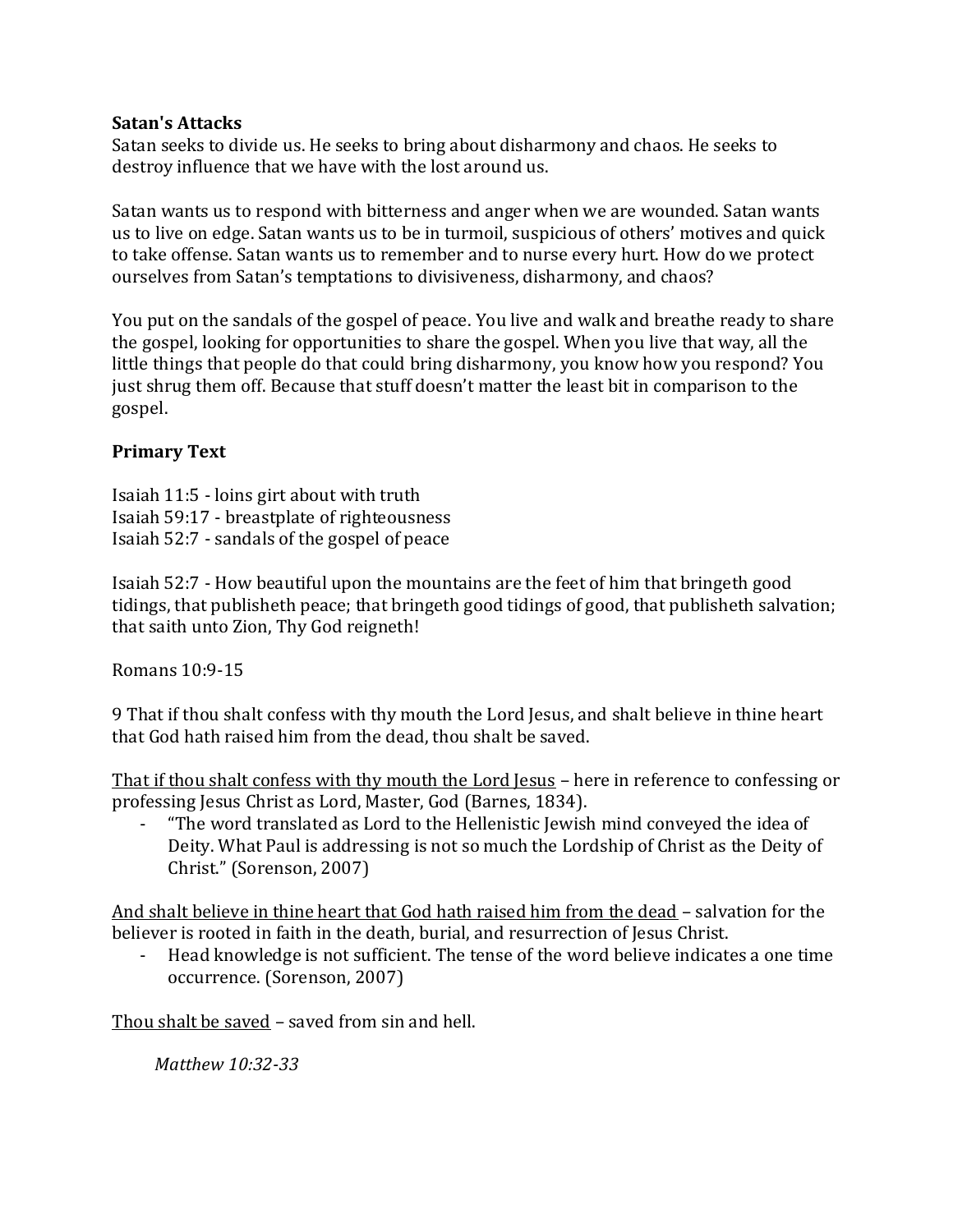*Whosoever therefore shall confess me before men, him will I confess also before my Father which is in heaven. But whosoever shall deny me before men, him will I also deny before my Father which is in heaven.*

*Luke 12:8*

*Also I say unto you, Whosoever shall confess me before men, him shall the Son of man also confess before the angels of God:*

*John 9:22*

*These words spake his parents, because they feared the Jews: for the Jews had agreed already, that if any man did confess that he was Christ, he should be put out of the synagogue.*

#### *John 12:42-43*

*Nevertheless among the chief rulers also many believed on him; but because of the Pharisees they did not confess him, lest they should be put out of the synagogue: For they loved the praise of men more than the praise of God.*

*Philippians 2:11*

*And that every tongue should confess that Jesus Christ is Lord, to the glory of God the Father.*

## *John 20:26-29*

*And after eight days again his disciples were within, and Thomas with them: then came Jesus, the doors being shut, and stood in the midst, and said, Peace be unto you. Then saith he to Thomas, Reach hither thy finger, and behold my hands; and reach hither thy hand, and thrust it into my side: and be not faithless, but believing. And Thomas answered and said unto him, My Lord and my God. Jesus saith unto him, Thomas, because thou hast seen me, thou hast believed: blessed are they that have not seen, and yet have believed.*

*Acts 8:37*

*And Philip said, If thou believest with all thine heart, thou mayest. And he answered and said, I believe that Jesus Christ is the Son of God.*

10 For with the heart man believeth unto righteousness; and with the mouth confession is made unto salvation.

For with the heart man believeth unto righteousness – When we put our faith in Jesus Christ, we are declared righteous by God. We are forgiven.

And with the mouth confession is made unto salvation – It is from the heart one believes unto true righteousness, and it is with the mouth that confession of the same comes thereafter. (Sorenson, 2007)

There is a connection between faith and profession.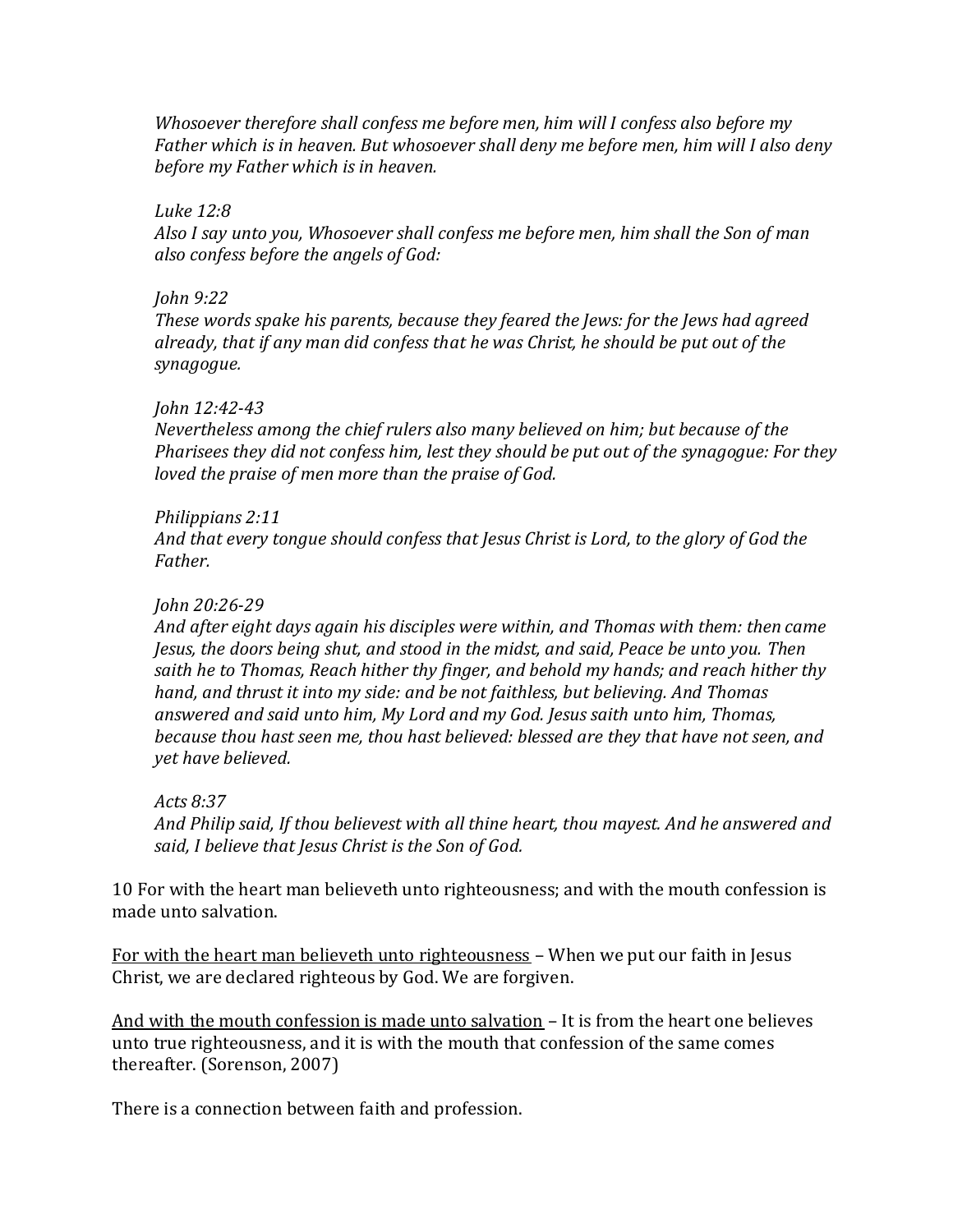Professing Christ without faith in Him is empty.

The idea of having genuine faith without being willing to profess it is a foreign concept to New Testament Christianity. Profession is an evidence of faith.

We believe in the heart, receive God's righteousness, and then confess Christ openly and without shame. Faith brings boldness to the believer. (Wiersbe, 2008)

But make no mistake. It is faith and faith alone that brings forgiveness of sins.

#### *John 1:12-13*

*But as many as received him, to them gave he power to become the sons of God, even to them that believe on his name: Which were born, not of blood, nor of the will of the flesh, nor of the will of man, but of God.*

#### *Galatians 2:16*

*Knowing that a man is not justified by the works of the law, but by the faith of Jesus Christ, even we have believed in Jesus Christ, that we might be justified by the faith of Christ, and not by the works of the law: for by the works of the law shall no flesh be justified.*

#### *Philippians 3:9*

*And be found in him, not having mine own righteousness, which is of the law, but that which is through the faith of Christ, the righteousness which is of God by faith:*

*1 John 4:15 Whosoever shall confess that Jesus is the Son of God, God dwelleth in him, and he in God.*

#### 11 For the scripture saith, Whosoever believeth on him shall not be ashamed.

This is a quotation from Isaiah 28:16 in the Septuagint.

*Isaiah 28:16 Therefore thus saith the Lord GOD, Behold, I lay in Zion for a foundation a stone, a tried stone, a precious corner stone, a sure foundation: he that believeth shall not make haste.*

- "Make haste" – run away; be ashamed (Jamieson, Fausset, & Brown, 1884)

Whosoever believeth on him shall not be ashamed – If you have genuine faith in Christ, you will not be ashamed. If you really believe it in here, you will not deny it out there.

12 For there is no difference between the Jew and the Greek: for the same Lord over all is rich unto all that call upon him.

Paul is now going to give commentary on the quotation from Isaiah 28:16. What's the first word from Isaiah 28:16? It's whosoever. Whosoever means anyone. (Barnes, 1834)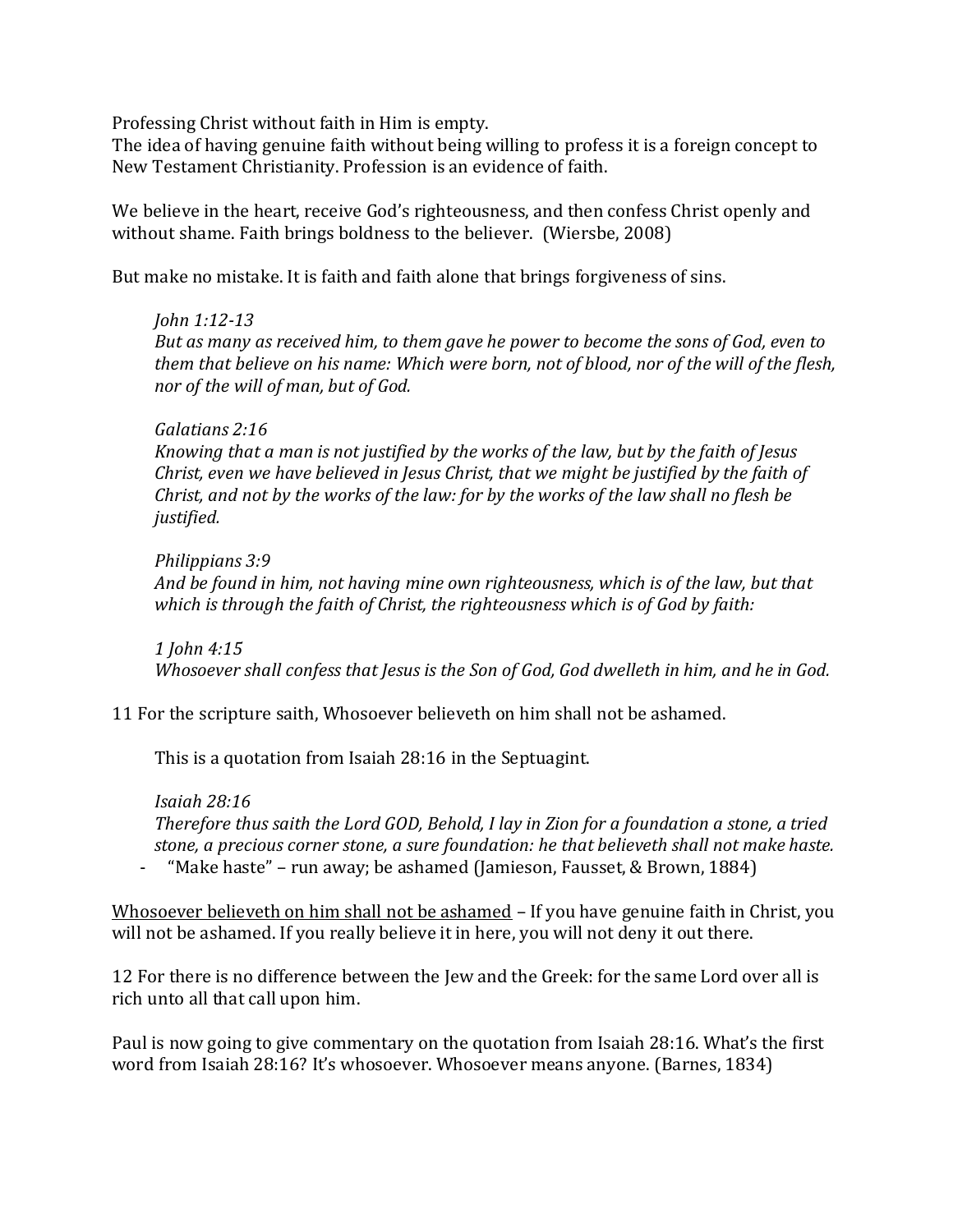For there is no difference between the Jew and the Greek – Anyone can put their faith in Christ. It makes no difference if they are Jewish or Greek or something else.

For the same Lord over all is rich unto all that call upon him. – The one and the same God is rich in mercy and forgiveness to all that call upon him, that cry out to him.

*Psalms 86:5 For thou, Lord, art good, and ready to forgive; and plenteous in mercy unto all them that call upon thee.*

*Psalms 145:18 The LORD is nigh unto all them that call upon him, to all that call upon him in truth.*

*1 Corinthians 1:2 Unto the church of God which is at Corinth, to them that are sanctified in Christ Jesus, called to be saints, with all that in every place call upon the name of Jesus Christ our Lord, both theirs and ours:*

13 For whosoever shall call upon the name of the Lord shall be saved.

This is a quotation from Joel 2:32.

*Joel 2:32 And it shall come to pass, that whosoever shall call on the name of the LORD shall be delivered: for in mount Zion and in Jerusalem shall be deliverance, as the LORD hath said, and in the remnant whom the LORD shall call.*

For whosoever – that's anyone

Shall call upon the name of the Lord – appeal to God for salvation in genuine faith

Illustration – finding yourself in a hopeless situation that you can't fix and calling out to someone who can

- Breakdowns & Triple A (being broke down in my 1992 Nissan Maxima in the middle of an intersection in Orlando in the rain)

Shall be saved – saved from sin, saved from death, saved from hell

14 How then shall they call on him in whom they have not believed? and how shall they believe in him of whom they have not heard? and how shall they hear without a preacher?

Example – Jonah (Jew preaching salvation to the Gentiles)

How then shall they call on him in whom they have not believed – you can't appeal to someone that you don't trust in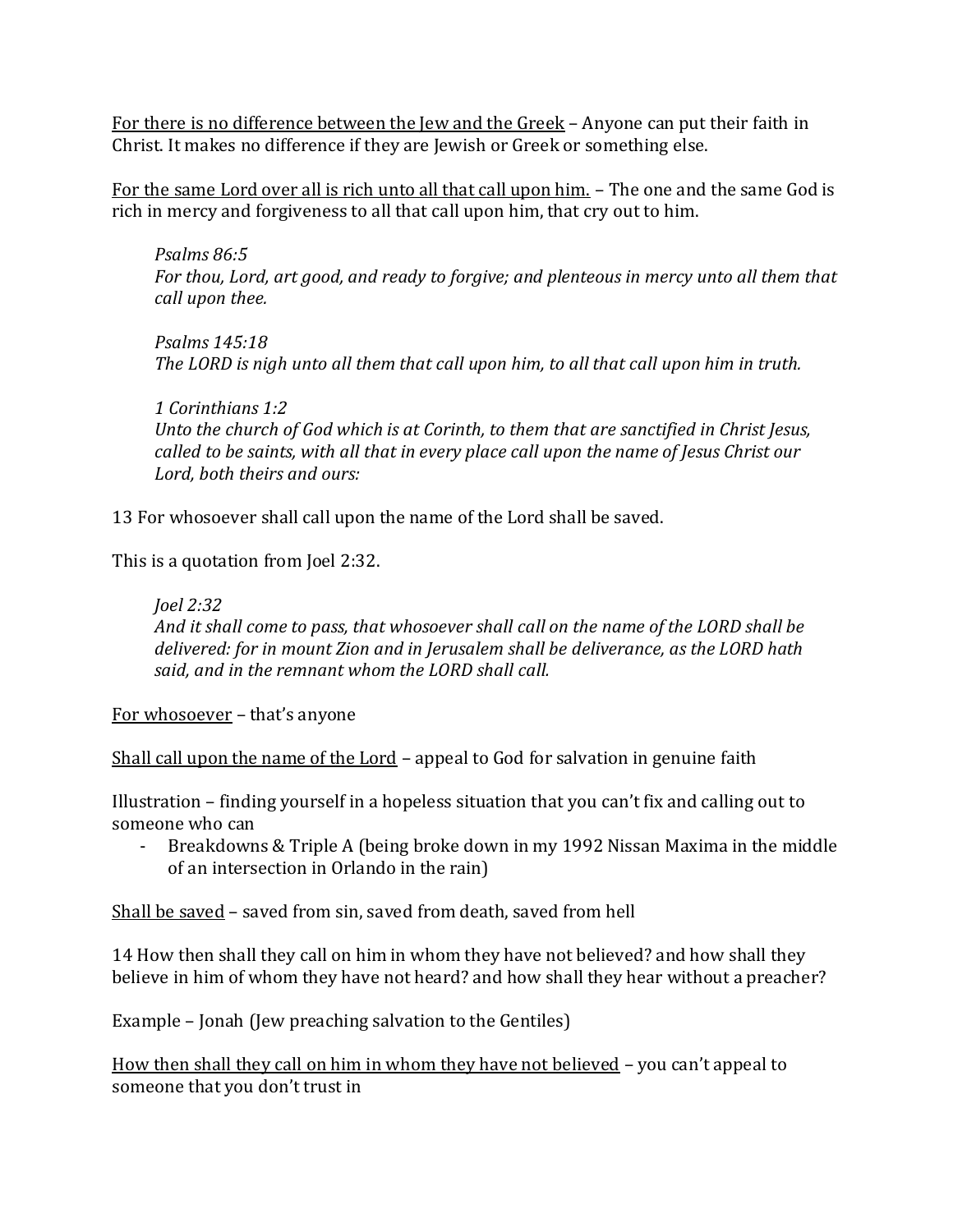*Hebrews 11:6 - …for he that cometh to God must believe that he is, and that he is a rewarder of them that diligently seek him*

And how shall they believe in him of whom they have not heard – you can't trust in someone that you don't know about

And how shall they hear without a preacher - you can't know about someone unless someone tells you about them

#### *Luke 24:46-47*

*And said unto them, Thus it is written, and thus it behoved Christ to suffer, and to rise from the dead the third day: And that repentance and remission of sins should be preached in his name among all nations, beginning at Jerusalem.*

*Titus 1:3*

*But hath in due times manifested his word through preaching, which is committed unto me according to the commandment of God our Saviour;*

15 And how shall they preach, except they be sent? as it is written, How beautiful are the feet of them that preach the gospel of peace, and bring glad tidings of good things!

And how shall they preach, except they be sent – you can't be told by someone unless someone is sent to tell you

As it is written – To highlight the importance of evangelism, Paul is going to summarize an Old Testament passage (Isaiah 52:7)

## *Isaiah 52:7*

*How beautiful upon the mountains are the feet of him that bringeth good tidings, that publisheth peace; that bringeth good tidings of good, that publisheth salvation; that saith unto Zion, Thy God reigneth!*

*"Isaiah used this statement for a future event—the return of Christ and the establishing of His glorious kingdom. "Thy God reigneth!" (Read Isa. 52:7–10.) The messenger with the beautiful feet announced that God had defeated Israel's enemies and that Messiah was reigning from Jerusalem. But Paul used the quotation in a present application: the messengers of the gospel taking the good news to Israel today. The "peace" spoken of is "peace with God" (Rom. 5:1) and the peace Christ has effected between Jews and Gentiles by forming the one body, the church (Eph. 2:13–17). The remedy for Israel's rejection is in hearing the Word of the gospel and believing on Jesus Christ." (Wiersbe, 2008, p. Location 1529)*

- *The remedy for the whole world today is exactly the same: hearing the Word of God and believing on Christ.*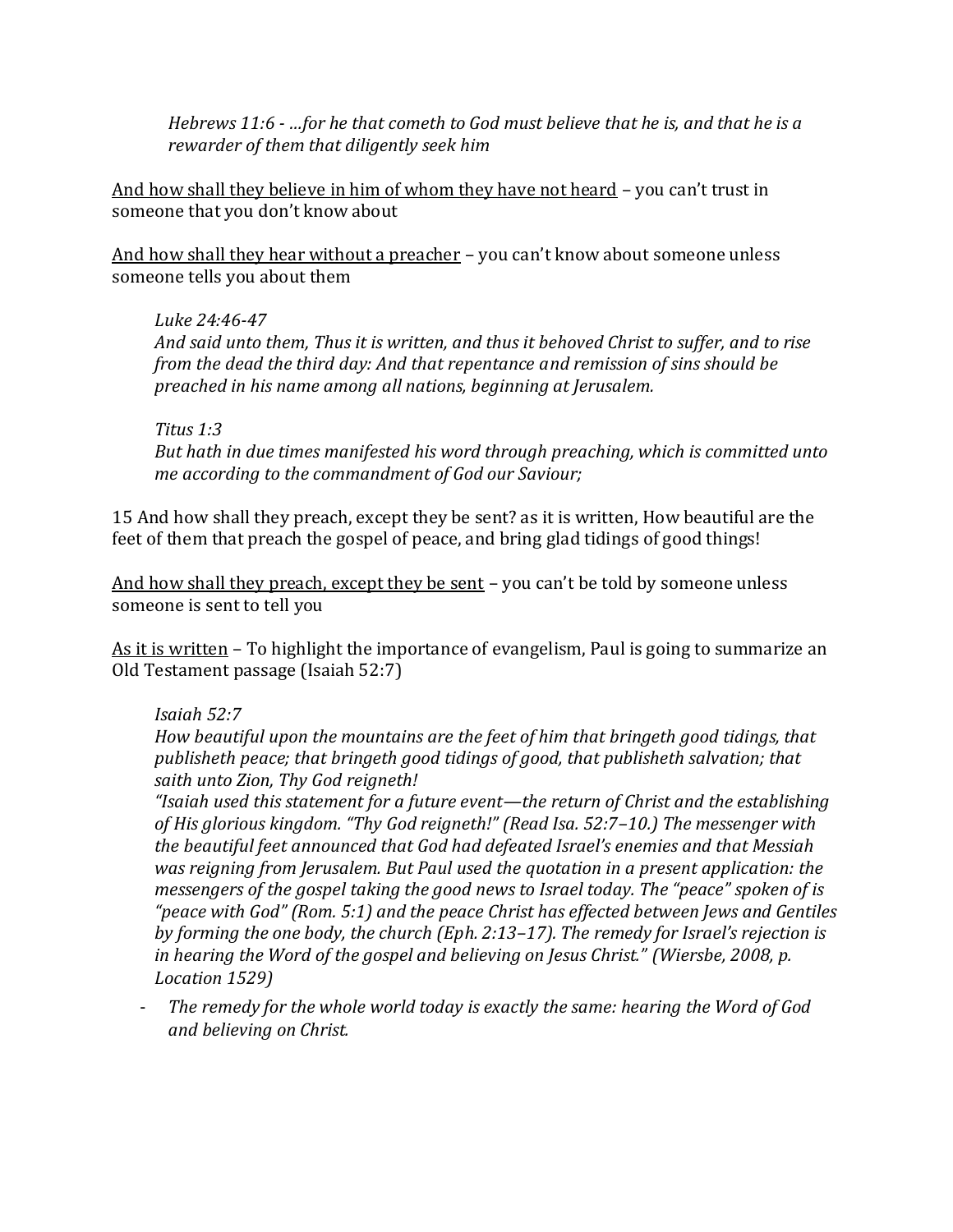Illustration – Feet with sandals on dusty roads can be beautiful when they bring good news (gospel)

#### *Matthew 28:18-20*

*And Jesus came and spake unto them, saying, All power is given unto me in heaven and in earth. Go ye therefore, and teach all nations, baptizing them in the name of the Father, and of the Son, and of the Holy Ghost: Teaching them to observe all things whatsoever I have commanded you: and, lo, I am with you alway, even unto the end of the world. Amen.*

*Acts 10:36*

*The word which God sent unto the children of Israel, preaching peace by Jesus Christ: (he is Lord of all:)*

*Ephesians 2:17 And came and preached peace to you which were afar off, and to them that were nigh.*

## **Invitation**

Are you anticipating opportunities to share the gospel? Are you looking for opportunities? Is it on your mind? Or are other things of lesser importance?

When we have the gospel on our mind, it protects us from the distractions of lesser things that would seek to divide us and destroy our testimony.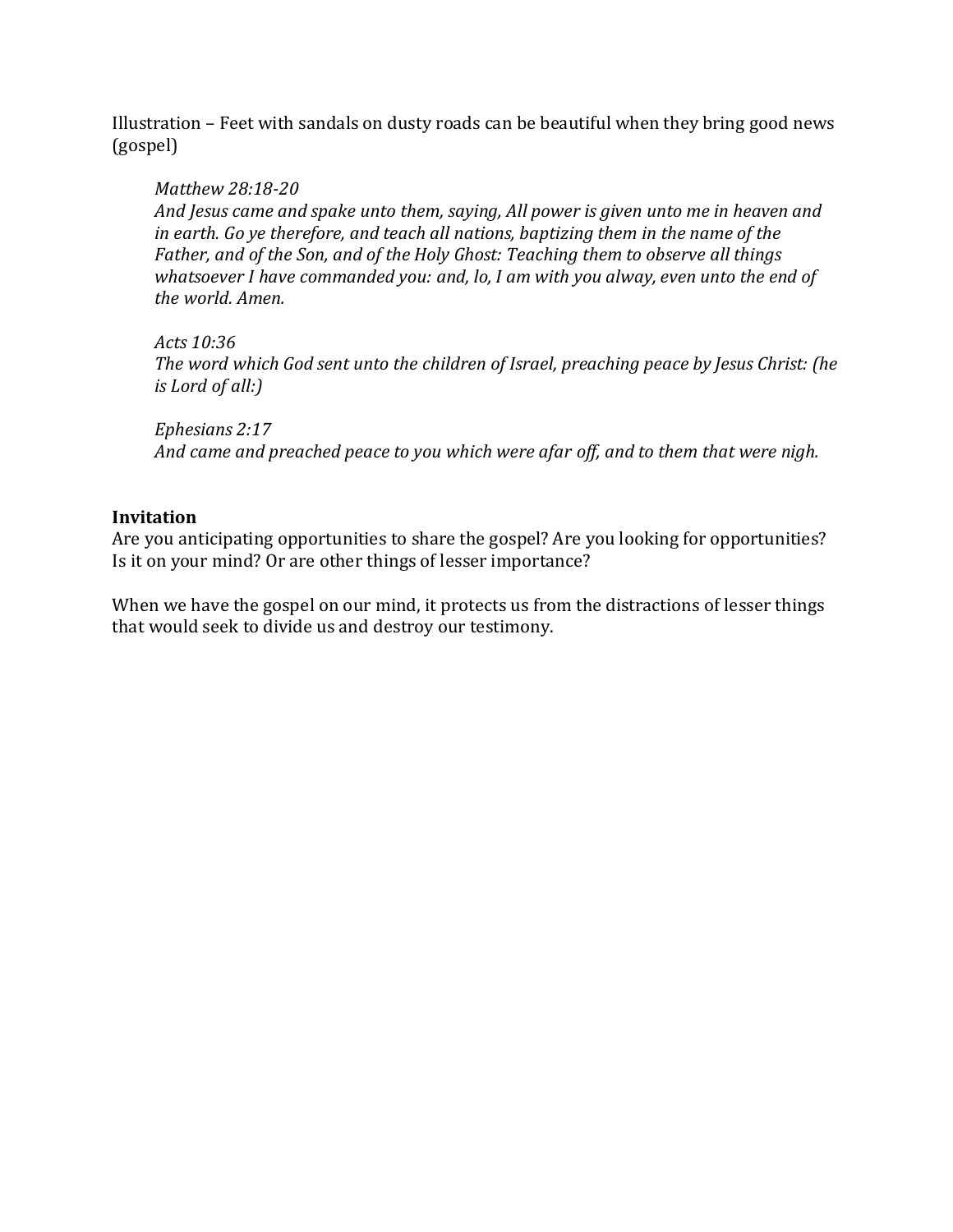# **THE SHIELD OF FAITH Eph. 6:16; Psalm 56:1-13**

#### **Review**

Spiritual warfare

- Fight by putting on the armor of God
- Fight by living out the attributes of God

The belt of truth – be truthful (protects us from falsehood)

The breastplate of righteousness – live righteously (protects us from unrighteousness) The sandals of the gospel – share the good news (live with the gospel on your mind) (protects us from getting off track) The shield of faith

#### **Sermon**

Ephesians 6:16

Above all, taking the shield of faith, wherewith ye shall be able to quench all the fiery darts of the wicked.

Psalm 56:3-4 - What time I am afraid, I will trust in thee. In God I will praise his word, in God I have put my trust; I will not fear what flesh can do unto me.

Proverbs 29:25 - The fear of man bringeth a snare: but whoso putteth his trust in the Lord shall be safe.

Habakkuk 2:4 - 4 Behold, his soul which is lifted up is not upright in him: but the just shall live by his faith.

#### **The Shield of Faith**

Roman armies

- Close on enemy in dense, disciplined formations
- Side by side with shorts swords thrusted behind a wall of shields

Enemies

- Enemies would hurl arrows at them as they advanced
- Arrows were called plumbata (closer to a dart or javelin)
- Short, pointed metal weapons that were hurled at advancing enemies from a distance
- Goal was to break up the advancing formation

Roman armies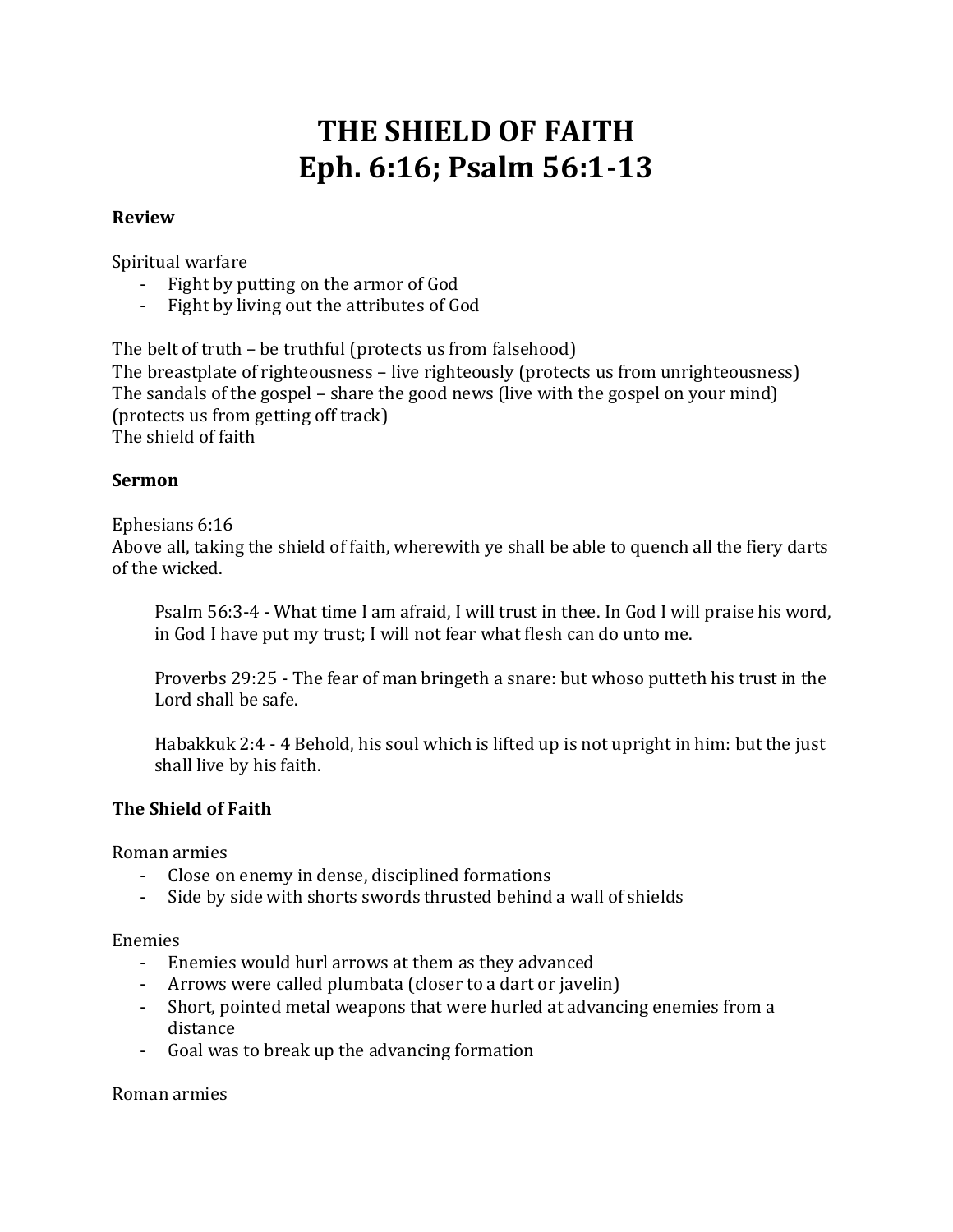- Defended themselves against plubmata through a shield called a scutum
- 2.5 feet by 4 ft
- Made of glued planks of wood covered by canvas and calf skin; rimmed with metal & had an iron boss in the center
- When engaged in close combat, soldiers would hold it in front of them
- When advancing in formation and being attacked by darts, soldiers would get into the turtle formation; protected them from the darts of their enemies

The darts were not primarily designed for killing, but rather incapacitating or breaking up an advancing formation. These darts were obstacles that the advancing army had to deal with before it could close in and do battle with the enemy.

## **Satan's Attacks**

Darts

- Not designed for killing, but for breaking up an advancing formation
- Flaming darts of the wicked obstacles of worry/anxiety that Satan throws at us to keep us from advancing

When trouble and persecution come, we need to understand the wonderful resource that will extinguish those flaming arrows. We need to take hold of—and raise up—the shield of faith.

Tonight, we're going to take a look at a Bible character doing just that: raising up the shield of faith.

Turn in your Bible to Psalm 56.

#### **Sermon**

Context of David's life

- Saul had been rejected as king over Israel by God
- Samuel had anointed David as the successor to Saul
- Saul was on a rampage trying to find David and kill him

#### 1 Samuel 21:10-15

"The time when the Philistines captured him in Gath is recorded in 1 Samuel 21:10-15. It deals with the period between the visit to the tabernacle at Nob and David's arrival at Adullam. David was alone, desperate, afraid – and not thinking too clearly (Guzik, 2000)."

#### Overarching comparison

- David faced relentless attacks from his enemies seeking to incapacitate him
- David put his trust and faith in God. He raised up the shield of faith.

Psalm 56:1-13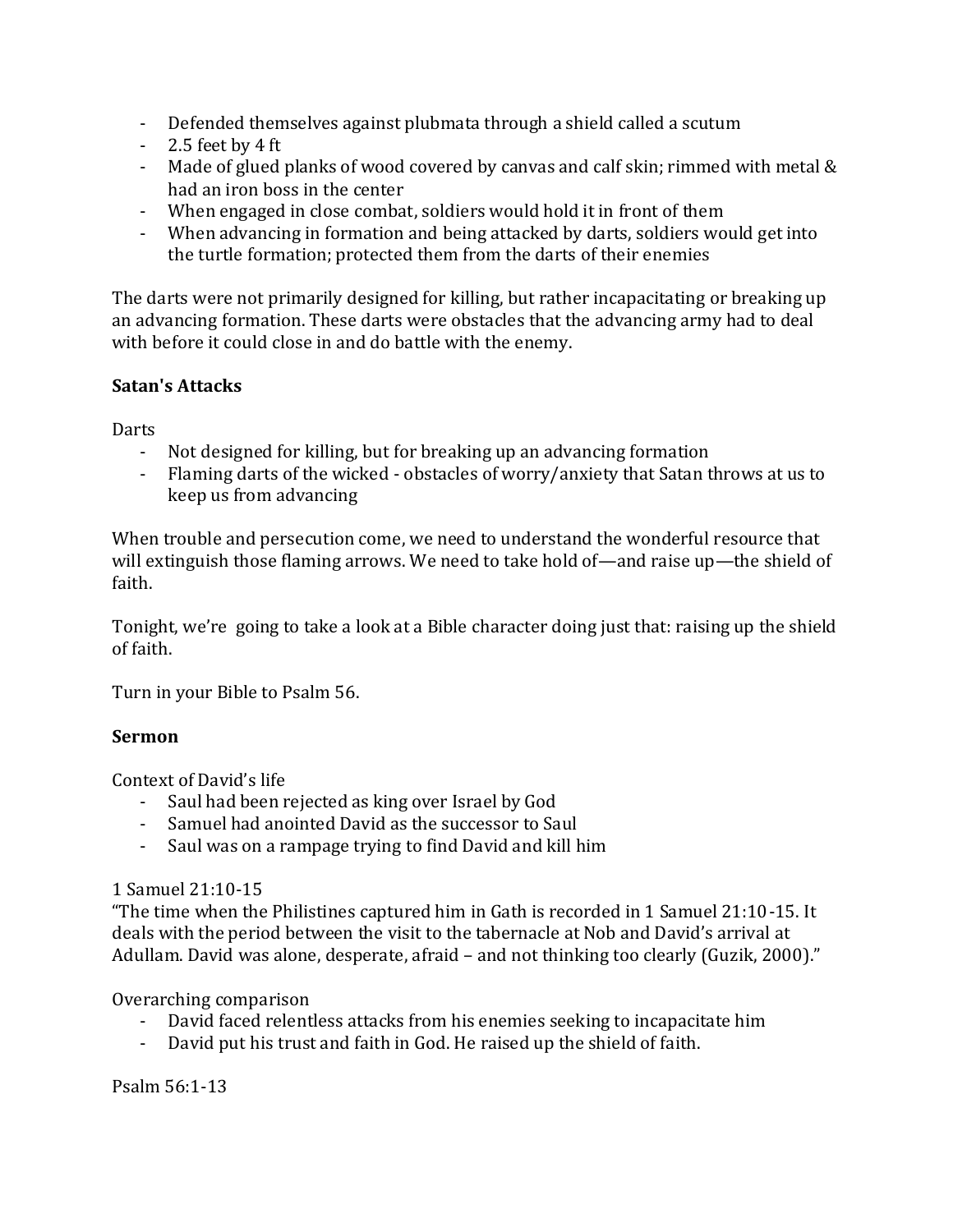1 Be merciful unto me, O God: for man would swallow me up; he fighting daily oppresseth me.

Be merciful unto me, O God – David could find no mercy with man and just like all of us, deserved no mercy from God. Yet he pleads with God for it out of a contrite heart (Benson, 1857).

For man would swallow me up – "the idea is, that people came upon him everywhere with open mouth, as if they would swallow him down whole (Barnes, 1834)"

Illustration – people that constantly are out to get you; 1 Peter 5:8

He fighting daily oppresseth me – it's like everyone is out to get me every day. I'm being pressed from every angle.

Psalm 57:3 - He shall send from heaven, and save me from the reproach of him that would swallow me up. Selah. God shall send forth his mercy and his truth.

2 Mine enemies would daily swallow me up: for they be many that fight against me, O thou most High.

Mine enemies – he had many of them

Would daily swallow me up – every day, they want to consume me

For they be many that fight against me, O thou most High – David had many enemies in both Israel and Gath, and he pleas to God for help (Gill, 1811)

Illustration – expected enemies (the lost) and unexpected enemies (believers)

Psalm 3:1 - LORD, how are they increased that trouble me! many are they that rise up against me.

Psalm 91:1 - He that dwelleth in the secret place of the most High shall abide under the shadow of the Almighty.

3 What time I am afraid, I will trust in thee.

What time I am afraid – when, not if, I am afraid

Psalm 55:4-5 - My heart is sore pained within me: and the terrors of death are fallen upon me. Fearfulness and trembling are come upon me, and horror hath overwhelmed me.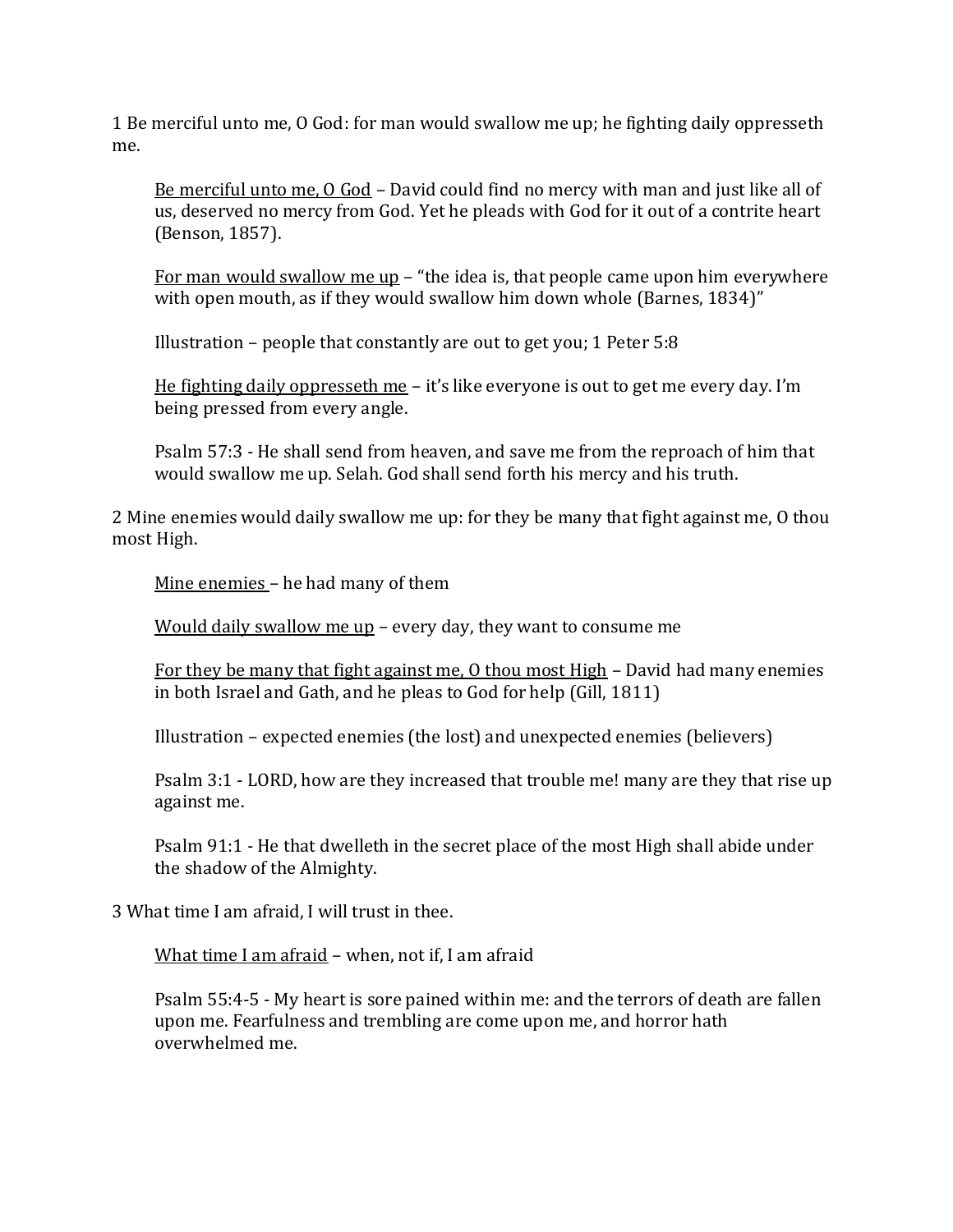1 Samuel 30:6 - And David was greatly distressed; for the people spake of stoning him, because the soul of all the people was grieved, every man for his sons and for his daughters: but David encouraged himself in the LORD his God.

The Psalms are comforting because they are essentially the heart of David laid bare. We see his fear. We see his raw emotions. We see his struggles and connect with them because even today we deal with the same.

Illustration – there are all kinds of fears that we face

- o Fear of failure
- o Fear of people
- o Fear of the worst circumstances
- o Fear can incapacitate us
	- **E** Illustration playing chess  $&$  fearing losing to a kid who was much less skilled than I was

What's the solution? How do we guard ourselves against fear, anxiety, incapacitating blows from the flaming darts of Satan?

I will trust in thee – the solution to fear is faith in God

Application – faith is not a lack of fear; it's trust in the face of fear

Coming to God in prayer (Philippians 4:4-6) – be careful for nothing…. Remembering who God is

- o He is in control
- o He knows my situation
- o He loves me as a child

4 In God I will praise his word, in God I have put my trust; I will not fear what flesh can do unto me.

In God – in reference to God and my aforementioned trust

I will praise his word – I will make His word and His promises/assurances the special object of my praise (Barnes, 1834)

When fear arose, David directed his attention from the objects of his fear to the Word of God. He came to God in prayer, but then he also went into the Word.

Psalm 19:7-8 - The law of the LORD is perfect, converting the soul: the testimony of the LORD is sure, making wise the simple. The statutes of the LORD are right, rejoicing the heart: the commandment of the LORD is pure, enlightening the eyes.

Illustration - Psalm 119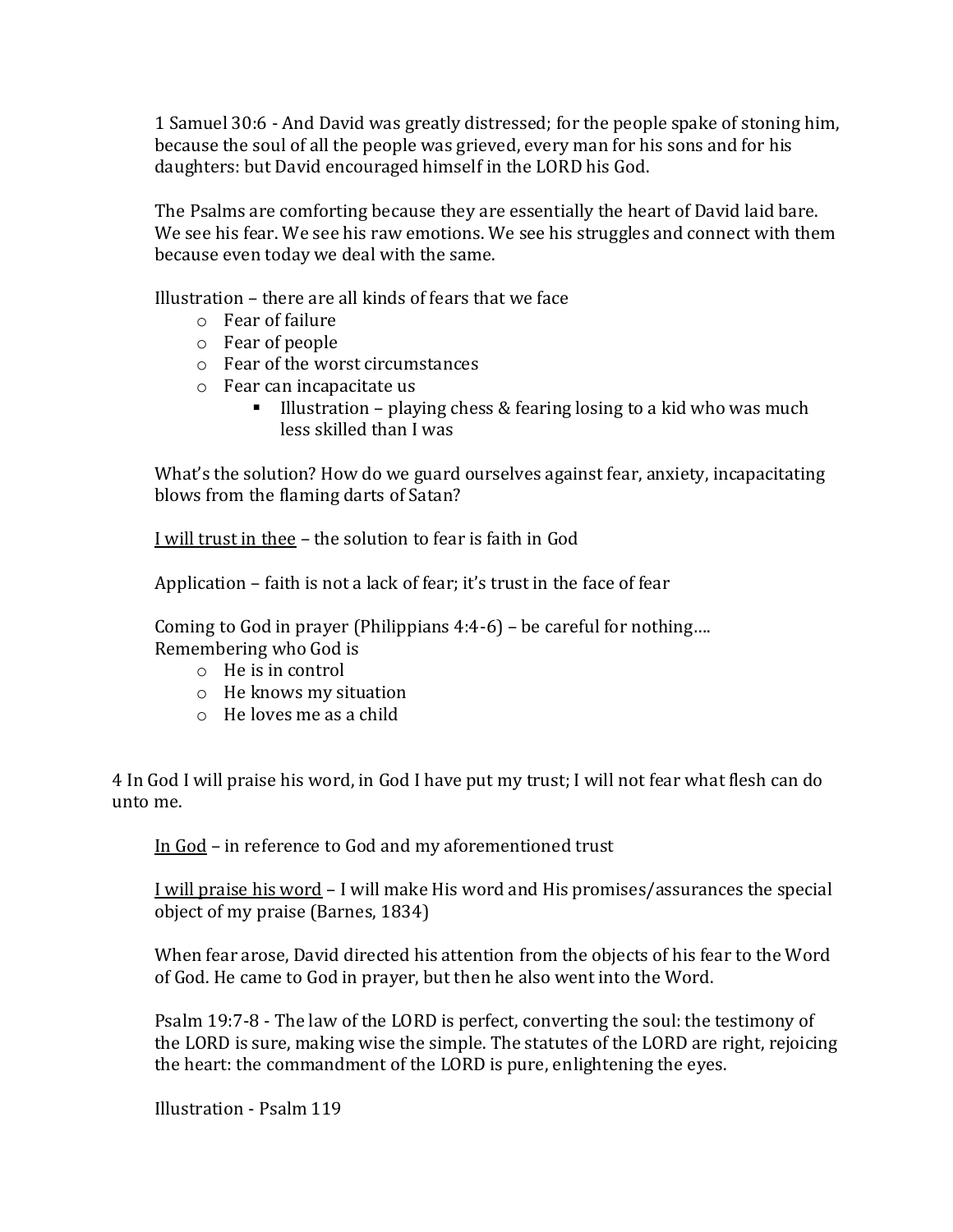Application – where do I go when I feel surrounded by worry and fear and anxiety?

- o Pour your heart out to God in prayer as David did (just tell God how you feel and where you're at)
- o Get back into the word and find comfort in the promises of God.

Illustration – Peter sinking because his eyes came off Jesus and became fixated on the waives.

In God I have put my trust – when we trust in God's Word, we are exemplifying our trust in God. If I trust God, I will praise His word and trust in it.

I will not fear what flesh can do unto me – I refuse to live in fear of man when I can put my trust in God and His word to me. If God is for me, who can be against me?

Proverbs 29:25 - The fear of man bringeth a snare: but whoso putteth his trust in the Lord shall be safe.

Psalm 46:1-2 - God is our refuge and strength, a very present help in trouble. Therefore will not we fear, though the earth be removed, and though the mountains be carried into the midst of the sea;

Psalm 118:6 - The LORD is on my side; I will not fear: what can man do unto me?

5 Every day they wrest my words: all their thoughts are against me for evil.

Every day they wrest my words – they constantly seek to twist my words "They misconstrue and pervert my most innocent expressions" (Benson, 1857)

Luke 11:54 - Laying wait for him, and seeking to catch something out of his mouth, that they might accuse him.

Illustration – the media

All their thoughts are against me for evil – every thought they have towards me is a negative one; this is a wonderful picture of Satan

6 They gather themselves together, they hide themselves, they mark my steps, when they wait for my soul.

They gather themselves together – they secretly meet up looking for ways to harm me

They hide themselves, they mark my steps – they lay in wait to ambush him; they watch him and follow his goings (illustration – professional hitmen & private investigators) (Gill, 1811)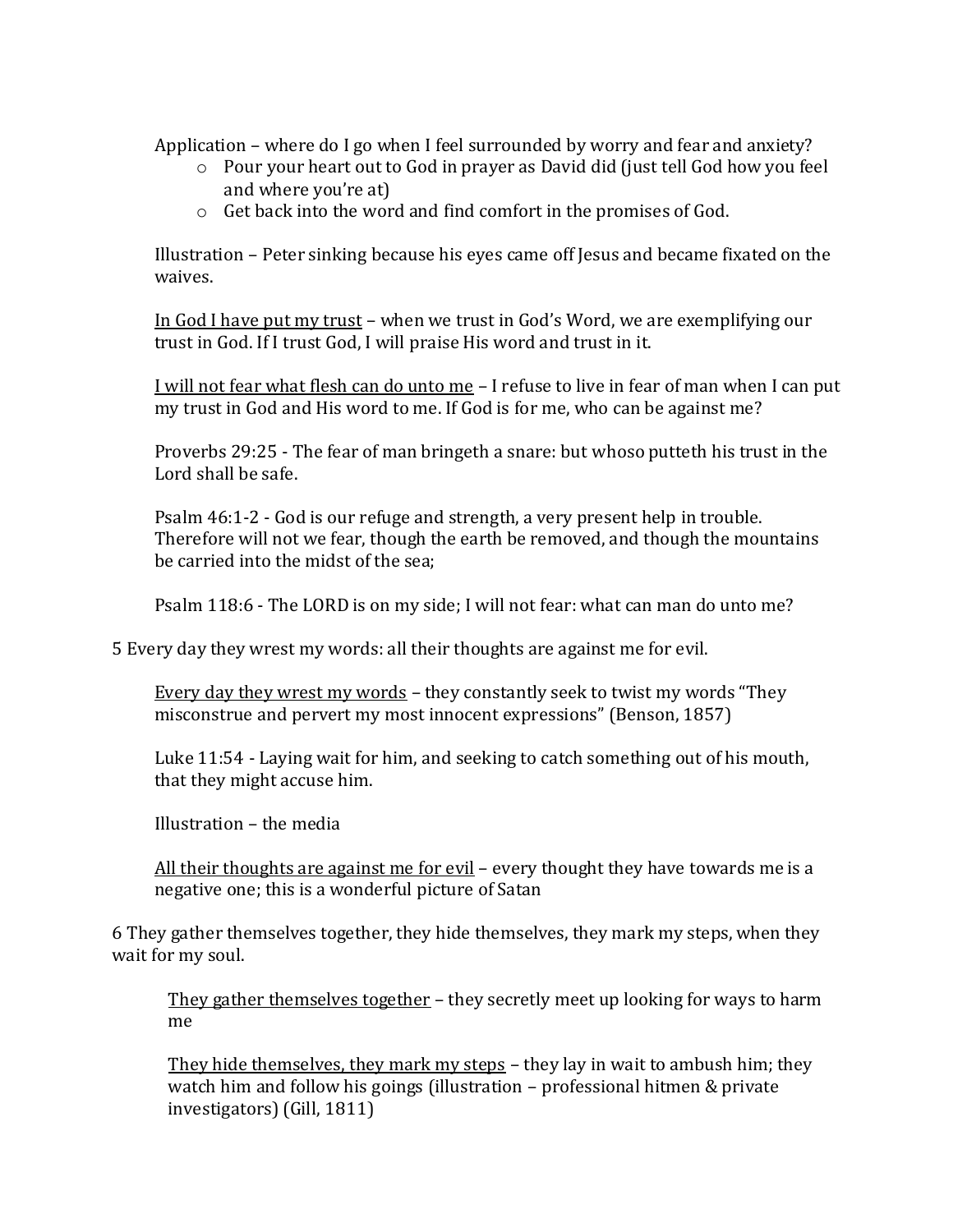When they wait for my soul - they have been waiting for an opportunity to take my life (Kirkpatrick, 1906)

7 Shall they escape by iniquity? in thine anger cast down the people, O God.

Shall they escape by iniquity? – will they escape despite their iniquity? (Kirkpatrick, 1906)

In thine anger cast down the people, O God – humble these enemies by judging them, o God (Benson, 1857)

8 Thou tellest my wanderings: put thou my tears into thy bottle: are they not in thy book?

Thou tellest my wanderings – you keep an account of my wanderings (Barnes, 1834)

- o to the cave of Adullam
- o to Mizpeh
- o to the forest of Hareth
- o to Keilah
- o to the wilderness of Ziph
- o to the wilderness of Maon
- o to En-gedi

Put thou my tears into thy bottle – don't let them fall to the ground. Don't forget them. Gather them up in a bottle and remember them. (Barnes, 1834)

Are they not in thy book? – David expresses confidence that his tears would not be forgotten by God but recorded in God's book of remembrance. (Barnes, 1834)

Psalm 39:12 - Hear my prayer, O LORD, and give ear unto my cry; hold not thy peace at my tears: for I am a stranger with thee, and a sojourner, as all my fathers were.

Psalm 139:16 - Thine eyes did see my substance, yet being unperfect; and in thy book all my members were written, which in continuance were fashioned, when as yet there was none of them.

9 When I cry unto thee, then shall mine enemies turn back: this I know; for God is for me.

When I cry unto thee – in prayer

Then shall mine enemies turn back – the effectual fervent prayer of a righteous man availeth much. David expresses confidence in the efficacy of his prayers. (Gill, 1811)

James 5:16 – the effectual fervent prayer of a righteous man availeth much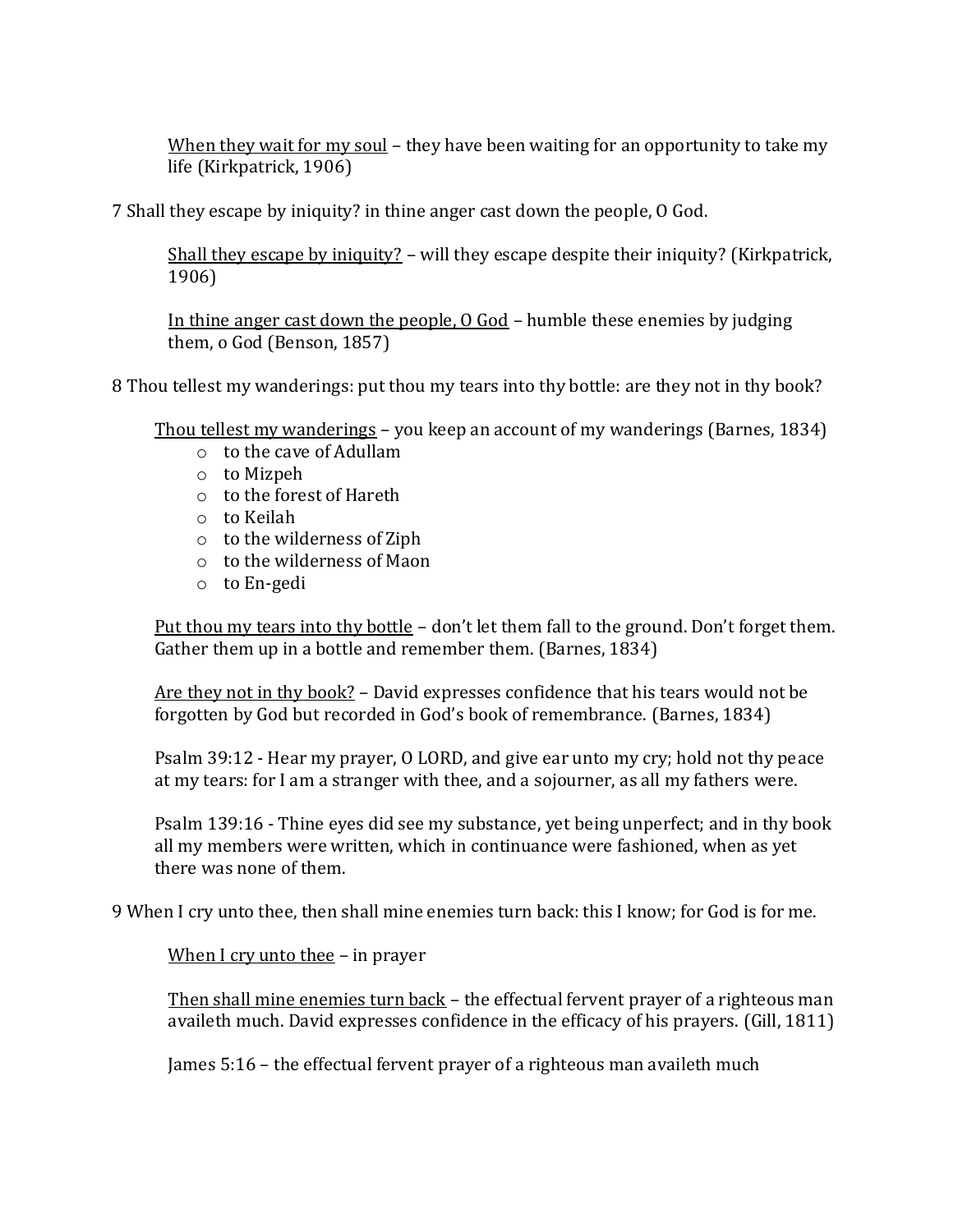This I know; For God is for me – If God is for us, who can be against us? (Romans 8:31)

10 In God will I praise his word: in the Lord will I praise his word.

He repeats what he said in verse 4.

In God…in the Lord – The phrase is repeated a second time with the covenant name of God used the second time: Jehovah

Will I praise his word - I will make His word and His promises/assurances the special object of my praise (Barnes, 1834)

In prayer, he remembers the Word of God and the promises of God.

11 In God have I put my trust: I will not be afraid what man can do unto me.

In God I have put my trust – in prayer, he remembers the God that is worthy of His trust. When we think on how big our God is, our problems naturally become smaller.

I will not be afraid what man can do unto me – I refuse to live in fear of man when I can put my trust in God and His word to me. If God is for me, who can be against me?

12 Thy vows are upon me, O God: I will render praises unto thee.

Thy vows are upon me, O God – David had made vows/promises to God that he was now under obligation to perform (Gill, 1811)

Illustration – if you deliver me, I will give you the glory

How will keep his vows?

I will render praises unto thee – I will faithfully perform my vows of praise to you (Barnes, 1834)

Psalm 66:13-14 - I will go into thy house with burnt offerings: I will pay thee my vows, Which my lips have uttered, and my mouth hath spoken, when I was in trouble.

Psalm 9:1-3 - I will praise thee, O LORD, with my whole heart; I will shew forth all thy marvellous works. I will be glad and rejoice in thee: I will sing praise to thy name, O thou most High. When mine enemies are turned back, they shall fall and perish at thy presence.

13 For thou hast delivered my soul from death: wilt not thou deliver my feet from falling, that I may walk before God in the light of the living?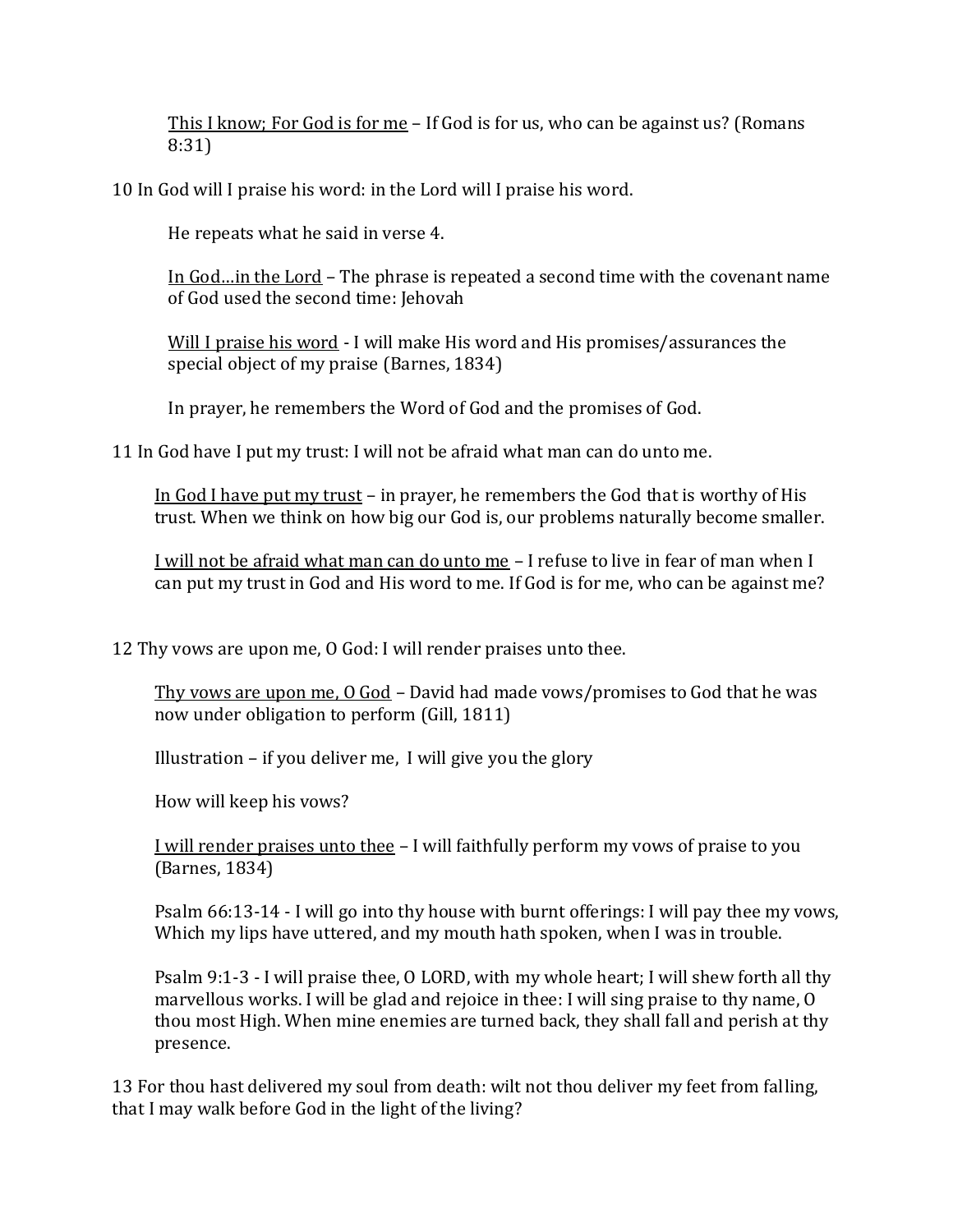For thou hast delivered my soul from death – time and time again David had been delivered from death by God

In the midst of trying times, David looks back and remembers the times that God has delivered Him.

Wilt thou not deliver my feet from falling – won't you continue to deliver me in the future?

For what purpose?

That I may walk before God in the light of the living – David expresses his desire to live so that he might walk with God and honor Him in the future.

David wants to live so that he can be a part of God's story, not the other way around.

Psalm 17:5 - Hold up my goings in thy paths, that my footsteps slip not.

Genesis 17:1 - And when Abram was ninety years old and nine, the LORD appeared to Abram, and said unto him, I am the Almighty God; walk before me, and be thou perfect.

Job 33:30 - To bring back his soul from the pit, to be enlightened with the light of the living.

## **Application**

How does David put on the shield of faith in Psalm 56? How does he defend himself against fear and anxiety of the darts of the wicked?

- He comes to God in prayer and pours his heart out
- He embraces the Word of God and finds comfort in the promises of God
- He thinks on God, the object of his trust, and praises Him
- He thinks on God's deliverance of him in the past
- He directs his focus to walking with God in the future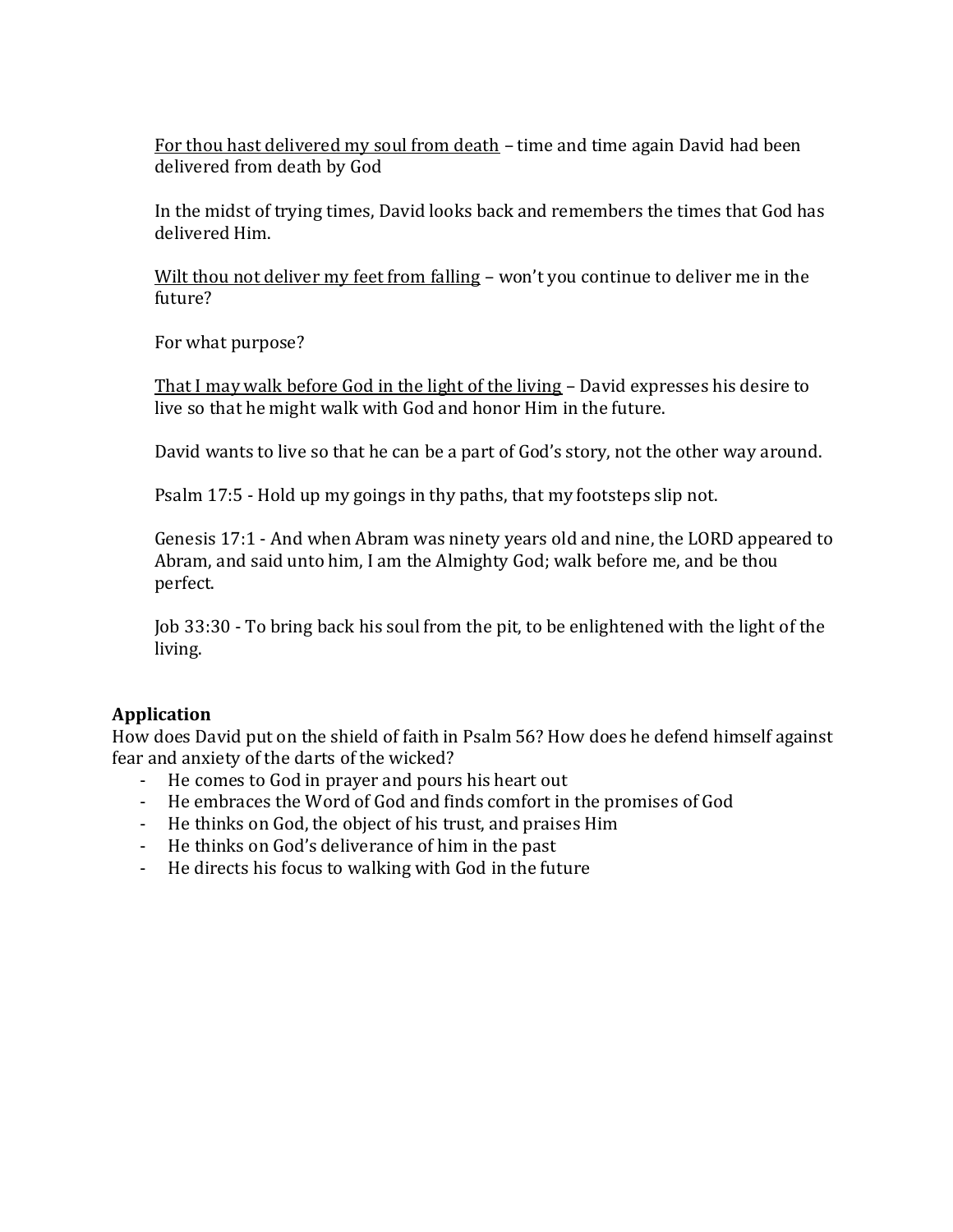# **THE HELMET OF SALVATION Eph. 6:17; 1 Thess. 5:1-11**

#### **Introduction**

Belt of Truth

Breastplate of Righteousness

Sandals of the Gospel

Shield of Faith

Ephesians 6:17 - 17 And take the helmet of salvation, and the sword of the Spirit, which is the word of God:

Isaiah 59:17 - For he put on righteousness as a breastplate, and an helmet of salvation upon his head; and he put on the garments of vengeance for clothing, and was clad with zeal as a cloke.

1 Thessalonians 5:8 - But let us, who are of the day, be sober, putting on the breastplate of faith and love; and for an helmet, the hope of salvation.

Putting on the helmet of salvation -> living in confidence and hope of our salvation

"The remembrance and assurance of salvation is of great spiritual protection. How often Christians forget or take for granted their salvation. How many a Christian has gotten over being saved. They wander off into doubt, backsliding and worldliness." (Sorenson, 2007)

## **The Helmet of Salvation**

- Last piece of armor the legionnaire would put on
- Original helmet was called a coolus: metal skull cap made of iron covered with bronze
- Roman helmet was redesigned in the first century
	- o Piece added to cover the back of the neck
	- o Hinged cheek pieces added to protect the face
	- $\circ$  This helmet was called a galea & provided complete protection for the head

The hope/confidence/assurance of our salvation protects our hearts and minds from Satan's schemes.

#### **Satan's Attacks**

Satan seeks to destroy us through doubt and fear and the side effects that they bring (backsliding, worldliness, complacency).

The idea is that we need to keep our eyes on the finish line, our deliverance in the future.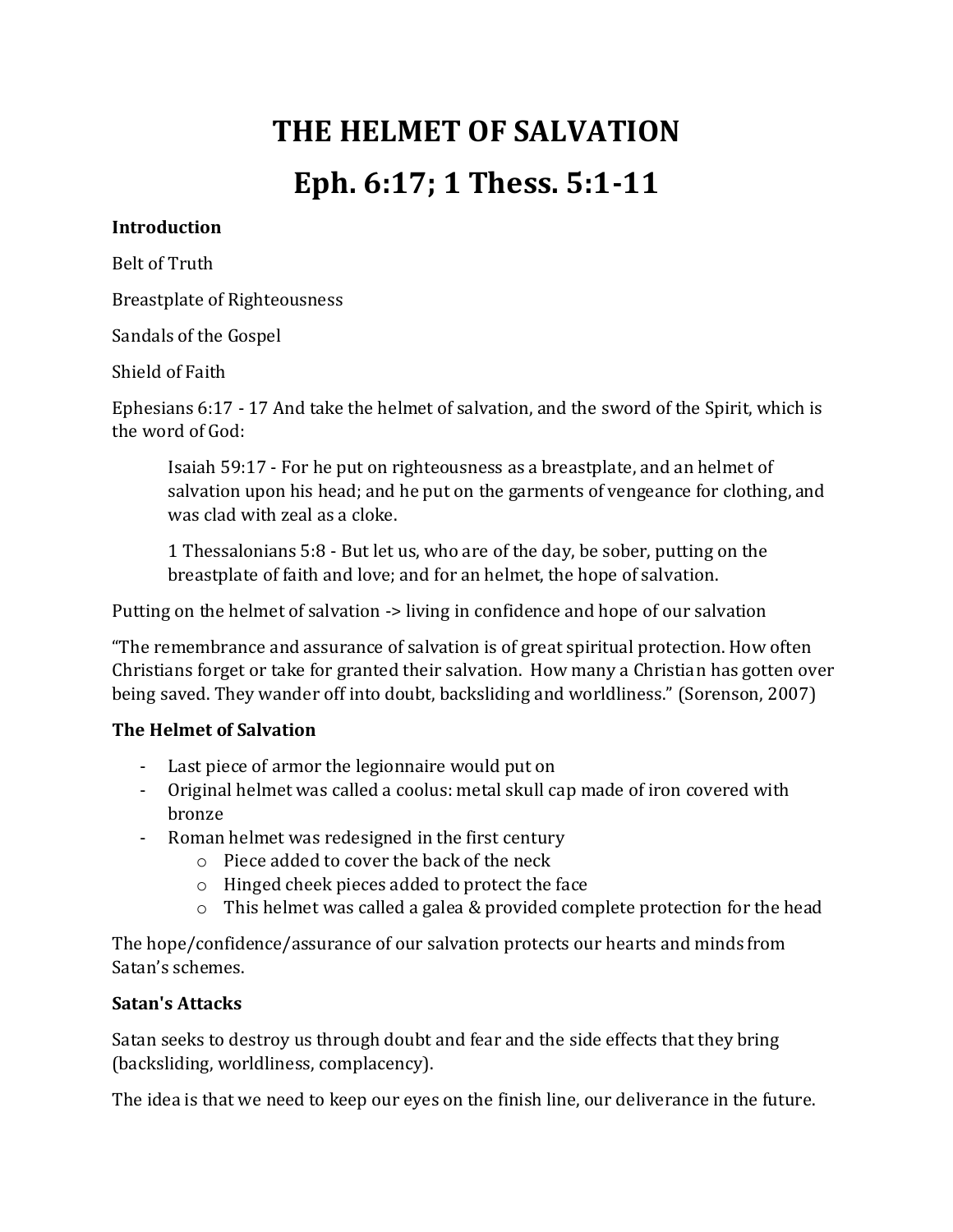### **Sermon**

This evening we're going to take a look at 1 Thessalonians 5:1-11.

### Context

- 1 Thessalonians 4:13-18 has just described the rapture of the church, and Paul encourages the church to encourage one another with these words
- What about those who die before the rapture? Will they miss it? No. They'll rise first.
- From the blessed event of the catching away of the church, Paul now turns to the event that follows it, the Day of the Lord. (MacArthur, 1 & 2 Thessalonians MacArthur New Testament Commentary, 2002)
	- $\circ$  2 Thessalonians 2:5 Paul had spoken with the church at Thessalonica regarding the rapture and the Day of the Lord while he was with them
	- $\circ$  2 Thessalonians 2:1-2 the church at Thessalonica was concerned that they had somehow missed the Rapture and were in the Day of the Lord (marked by a significant time of judgment on the world)
		- In verse 4 of this chapter, Paul reassured them that they would not experience the Day of the Lord (MacArthur, 1 & 2 Thessalonians MacArthur New Testament Commentary, 2002)
- 1 Thessalonians 5:1-11

1 But of the times and the seasons, brethren, ye have no need that I write unto you.

The underlying question Paul addresses in this verse is when will the day of the Lord come?

But of the times and seasons – the chronology and events of the end times (c.f. Acts 1:7 and Daniel 2:21) (MacArthur, 1990-1991)

Brethren, ye have no need that I write unto you - You have all the information that you need about it. You don't need to know the exact timing. Spiritual preparedness for the coming of Christ does not involve date setting, clock watching, or sign seeking, not for believers. We're not going to be here. (MacArthur, 1990-1991)

1 Thessalonians 4:9 - But as touching brotherly love ye need not that I write unto you: for ye yourselves are taught of God to love one another.

2 Corinthians 9:1 - For as touching the ministering to the saints, it is superfluous for me to write to you:

# **1.) The Coming of the Day of the Lord**

2 For yourselves know perfectly that the day of the Lord so cometh as a thief in the night.

Day of the Lord - The important biblical term the day of the Lord describes God's cataclysmic future judgment on the wicked. It is mentioned explicitly nineteen times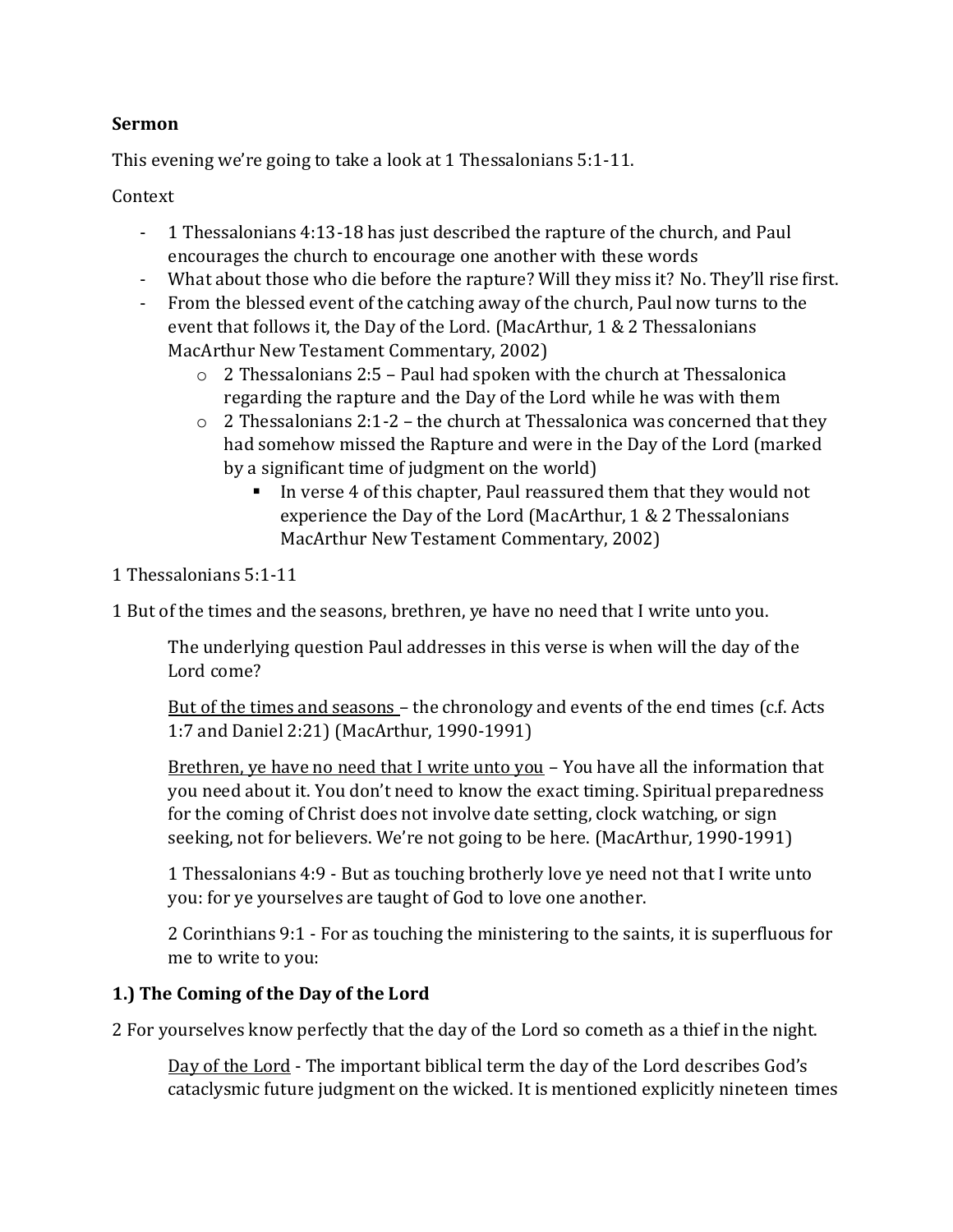in the Old Testament (Isa. 2:12; 13:6, 9; Ezek. 13:5; 30:3; Joel 1:15; 2:1, 11, 31; 3:14; Amos 5:18 [2 times], 20; Obad. 15; Zeph. 1:7, 14 [2 times]; Zech. 14:1; Mal. 4:5) and four times in the New Testament (cf. Acts 2:20; 2 Thess. 2:2; 2 Peter 3:10), and is alluded to in other passages (cf. Rev. 6:17; 16:14). The Old Testament prophets envisioned historical days of the Lord that would preview the final, end times Day of the Lord. It will be the time when God pours out His fury on the wicked; in fact, Scripture three times calls the Day of the Lord the "day of vengeance" (Isa. 34:8; 61:2; 63:4). (MacArthur, 1 & 2 Thessalonians MacArthur New Testament Commentary, 2002)

o Unlike the Rapture, which will not be preceded by any signs, there will be several precursors that will signify the arrival of the end times Day of the Lord. They will not, however, reveal the specific time that it will come. (MacArthur, 1 & 2 Thessalonians MacArthur New Testament Commentary, 2002)

As a thief in the night - The Thessalonians knew that the Day of the Lord would arrive unexpectedly to the lost. No thief announces in advance when he plans to rob someone. It is unexpected. The thought is of suddenness and unexpectedness. It conveys the idea of imminency. Jesus alluded thereto during His earthly ministry, especially in the Olivet Discourse. (Matthew 25:42, 44, 50. See also 2 Peter 3:10). (Sorenson, 2007)

Illustration – the thieves from Home Alone

- $\circ$  Like the Day of the Lord, the exact time of the Second Coming will not be revealed, though there will be signs that Christ's return is imminent (Matthew 24:4-33). (MacArthur, 1 & 2 Thessalonians MacArthur New Testament Commentary, 2002)
- o The metaphor of a thief coming is never used to refer to the rapture of the church. It describes the coming of the Lord in judgment at the end of the 7 year tribulation period, and the judgment at the end of the thousand year kingdom of Christ on earth (2 Peter 3:10).

Matthew 24:42-44 - Watch therefore: for ye know not what hour your Lord doth come. But know this, that if the goodman of the house had known in what watch the thief would come, he would have watched, and would not have suffered his house to be broken up. Therefore be ye also ready: for in such an hour as ye think not the Son of man cometh.

Matthew 25:13 - Watch therefore, for ye know neither the day nor the hour wherein the Son of man cometh.

2 Peter 3:10 - But the day of the Lord will come as a thief in the night; in the which the heavens shall pass away with a great noise, and the elements shall melt with fervent heat, the earth also and the works that are therein shall be burned up.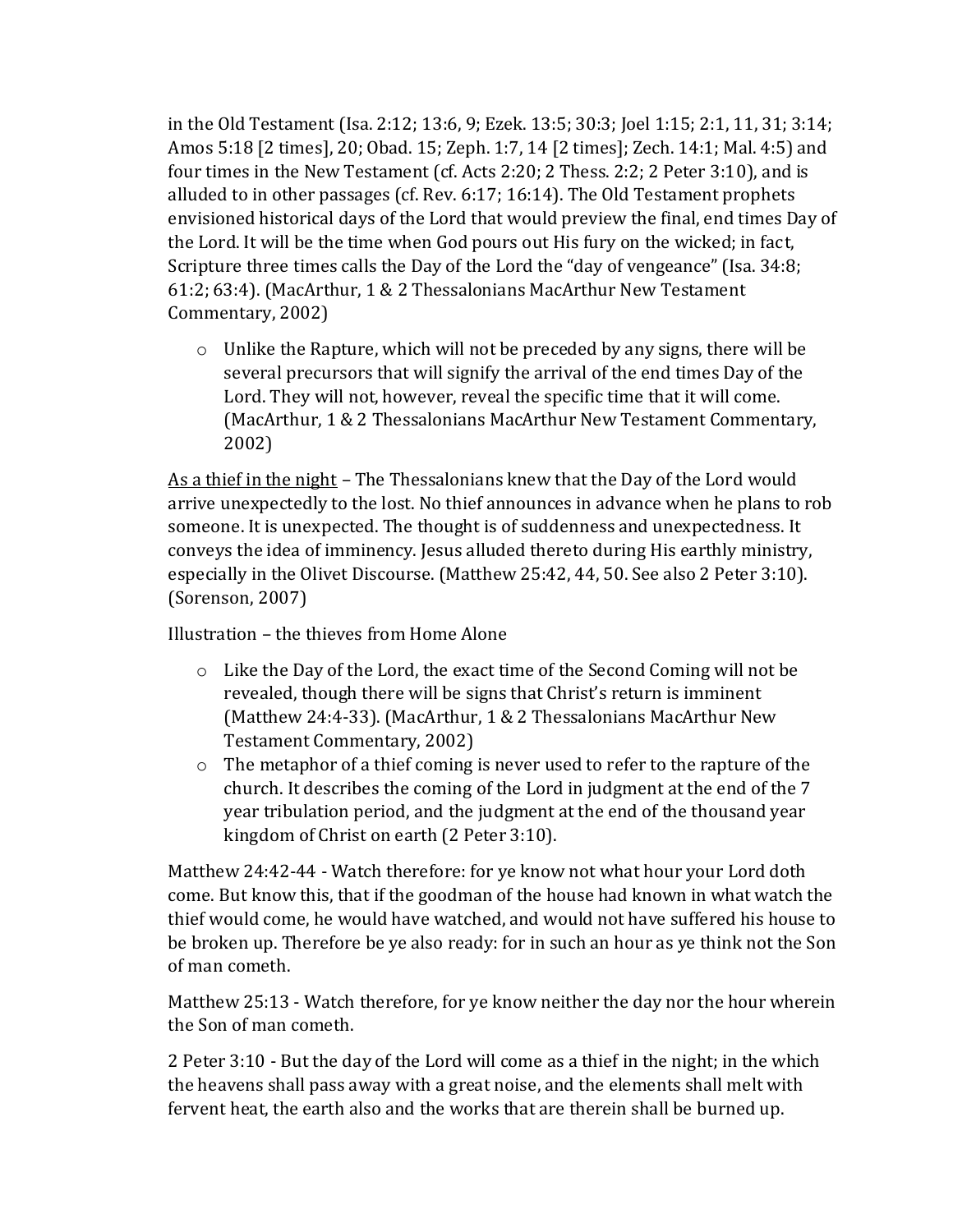2 Thessalonians 2:2-4 - 2 That ye be not soon shaken in mind, or be troubled, neither by spirit, nor by word, nor by letter as from us, as that the day of Christ is at hand. 3 Let no man deceive you by any means: for that day shall not come, except there come a falling away first, and that man of sin be revealed, the son of perdition; 4 Who opposeth and exalteth himself above all that is called God, or that is worshipped; so that he as God sitteth in the temple of God, shewing himself that he is God.

- $\circ$  Although the Day of the Lord comes unexpectedly, we know that it will be preceded by a falling away of the world from God and the rise of the antichrist, and other signs as well.
- $\circ$  And yet, despite these signs, the lost world will still be caught by surprise when the Day of the Lord comes.

Revelation 3:3 - Remember therefore how thou hast received and heard, and hold fast, and repent. If therefore thou shalt not watch, I will come on thee as a thief, and thou shalt not know what hour I will come upon thee.

# **2.) The Character of the Day of the Lord**

3 For when they shall say, Peace and safety; then sudden destruction cometh upon them, as travail upon a woman with child; and they shall not escape.

For when they shall say, Peace and safety; then sudden destruction cometh upon them – by using the term "them" (a reference to unbelievers), Paul reassured the Thessalonians that they will not face destruction. (MacArthur, 1 & 2 Thessalonians MacArthur New Testament Commentary, 2002)

As travail upon a woman with child; and they shall not escape – this sudden destruction will come as labor pains on an expectant mother: suddenly. (Sorenson, 2007)

And they shall not escape - divine judgment will fall on all the wicked unbelievers

Matthew 24:37-39 - But as the days of Noe were, so shall also the coming of the Son of man be. For as in the days that were before the flood they were eating and drinking, marrying and giving in marriage, until the day that Noe entered into the ark, And knew not until the flood came, and took them all away; so shall also the coming of the Son of man be.

## **3.) The Christian and the Day of the Lord**

4 But ye, brethren, are not in darkness, that that day should overtake you as a thief.

But ye brethren – This introduces a contrast with verse 3, where Paul used the pronouns "they" and "them" to refer to unbelievers who will not escape the Day of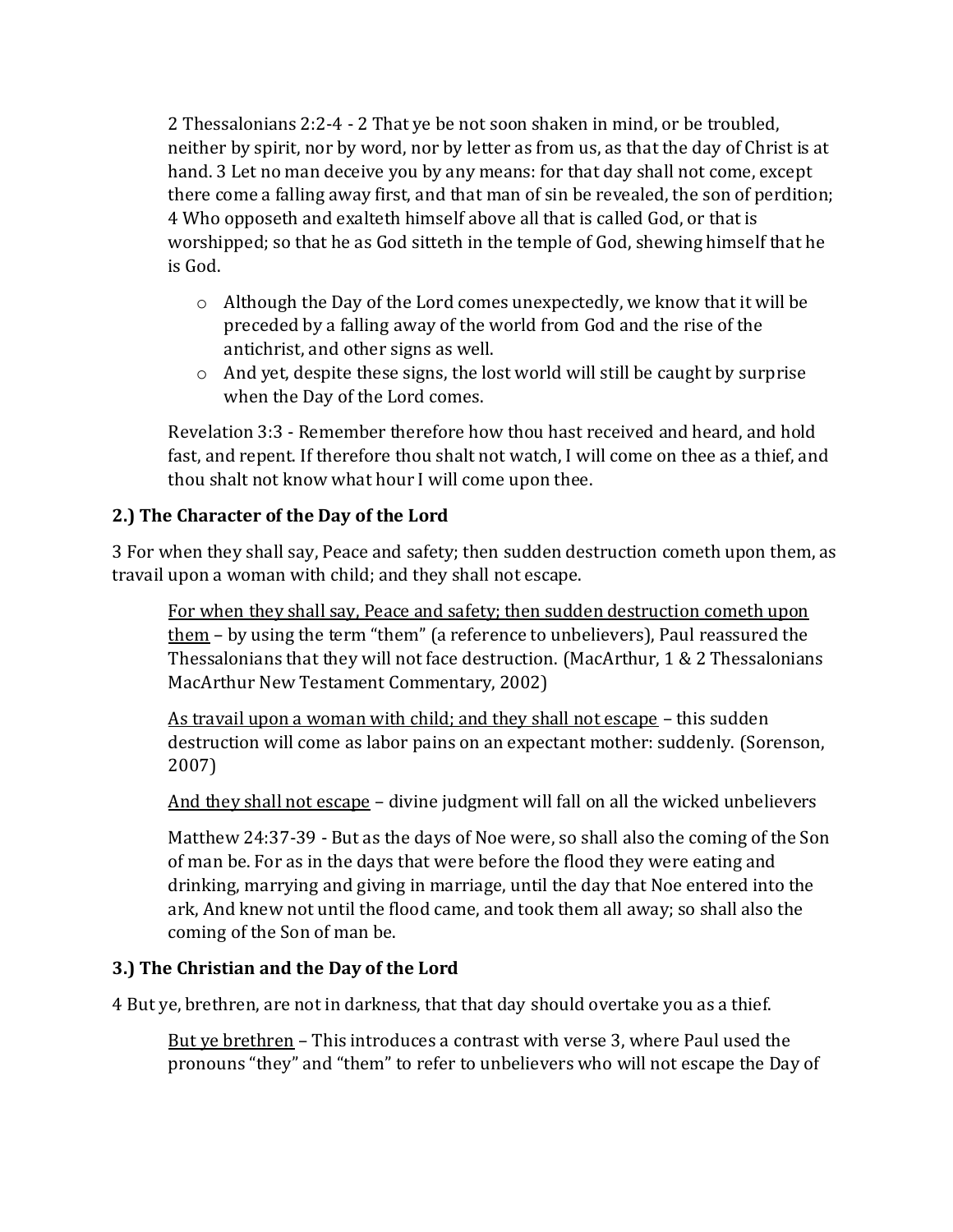the Lord. (MacArthur, 1 & 2 Thessalonians MacArthur New Testament Commentary, 2002)

Are not in darkness – believers will not experience the Day of the Lord because believers are not in darkness. We possess an entirely different nature than the lost. (MacArthur, 1 & 2 Thessalonians MacArthur New Testament Commentary, 2002)

That the day should overtake you as a thief – Since believers are not in darkness, they need not fear that the Day of the Lord would overtake them as a thief (as it will the lost). The Day of the Lord is for the people of the night. The people of the day ought not fear it.

Romans 13:11-13 - And that, knowing the time, that now it is high time to awake out of sleep: for now is our salvation nearer than when we believed. The night is far spent, the day is at hand: let us therefore cast off the works of darkness, and let us put on the armour of light. Let us walk honestly, as in the day; not in rioting and drunkenness, not in chambering and wantonness, not in strife and envying.

5 Ye are all the children of light, and the children of the day: we are not of the night, nor of darkness.

Ye are all the children of the light and the children of the day – Once again, this refers to the nature of believers. They are not "in darkness" but rather children of the light and children of the day.

We are not of the night, nor of darkness - Light belongs to day, just as darkness belongs to night. Believers live in an entirely different sphere than those who will experience God's wrath in the Day of the Lord. (MacArthur, 1 & 2 Thessalonians MacArthur New Testament Commentary, 2002)

Ephesians 5:8 - For ye were sometimes darkness, but now are ye light in the Lord: walk as children of light:

#### **4.) The Christian and the Darkness of Night**

6 Therefore let us not sleep, as do others; but let us watch and be sober.

Therefore - Seeing that the Lord's return is near and the day of the Lord is at hand...

Let us not sleep as do others, but let us watch and be sober - let us be wide awake and focused

Ephesians 5:14 - Wherefore he saith, Awake thou that sleepest, and arise from the dead, and Christ shall give thee light.

Matthew 24:42 - Watch therefore: for ye know not what hour your Lord doth come.

Matthew 25:13 - Watch therefore, for ye know neither the day nor the hour wherein the Son of man cometh.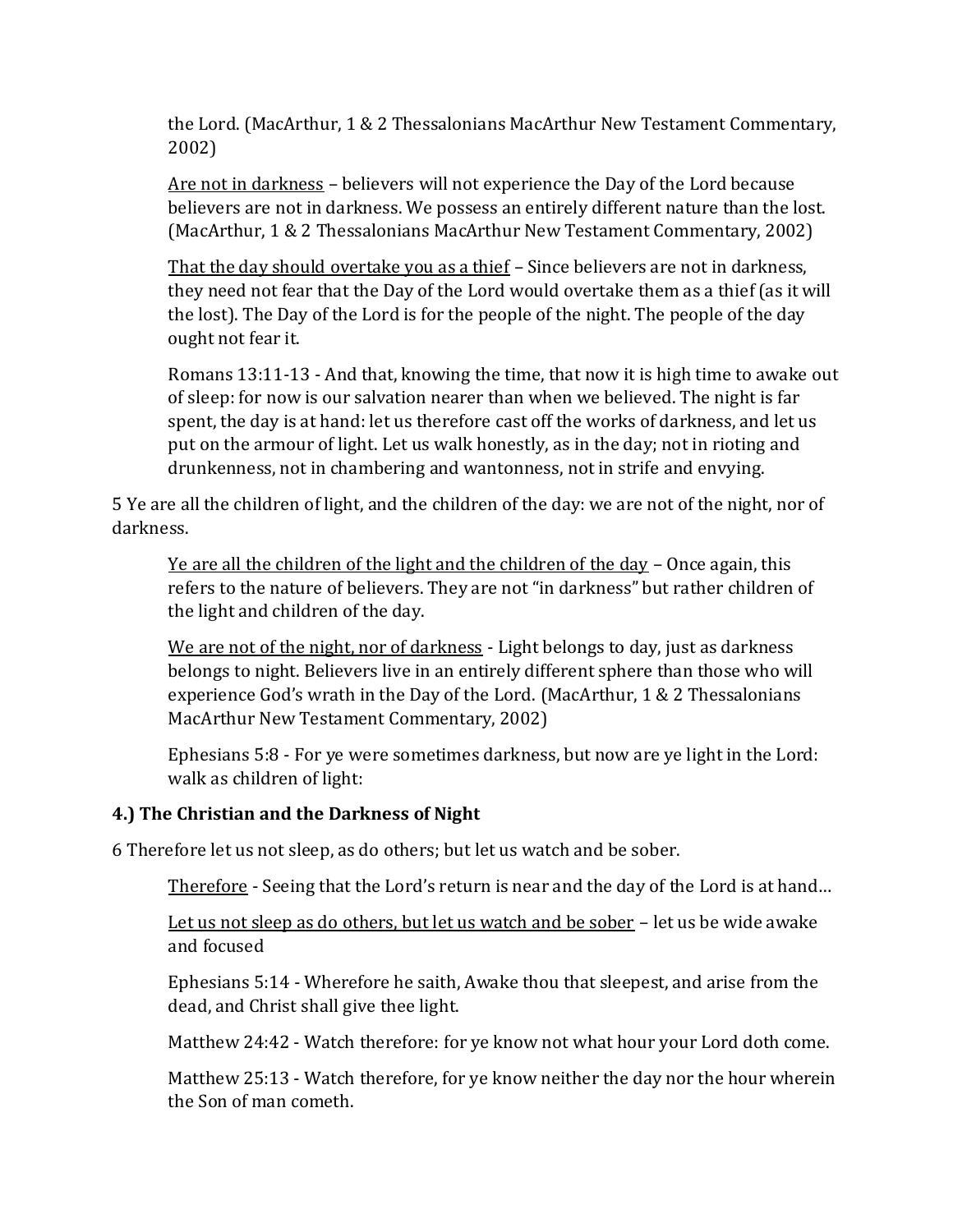Luke 21:36 - Watch ye therefore, and pray always, that ye may be accounted worthy to escape all these things that shall come to pass, and to stand before the Son of man.

Revelation 16:15 - Behold, I come as a thief. Blessed is he that watcheth, and keepeth his garments, lest he walk naked, and they see his shame.

7 For they that sleep sleep in the night; and they that be drunken are drunken in the night.

For they that sleep sleep in the night; and they that be drunken are drunken in the night – those who are spiritually asleep do so in the darkness of the night which the world is. Furthermore, even as people of the world frequently are drunk in the darkness of night, even so are they spiritually. They are asleep and unaware of what is to come. (Sorenson, 2007)

Romans 13:13 - Let us walk honestly, as in the day; not in rioting and drunkenness, not in chambering and wantonness, not in strife and envying.

8 But let us, who are of the day, be sober, putting on the breastplate of faith and love; and for an helmet, the hope of salvation.

For the lost, there is an attack from God on the horizon. They will be judged, and they are drunk and asleep and totally unprepared for it. They have made God their enemy, and their enemy will soon destroy them.

And yet for the time being, we are living in enemy territory. We are people of the day living in the darkness, and the ruler of the darkness (Satan) walks about as a roaring lion, seeking whom he may devour. How do defend ourselves against him?

But let us, who are of the day, be sober – In contrast to the sleeping, drunken night people, who are about to be destroyed by their enemy, we need to be focused. Unlike the lost who are totally unprepared for the attack of their enemy, we need to be focused and on guard.

Putting on the breastplate of faith and love – Paul uses similar language here as he does in Ephesians 6 with the spiritual armor of God. Isn't it the breastplate of righteousness? The symbol of armor that Paul uses is less important than the character trait of God that it symbolizes. When Paul says to put on the breastplate of faith and love, he is saying to live by faith and live in love.

And for an helmet the hope of salvation – The thought is that the remembrance and assurance of salvation (heaven/glorification) is of great spiritual protection. How often Christians forget or take for granted their salvation. How many a Christian has gotten over being saved. (Sorenson, 2007)

Illustration

o We defend ourselves from the attacks of Satan by keeping our eyes on the finish line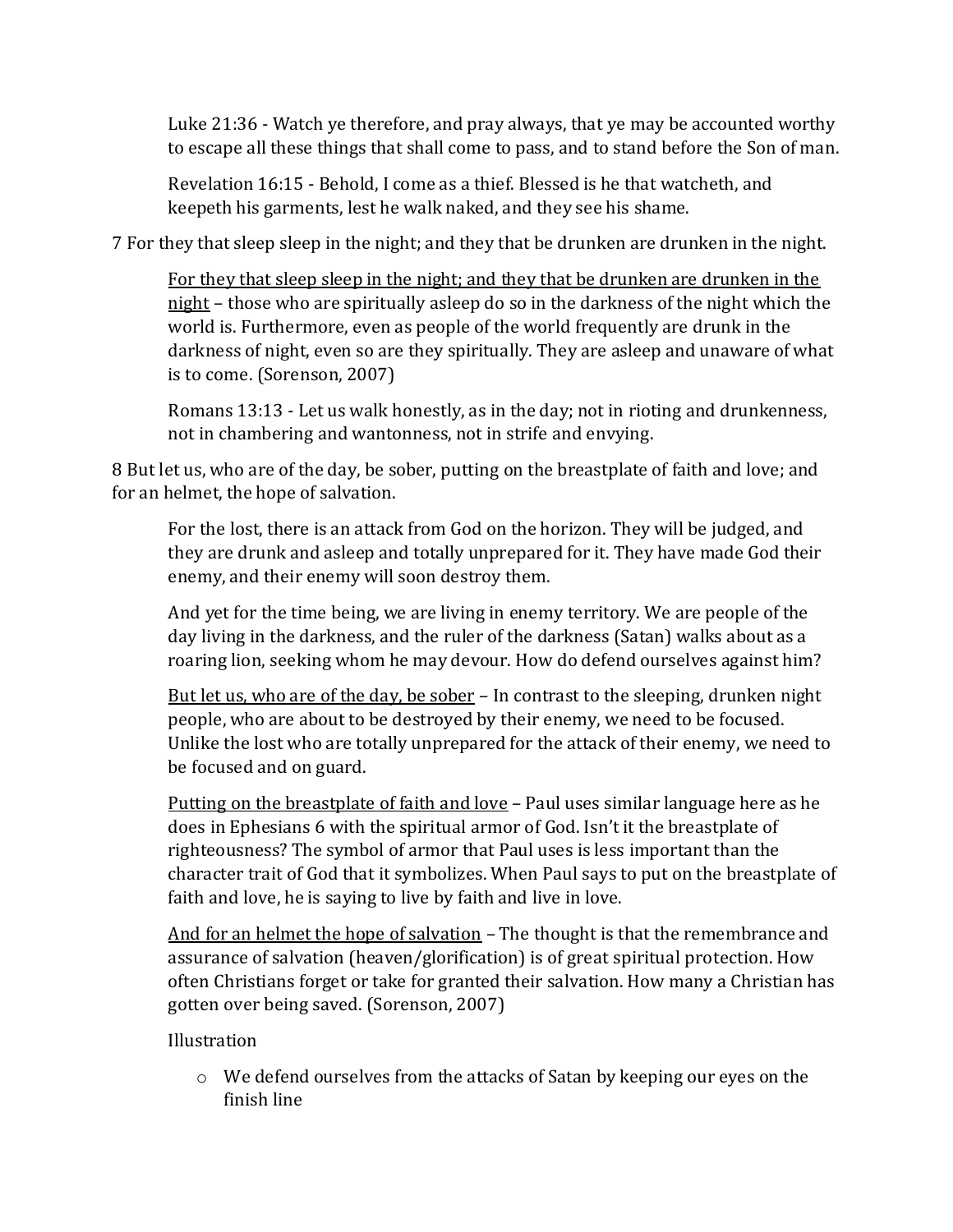- o Believe in, have confidence in it, and keep your eyes on it
- o Doing so protects us from getting veered off track by Satan

The salvation in view here is not the past aspect of salvation (justification), or its present aspect (sanctification), but rather its future aspect (glorification). Paul described that future aspect of salvation in Romans 13:11 when he wrote, "And that, knowing the time, that now it is high time to awake out of sleep: for now is our salvation nearer than when we believed." It is then that believers will receive the eagerly anticipated redemption of their bodies (Rom. 8:23), when the Lord Jesus Christ "will transform the body of our humble state into conformity with the body of His glory" (Phil. 3:21). Focusing on the eternal glory that awaits them (2 Tim. 2:10; 1 Peter 5:10) protects believers against temptation. (MacArthur, 1 & 2 Thessalonians MacArthur New Testament Commentary, 2002)

Romans 5:2-5 - By whom also we have access by faith into this grace wherein we stand, and rejoice in hope of the glory of God. And not only so, but we glory in tribulations also: knowing that tribulation worketh patience; And patience, experience; and experience, hope: And hope maketh not ashamed; because the love of God is shed abroad in our hearts by the Holy Ghost which is given unto us.

Romans 8:24-25 - For we are saved by hope: but hope that is seen is not hope: for what a man seeth, why doth he yet hope for? But if we hope for that we see not, then do we with patience wait for it.

Hebrews 10:35-36 - Cast not away therefore your confidence, which hath great recompence of reward. For ye have need of patience, that, after ye have done the will of God, ye might receive the promise.

1 Peter 1:3-5 - Blessed be the God and Father of our Lord Jesus Christ, which according to his abundant mercy hath begotten us again unto a lively hope by the resurrection of Jesus Christ from the dead, To an inheritance incorruptible, and undefiled, and that fadeth not away, reserved in heaven for you, Who are kept by the power of God through faith unto salvation ready to be revealed in the last time.

1 Peter 1:13 - Wherefore gird up the loins of your mind, be sober, and hope to the end for the grace that is to be brought unto you at the revelation of Jesus Christ;

## **5.) The Christian and the Comfort of Destiny**

9 For God hath not appointed us to wrath, but to obtain salvation by our Lord Jesus Christ,

For God hath not appointed us to wrath –Day people's future destiny sets them apart from night people. Believers will not experience the wrath God will pour out on unbelievers in the day of the Lord and for eternity in hell. (MacArthur, 1 & 2 Thessalonians MacArthur New Testament Commentary, 2002)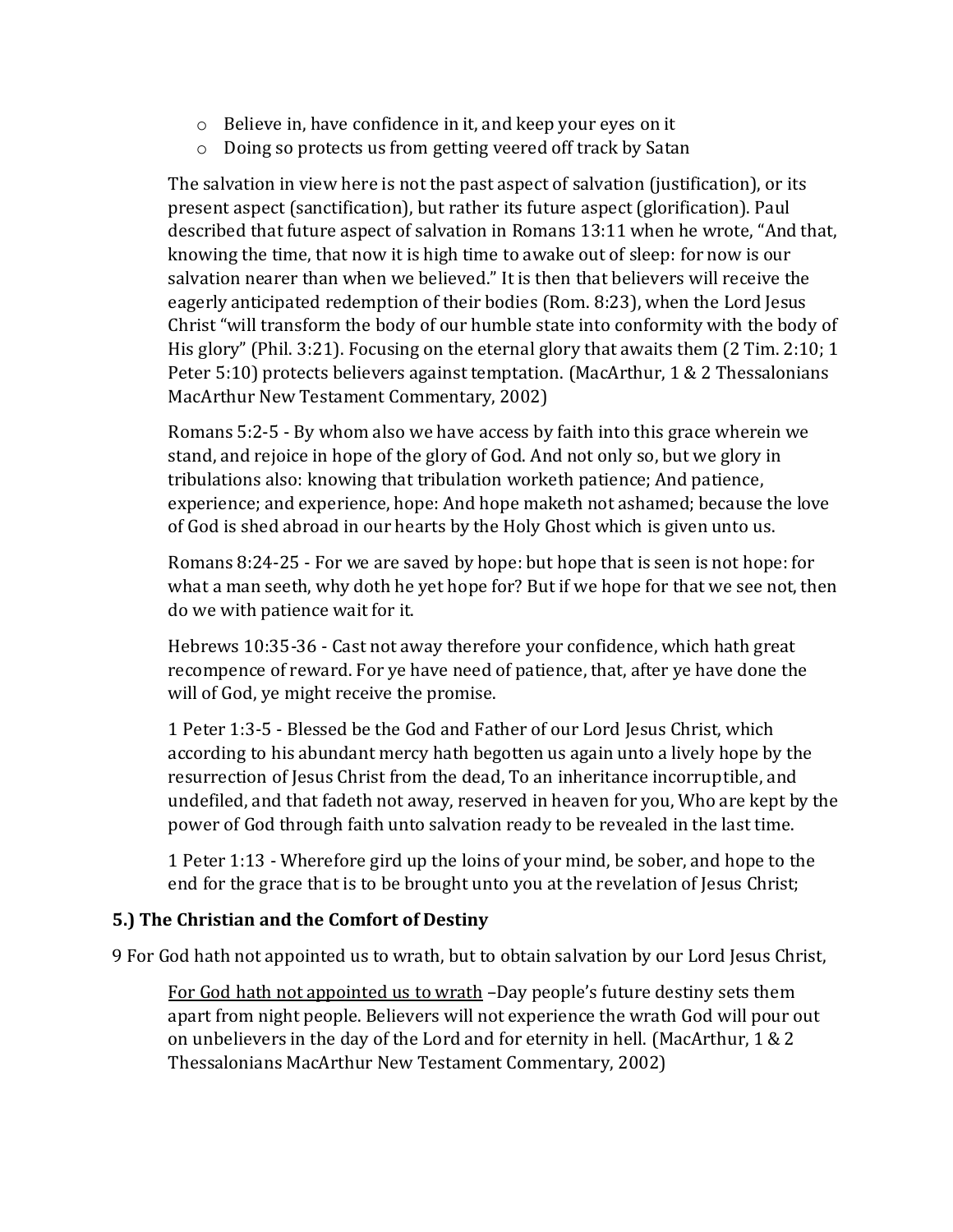But to obtain salvation by our Lord Jesus Christ – God has not appointed us unto wrath, but to obtain deliverance by our Lord Jesus Christ. (Sorenson, 2007)

1 Thessalonians 1:10 - And to wait for his Son from heaven, whom he raised from the dead, even Jesus, which delivered us from the wrath to come.

1 Thessalonians 3:3 - That no man should be moved by these afflictions: for yourselves know that we are appointed thereunto.

10 Who died for us, that, whether we wake or sleep, we should live together with him.

Who died for us that, whether we wake or sleep, we should live together with him – whether we are awake (alive in this life) or sleep (dead in Christ), in either case, Jesus died so that we will live together with Him. (Sorenson, 2007)

Matthew 20:28 - Even as the Son of man came not to be ministered unto, but to minister, and to give his life a ransom for many.

Romans 14:8-9 - For whether we live, we live unto the Lord; and whether we die, we die unto the Lord: whether we live therefore, or die, we are the Lord's. For to this end Christ both died, and rose, and revived, that he might be Lord both of the dead and living.

1 Thessalonians 4:13 - But I would not have you to be ignorant, brethren, concerning them which are asleep, that ye sorrow not, even as others which have no hope.

1 Thessalonians 4:17 - Then we which are alive and remain shall be caught up together with them in the clouds, to meet the Lord in the air: and so shall we ever be with the Lord.

11 Wherefore comfort yourselves together, and edify one another, even as also ye do.

Wherefore, comfort yourselves together, and edify one another, even as also ye do – The greater truth from 4:13-5:11 is of encouragement for what lies ahead for God's people: (1) the rapture of the saints (2) eternal salvation (3) deliverance from the wrath of God poured out in the Day of the Lord (4) deliverance from the wrath of God poured out on the lost in eternity (Sorenson, 2007)

1 Thessalonians 4:18 - Wherefore comfort one another with these words.

1 Thessalonians 4:10 - And indeed ye do it toward all the brethren which are in all Macedonia: but we beseech you, brethren, that ye increase more and more;

#### **Invitation**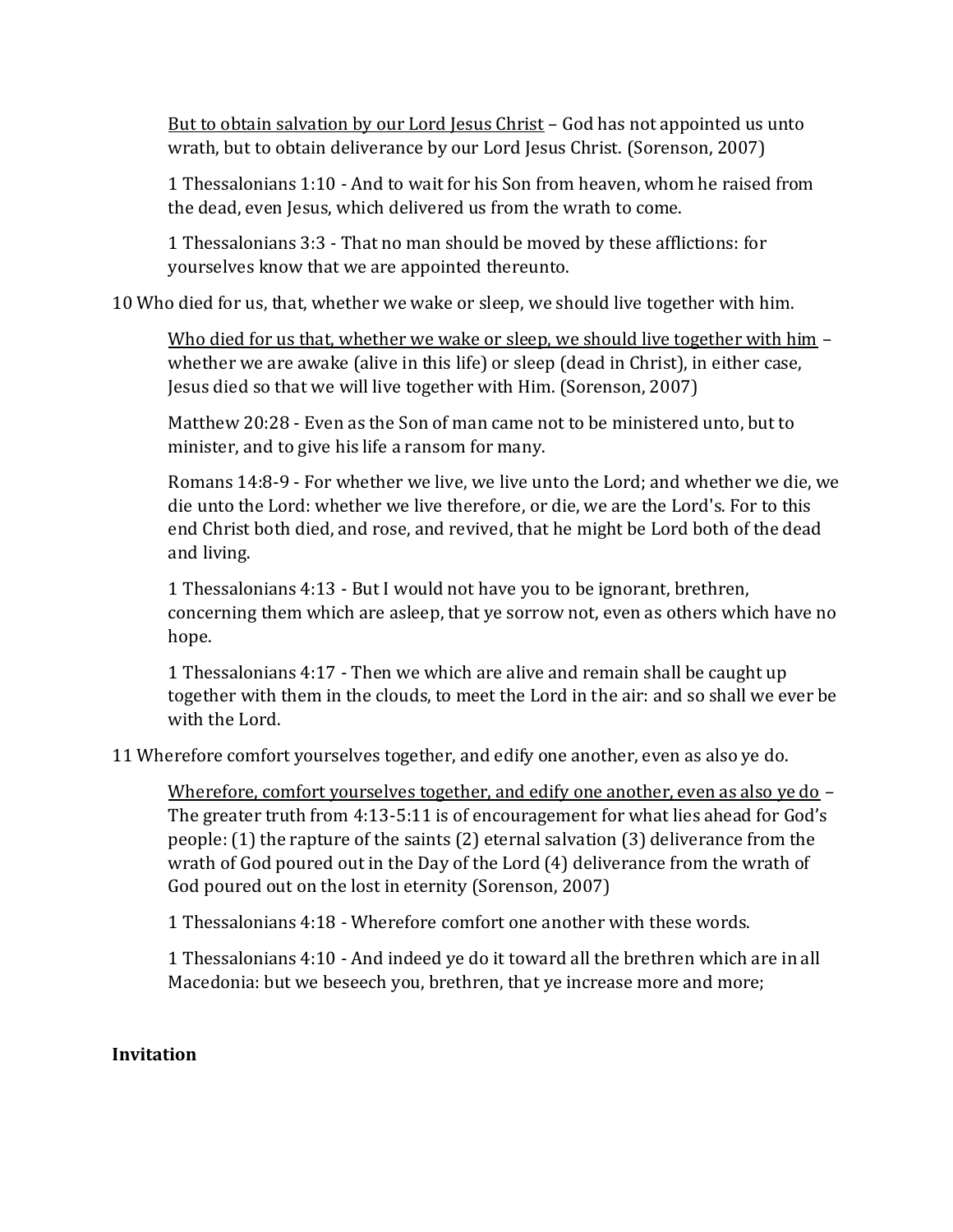We are people of the day living in the night. We need not fear the wrath of God in the Day of the Lord because that judgment is not for us. We do need to be on guard while in the darkness of this world though. We need to put on the armor of God to protect us against Satan and his attacks.

The specific piece of the armor of God we've seen tonight is the hope/confidence in our salvation. It protects us from doubt. It protects us from fear. It protects us from getting off track and backsliding as Satan would have us to do.

How's your hope? How's your confidence? Do you have your eyes on the finish line, or have you gotten off focus recently? We need to put on the helmet of the hope of salvation.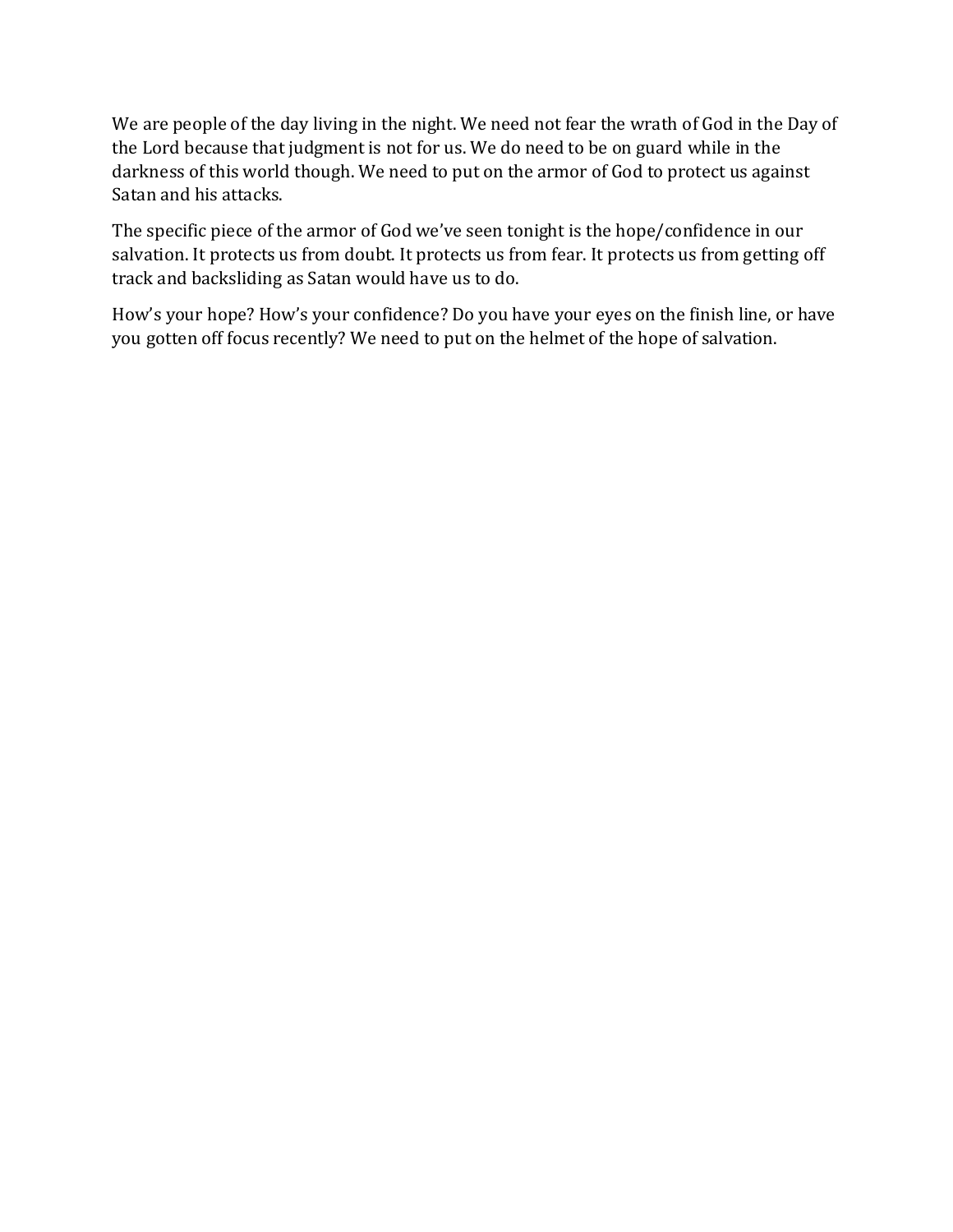# **THE SWORD OF THE SPIRIT Eph. 6:17; Matthew 4:1-11**

#### **Introduction**

Belt of Truth

Shield of Faith

Breastplate of Righteousness

Helmet of Salvation

Ephesians 6:17 – And take the helmet of salvation, and the sword of the Spirit, which is the word of God.

Hebrews 4:12 - For the word of God is quick, and powerful, and sharper than any twoedged sword, piercing even to the dividing asunder of soul and spirit, and of the joints and marrow, and is a discerner of the thoughts and intents of the heart.

Revelation 1:16 - And he had in his right hand seven stars: and out of his mouth went a sharp twoedged sword: and his countenance was as the sun shineth in his strength.

Revelation 2:16 - Repent; or else I will come unto thee quickly, and will fight against them with the sword of my mouth.

Revelation 19:15 - And out of his mouth goeth a sharp sword, that with it he should smite the nations: and he shall rule them with a rod of iron: and he treadeth the winepress of the fierceness and wrath of Almighty God.

#### **The Sword of the Spirit**

The word sword is *machaira* which refers to a small sword or a short sword (12-18 inches long). This would have been different than *rhomphaia*, which was the long sword that would be yielded with two hands. The Roman soldier carried the short sword with him at all times. The sword is the only item that Paul mentions that can be used both defensively and offensively. I think in the immediate context, Paul is focusing more on the defensive usage of the Word of God. (MacArthur)

#### **Satan's Attacks**

Satan will come at you in all different ways.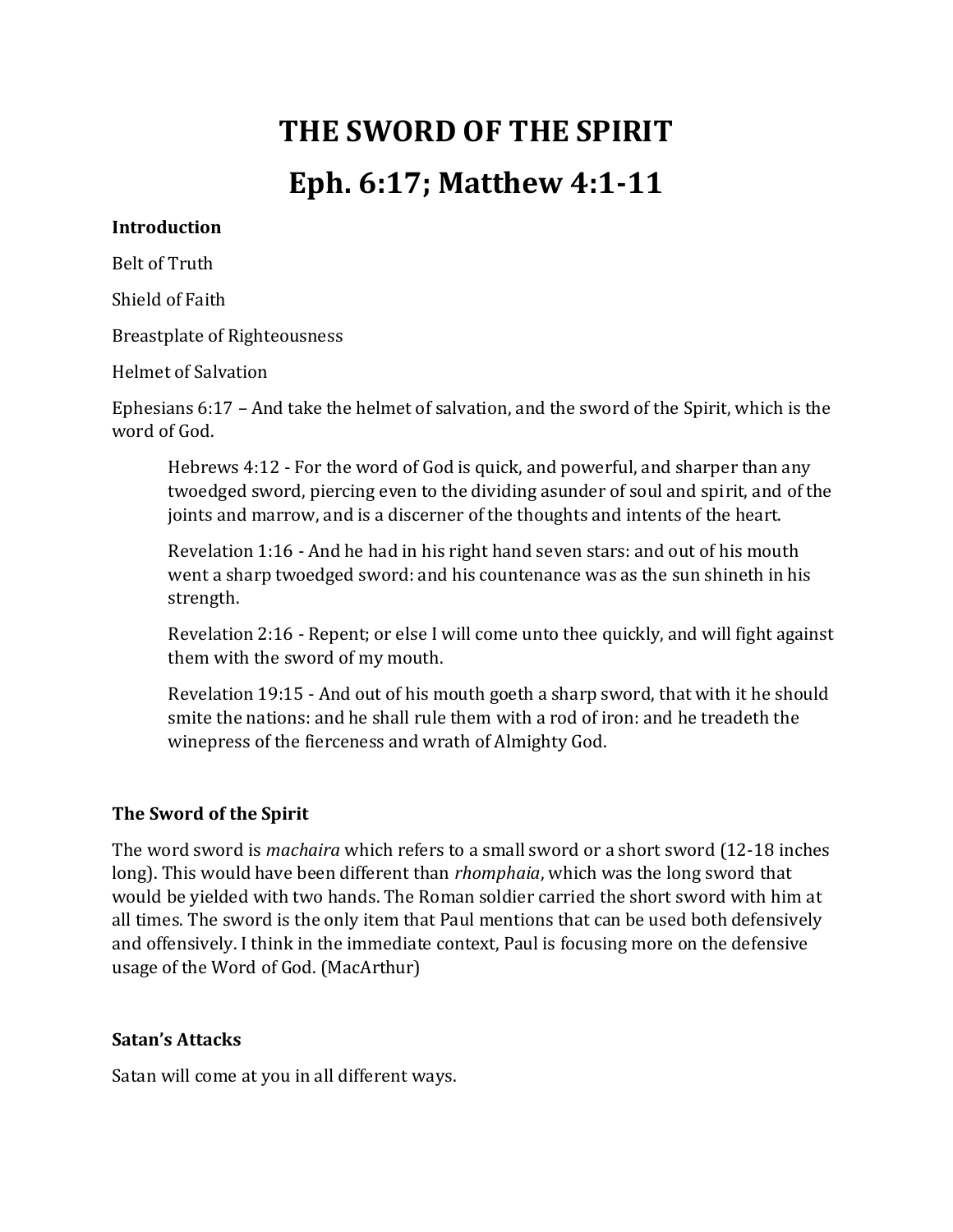- It's not a big deal to be texting this person.
- It's just a small lie. It's justified.
- No one will ever know.
- It's okay to look at that. Everyone does.
- It's just a little drunkenness.
- You need to know the Scriptures.

The Bible is the sword of the Spirit. Holy men of God spake as they were moved by the Holy Ghost. But using it isn't as simple as just owning a Bible. Using the sword of the spirit is knowing the Scripture and being able to use the truth of the Scripture in a given situation. (MacArthur)

Illustration – having a Bible and not knowing how to use it is like owning a gun and not knowing how to use it

You need to know the Scripture if you are to defend yourself from Satan's attacks.

Psalm 119:11 - Thy word have I hid in mine heart, that I might not sin against thee.

Psalm 119:101-105 - 101 I have refrained my feet from every evil way, that I might keep thy word. 102 I have not departed from thy judgments: for thou hast taught me. 103 How sweet are thy words unto my taste! yea, sweeter than honey to my mouth! 104 Through thy precepts I get understanding: therefore I hate every false way. 105 Thy word is a lamp unto my feet, and a light unto my path.

What does it look like practically to parry the attacks of Satan with the Word of God?

The best example we can find in Scripture is Jesus' temptation in the wilderness.

#### **Sermon**

Jesus was tempted so that every creature in heaven, on earth, and under the earth might know that Jesus Christ is the Conqueror. He exposed Satan and his tactics, and He defeated Satan. Because of His victory, we can have victory over the tempter. (Wiersbe, 1980, p. 38)

#### Matthew 4:1-11

#### 1.) THE SETTING

1 Then was Jesus led up of the Spirit into the wilderness to be tempted of the devil.

2 And when he had fasted forty days and forty nights, he was afterward an hungred.

#### Into the wilderness –

- This occurred right after Jesus' baptism by John
- The wilderness of Judea is a hot, barren, and desolate area
- extends west from the Dead Sea almost to Jerusalem
- it is some thirty-five miles long and fifteen miles wide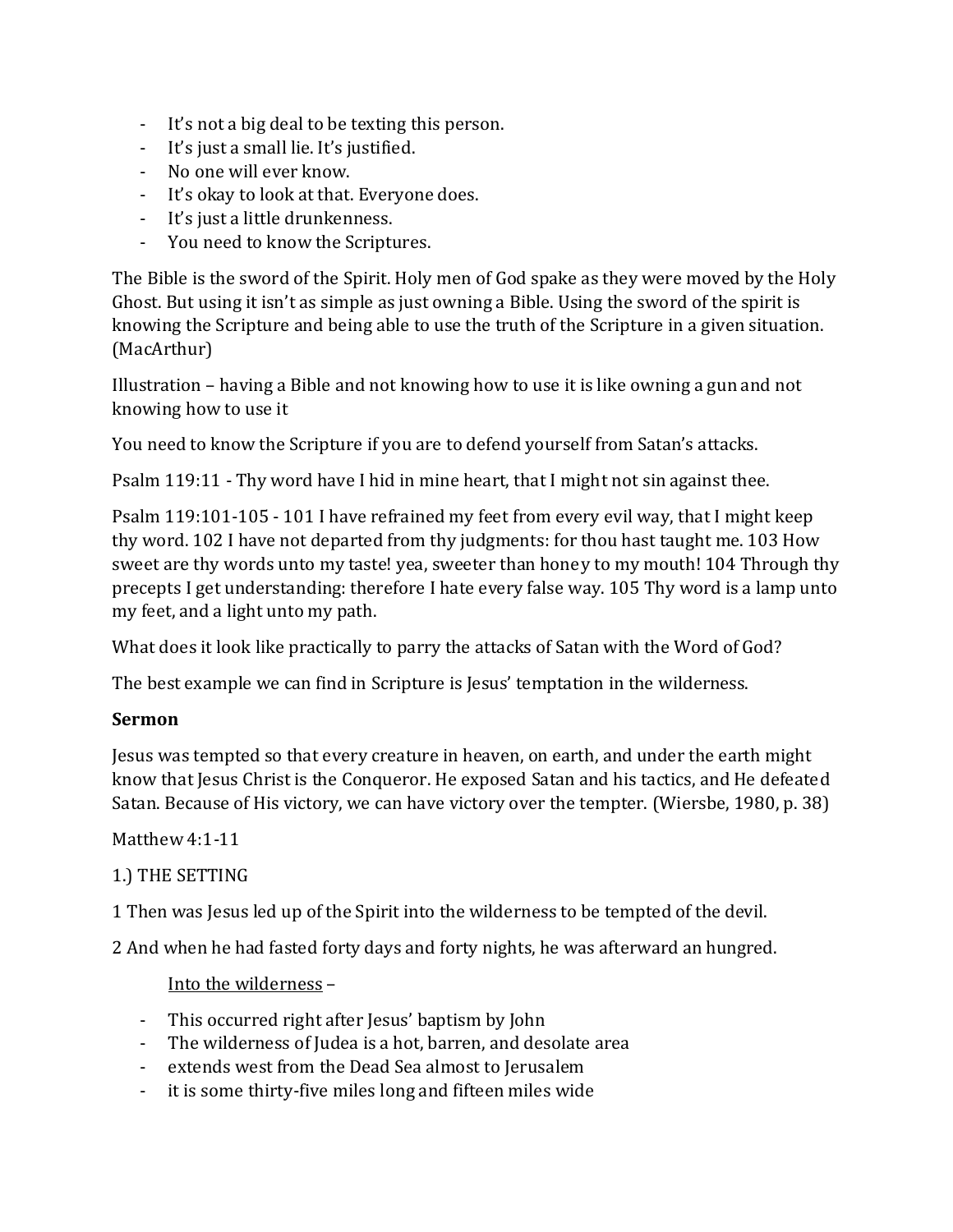- Nowhere in Palestine could Jesus have been more isolated or in less comfort. He was hungry, tired, dirty, isolated, and suffering. (MacArthur, Matthew 1-7 MacArthur New Testament Commentary, 1985)
	- o The first Adam fell in the perfection of the Garden of Eden. The second Adam resisted in the misery of the Judean wilderness.
	- $\circ$  Application that's when Satan typically has his best success in coming after us: when we're isolated and suffering

To be tempted of the devil – Jesus is our ultimate example in life. Just as we face the temptation of a roaring lion, so did He.

Hebrews 4:15-16 - For we have not an high priest which cannot be touched with the feeling of our infirmities; but was in all points tempted like as we are, yet without sin. Let us therefore come boldly unto the throne of grace, that we may obtain mercy, and find grace to help in time of need.

And when he had fasted forty days and forty nights - We are not told what he did, but no doubt He spent much of time alone in prayer with His Father. He was physically week, but He was spiritually strong.

The temptations of Satan were designed to weaken and destroy the Messiah in an important part of His mission.

Temptation 1 – step outside God's will for personal gain

Temptation 2 – test God and His Word

Temptation 3 – step outside God's will for a shortcut to satisfaction that avoids suffering

(MacArthur, Matthew 1-7 MacArthur New Testament Commentary, 1985)

2.) TEMPTATION 1 – step outside God's will for personal gain

3 And when the tempter came to him, he said, If thou be the Son of God, command that these stones be made bread.

If – assumes that Jesus is the Son of God

If thou be the Son of God, command that these stones be made bread - Since you are God's only begotten Son, why doesn't he feed you? How could he send you into this horrid wilderness? You don't deserve this. Use your divine powers to feed yourself.

- $\circ$  Jesus could have turned the stones into bread, but He would have been exercising His power outside of the Father's will, and He came to obey the Father (John 5:30; 6:38). (Wiersbe, 1980, p. 39)
	- We see from the gospels that God's plan was that Jesus set His power aside in humiliation and use it only when the Father willed.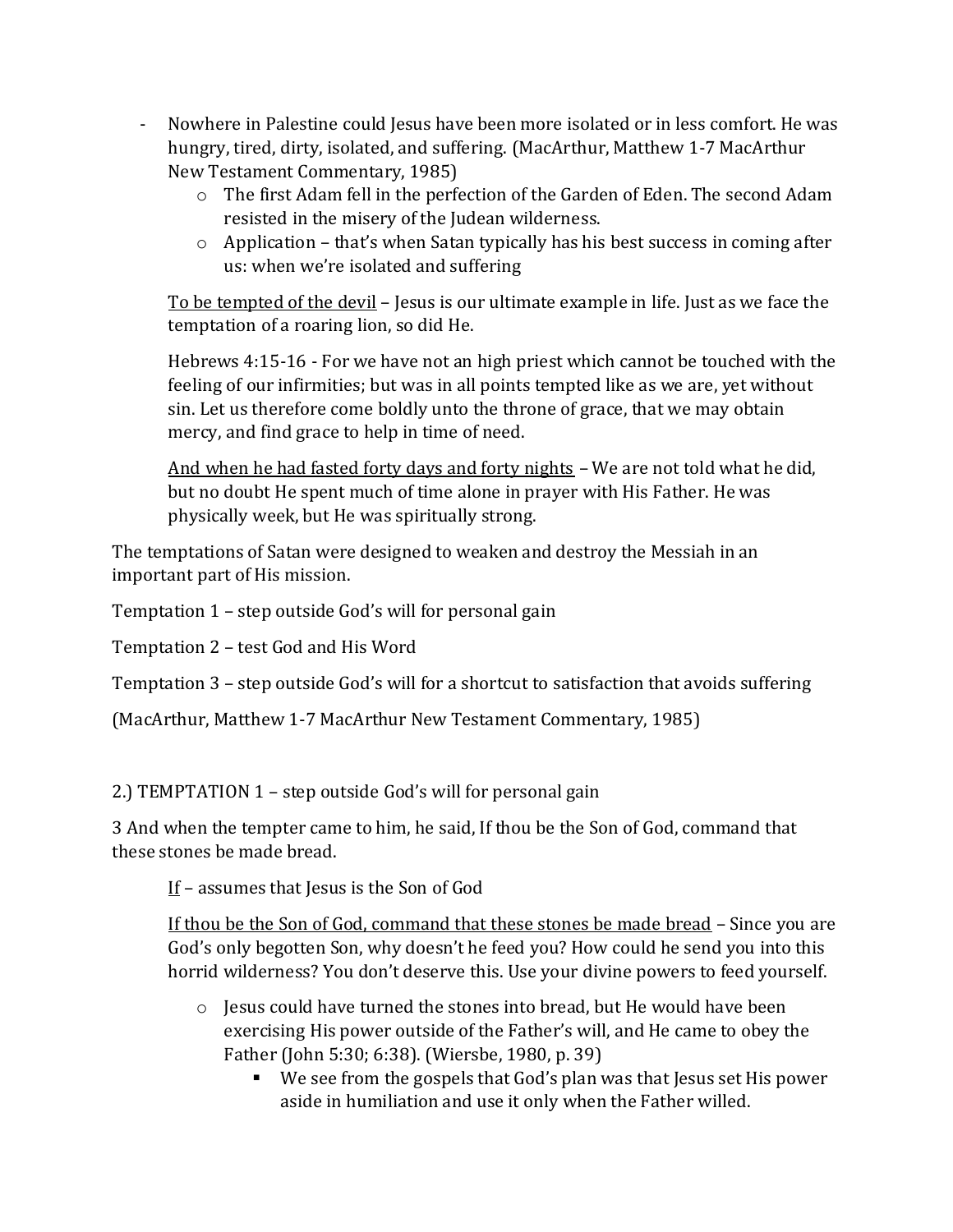(MacArthur, Matthew 1-7 MacArthur New Testament Commentary, 1985)

- This first temptation in the wilderness implied essentially the same mocking taunt that the crowds made at the crucifixion: "If You are the Son of God, come down from the cross" (Matt. 27:40; cf. w. 42-43). (MacArthur, Matthew 1-7 MacArthur New Testament Commentary, 1985)
	- It's not God's will that I come down from this cross
	- It's not God's will that I turn these stones into bread

Luke 22:31-32 - And the Lord said, Simon, Simon, behold, Satan hath desired to have you, that he may sift you as wheat: But I have prayed for thee, that thy faith fail not: and when thou art converted, strengthen thy brethren.

1 Thessalonians 3:5 - For this cause, when I could no longer forbear, I sent to know your faith, lest by some means the tempter have tempted you, and our labour be in vain.

Matthew 3:17 - And lo a voice from heaven, saying, This is my beloved Son, in whom I am well pleased.

4 But he answered and said, It is written, Man shall not live by bread alone, but by every word that proceedeth out of the mouth of God.

It is written, Man shall not live by bread alone, but by every word that proceedeth out of the mouth of God – My satisfaction is to know the Word of God and obey it.

- $\circ$  In Deuteronomy 8:3, Israel was suffering in the wilderness, and Moses was telling them to find their sustenance in God and His Word.
- o In quoting Deuteronomy 8:3 to Satan, Jesus declared that we are better off to obey and depend on God, waiting on His provision, than to grab satisfaction for ourselves outside of His will when and as we think we need it. (MacArthur, Matthew 1-7 MacArthur New Testament Commentary, 1985)
- o Application the same is true for us in our times of dissatisfaction.
	- We must be wary of growing impatient with God's timing and forcing open a door that God has not opened yet
		- We do that because we're not content. We must be content in God and be willing to wait on his timing.
	- Spouse Door
	- Finances Door
	- Home Door
	- Career Door

Satan says – step outside God's will and have some satisfaction

Jesus says – it is written, my satisfaction is in God and His Word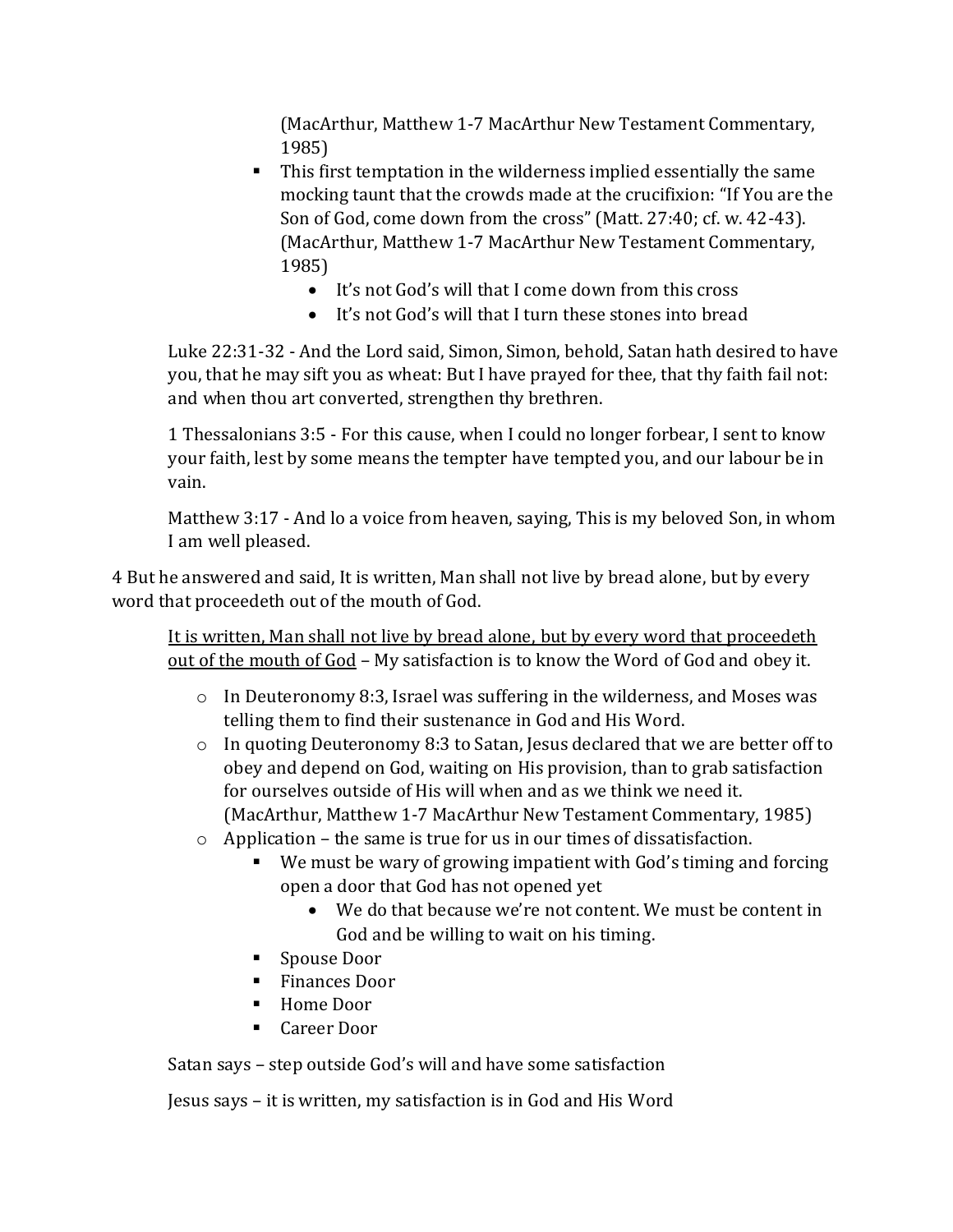Deuteronomy 8:3 - And he humbled thee, and suffered thee to hunger, and fed thee with manna, which thou knewest not, neither did thy fathers know; that he might make thee know that man doth not live by bread only, but by every word that proceedeth out of the mouth of the LORD doth man live.

John 4:32-34 - 32 But he said unto them, I have meat to eat that ye know not of. 33 Therefore said the disciples one to another, Hath any man brought him ought to eat? 34 Jesus saith unto them, My meat is to do the will of him that sent me, and to finish his work.

3.) TEMPTATION 2 – put God and His Word to the test

5 Then the devil taketh him up into the holy city, and setteth him on a pinnacle of the temple,

Setteth him on a pinnacle of the temple- The pinnacle must have been a part of the temple reconstruction ordered by Herod the Great. It was most likely on the east side of the temple overlooking the Kidron Valley. The pinnacle may have been the roof that extended out over Herod's portico Josephus reports that the drop to the valley floor was nearly 500 feet. (Wiersbe, 1980, p. 39) (MacArthur, Matthew 1-7 MacArthur New Testament Commentary, 1985)

Isaiah 52:1 - Awake, awake; put on thy strength, O Zion; put on thy beautiful garments, O Jerusalem, the holy city: for henceforth there shall no more come into thee the uncircumcised and the unclean.

2 Chronicles 3:4 - And the porch that was in the front of the house, the length of it was according to the breadth of the house, twenty cubits, and the height was an hundred and twenty: and he overlaid it within with pure gold.

6 And saith unto him, If thou be the Son of God, cast thyself down: for it is written, He shall give his angels charge concerning thee: and in their hands they shall bear thee up, lest at any time thou dash thy foot against a stone.

In this temptation, Satan attempts to pervert the Word of God. So you believe the Word of God huh? Well doesn't it say…

If thou be the Son of God cast thyself down: for it is written… - Satan quoted Psalm 91:11-12. Isn't there a promise in the Old Testament that the angels will protect you? If you really believe that God cares for you, then jump and see if He will protect you. Why don't you put His Word to the test? (Wiersbe, 1980, p. 39)

 $\circ$  If you won't use your divine power to help yourself, let your Father use His divine power to help you. (MacArthur, Matthew 1-7 MacArthur New Testament Commentary, 1985)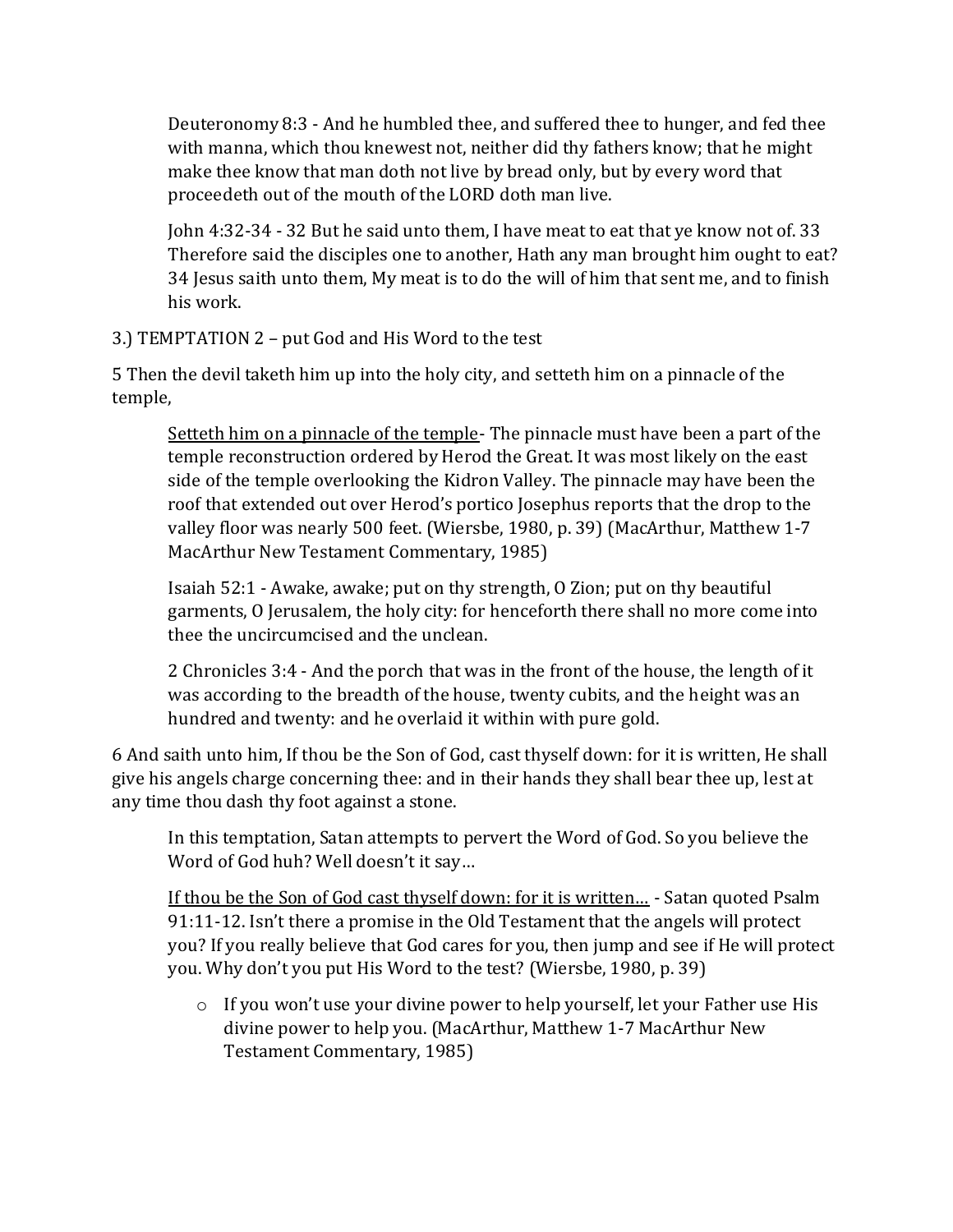2 Corinthians 11:14 - And no marvel; for Satan himself is transformed into an angel of light.

Psalm 91:11-12 - For he shall give his angels charge over thee, to keep thee in all thy ways. They shall bear thee up in their hands, lest thou dash thy foot against a stone.

7 Jesus said unto him, It is written again, Thou shalt not tempt the Lord thy God.

It is written again, Thou shalt not tempt the Lord thy God – Jesus replied by quoting Deuteronomy 6:16. We tempt God when we put ourselves into circumstances that presume on Him or that force Him to work miracles on our behalf.

o When we take risks simply to fulfill our own ambitions or to put God to the test, He gives no promise on which we can rest. (MacArthur, Matthew 1-7 MacArthur New Testament Commentary, 1985)

Illustration – gambling all our money way and calling on God to provide our needs; jumping off a cliff and asking God to save my life; making foolish investments or lavish expenditures and blaming God when it all falls apart.

Satan says – you believe God's Word, how about this promise? Put it to the test

Jesus says – it is written, you don't test God

Exodus 17:2 - Wherefore the people did chide with Moses, and said, Give us water that we may drink. And Moses said unto them, Why chide ye with me? wherefore do ye tempt the LORD?

Exodus 17:7 - And he called the name of the place Massah, and Meribah, because of the chiding of the children of Israel, and because they tempted the LORD, saying, Is the LORD among us, or not?

Deuteronomy 6:16 - Ye shall not tempt the LORD your God, as ye tempted him in Massah.

Acts 5:9 - Then Peter said unto her, How is it that ye have agreed together to tempt the Spirit of the Lord? behold, the feet of them which have buried thy husband are at the door, and shall carry thee out.

1 Corinthians 10:9 - Neither let us tempt Christ, as some of them also tempted, and were destroyed of serpents.

4.) TEMPTATION 3 – step outside God's will for a shortcut to pleasure that avoids suffering

8 Again, the devil taketh him up into an exceeding high mountain, and sheweth him all the kingdoms of the world, and the glory of them;

Satan had first suggested what Jesus ought to do for Himself. Next he suggested what the Father ought to do for Jesus. Now he suggests what Satan could do for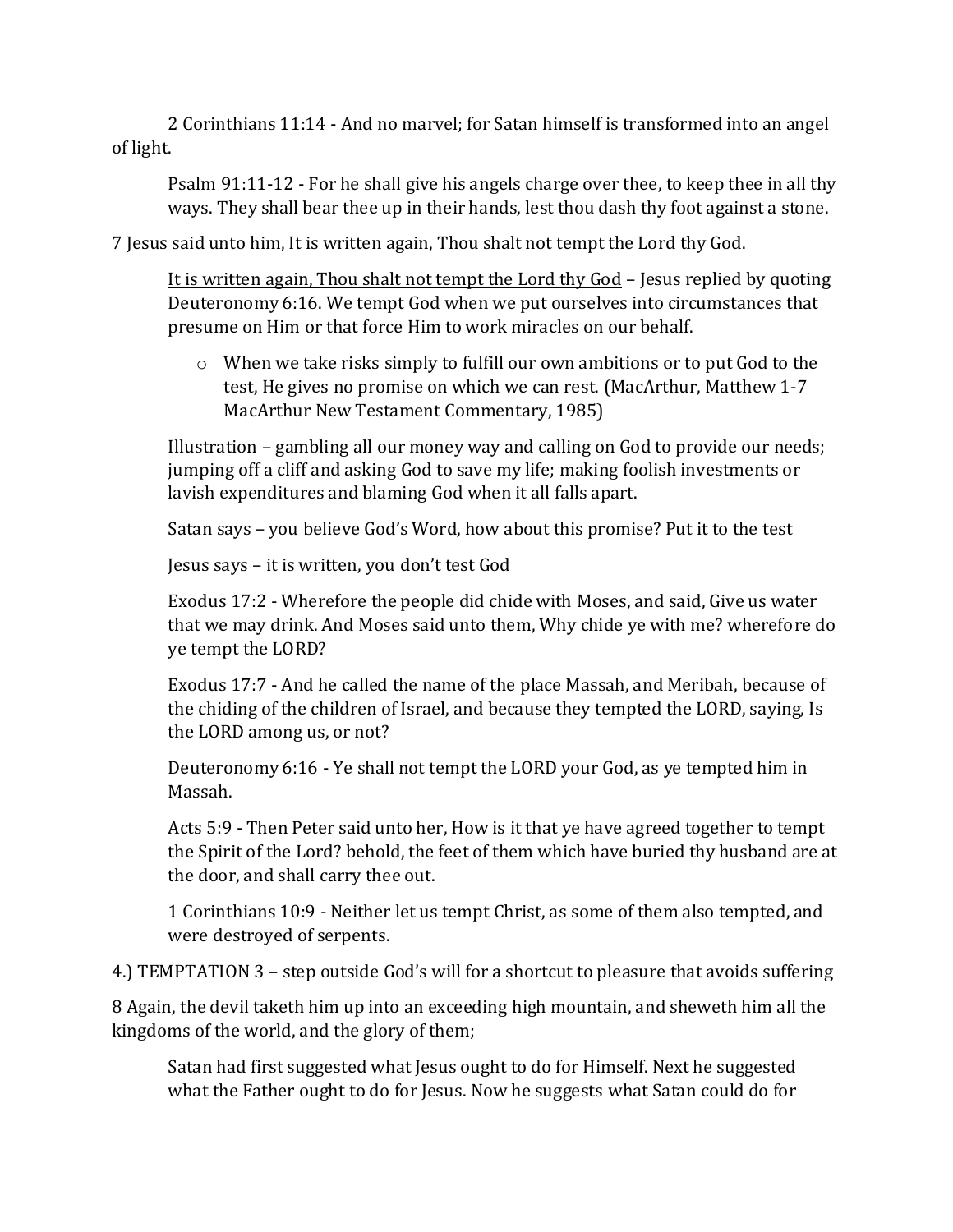Jesus—in exchange for what Jesus could do for him. (MacArthur, Matthew 1-7 MacArthur New Testament Commentary, 1985)

Matthew 16:26 - For what is a man profited, if he shall gain the whole world, and lose his own soul? or what shall a man give in exchange for his soul?

Revelation 11:15 - And the seventh angel sounded; and there were great voices in heaven, saying, The kingdoms of this world are become the kingdoms of our Lord, and of his Christ; and he shall reign for ever and ever.

9 And saith unto him, All these things will I give thee, if thou wilt fall down and worship me.

All these things will I give thee, if thou wilt fall down and worship me – All the kingdoms that will one day be yours, you can have now. Why should you have to wait for what is rightfully yours? Just worship me. (MacArthur) Jesus knew that he would suffer and die before He entered into His glory. He knew the cross awaited. If He bowed down and worshipped Satan just once, He could enjoy all the glory without enduring the suffering. (Wiersbe, 1980, p. 39)

- o Satan offered Jesus a shortcut to pleasure (that avoided suffering)
	- No pain, no gain
	- Satan promises all gain, no pain
	- $\blacksquare$  Satan delivers all pain, no gain
- o Application that's exactly what Satan does today
	- Why would you endure hardships for the pleasures of God's will when you can have my pleasures right now
	- He seeks to entice believers to sacrifice future joy on the altar of immediate pleasure
	- Sin looks good, but it takes you further than you want to go, keeps you longer than you want to stay, and costs you more than you want to pay.
	- Illustration carnival game with the red squares was a short cut to getting a playstation; cover the spot



▪ There is no shortcut to the will of God

10 Then saith Jesus unto him, Get thee hence, Satan: for it is written, Thou shalt worship the Lord thy God, and him only shalt thou serve.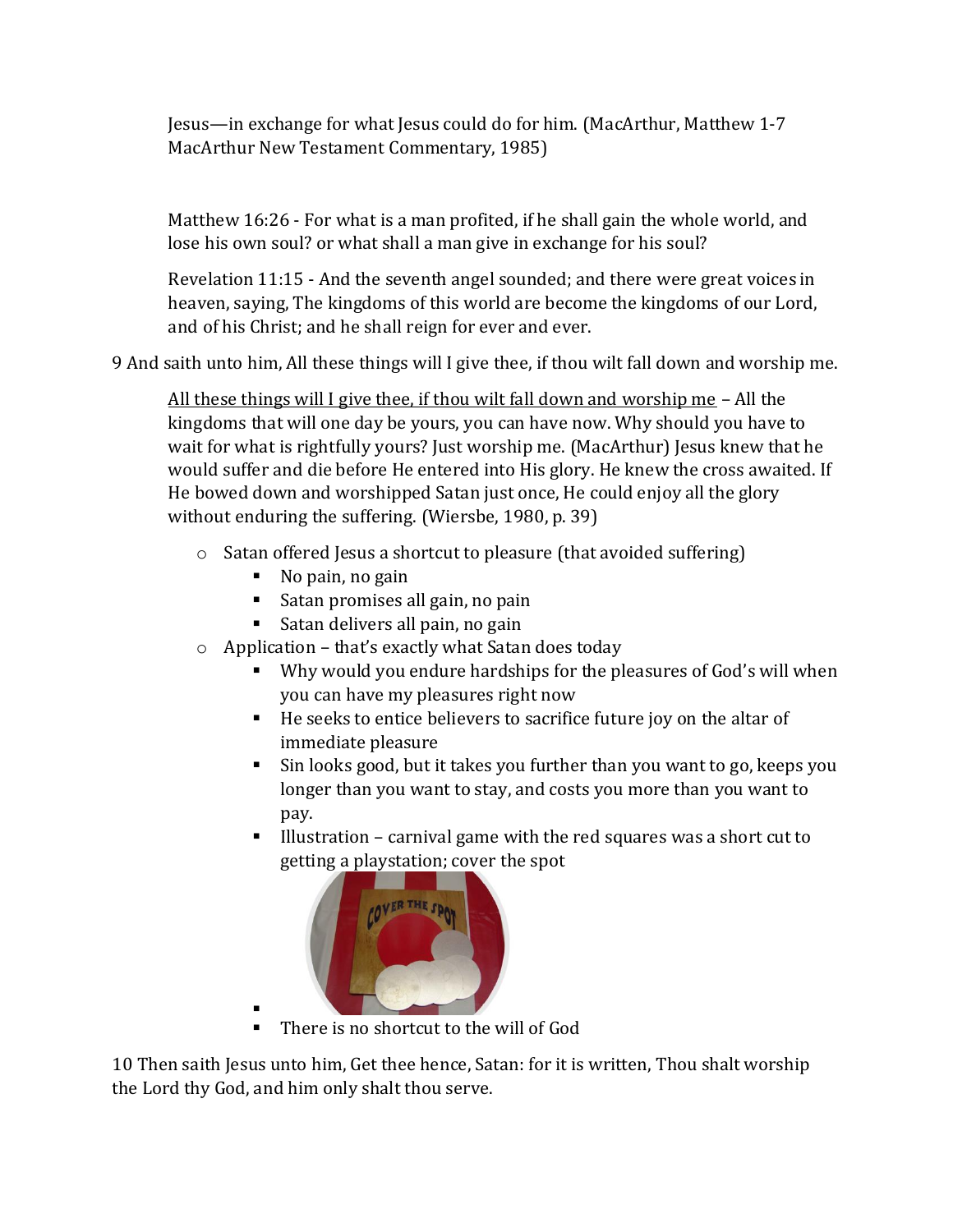Get thee hence – Satan's offer was so outrageous that he tells him to "Get out of here"

Jesus will inherit the kingdom in God's time, and we will inherit the kingdom with Him (Matt. 5:5; 25:34; Rom. 8:17; James 2:5). In the eternal, heavenly state all the universe will be ours! Who would want to sacrifice that for the deceptive, disappointing, and short-lived imitations Satan offers? (MacArthur, Matthew 1-7 MacArthur New Testament Commentary, 1985)

Satan says – Step outside God's will for a shortcut to satisfaction that avoids suffering (all you have to do is worship me)

Jesus says – get out of here. Only God is worthy of my worship. God's will is way better than yours. God delivers on His promises.

Matthew 16:23 - But he turned, and said unto Peter, Get thee behind me, Satan: thou art an offence unto me: for thou savourest not the things that be of God, but those that be of men.

James 4:7 - Submit yourselves therefore to God. Resist the devil, and he will flee from you.

1 Peter 5:9 - Whom resist stedfast in the faith, knowing that the same afflictions are accomplished in your brethren that are in the world.

Deuteronomy 6:13-14 - Thou shalt fear the LORD thy God, and serve him, and shalt swear by his name. Ye shall not go after other gods, of the gods of the people which are round about you;

11 Then the devil leaveth him, and, behold, angels came and ministered unto him.

Satan slunk away, a defeated foe, but he did not cease to tempt Jesus. We could translate Luke 4:13, "And when the devil had ended every possible kind of temptation, he stood off from Him until a suitable season." Through Peter, Satan again tempted Jesus to abandon the cross (Matt. 16:21–23). One victory never guarantees freedom from further temptation. If anything, each victory we experience only makes Satan try harder. (Wiersbe, 1980, pp. 40-41)

Luke 22:43 - And there appeared an angel unto him from heaven, strengthening him.

Application – Jesus used the Word of God to parry the attacks of Satan

Just as Satan tempted Jesus to distrust the care of the Father in his time of hardship, so he does too with us.

- He tempts us to grow dissatisfied/discontent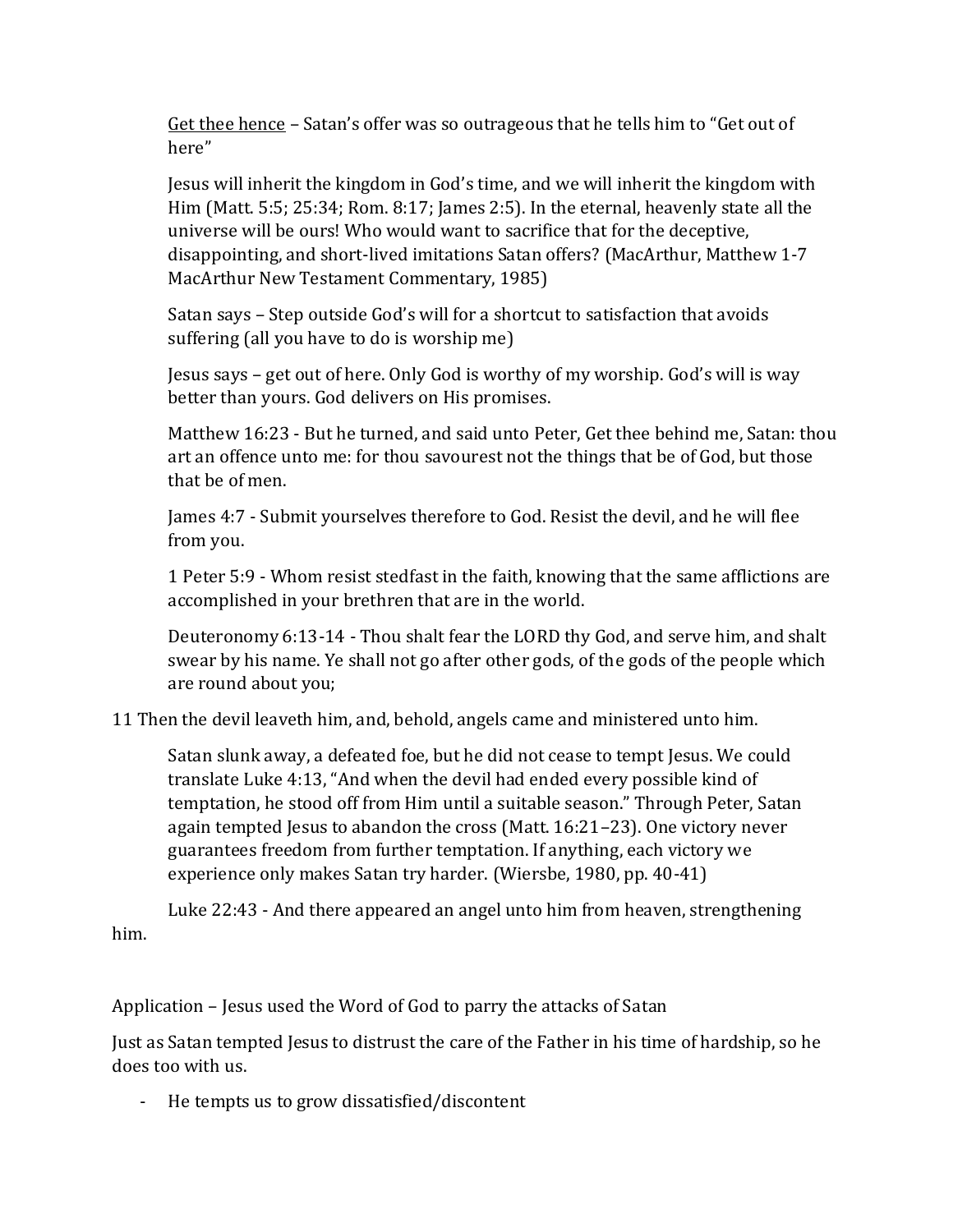- He tempts us to seek satisfaction outside of the will of the Father

Just as Satan tempted Jesus to unnecessarily test God's promises, so he does too with us.

- He tempts us to take unnecessary risks because of impatience.
- He tempts us to speed up God's timeline.
- He tempts us to blame God when we our own fleshly plans fail.

Just as Satan tempted Jesus to take a shortcut to pleasure, so he does too with us.

- He tempts us to do as the prodigal son did, to throw away our inheritance for the momentary pleasures of sin.
- He tempts us to sacrifice the future on the altar of the immediate.

# **Application**

Are you skilled in the usage of the Sword of the Spirit? It's not enough to have one. Do you read it? Do you know it? Can you use it?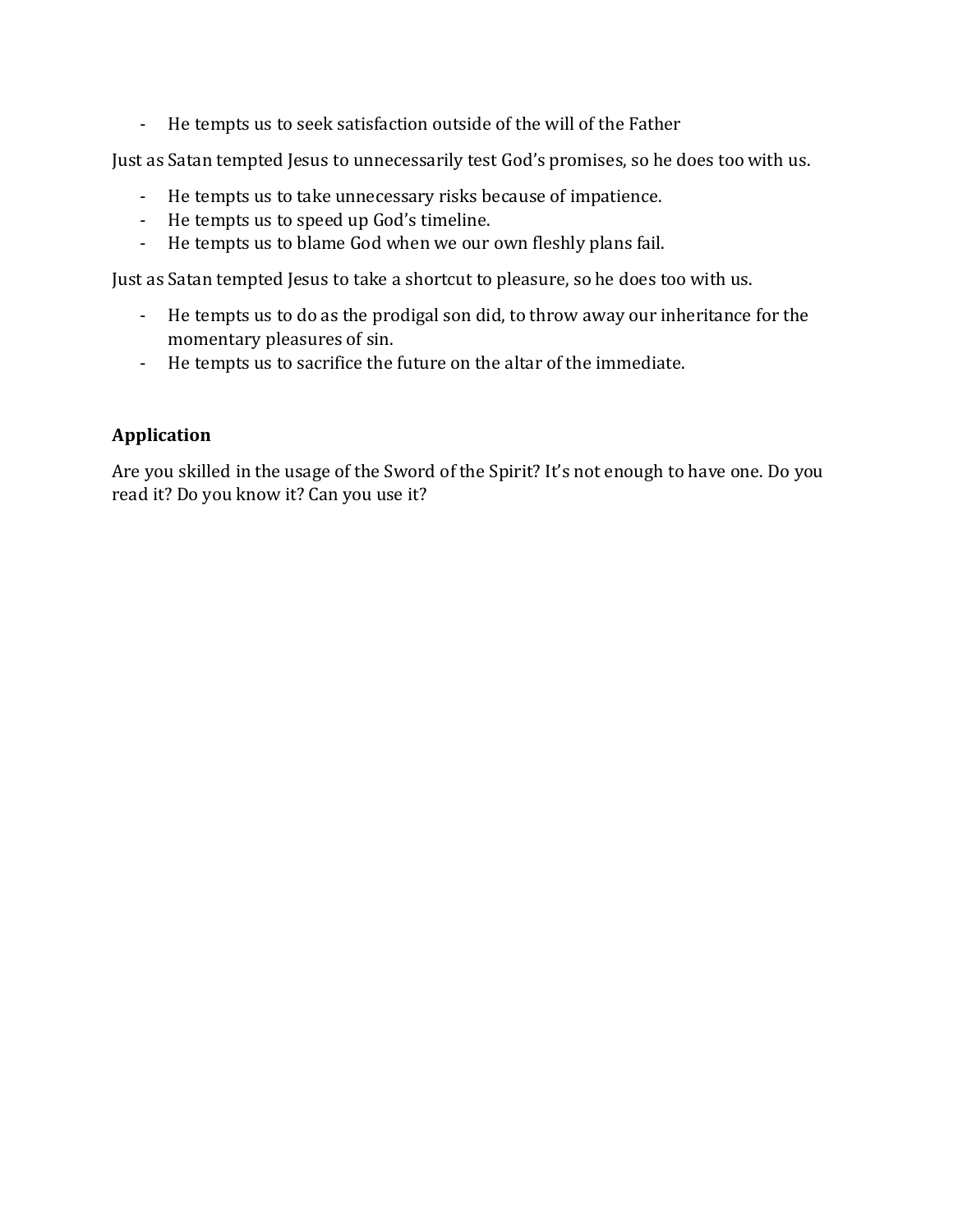# **THE POWER OF PRAYER Eph. 6:18**

Ephesians 6:18 - Praying always with all prayer and supplication in the Spirit, and watching thereunto with all perseverance and supplication for all saints;

Illustration – prayer is a lot harder for me than study or reading

Prayer is unnatural for us in the west for several different reasons:

- Undercurrent of naturalism
- Undercurrent of self sufficiency

We must not think that the natural world is all there is when it comes to spiritual warfare.

We must not think ourselves self sufficient when it comes to spiritual warfare.

I cannot defend myself against an enemy I do not believe in. I cannot defend myself against the enemy on my own.

### Application

- We're at war with Satan, his forces, this depraved world system, and our flesh.
- We're living on enemy territory.
- I need to be on guard. I need to put on the armor of God, live out God's attributes.
	- o The best defense is a good offense.
		- $\circ$  Illustration at work, you don't spend the whole day thinking about the things you shouldn't do. You just do the things that you're supposed to do. You're focused.
- The pieces of spiritual armor
	- $\circ$  The belt of truth living truthfully
	- o The breastplate of righteousness living righteously
	- $\circ$  The sandals of the gospel living evangelistically
	- $\circ$  The shield of faith living faithfully
	- o The helmet of salvation living confidently
	- $\circ$  The Sword of the Spirit living scripturally

We must be careful of trying to put on the armor of God in our own strength, in self sufficiency.

- Verse 10 starts this passage saying, "Finally, my brethren, be strong in the Lord, and in the power of his might."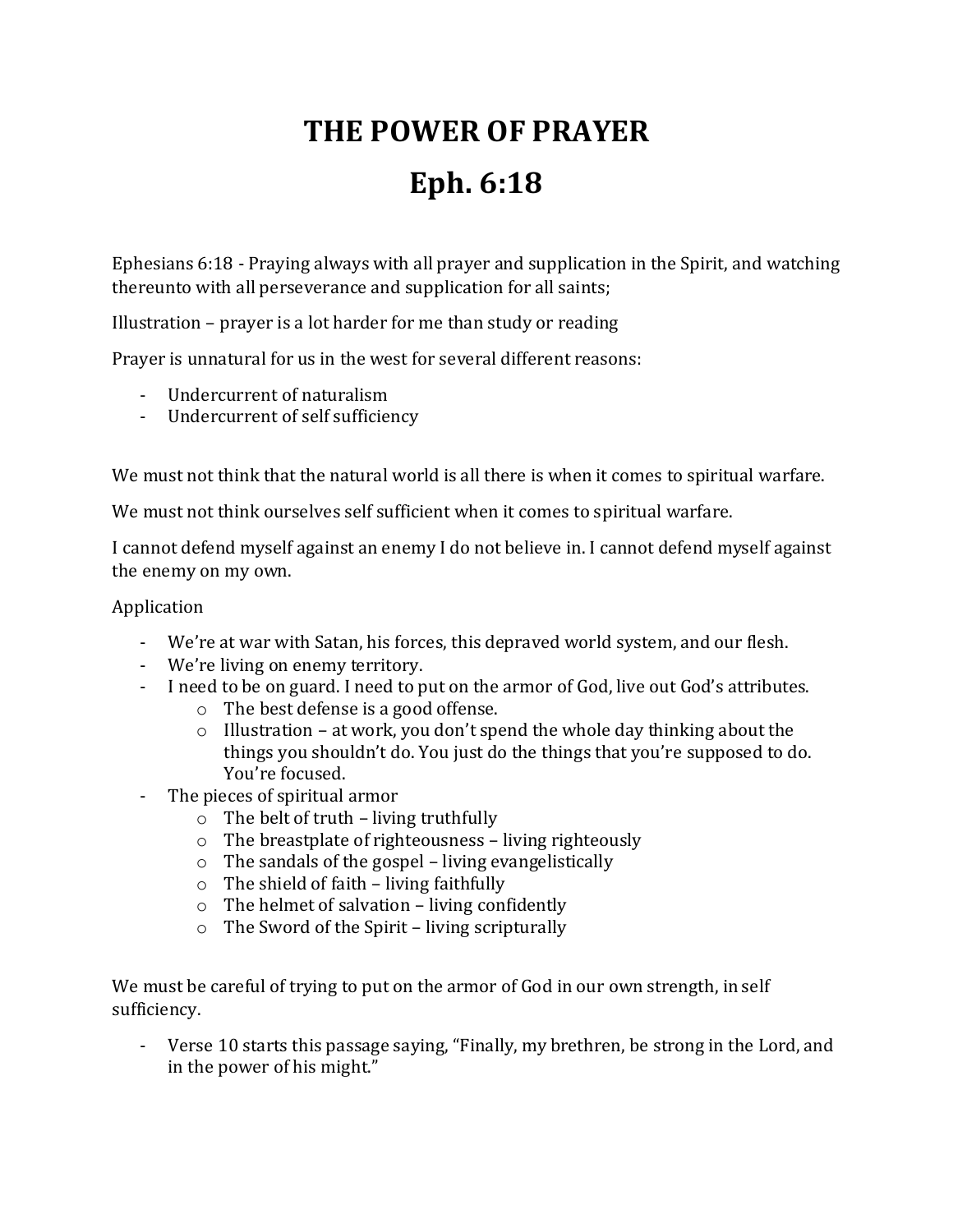- Verse 18 ends this passage saying, "Praying always with all prayer and supplication in the Spirit, and watching thereunto with all perseverance and supplication for all saints."
- You can't put on the armor of God in your own power. It's too heavy! It's too hard. We can only do it through the strength of the Lord and the power of His might.
	- o How do we do that? Prayer.

When do we pray?

- Praying always consciousness of God's presence at all times in my life.
	- o leaving my heart always open to him
	- o navigating life with Him at my side
	- o leaning on him at all times for all things regardless of how significant or insignificant

What do we pray?

- With all prayer and supplications we pray all kinds of prayers
	- o public, private, verbal, silent, loud, soft, deliberate, planned, unplanned, spontaneous, requests, thanks, confession, humiliation, praise, standing, kneeling, lying down, lifting up your hands, putting your hands down - you name it.

How do we pray?

- Watching thereunto with all perseverance and supplication like your life depended on it
	- o We pray intensely, fervently, soberly. We are constantly on guard.

Who do we pray for?

- For all saints – we don't just pray for ourselves. We pray for our brothers and sisters in Christ.

And so we see tonight that the Apostle Paul ends our study of spiritual warfare the same way that he started it: by imploring us to not to rely on ourselves for the battle, but to find our sufficiency in God and in his strength through prayer.

#### **Invitation**

I want us to take a few minutes in prayer before we head into this business meeting.